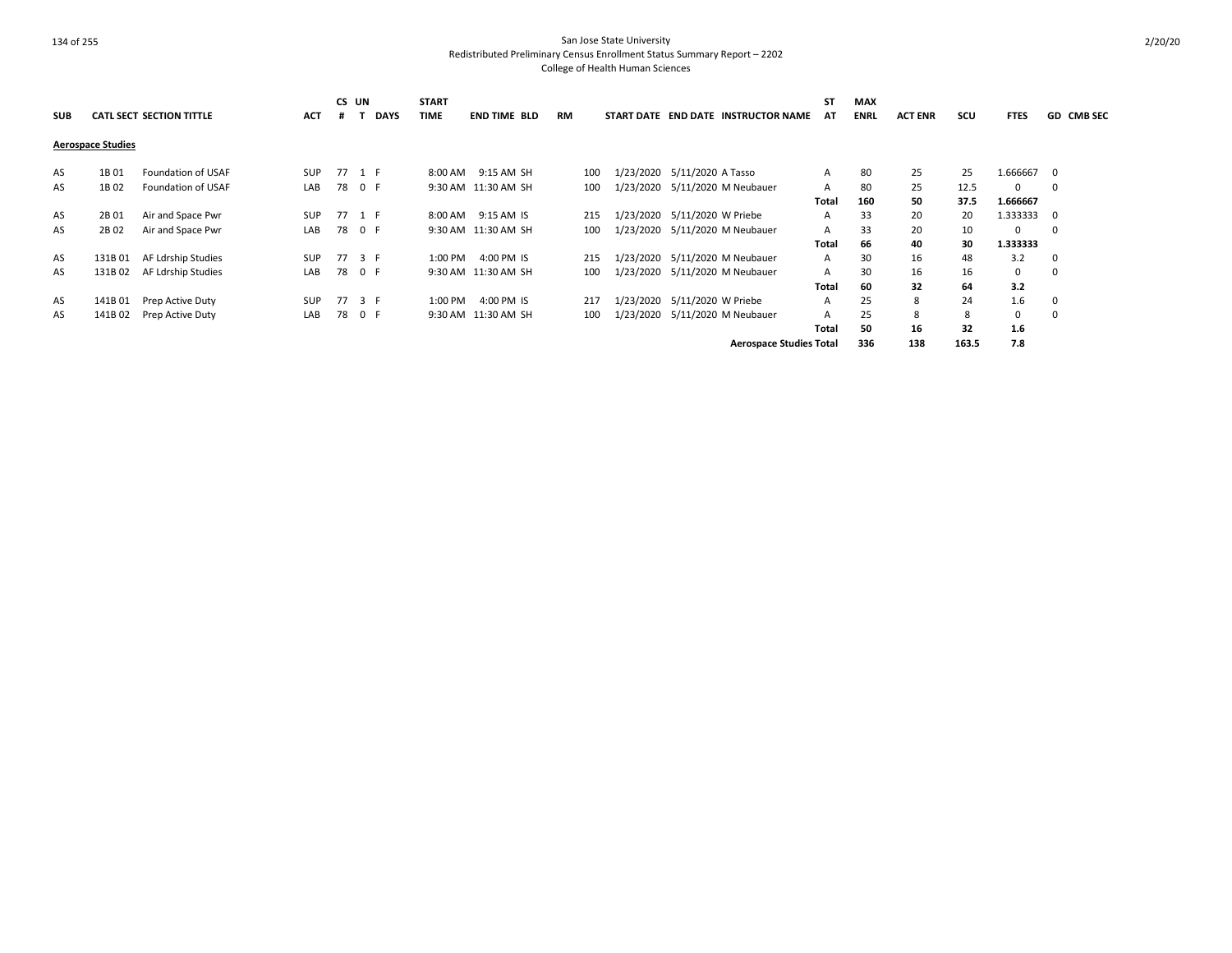| <b>SUB</b> | <b>CATL SECT SECTION TITTLE</b>       | <b>ACT</b> | CS UN | <b>DAYS</b> | <b>START</b><br><b>TIME</b> | <b>END TIME BLD</b> | <b>RM</b> | START DATE END DATE INSTRUCTOR NAME         | SΤ<br>AT | <b>MAX</b><br><b>ENRL</b> | <b>ACT ENR</b> | scu | <b>FTES</b> | <b>GD CMB SEC</b> |
|------------|---------------------------------------|------------|-------|-------------|-----------------------------|---------------------|-----------|---------------------------------------------|----------|---------------------------|----------------|-----|-------------|-------------------|
|            | Health & Human Sciences - All College |            |       |             |                             |                     |           |                                             |          |                           |                |     |             |                   |
| APSC       | 198ITL 80 Intl Exper Seminar          | <b>SEM</b> |       | TBA         |                             |                     |           | 1/23/2020 5/11/2020 D Singamsetti           | A        | 30                        | 27             | 27  | 1.9         | b                 |
| APSC       | 198ITL 81 Intl Exper Seminar          | <b>SEM</b> |       | <b>TBA</b>  |                             |                     |           | 1/23/2020 5/11/2020 D Singamsetti           | A        | 30                        | 29             | 29  | 2.15        | - 13              |
| APSC       | 198ITL 82 Intl Exper Seminar          | <b>SEM</b> |       | TBA         |                             |                     |           | 1/23/2020 5/11/2020 D Singamsetti           | A        | 30                        | 18             | 18  | 1.2         | 0                 |
|            |                                       |            |       |             |                             |                     |           |                                             | Total    | 90                        | 74             | 74  | 5.25        |                   |
|            |                                       |            |       |             |                             |                     |           | Health & Human Sciences - All College Total |          | 90                        | 74             | 74  | 5.25        |                   |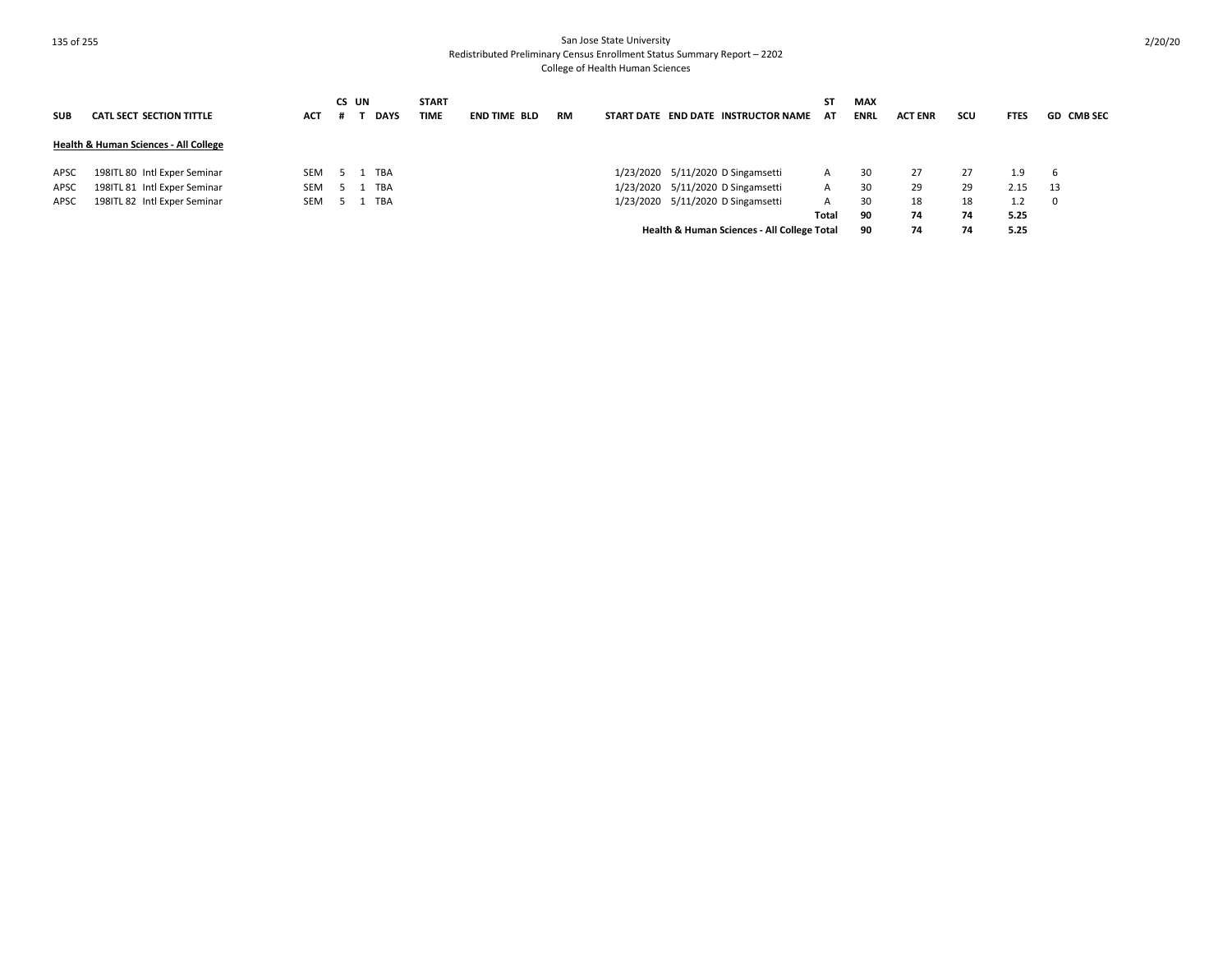|             |         |                                                  |            | CS UN          |                         |           | <b>START</b> |                       |           |     |           |                                     | ST                | <b>MAX</b>  |                |           |                |                |            |  |
|-------------|---------|--------------------------------------------------|------------|----------------|-------------------------|-----------|--------------|-----------------------|-----------|-----|-----------|-------------------------------------|-------------------|-------------|----------------|-----------|----------------|----------------|------------|--|
| <b>SUB</b>  |         | CATL SECT SECTION TITTLE                         | ACT        | #              |                         | T DAYS    | <b>TIME</b>  | <b>END TIME BLD</b>   | <b>RM</b> |     |           | START DATE END DATE INSTRUCTOR NAME | AT                | <b>ENRL</b> | <b>ACT ENR</b> | scu       | <b>FTES</b>    |                | GD CMB SEC |  |
|             |         | <b>Hospitality, Tourism and Event Management</b> |            |                |                         |           |              |                       |           |     |           |                                     |                   |             |                |           |                |                |            |  |
| HSPM        | 101     | Intro Hospitality                                | <b>LEC</b> | 2              |                         | 3 TR      |              | 9:00 AM 10:15 AM SH   |           | 120 |           | 1/23/2020 5/11/2020 L Shroder       | Α                 | 50          | 16             | 48        | 3.2            | 0              |            |  |
| <b>HSPM</b> | 180     | Intro Hospitality                                | <b>LEC</b> | 2              |                         | 3 TBA     |              |                       |           |     |           | 1/23/2020 5/11/2020 P Wey           | Α                 | 50          | 46             | 138       | 9.2            | $\Omega$       |            |  |
|             |         |                                                  |            |                |                         |           |              |                       |           |     |           |                                     | Total             | 100         | 62             | 186       | 12.4           |                |            |  |
| <b>HSPM</b> | 11 01   | <b>Restaurant Mgmt</b>                           | <b>LEC</b> | $\overline{2}$ | 3                       | MW        | 1:30 PM      | 2:45 PM SH            |           | 120 |           | 1/23/2020 5/11/2020 T Thompson      | Α                 | 40          | 31             | 93        | 6.2            | 0              |            |  |
|             |         |                                                  |            |                |                         |           |              |                       |           |     |           |                                     | Total             | 40          | 31             | 93        | 6.2            |                |            |  |
| <b>HSPM</b> | 12 01   | Cost Ctrl Hosp                                   | <b>SEM</b> | 4              | 3                       | MW        |              | 9:00 AM 10:15 AM SH   |           | 120 |           | 1/23/2020 5/11/2020 T Thompson      | Α                 | 40          | 22             | 66        | 4.4            | 0 <sub>c</sub> |            |  |
| <b>NUFS</b> | 12 01   | Cost Ctrl Hosp                                   | <b>SEM</b> | 4              | 3                       | <b>MW</b> |              | 9:00 AM 10:15 AM SH   |           | 120 |           | 1/23/2020 5/11/2020 T Thompson      | $\overline{A}$    | $\Omega$    | $\mathbf{0}$   | $\Omega$  | $\mathbf{0}$   | 0 <sub>c</sub> |            |  |
|             |         |                                                  |            |                |                         |           |              |                       |           |     |           |                                     | Total             | 40          | 22             | 66        | 4.4            |                |            |  |
| HSPM        | 6501    | Seminar in HSPM                                  | <b>LEC</b> | 2              | 1 T                     |           | 3:00 PM      | 3:50 PM BBC           |           | 225 |           | 1/23/2020 5/11/2020 L Shroder       | Α                 | 40          | 24             | 24        | 1.6            | 0              |            |  |
|             |         |                                                  |            |                |                         |           |              |                       |           |     |           |                                     | <b>Total</b>      | 40          | 24             | 24        | 1.6            |                |            |  |
| <b>HSPM</b> | 86 01   | <b>Special Events Mgt</b>                        | <b>LEC</b> | 1              | 3                       | TBA       |              |                       |           |     | 1/23/2020 | 5/11/2020 T Thompson                | Α                 | 35          | 38             | 114       | 7.6            | $\Omega$       |            |  |
|             |         |                                                  |            |                |                         |           |              |                       |           |     |           |                                     | Total             | 35          | 38             | 114       | 7.6            |                |            |  |
| <b>HSPM</b> | 100W 01 | <b>Writing Workshop</b>                          | <b>SEM</b> | 4              | 3                       | MW        |              | 9:00 AM 10:15 AM BBC  |           | 225 |           | 1/23/2020 5/11/2020 K Haven         | Α                 | 25          | 14             | 42        | 2.8            | 0              |            |  |
| <b>HSPM</b> | 100W 80 | <b>Writing Workshop</b>                          | <b>SEM</b> | 4              | 3                       | TBA       |              |                       |           |     |           | 1/23/2020 5/11/2020 M Modirzadeh    | Α                 | 25          | 25             | 75        | 5              | 0              |            |  |
|             |         |                                                  |            |                |                         |           |              |                       |           |     |           |                                     | Total             | 50          | 39             | 117       | 7.8            |                |            |  |
| <b>HSPM</b> | 102 80  | Hotel & Lodging Op                               | <b>LEC</b> | $2^{\circ}$    |                         | 3 TBA     |              |                       |           |     |           | 1/23/2020 5/11/2020 F Memarzadeh    | Α                 | 40          | 43             | 129       | 8.6            | $\Omega$       |            |  |
|             |         |                                                  |            |                |                         |           |              |                       |           |     |           |                                     | <b>Total</b>      | 40          | 43             | 129       | 8.6            |                |            |  |
| <b>HSPM</b> | 104 80  | <b>Hospitality Mktg</b>                          | LEC        | 2              |                         | 3 TBA     |              |                       |           |     |           | 1/23/2020 5/11/2020 Y Huang         | Α                 | 40          | 29             | 87        | 5.8            | 0              |            |  |
|             |         |                                                  |            |                |                         |           |              |                       |           |     |           |                                     | Total             | 40          | 29             | 87        | 5.8            |                |            |  |
| <b>HSPM</b> | 105 01  | Finance in HSPM                                  | <b>LEC</b> | 2              | 3 F                     |           |              | 9:30 AM 12:15 PM SH   |           | 240 |           | 1/23/2020 5/11/2020 J Wu            | Α                 | 40          | 16             | 48        | 3.2            | 0              |            |  |
|             |         |                                                  |            |                |                         |           |              |                       |           |     |           |                                     | <b>Total</b>      | 40          | 16             | 48        | 3.2            |                |            |  |
| <b>HSPM</b> | 10701   | Legal Hospitality                                | <b>LEC</b> | $\overline{2}$ | $\overline{\mathbf{3}}$ | MW        |              | 10:30 AM 11:45 AM SH  |           | 120 |           | 1/23/2020 5/11/2020 J Dworak        | Α                 | 40          | 36             | 108       | 7.2            | 0              |            |  |
|             |         |                                                  |            |                |                         |           |              |                       |           |     |           |                                     | Total             | 40          | 36             | 108<br>93 | 7.2<br>6.2     |                |            |  |
| HSPM        | 108 80  | HSPM Info Sys                                    | <b>LEC</b> | $\overline{2}$ |                         | 3 TBA     |              |                       |           |     |           | 1/23/2020 5/11/2020 P Wey           | Α<br><b>Total</b> | 40<br>40    | 31<br>31       | 93        | 6.2            | 0              |            |  |
| <b>HSPM</b> | 11101   |                                                  | <b>LEC</b> | 2              |                         | 3 TR      | 12:00 PM     | 1:15 PM SH            |           | 120 |           |                                     |                   | 40          | 30             | 90        | 6              | 0              |            |  |
|             |         | Custom & Courtesy                                |            |                |                         |           |              |                       |           |     |           | 1/23/2020 5/11/2020 T Thompson      | A<br>Total        | 40          | 30             | 90        | -6             |                |            |  |
| <b>HSPM</b> | 121 01  | <b>HSPM Leadership</b>                           | <b>LEC</b> | 2              | $\overline{\mathbf{3}}$ | MW        | 12:00 PM     | 1:15 PM SH            |           | 120 |           | 1/23/2020 5/11/2020 T Yen           | Α                 | 40          | 20             | 60        | $\overline{4}$ | 0              |            |  |
|             |         |                                                  |            |                |                         |           |              |                       |           |     |           |                                     | Total             | 40          | 20             | 60        | 4              |                |            |  |
| <b>HSPM</b> | 130 01  | <b>Hospitality Event</b>                         | <b>LEC</b> | 2              | 3                       | TR        |              | 10:30 AM 11:45 AM SH  |           | 120 | 1/23/2020 | 5/11/2020 J Gao                     | Α                 | 40          | 26             | 78        | 5.2            | $\Omega$       |            |  |
| HSPM        | 13080   | <b>Hospitality Event</b>                         | LEC        | $\overline{2}$ |                         | 3 TBA     |              |                       |           |     |           | 1/23/2020 5/11/2020 J Gao           | Α                 | 40          | 40             | 120       | 8              | 0              |            |  |
|             |         |                                                  |            |                |                         |           |              |                       |           |     |           |                                     | Total             | 80          | 66             | 198       | 13.2           |                |            |  |
| HSPM        | 134 01  | <b>HR Management</b>                             | <b>LEC</b> | 2              |                         | 3 TR      |              | 9:00 AM 10:15 AM BBC  |           | 225 |           | 1/23/2020 5/11/2020 T Thompson      | Α                 | 40          | 24             | 72        | 4.8            | 0              |            |  |
|             |         |                                                  |            |                |                         |           |              |                       |           |     |           |                                     | <b>Total</b>      | 40          | 24             | 72        | 4.8            |                |            |  |
| <b>HSPM</b> | 140 01  | Mtg, Conv & Event                                | <b>LEC</b> | 2              |                         | 3 TR      | 1:30 PM      | 2:45 PM SH            |           | 120 |           | 1/23/2020 5/11/2020 J Gao           | Α                 | 40          | 24             | 72        | 4.8            | 0              |            |  |
|             |         |                                                  |            |                |                         |           |              |                       |           |     |           |                                     | Total             | 40          | 24             | 72        | 4.8            |                |            |  |
| <b>HSPM</b> | 142 01  | <b>Tradeshow Mgnt</b>                            | <b>LEC</b> | $\overline{2}$ | 3 R                     |           | 3:00 PM      | 5:45 PM SH            |           | 120 |           | 1/23/2020 5/11/2020 A Roberts       | A                 | 40          | 14             | 42        | 2.8            | 0              |            |  |
|             |         |                                                  |            |                |                         |           |              |                       |           |     |           |                                     | Total             | 40          | 14             | 42        | 2.8            |                |            |  |
| <b>HSPM</b> | 148 01  | Wine Appreciation                                | <b>LEC</b> | 2              | 3 <sub>T</sub>          |           | 3:00 PM      | 5:45 PM SH            |           | 120 |           | 1/23/2020 5/11/2020 A Ocegueda      | Α                 | 55          | 57             | 171       | 11.4           | 0              |            |  |
| <b>HSPM</b> | 14802   | Wine Appreciation                                | <b>LEC</b> | 2              | 3                       | W         | 3:00 PM      | 5:45 PM SH            |           | 120 |           | 1/23/2020 5/11/2020 A Ocegueda      | Α                 | 55          | 55             | 165       | 11             | $\Omega$       |            |  |
| <b>HSPM</b> | 148 03  | Wine Appreciation                                | <b>LEC</b> | 2              |                         | 3 W       | 6:00 PM      | 8:45 PM SH            |           | 120 |           | 1/23/2020 5/11/2020 A Ocegueda      | Α                 | 55          | 55             | 165       | 11.05          | 1              |            |  |
|             |         |                                                  |            |                |                         |           |              |                       |           |     |           |                                     | <b>Total</b>      | 165         | 167            | 501       | 33.45          |                |            |  |
| <b>HSPM</b> | 149 01  | <b>Beer Appreciation</b>                         | <b>LEC</b> | $\overline{2}$ | 3                       | M         | 3:00 PM      | 5:45 PM SH            |           | 120 |           | 1/23/2020 5/11/2020 J Dworak        | A                 | 55          | 59             | 177       | 11.8           | 0              |            |  |
| <b>HSPM</b> | 149 02  | Beer Appreciation                                | LEC        |                | 3                       |           |              |                       |           |     |           |                                     | X                 | 0           | 0              | 0         | 0              | 0              |            |  |
| HSPM        | 14903   | <b>Beer Appreciation</b>                         | <b>LEC</b> | $\overline{2}$ |                         | 3 M       | 6:00 PM      | 8:45 PM SH            |           | 120 |           | 1/23/2020 5/11/2020 J Dworak        | A                 | 60          | 41             | 123       | 8.2            | 0              |            |  |
|             |         |                                                  |            |                |                         |           |              |                       |           |     |           |                                     | <b>Total</b>      | 115         | 100            | 300       | 20             |                |            |  |
| HSPM        | 154 01  | Revenue Management                               | <b>LEC</b> | 2              |                         | 3 TR      |              | 10:30 AM 11:45 AM BBC |           | 225 |           | 1/23/2020 5/11/2020 B Ratcliffe     | Α                 | 40          | 18             | 54        | 3.6            | $\Omega$       |            |  |
|             |         |                                                  |            |                |                         |           |              |                       |           |     |           |                                     | <b>Total</b>      | 40          | 18             | 54        | 3.6            |                |            |  |
| HSPM        | 16101   | Cruise Op Mgnt                                   | <b>LEC</b> | 2              |                         | 3 M       | 3:00 PM      | 5:45 PM BBC           |           | 225 |           | 1/23/2020 5/11/2020 R Adams         | Α                 | 40          | 16             | 48        | 3.2            | 0              |            |  |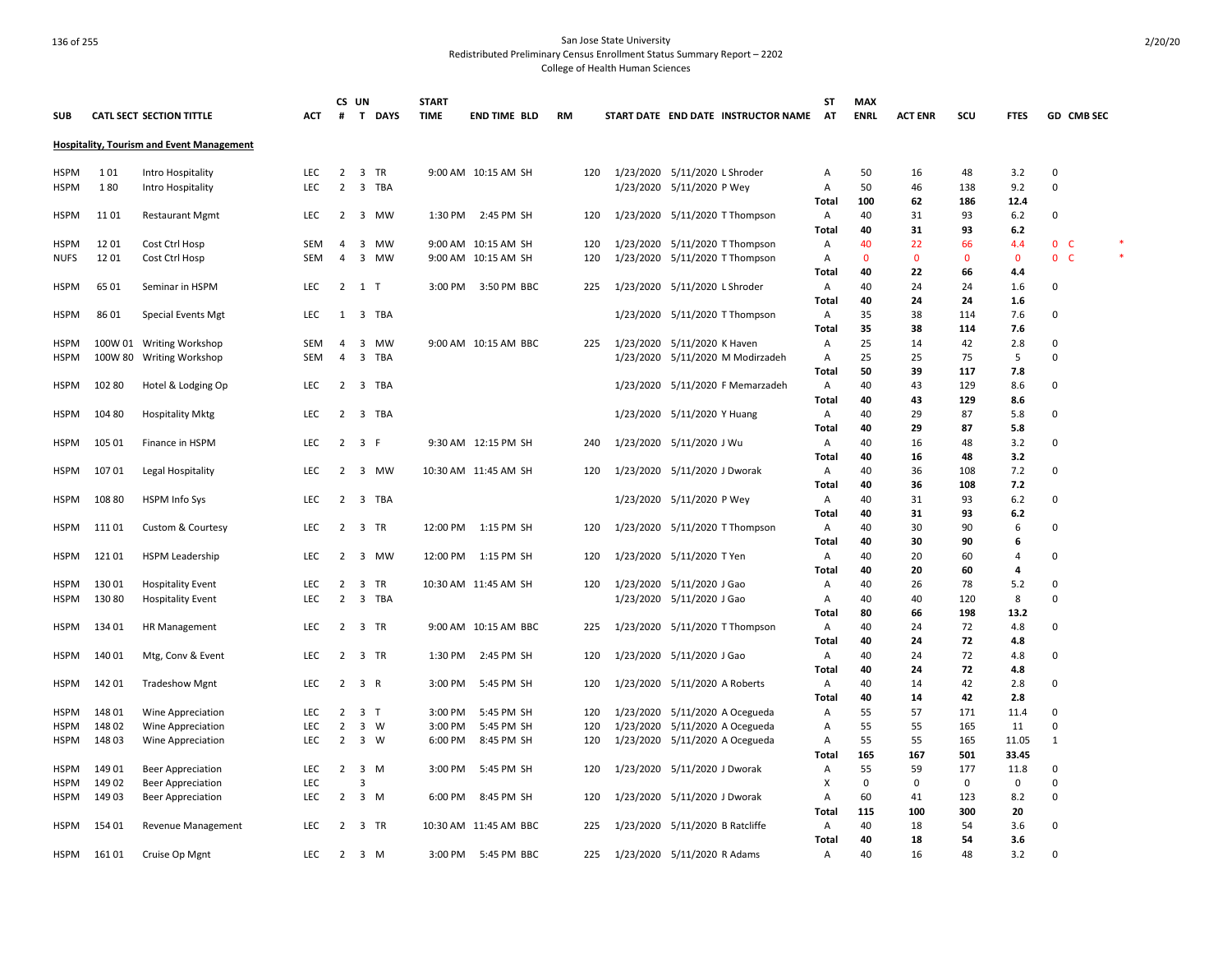| <b>SUB</b>  |         | <b>CATL SECT SECTION TITTLE</b> | <b>ACT</b> |                | CS UN | <b>DAYS</b> | <b>START</b><br><b>TIME</b> | <b>END TIME BLD</b> | <b>RM</b> |     |                             |                               | START DATE END DATE INSTRUCTOR NAME                    | <b>ST</b><br>AT | <b>MAX</b><br><b>ENRL</b> | <b>ACT ENR</b> | scu            | <b>FTES</b> | <b>GD CMB SEC</b> |
|-------------|---------|---------------------------------|------------|----------------|-------|-------------|-----------------------------|---------------------|-----------|-----|-----------------------------|-------------------------------|--------------------------------------------------------|-----------------|---------------------------|----------------|----------------|-------------|-------------------|
|             |         |                                 |            |                |       |             |                             |                     |           |     |                             |                               |                                                        | Total           | 40                        | 16             | 48             | 3.2         |                   |
| HSPM        | 16801   | <b>Gaming Management</b>        | LEC        | 2              | 3     | <b>W</b>    | 3:00 PM                     | 5:45 PM BBC         |           | 225 | 1/23/2020 5/11/2020 D Andre |                               |                                                        | A               | 40                        | 14             | 42             | 2.8         | 0                 |
|             |         |                                 |            |                |       |             |                             |                     |           |     |                             |                               |                                                        | Total           | 40                        | 14             | 42             | 2.8         |                   |
| HSPM        | 175 80  | Entrepreneurship                | SEM        | $\overline{4}$ | 3     | <b>TBA</b>  |                             |                     |           |     |                             |                               | 1/23/2020 5/11/2020 F Memarzadeh                       | A               | 40                        | 36             | 108            | 7.2         | 0                 |
|             |         |                                 |            |                |       |             |                             |                     |           |     |                             |                               |                                                        | Total           | 40                        | 36             | 108            | 7.2         |                   |
| <b>HSPM</b> | 17701   | <b>HSPM Service Mgnt</b>        | LEC        |                | 3     | MW          | 12:00 PM                    | 1:15 PM BBC         |           | 225 |                             |                               | 1/23/2020 5/11/2020 B Ratcliffe                        | А               | 40                        | 33             | 99             | 6.6         | 0                 |
|             |         |                                 |            |                |       |             |                             |                     |           |     |                             |                               |                                                        | Total           | 40                        | 33             | 99             | 6.6         |                   |
| <b>HSPM</b> | 18001   | <b>Individual Studies</b>       | SUP        | 36             | 3     | <b>TBA</b>  |                             |                     |           |     |                             | 1/23/2020 5/11/2020 T Yen     |                                                        | A               |                           | 0              | 0              | 0           | 0                 |
| <b>HSPM</b> | 180 02  | <b>Individual Studies</b>       | SUP        | 36             |       | <b>TBA</b>  |                             |                     |           |     |                             | 1/23/2020 5/11/2020 T Yen     |                                                        | A               | 5                         | $\Omega$       | 0              | $\Omega$    |                   |
| <b>HSPM</b> | 180 03  | <b>Individual Studies</b>       | <b>SUP</b> | 36             | 2     | <b>TBA</b>  |                             |                     |           |     |                             | 1/23/2020 5/11/2020 T Yen     |                                                        |                 |                           |                | $\overline{2}$ | 0.133333    | 0                 |
|             |         |                                 |            |                |       |             |                             |                     |           |     |                             |                               |                                                        | Total           | 15                        |                | $\overline{2}$ | 0.133333    |                   |
| HSPM        | 18601   | <b>Strategic Mgmt</b>           | LEC        |                | 3     |             |                             |                     |           |     |                             |                               |                                                        | x               | 0                         | 0              | 0              | 0           | 0                 |
|             |         |                                 |            |                |       |             |                             |                     |           |     |                             |                               |                                                        | Total           | $\Omega$                  | 0              | 0              | 0           |                   |
| <b>HSPM</b> | 191A 01 | Internship Level 1              | <b>SEM</b> | -5             | 2     | <b>TBA</b>  |                             |                     |           |     |                             | 1/23/2020 5/11/2020 L Shroder |                                                        | A               | 40                        | 14             | 28             | 1.866667    | 0                 |
|             |         |                                 |            |                |       |             |                             |                     |           |     |                             |                               |                                                        | Total           | 40                        | 14             | 28             | 1.866667    |                   |
| HSPM        | 191B 01 | Internship Level 2              | SEM        | -5             | 3     | <b>TBA</b>  |                             |                     |           |     |                             |                               | 1/23/2020 5/11/2020 F Memarzadeh                       | A               | 40                        | 30             | 90             | 6           | 0                 |
|             |         |                                 |            |                |       |             |                             |                     |           |     |                             |                               |                                                        | Total           | 40                        | 30             | 90             | 6           |                   |
|             |         |                                 |            |                |       |             |                             |                     |           |     |                             |                               | <b>Hospitality, Tourism and Event Management Total</b> |                 | 1360                      | 978            | 2871           | 191.45      |                   |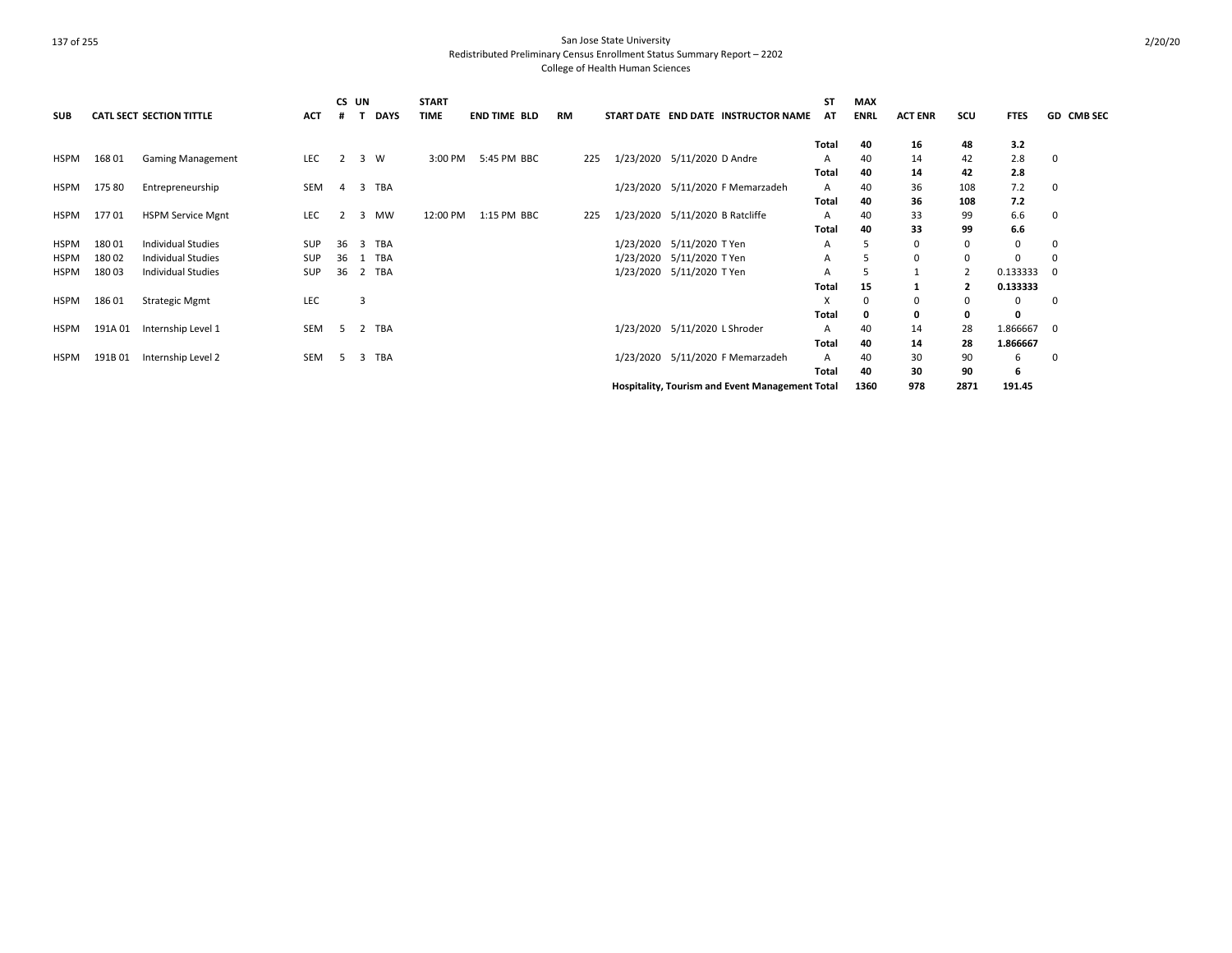### 138 of 255 San Jose State University Redistributed Preliminary Census Enrollment Status Summary Report – 2202

College of Health Human Sciences

|            |                        |                                 |            | CS UN          |                               | <b>START</b> |                      |           |  |                                     | ST                | <b>MAX</b>  |                |             |                |            |
|------------|------------------------|---------------------------------|------------|----------------|-------------------------------|--------------|----------------------|-----------|--|-------------------------------------|-------------------|-------------|----------------|-------------|----------------|------------|
| <b>SUB</b> |                        | <b>CATL SECT SECTION TITTLE</b> | <b>ACT</b> | #              | $\mathbf{T}$<br><b>DAYS</b>   | <b>TIME</b>  | <b>END TIME BLD</b>  | <b>RM</b> |  | START DATE END DATE INSTRUCTOR NAME | <b>AT</b>         | <b>ENRL</b> | <b>ACT ENR</b> | scu         | <b>FTES</b>    | GD CMB SEC |
|            | <b>Justice Studies</b> |                                 |            |                |                               |              |                      |           |  |                                     |                   |             |                |             |                |            |
| FS         | 11 01                  | Survey For Sci                  | <b>LEC</b> |                | 3                             |              |                      |           |  |                                     | х                 | 0           | $\mathbf 0$    | 0           | 0              | 0          |
| FS         | 11 02                  | Survey For Sci                  | <b>LEC</b> | $\overline{2}$ | $\mathbf{3}$<br>M             | 3:00 PM      | 5:30 PM HB           | 207       |  | 1/23/2020 5/11/2020 S Bolton        | Α                 | 36          | 17             | 51          | 3.4            | $\Omega$   |
| FS         | 1104                   | Survey For Sci                  | LEC        |                | 3                             |              |                      |           |  |                                     | х                 | $\mathbf 0$ | $\Omega$       | $\mathbf 0$ | 0              | $\Omega$   |
| FS         | 1180                   | Survey For Sci                  | <b>LEC</b> | $\overline{2}$ | 3 TBA                         |              |                      |           |  | 1/23/2020 5/11/2020 M Juno          | Α                 | 65          | 44             | 132         | 8.8            | 0          |
|            |                        |                                 |            |                |                               |              |                      |           |  |                                     | Total             | 101         | 61             | 183         | 12.2           |            |
| FS         | 16001                  | Spec Topics FS                  | SEM        |                | 5 3 T                         | 12:00 PM     | 2:30 PM HB           | 207       |  | 1/23/2020 5/11/2020 M Barash        | Α                 | 36          | 17             | 17          | 3.4            | $\Omega$   |
| FS         | 160 02                 | Spec Topics FS                  | SEM        |                | 3                             |              |                      |           |  |                                     | X                 | $\mathbf 0$ | $\Omega$       | $\mathbf 0$ | $\Omega$       | $\Omega$   |
|            |                        |                                 |            |                |                               |              |                      |           |  |                                     | Total             | 36          | 17             | 17          | 3.4            |            |
| FS         | 16101                  | Crime Scene Invest              | LEC        | $\overline{2}$ | $3 \, M$                      |              | 9:00 AM 11:15 AM HB  | 207       |  | 1/23/2020 5/11/2020 S Bolton        | Α                 | 36          | 24             | 48          | 4.8            | 0          |
| FS         | 16102                  | Crime Scene Invest              | LAB        | 16             | $\mathbf{0}$<br>W             |              | 9:00 AM 11:30 AM HB  | 207       |  | 1/23/2020 5/11/2020 S Bolton        | Α                 | 36          | 24             | 24          | 0              | $\Omega$   |
| FS         | 16103                  | Crime Scene Invest              | LEC        |                | $2 \quad 3 \quad T$           |              | 9:00 AM 11:45 AM HB  | 207       |  | 1/23/2020 5/11/2020 M Juno          | Α                 | 36          | 32             | 64          | 6.4            | $\Omega$   |
| FS         | 16104                  | Crime Scene Invest              | LAB        | 16             | 0 R                           |              | 9:00 AM 11:30 AM HB  | 207       |  | 1/23/2020 5/11/2020 M Juno          | Α                 | 36          | 32             | 32          | 0              | $\Omega$   |
|            |                        |                                 |            |                |                               |              |                      |           |  |                                     | Total             | 144         | 112            | 168         | 11.2           |            |
| FS         | 162 03                 | <b>FS Applications</b>          | SEM        | 4              | 3 <sub>T</sub>                | 3:00 PM      | 5:30 PM HB           | 207       |  | 1/23/2020 5/11/2020 M Juno          | Α                 | 36          | 35             | 70          | $\overline{7}$ | $\Omega$   |
| FS         | 162 04                 | <b>FS Applications</b>          | <b>ACT</b> | $\overline{7}$ | 0 R                           | 3:00 PM      | 5:30 PM SH           | 312       |  | 1/23/2020 5/11/2020 M Juno          | Α                 | 36          | 35             | 35          | $\Omega$       | $\Omega$   |
|            |                        |                                 |            |                |                               |              |                      |           |  |                                     | <b>Total</b>      | 72          | 70             | 105         | $\overline{7}$ |            |
| FS         | 164 01                 | Crim Scene Ev Phot              | SEM        |                | 3                             |              |                      |           |  |                                     | X                 | $\mathsf 0$ | $\mathbf 0$    | $\mathbf 0$ | $\mathbf 0$    | 0          |
| FS         | 164 02                 | Crim Scene Ev Phot              | <b>ACT</b> |                | $\Omega$                      |              |                      |           |  |                                     | Х                 | 0           | $\Omega$       | $\mathbf 0$ | $\Omega$       | $\Omega$   |
|            |                        |                                 |            |                |                               |              |                      |           |  |                                     | Total             | 0           | 0              | 0           | $\mathbf 0$    |            |
| FS         | 16701                  | Forensic Mol Biol               | <b>LEC</b> | $\overline{2}$ | 0<br>M                        | 6:00 PM      | 8:30 PM HB           | 207       |  | 1/23/2020 5/11/2020 J Garrido       | Α                 | 36          | 12             | 48          | $\Omega$       | $\Omega$   |
| FS         | 16702                  | Forensic Mol Biol               | LAB        | 16             | 5 T                           | 6:00 PM      | 8:30 PM HB           | 207       |  | 1/23/2020 5/11/2020 J Garrido       | Α                 | 36          | 12             | 12          | $\overline{4}$ | $\Omega$   |
|            |                        |                                 |            |                |                               |              |                      |           |  |                                     | Total             | 72          | 24             | 60          | $\overline{a}$ |            |
| FS         | 169 02                 |                                 | SEM        | 5              | 3 R                           | 12:00 PM     | 2:30 PM HB           | 207       |  | 1/23/2020 5/11/2020 M Barash        |                   | 27          | 14             | 42          | 2.8            | $\Omega$   |
|            |                        | <b>FS Senior Seminar</b>        |            |                |                               |              |                      |           |  |                                     | Α<br><b>Total</b> | 27          | 14             |             | 2.8            |            |
|            | 1001                   |                                 | LEC        |                |                               |              |                      |           |  |                                     |                   | 65          |                | 42          | 7.2            | 0          |
| JS         |                        | Intro Just Stud                 |            | 1              | 3<br>MW                       |              | 10:30 AM 11:45 AM MH | 520       |  | 1/23/2020 5/11/2020 G Woods         | Α                 |             | 36             | 108         |                |            |
| JS         | 1080                   | Intro Just Stud                 | <b>LEC</b> | $\mathbf{1}$   | 3 TBA                         |              |                      |           |  | 1/23/2020 5/11/2020 G Zamora        | Α                 | 65          | 28             | 84          | 5.6            | $\Omega$   |
|            |                        |                                 |            |                |                               |              |                      |           |  |                                     | Total             | 130         | 64             | 192         | 12.8           |            |
| JS         | 1201                   | Intro to Leg Studies            | <b>LEC</b> | 2              | 3 MW                          |              | 9:00 AM 10:15 AM MH  | 520       |  | 1/23/2020 5/11/2020 G Woods         | Α                 | 65          | 25             | 75          | 5              | $\Omega$   |
|            |                        |                                 |            |                |                               |              |                      |           |  |                                     | Total             | 65          | 25             | 75          | 5              |            |
| JS         | 15 04                  | Intro Stat Justice              | <b>LEC</b> | 2              | 3<br>T                        | 3:00 PM      | 5:45 PM SH           | 411       |  | 1/23/2020 5/11/2020 M Vallerga      | Α                 | 25          | 22             | 66          | 4.4            | $\Omega$   |
| JS         | 15 80                  | Intro Stat Justice              | LEC        | $\overline{2}$ | 3 TBA                         |              |                      |           |  | 1/23/2020 5/11/2020 M Vallerga      | Α                 | 35          | 35             | 105         | $\overline{7}$ | $\Omega$   |
| JS         | 1581                   | Intro Stat Justice              | <b>LEC</b> |                | 3                             |              |                      |           |  |                                     | Х                 | $\mathbf 0$ | 0              | 0           | $\mathbf 0$    | $\Omega$   |
|            |                        |                                 |            |                |                               |              |                      |           |  |                                     | <b>Total</b>      | 60          | 57             | 171         | 11.4           |            |
| JS         | 25 01                  | Intro HR & Justice              | LEC        | $\overline{2}$ | 3 MW                          | 1:30 PM      | 2:45 PM MH           | 520       |  | 1/23/2020 5/11/2020 N Birthelmer    | Α                 | 65          | 59             | 177         | 11.8           | $\Omega$   |
| JS         | 25 02                  | Intro HR & Justice              | <b>LEC</b> | $\overline{2}$ | 3<br>TR                       |              | 9:00 AM 10:15 AM MH  | 520       |  | 1/23/2020 5/11/2020 J Tolbert       | Α                 | 65          | 33             | 99          | 6.6            | $\Omega$   |
| JS         | 25 80                  | Intro HR & Justice              | <b>LEC</b> | $\overline{2}$ | 3 TBA                         |              |                      |           |  | 1/23/2020 5/11/2020 R Abusaad       | Α                 | 65          | 48             | 144         | 9.6            | $\Omega$   |
|            |                        |                                 |            |                |                               |              |                      |           |  |                                     | Total             | 195         | 140            | 420         | 28             |            |
| JS         |                        | 100W 02 Writing Workshop        | SEM        | 4              | 3<br><b>TR</b>                | 12:00 PM     | 1:15 PM MH           | 520       |  | 1/23/2020 5/11/2020 J Randle        | Α                 | 30          | 23             | 69          | 4.6            | 0          |
| JS         |                        | 100W 03 Writing Workshop        | <b>SEM</b> | $\overline{4}$ | 3<br>MW                       | 6:00 PM      | 7:15 PM MH           | 520       |  | 1/23/2020 5/11/2020 S Rivera        | A                 | 30          | 21             | 63          | 4.2            | $\Omega$   |
| JS         |                        | 100W 04 Writing Workshop        | SEM        | $\overline{4}$ | $\overline{3}$<br>F.          |              | 9:30 AM 12:15 PM MH  | 520       |  | 1/23/2020 5/11/2020 K Lynch         | Α                 | 30          | 16             | 48          | 3.2            | $\Omega$   |
| JS         |                        | 100W 05 Writing Workshop        | SEM        | $\overline{4}$ | 3<br>MW                       |              | 12:00 PM 1:15 PM SH  | 314       |  | 1/23/2020 5/11/2020 G Woods         | Α                 | 40          | 26             | 78          | 5.2            | $\Omega$   |
| JS         |                        | 100W 80 Writing Workshop        | SEM        | 4              | 3<br>TBA                      |              |                      |           |  | 1/23/2020 5/11/2020 S Kil           | Α                 | 30          | 6              | 18          | 1.2            | 0          |
| JS         |                        | 100W 81 Writing Workshop        | <b>SEM</b> | $\overline{4}$ | 3<br>TBA                      |              |                      |           |  | 1/23/2020 5/11/2020 S Rivera        | Α                 | 30          | 27             | 81          | 5.4            | $\Omega$   |
|            |                        |                                 |            |                |                               |              |                      |           |  |                                     | Total             | 190         | 119            | 357         | 23.8           |            |
| JS         | 101 01                 | <b>Critical Issues</b>          | LEC        | $\overline{2}$ | $\overline{\mathbf{3}}$<br>TR | 4:30 PM      | 5:45 PM MH           | 523       |  | 1/23/2020 5/11/2020 K Lynch         | Α                 | 40          | 41             | 123         | 8.2            | $\Omega$   |
| JS         | 10180                  | <b>Critical Issues</b>          | <b>LEC</b> | 2              | 3<br>TBA                      |              |                      |           |  | 1/23/2020 5/11/2020 S Kil           | Α                 | 40          | 19             | 57          | 3.8            | 0          |
| JS         | 10181                  | <b>Critical Issues</b>          | <b>LEC</b> | 2              | 3 TBA                         |              |                      |           |  | 1/23/2020 5/11/2020 L Pedroni       | Α                 | 40          | 44             | 132         | 8.8            | $\Omega$   |
|            |                        |                                 |            |                |                               |              |                      |           |  |                                     | Total             | 120         | 104            | 312         | 20.8           |            |
| JS         | 102 01                 | Police and Society              | LEC        |                | $2 \quad 3 \quad R$           | 5:30 PM      | 8:15 PM DBH          | 133       |  | 1/23/2020 5/11/2020 M Hartunian     | Α                 | 65          | 21             | 63          | 4.2            | $\Omega$   |
|            |                        |                                 |            |                |                               |              |                      |           |  |                                     |                   |             |                |             |                |            |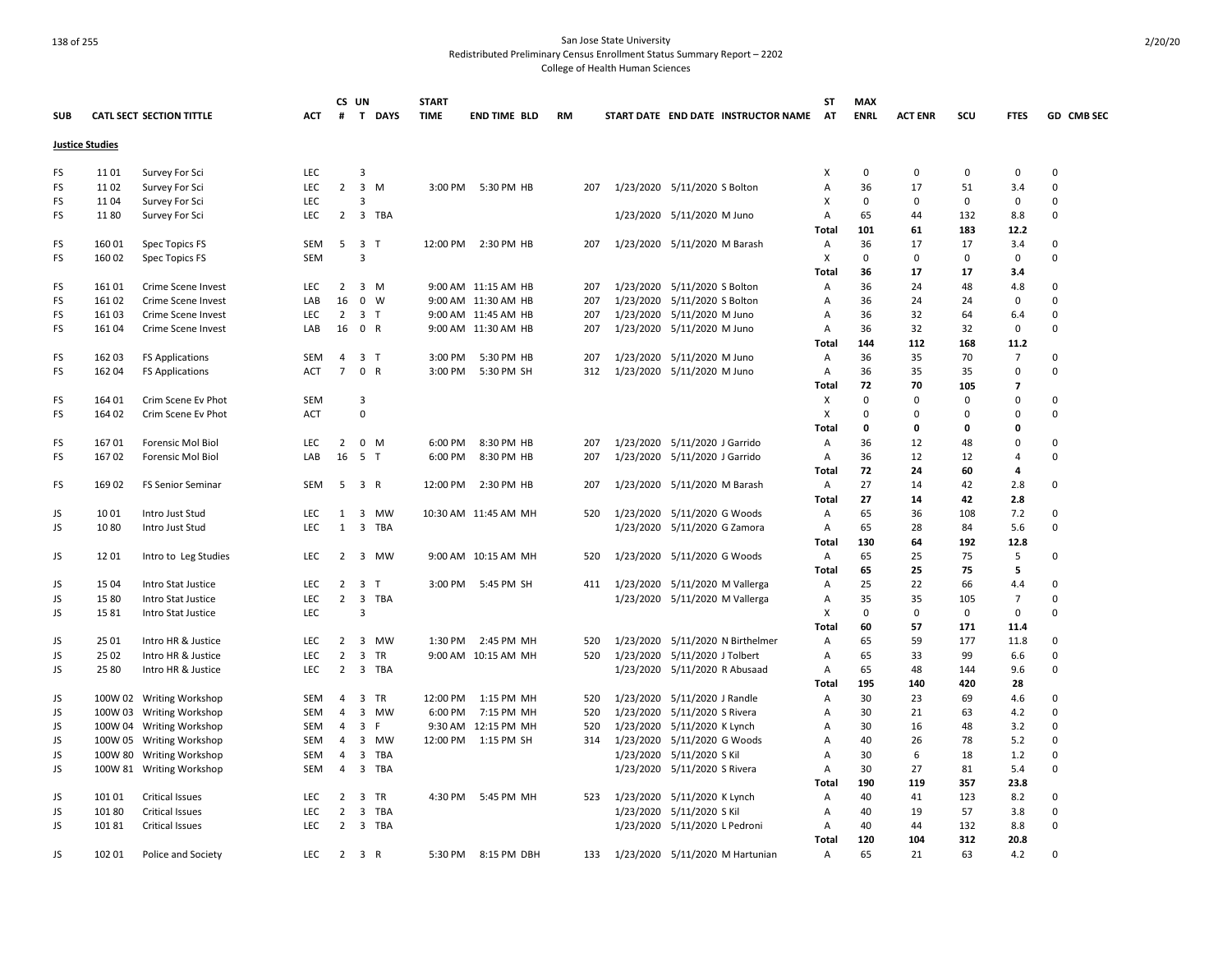|            |        |                                 |            |                               | CS UN                   | <b>START</b>               |                      |           |                               |                                     | ST                | <b>MAX</b>        |                |                |                    |                  |
|------------|--------|---------------------------------|------------|-------------------------------|-------------------------|----------------------------|----------------------|-----------|-------------------------------|-------------------------------------|-------------------|-------------------|----------------|----------------|--------------------|------------------|
| <b>SUB</b> |        | <b>CATL SECT SECTION TITTLE</b> | <b>ACT</b> | #                             | T                       | <b>DAYS</b><br><b>TIME</b> | <b>END TIME BLD</b>  | <b>RM</b> |                               | START DATE END DATE INSTRUCTOR NAME | <b>AT</b>         | <b>ENRL</b>       | <b>ACT ENR</b> | scu            | <b>FTES</b>        | GD CMB SEC       |
| JS         | 102 80 | Police and Society              | <b>LEC</b> | $\overline{2}$                | 3 TBA                   |                            |                      |           | 1/23/2020 5/11/2020 J Randle  |                                     | Α                 | 65                | 67             | 201            | 13.4               | $\mathbf 0$      |
|            |        |                                 |            |                               |                         |                            |                      |           |                               |                                     | Total             | 130               | 88             | 264            | 17.6               |                  |
| JS         | 103 01 | Courts and Society              | <b>LEC</b> | $\overline{2}$                | 3 TR                    | 3:00 PM                    | 4:15 PM MH           | 520       |                               | 1/23/2020 5/11/2020 H Peterson      | Α                 | 40                | 25             | 75             | 5                  | $\mathbf 0$      |
| JS         | 103 02 | Courts and Society              | <b>LEC</b> |                               | 3                       |                            |                      |           |                               |                                     | X                 | $\mathbf 0$       | 0              | 0              | $\mathbf 0$        | $\mathbf 0$      |
| JS         | 103 03 | Courts and Society              | LEC        | $\overline{2}$                | 3 TR                    |                            | 12:00 PM 1:15 PM BBC | 108       |                               | 1/23/2020 5/11/2020 M Stevenson     | Α                 | 55                | 20             | 60             | $\overline{4}$     | 0                |
| JS         | 103 80 | Courts and Society              | LEC        | $\overline{2}$                | 3 TBA                   |                            |                      |           | 1/23/2020 5/11/2020 E Tejada  |                                     | A                 | 65                | 29             | 87             | 5.8                | 0                |
|            |        |                                 |            |                               |                         |                            |                      |           |                               |                                     | Total             | 160               | 74             | 222            | 14.8               |                  |
| JS         | 10480  | Penal Pol & Inst                | <b>LEC</b> | $\overline{2}$                | 3 TBA                   |                            |                      |           | 1/23/2020 5/11/2020 D Kameda  |                                     | A                 | 65                | 38             | 114            | 7.6                | 0                |
|            |        |                                 |            |                               |                         |                            |                      |           |                               |                                     | <b>Total</b>      | 65                | 38             | 114            | 7.6                |                  |
| JS         | 107 01 | Justice Mgmt                    | LEC        | $2^{\circ}$                   | 3 TR                    | 3:00 PM                    | 4:15 PM DBH          | 133       |                               | 1/23/2020 5/11/2020 S Morewitz      | A                 | 65                | 23             | 69             | 4.6                | $\mathbf 0$      |
| JS.        | 10780  | Justice Mgmt                    | LEC        |                               | $\overline{3}$          |                            |                      |           |                               |                                     | X                 | $\mathbf 0$       | 0              | 0              | $\mathbf 0$        | $\mathbf 0$      |
|            |        |                                 |            |                               |                         |                            |                      |           |                               |                                     | Total             | 65                | 23             | 69             | 4.6                |                  |
| JS         | 114 01 | Research Method JS              | LEC        | 2                             | 3 MW                    | 1:30 PM                    | 2:45 PM MH           | 523       | 1/23/2020 5/11/2020 S Ghatak  |                                     | A                 | 50                | 52             | 156            | 10.4               | 0                |
| JS         | 114 02 | Research Method JS              | LEC        | $\overline{2}$                | 3<br>MW                 | 4:30 PM                    | 5:45 PM SH           | 313       | 1/23/2020 5/11/2020 D Kameda  |                                     | Α                 | 40                | 30             | 90             | 6                  | $\mathsf 0$      |
| JS         | 114 80 | Research Method JS              | LEC        | $\overline{2}$                | 3 TBA                   |                            |                      |           |                               | 1/23/2020 5/11/2020 M Schlegel      | Α                 | 50                | 45             | 135            | 9                  | 0                |
|            |        |                                 |            |                               |                         |                            |                      |           |                               |                                     | Total             | 140               | 127            | 381            | 25.4               |                  |
| JS         | 11701  | QuaL Resrch Mds                 | <b>LEC</b> | $\overline{2}$                | 3 MW                    | 3:00 PM                    | 4:15 PM IS           | 215       |                               | 1/23/2020 5/11/2020 A De Giorgi     | A                 | 30                | 30             | 90             | 6                  | 0                |
|            |        |                                 |            |                               |                         |                            |                      |           |                               |                                     | <b>Total</b>      | 30                | 30             | 90             | 6                  |                  |
| JS         | 121 01 | Media and Justice               | LEC        | $\overline{2}$                | TR<br>3                 | 3:00 PM                    | 4:15 PM MH           | 523       | 1/23/2020 5/11/2020 G Zamora  |                                     | Α                 | 40                | 13             | 39             | 2.6                | 0                |
| JS         | 12180  | Media and Justice               | LEC        | $2^{\circ}$                   | 3 TBA                   |                            |                      |           | 1/23/2020 5/11/2020 S Kil     |                                     | Α                 | 30                | 16             | 48             | 3.2                | $\mathsf 0$      |
|            |        |                                 |            |                               |                         |                            |                      |           |                               |                                     | Total             | 70                | 29             | 87             | 5.8                |                  |
| JS         | 123 01 | Terrorism & Security            | LEC        |                               | $\overline{3}$          |                            |                      |           |                               |                                     | Χ                 | $\mathbf 0$       | 0              | $\Omega$       | 0                  | $\mathbf 0$      |
| JS         | 123 02 | Terrorism & Security            | LEC        |                               | $\overline{3}$          |                            |                      |           |                               |                                     | X                 | 0                 | 0              | 0              | $\mathbf 0$        | $\mathbf 0$      |
| JS         | 123 80 | Terrorism & Security            | LEC        | 2                             | 3 TBA                   |                            |                      |           | 1/23/2020 5/11/2020 D Sargent |                                     | Α                 | 60                | 66             | 198            | 13.2               | $\mathbf 0$      |
|            |        |                                 |            |                               |                         |                            |                      |           |                               |                                     | Total             | 60                | 66             | 198            | 13.2               |                  |
| JS         | 12701  | Imm and Justice                 | LEC        |                               | $\overline{3}$          |                            |                      |           |                               |                                     | Χ                 | $\mathsf 0$       | $\Omega$       | 0              | 0                  | 0                |
| JS         | 127 02 | Imm and Justice                 | LEC        |                               | $\overline{\mathbf{3}}$ |                            |                      |           |                               |                                     | X                 | $\mathbf 0$       | 0              | 0              | $\mathbf 0$        | $\mathbf 0$      |
|            |        |                                 |            |                               |                         |                            |                      |           |                               |                                     | Total             | 0                 | 0              | 0              | 0                  |                  |
| JS         | 128 01 | Punishment, Cult and Society    | <b>LEC</b> | 2                             | 3 MW                    |                            | 10:30 AM 11:45 AM MH | 523       |                               | 1/23/2020 5/11/2020 N Birthelmer    | Α                 | 60                | 37             | 111            | 7.4                | 0                |
|            |        |                                 |            |                               |                         |                            |                      |           |                               |                                     | <b>Total</b>      | 60                | 37             | 111            | 7.4                |                  |
| JS         | 13001  | Sex & Justice                   | <b>LEC</b> | 2                             | 3 TR                    | 6:00 PM                    | 7:15 PM BBC          | 121       | 1/23/2020 5/11/2020 K Lynch   |                                     | Α                 | 30                | 21             | 63             | 4.2                | $\mathbf 0$      |
| JS         | 13002  | Sex & Justice                   | LEC        | $\overline{2}$                | 3 TR                    | 12:00 PM                   | 1:15 PM MH           | 523       | 1/23/2020 5/11/2020 G Howard  |                                     | $\overline{A}$    | 60                | 37             | 111            | 7.4                | $\mathbf 0$      |
|            |        |                                 |            |                               |                         |                            |                      |           |                               |                                     | Total             | 90                | 58             | 174            | 11.6               |                  |
| JS         | 131 01 | Intervntn/Mediatn               | LEC        |                               | $\overline{3}$          |                            |                      |           |                               |                                     | X                 | $\overline{0}$    | $\Omega$       | 0              | 0                  | 0                |
|            |        |                                 |            |                               |                         |                            |                      |           |                               |                                     | Total             | 0                 | 0              | 0              | 0                  |                  |
| JS         | 132 02 | Race Gender Ineglt              | LEC        | $\overline{2}$                | 3 TR                    | 1:30 PM                    | 2:45 PM BBC          | 225       | 1/23/2020 5/11/2020 J DiSalvo |                                     | A                 | 40                | 39             | 117            | 7.8                | $\mathbf 0$      |
| JS         | 132 03 | Race Gender Ineglt              | <b>LEC</b> | $\overline{2}$                | $\overline{3}$<br>TR    | 3:00 PM                    | 4:15 PM SH           | 314       | 1/23/2020 5/11/2020 K Lynch   |                                     | $\overline{A}$    | 40                | 39             | 117            | 7.8                | $\mathbf 0$      |
| JS         | 132 80 | Race Gender Ineglt              | LEC        | $\overline{2}$                | 3 TBA                   |                            |                      |           | 1/23/2020 5/11/2020 D Kameda  |                                     | Α                 | 44                | 41             | 123            | 8.2                | 0                |
| JS         | 13281  | Race Gender Ineqlt              | <b>LEC</b> | $\overline{2}$                | 3 TBA                   |                            |                      |           | 1/23/2020 5/11/2020 M Lowell  |                                     | $\overline{A}$    | 40                | 31             | 93             | 6.2                | $\mathbf 0$      |
|            |        |                                 |            |                               |                         |                            |                      |           |                               |                                     | Total             | 164               | 150            | 450            | 30                 |                  |
| JS         | 136 01 | Fam&Comm Violence               | LEC        | $\overline{2}$                | 3 TBA                   |                            |                      |           | 1/23/2020 5/11/2020           |                                     | A                 | 44                | 39             | 117            | 7.8                | 0                |
| JS         | 13680  | Fam&Comm Violence               | LEC        | $\overline{2}$<br>$2^{\circ}$ | 3<br>TBA<br>3 TBA       |                            |                      |           | 1/23/2020 5/11/2020 M Lowell  |                                     | Α                 | 44                | 41             | 123            | 8.2                | 0<br>0           |
| JS         | 13681  | Fam&Comm Violence               | <b>LEC</b> |                               |                         |                            |                      |           |                               | 1/23/2020 5/11/2020 S Martinek      | Α                 | 40                | 37             | 111            | 7.4                |                  |
|            |        |                                 |            |                               |                         |                            |                      |           |                               |                                     | Total             | 128               | 117            | 351            | 23.4               | 0                |
| JS         | 13780  | <b>Collaborative Response</b>   | <b>LEC</b> |                               | 3                       |                            |                      |           |                               |                                     | X<br><b>Total</b> | $\mathbf 0$<br>0  | $\Omega$<br>0  | $\Omega$<br>0  | $\mathbf 0$<br>0   |                  |
|            |        |                                 |            |                               |                         |                            |                      |           |                               |                                     |                   |                   |                |                |                    |                  |
| JS         | 140 01 | <b>RCP</b>                      | LEC        | $\overline{2}$                | 3 TR                    | 3:00 PM                    | 4:15 PM CL           | 310       |                               | 1/23/2020 5/11/2020 M Stevenson     | Α                 | 40                | 16             | 48             | 3.2                | 0                |
|            |        |                                 |            |                               |                         |                            |                      |           |                               |                                     | Total             | 40                | 16             | 48             | 3.2                |                  |
| JS         | 14101  | <b>RCP Representation</b>       | <b>SUP</b> | 36                            | 3 TR<br>3               | 4:30 PM                    | 5:45 PM              |           |                               | 1/23/2020 5/11/2020 M Stevenson     | A                 | 10<br>$\mathbf 0$ | 11             | 33<br>$\Omega$ | 2.2<br>$\mathbf 0$ | 0<br>$\mathbf 0$ |
| JS         | 14103  | <b>RCP Representation</b>       | SUP        |                               |                         |                            |                      |           |                               |                                     | X                 |                   | 0              | 33             |                    |                  |
|            |        |                                 |            |                               |                         |                            |                      |           |                               |                                     | Total             | 10                | 11             |                | 2.2                |                  |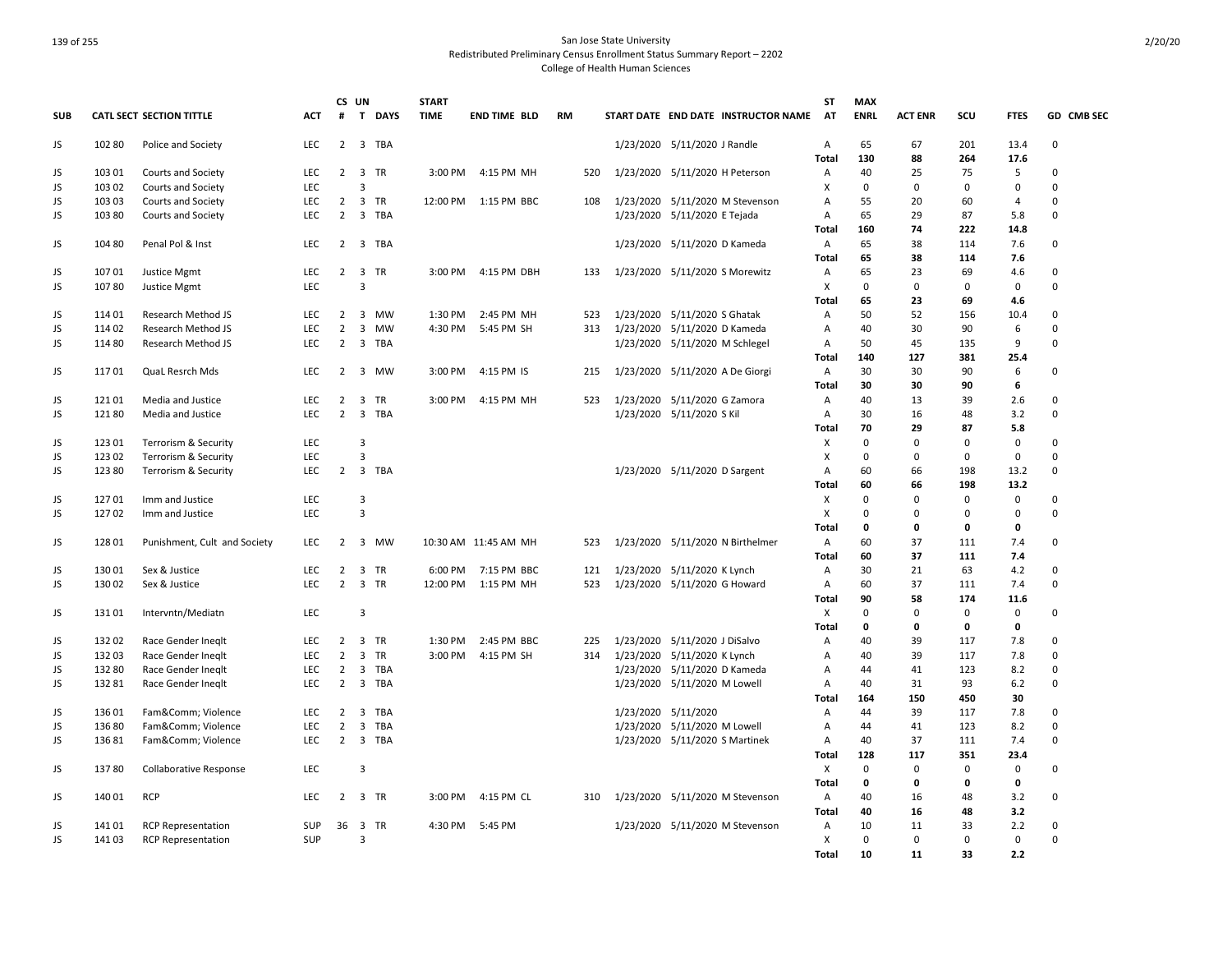|            |        |                          |            |                | CS UN                   |          | <b>START</b> |                      |      |                               |                                     | ST             | <b>MAX</b>  |                |             |                |              |
|------------|--------|--------------------------|------------|----------------|-------------------------|----------|--------------|----------------------|------|-------------------------------|-------------------------------------|----------------|-------------|----------------|-------------|----------------|--------------|
| <b>SUB</b> |        | CATL SECT SECTION TITTLE | ACT        | #              |                         | T DAYS   | <b>TIME</b>  | <b>END TIME BLD</b>  | RM   |                               | START DATE END DATE INSTRUCTOR NAME | AT             | <b>ENRL</b> | <b>ACT ENR</b> | scu         | <b>FTES</b>    | GD CMB SEC   |
| JS         | 14201  | <b>RCP ASCI</b>          | <b>SUP</b> |                |                         | 36 3 TBA |              |                      |      | 1/23/2020 5/11/2020           |                                     | A              | 10          | $\Omega$       | 0           | 0              | $\Omega$     |
|            |        |                          |            |                |                         |          |              |                      |      |                               |                                     | <b>Total</b>   | 10          | 0              | $\mathbf 0$ | 0              |              |
| JS         | 143 01 | Evidence & Proced        | <b>LEC</b> | $\overline{2}$ |                         | 3 TR     | 1:30 PM      | 2:45 PM MH           | 520  |                               | 1/23/2020 5/11/2020 H Peterson      | Α              | 65          | 40             | 120         | 8              | 0            |
|            |        |                          |            |                |                         |          |              |                      |      |                               |                                     | <b>Total</b>   | 65          | 40             | 120         | 8              |              |
| JS         | 144 01 | Criminal Law             | <b>LEC</b> |                | 2 3 TR                  |          |              | 10:30 AM 11:45 AM MH | 520  |                               | 1/23/2020 5/11/2020 H Peterson      | A              | 65          | 23             | 69          | 4.6            | $\Omega$     |
|            |        |                          |            |                |                         |          |              |                      |      |                               |                                     | Total          | 65          | 23             | 69          | 4.6            |              |
| JS         | 15002  | Gender and Crime         | <b>LEC</b> | $2^{\circ}$    |                         | 3 TR     |              | 9:00 AM 10:15 AM SH  | 313  |                               | 1/23/2020 5/11/2020 V Montelongo    | Α              | 40          | 38             | 114         | 7.6            | $\Omega$     |
|            |        |                          |            |                |                         |          |              |                      |      |                               |                                     | Total          | 40          | 38             | 114         | 7.6            |              |
| JS         | 151 01 | Crim Theory              | <b>LEC</b> | 2              | 3                       | MW       | 3:00 PM      | 4:15 PM MH           | 523  |                               | 1/23/2020 5/11/2020 D Kameda        | $\mathsf{A}$   | 60          | 59             | 177         | 11.8           | $\Omega$     |
| JS         | 151 02 | Crim Theory              | LEC        | $\overline{2}$ |                         | 3 TR     | 7:30 AM      | 8:45 AM MH           | 520  | 1/23/2020 5/11/2020 Y Yuan    |                                     | Α              | 60          | 21             | 63          | 4.2            | $\Omega$     |
| JS         | 151 03 | Crim Theory              | <b>LEC</b> | 2              |                         | 3 R      | 4:30 PM      | 7:15 PM MH           | 520  | 1/23/2020 5/11/2020 Y Baba    |                                     | Α              | 60          | 11             | 33          | 2.2            | $\Omega$     |
| JS         | 15180  | Crim Theory              | <b>LEC</b> | $\overline{2}$ |                         | 3 TBA    |              |                      |      | 1/23/2020 5/11/2020 A Martin  |                                     | A              | 25          | 25             | 75          | 5              | $\Omega$     |
|            |        |                          |            |                |                         |          |              |                      |      |                               |                                     | <b>Total</b>   | 205         | 116            | 348         | 23.2           |              |
| JS         | 152 01 | Juv Delinquency          | <b>LEC</b> | 2              |                         | 3 TR     |              | 9:00 AM 10:15 AM MH  | 523  | 1/23/2020 5/11/2020 J Randle  |                                     | Α              | 60          | 20             | 60          | 4              | $\Omega$     |
| JS         | 152 02 | Juv Delinquency          | <b>LEC</b> | $\overline{2}$ | $\overline{\mathbf{3}}$ | TR       |              | 10:30 AM 11:45 AM MH | 523  | 1/23/2020 5/11/2020 J Randle  |                                     | Α              | 60          | 24             | 72          | 4.8            | $\Omega$     |
| JS         | 15203  | Juv Delinguency          | <b>LEC</b> | $\overline{2}$ |                         | 3 MW     | 4:30 PM      | 5:45 PM MH           | 523  | 1/23/2020 5/11/2020 S Rivera  |                                     | A              | 65          | 14             | 42          | 2.8            | $\Omega$     |
| JS         | 152 80 | Juv Delinquency          | LEC        | $\overline{2}$ |                         | 3 TBA    |              |                      |      | 1/23/2020 5/11/2020 S Rivera  |                                     | Α              | 60          | 56             | 168         | 11.25          | $\mathbf{1}$ |
|            |        |                          |            |                |                         |          |              |                      |      |                               |                                     | Total          | 245         | 114            | 342         | 22.85          |              |
| JS         | 153 01 | Crime/Life course        | <b>LEC</b> | 2              |                         | 3 MW     | 4:30 PM      | 5:45 PM CCB          | 101  | 1/23/2020 5/11/2020 G Woods   |                                     | Α              | 41          | 11             | 33          | 2.2            | 0            |
|            |        |                          |            |                |                         |          |              |                      |      |                               |                                     | <b>Total</b>   | 41          | 11             | 33          | 2.2            |              |
| JS         | 155 01 | Victimology              | LEC        | $2^{\circ}$    |                         | 3 W      | 3:00 PM      | 5:45 PM MH           | 520  |                               | 1/23/2020 5/11/2020 S Martinek      | Α              | 60          | 30             | 90          | 6              | $\Omega$     |
|            |        |                          |            |                |                         |          |              |                      |      |                               |                                     | Total          | 60          | 30             | 90          | 6              |              |
| JS         | 156 01 | Gngs, Crim & Just        | <b>LEC</b> | $\overline{2}$ |                         | 3 MW     | 12:00 PM     | 1:15 PM CCB          | 101  |                               | 1/23/2020 5/11/2020 N Birthelmer    | Α              | 40          | 40             | 120         | 8              | $\mathbf 0$  |
| JS         | 156 02 | Gngs, Crim & Just        | <b>LEC</b> |                | 3                       |          |              |                      |      |                               |                                     | X              | 0           | 0              | 0           | 0              | $\Omega$     |
| JS         | 156 03 | Gngs, Crim & Just        | <b>LEC</b> | $\overline{2}$ | $\overline{\mathbf{3}}$ | TR       | 7:30 AM      | 8:45 AM MH           | 424  |                               | 1/23/2020 5/11/2020 V Montelongo    | Α              | 40          | 17             | 51          | 3.4            | $\Omega$     |
| JS         | 156 80 | Gngs, Crim & Just        | <b>LEC</b> | $\overline{2}$ |                         | 3 TBA    |              |                      |      |                               | 1/23/2020 5/11/2020 N Birthelmer    | $\overline{A}$ | 40          | 38             | 114         | 7.6            | $\Omega$     |
|            |        |                          |            |                |                         |          |              |                      |      |                               |                                     | Total          | 120         | 95             | 285         | 19             |              |
| JS         | 158 80 | <b>Prison Community</b>  | <b>LEC</b> |                |                         | 2 3 TBA  |              |                      |      |                               | 1/23/2020 5/11/2020 M Schlegel      | Α              | 65          | 65             | 195         | 13             | 0            |
|            |        |                          |            |                |                         |          |              |                      |      |                               |                                     | Total          | 65          | 65             | 195         | 13             |              |
| JS         | 16101  | Intro Cybercrime         | <b>LEC</b> | 1              | $\overline{\mathbf{3}}$ | MW       |              | 1:30 PM 2:45 PM DMH  | 150  |                               | 1/23/2020 5/11/2020 B Westlake      | $\overline{A}$ | 60          | 23             | 69          | 4.6            | $\Omega$     |
| JS         | 16180  | Intro Cybercrime         | <b>LEC</b> | 1              |                         | 3 TBA    |              |                      |      | 1/23/2020 5/11/2020 D Sargent |                                     | Α              | 65          | 57             | 171         | 11.4           | $\Omega$     |
|            |        |                          |            |                |                         |          |              |                      |      |                               |                                     | Total          | 125         | 80             | 240         | 16             |              |
| JS         | 17101  | HR and Justice           | LEC        | $\overline{2}$ | $\overline{\mathbf{3}}$ | TR       |              | 12:00 PM 1:15 PM SH  | 346  | 1/23/2020 5/11/2020 E Kinney  |                                     | Α              | 44          | 44             | 132         | 8.8            | 0            |
| JS.        | 17180  | HR and Justice           | <b>LEC</b> | $\overline{2}$ |                         | 3 TBA    |              |                      |      | 1/23/2020 5/11/2020 S Kil     |                                     | Α              | 44          | 14             | 42          | 2.8            | $\Omega$     |
| JS         | 17181  | HR and Justice           | <b>LEC</b> | $\overline{2}$ |                         | 3 TBA    |              |                      |      |                               | 1/23/2020 5/11/2020 R Abusaad       | A              | 44          | 44             | 132         | 8.8            | $\Omega$     |
|            |        |                          |            |                |                         |          |              |                      |      |                               |                                     | <b>Total</b>   | 132         | 102            | 306         | 20.4           |              |
| JS         | 17201  | Human Trafficking        | LEC        | $2^{\circ}$    |                         | 3 MW     |              | 9:00 AM 10:15 AM MH  | 523  |                               | 1/23/2020 5/11/2020 N Birthelmer    | A              | 65          | 61             | 183         | 12.2           | 0            |
|            |        |                          |            |                |                         |          |              |                      |      |                               |                                     | <b>Total</b>   | 65          | 61             | 183         | 12.2           |              |
| JS         | 17901  | HR Pract and Sem         | <b>LEC</b> |                | 3                       |          |              |                      |      |                               |                                     | X              | $\mathbf 0$ | 0              | 0           | $\mathbf 0$    | $\Omega$     |
| JS         | 179 04 | HR Pract and Sem         | <b>LEC</b> | $2^{\circ}$    |                         | $3 \, M$ | 3:00 PM      | 5:45 PM CL           | 303A | 1/23/2020 5/11/2020 H Kazem   |                                     | Α              | 25          | 13             | 39          | 2.6            | $\Omega$     |
|            |        |                          |            |                |                         |          |              |                      |      |                               |                                     | <b>Total</b>   | 25          | 13             | 39          | 2.6            |              |
| JS         | 18001  | <b>Indiv Studies</b>     | SUP        |                |                         | 36 1 TBA |              |                      |      |                               | 1/23/2020 5/11/2020 A De Giorgi     | Α              | 5           | $\mathbf{1}$   | 1           | 0.066667       | $\mathbf 0$  |
| JS         | 180 02 | <b>Indiv Studies</b>     | <b>SUP</b> | 36             |                         | 2 TBA    |              |                      |      |                               | 1/23/2020 5/11/2020 A De Giorgi     | A              | 5           | 0              | 0           | 0              | $\Omega$     |
| JS         | 180 03 | <b>Indiv Studies</b>     | SUP        | 36             |                         | 3 TBA    |              |                      |      |                               | 1/23/2020 5/11/2020 A De Giorgi     | Α              | 10          | 6              | 18          | 1.2            | $\Omega$     |
| JS         | 180 04 | <b>Indiv Studies</b>     | <b>SUP</b> | 36             |                         | 3 TBA    |              |                      |      | 1/23/2020 5/11/2020 M Juno    |                                     | A              | 12          | q              | 27          | 1.8            | $\Omega$     |
|            |        |                          |            |                |                         |          |              |                      |      |                               |                                     | <b>Total</b>   | 32          | 16             | 46          | 3.066667       |              |
| JS         | 18101  | Internship in JS         | SUP        |                |                         | 36 3 TBA |              |                      |      | 1/23/2020 5/11/2020 M Barash  |                                     | Α              | 10          | 10             | 30          | 2              | $\Omega$     |
| JS         | 18102  | Internship in JS         | SUP        | 36             |                         | 3 TBA    |              |                      |      |                               | 1/23/2020 5/11/2020 A De Giorgi     | Α              | 10          | 10             | 30          | $\overline{2}$ | $\Omega$     |
| JS         | 18103  | Internship in JS         | SUP        | 36             |                         | 3 TBA    |              |                      |      | 1/23/2020 5/11/2020 S Ghatak  |                                     | A              | 10          | 10             | 30          | $\overline{2}$ | 0            |
| JS         | 18104  | Internship in JS         | SUP        | 36             |                         | 3 TBA    |              |                      |      |                               | 1/23/2020 5/11/2020 J Halushka      | Α              | 10          | 10             | 30          | $\overline{2}$ | $\Omega$     |
| JS         | 18105  | Internship in JS         | SUP        |                |                         | 36 3 TBA |              |                      |      | 1/23/2020 5/11/2020 G Howard  |                                     | Α              | 10          | 10             | 30          | $\overline{2}$ | $\Omega$     |
|            |        |                          |            |                |                         |          |              |                      |      |                               |                                     |                |             |                |             |                |              |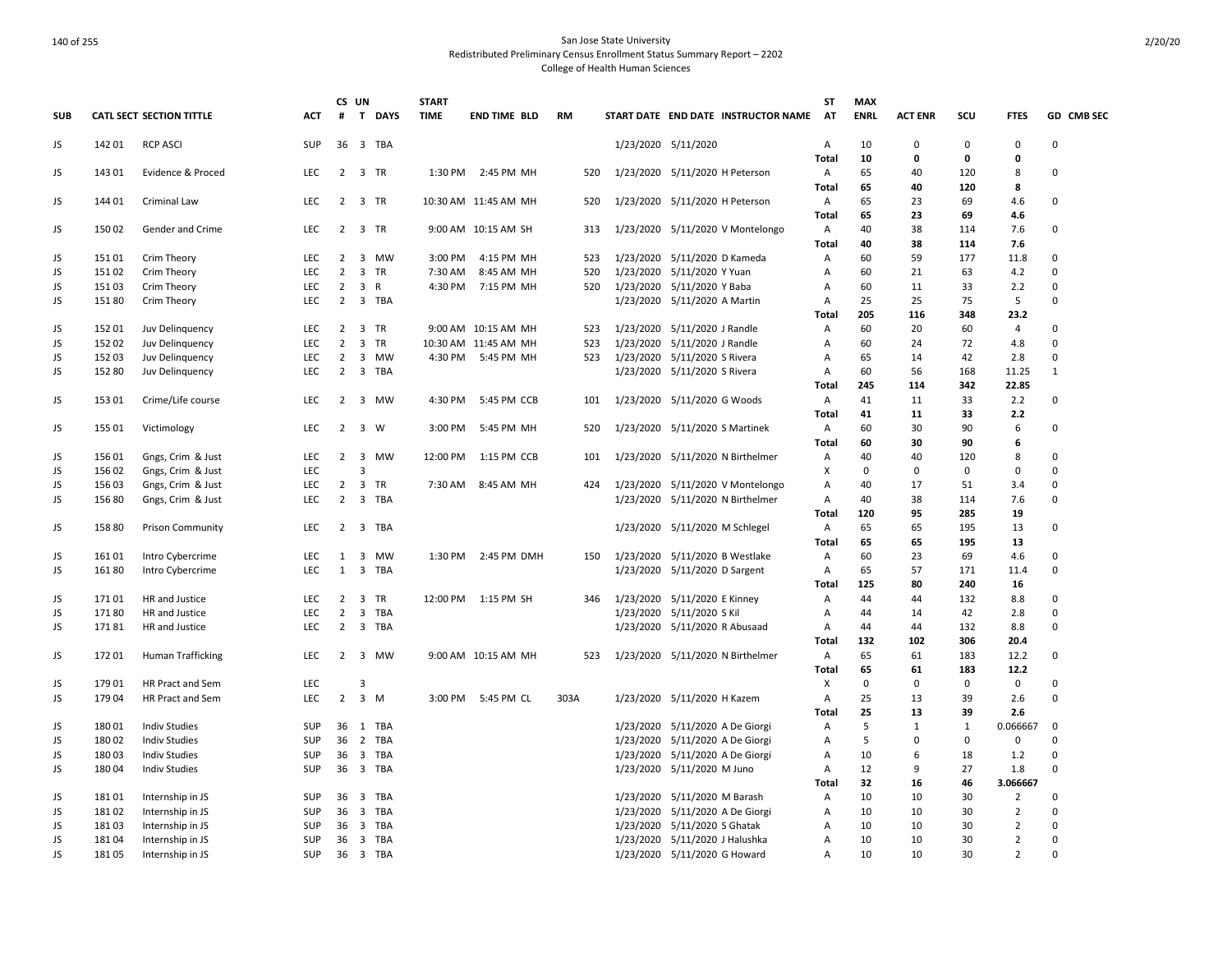|            |        |                                 |            | CS UN          |                               | <b>START</b> |                     |     |                                |                                     | <b>ST</b>      | <b>MAX</b>     |                |             |                |             |
|------------|--------|---------------------------------|------------|----------------|-------------------------------|--------------|---------------------|-----|--------------------------------|-------------------------------------|----------------|----------------|----------------|-------------|----------------|-------------|
| <b>SUB</b> |        | <b>CATL SECT SECTION TITTLE</b> | <b>ACT</b> | #              | $\mathbf{T}$<br><b>DAYS</b>   | <b>TIME</b>  | <b>END TIME BLD</b> | RM  |                                | START DATE END DATE INSTRUCTOR NAME | <b>AT</b>      | <b>ENRL</b>    | <b>ACT ENR</b> | SCU         | <b>FTES</b>    | GD CMB SEC  |
| JS         | 18106  | Internship in JS                | SUP        | 36             | 3 TBA                         |              |                     |     | 1/23/2020 5/11/2020 S Lee      |                                     | Α              | 10             | 8              | 24          | 1.6            | $\mathbf 0$ |
| JS         | 18107  | Internship in JS                | <b>SUP</b> | 36             | 3 TBA                         |              |                     |     | 1/23/2020 5/11/2020 J Warren   |                                     | Α              | 10             | 10             | 30          | $\overline{2}$ | 0           |
| JS         | 18108  | Internship in JS                | SUP        | 36             | 3 TBA                         |              |                     |     | 1/23/2020 5/11/2020 Y Baba     |                                     | Α              | 10             | 9              | 27          | 1.8            | $\Omega$    |
| JS         | 18109  | Internship in JS                | SUP        | 36             | 6 TBA                         |              |                     |     | 1/23/2020 5/11/2020 M Barash   |                                     | Α              | 10             | $\Omega$       | 0           | $\mathbf 0$    | 0           |
| JS         | 181 10 | Internship in JS                | SUP        | 36             | 6 TBA                         |              |                     |     |                                | 1/23/2020 5/11/2020 A De Giorgi     | Α              | 10             | 1              | 6           | 0.4            | $\Omega$    |
| JS         | 181 11 | Internship in JS                | SUP        | 36             | 6<br>TBA                      |              |                     |     | 1/23/2020 5/11/2020 S Ghatak   |                                     | Α              | 10             | $\Omega$       | $\Omega$    | $\mathbf 0$    | $\Omega$    |
| JS         | 181 12 | Internship in JS                | SUP        | 36             | 6 TBA                         |              |                     |     | 1/23/2020 5/11/2020 J Halushka |                                     | A              | $\overline{2}$ | $\Omega$       | $\Omega$    | $\Omega$       | $\Omega$    |
| JS         | 181 13 | Internship in JS                | SUP        | 36             | 6 TBA                         |              |                     |     | 1/23/2020 5/11/2020 G Howard   |                                     | Α              | 5              | $\Omega$       | $\Omega$    | $\mathbf 0$    | $\mathbf 0$ |
| JS         | 181 14 | Internship in JS                | SUP        | 36             | 6 TBA                         |              |                     |     | 1/23/2020 5/11/2020 S Lee      |                                     | Α              | 10             | $\Omega$       | $\Omega$    | $\Omega$       | $\Omega$    |
| JS         | 181 15 | Internship in JS                | SUP        | 36             | 6 TBA                         |              |                     |     | 1/23/2020 5/11/2020 J Warren   |                                     | Α              | 10             | 0              | $\Omega$    | $\mathbf 0$    | $\mathbf 0$ |
| JS         | 181 16 | Internship in JS                | SUP        | 36             | 6 TBA                         |              |                     |     | 1/23/2020 5/11/2020 Y Baba     |                                     | Α              | 10             | 0              | $\Omega$    | 0              | $\Omega$    |
| JS         | 181 19 | Internship in JS                | SUP        |                | 3                             |              |                     |     |                                |                                     | X              | 0              | $\Omega$       | $\Omega$    | $\mathbf 0$    | $\Omega$    |
| JS         | 181 20 | Internship in JS                | SUP        |                | 6                             |              |                     |     |                                |                                     | X              | 0              | $\mathbf 0$    | 0           | $\mathbf 0$    | $\mathbf 0$ |
|            |        |                                 |            |                |                               |              |                     |     |                                |                                     | Total          | 147            | 78             | 237         | 15.8           |             |
|            | 184 02 |                                 | SUP        | 36             | 3 TBA                         |              |                     |     | 1/23/2020 5/11/2020 S Bolton   |                                     |                | 5              | 6              | 18          | 1.2            | 0           |
| JS         |        | <b>Directed Reading</b>         |            |                |                               |              |                     |     |                                |                                     | A              |                |                |             |                |             |
| JS         | 184 03 | <b>Directed Reading</b>         | <b>SUP</b> | 36             | 3 TBA                         |              |                     |     |                                | 1/23/2020 5/11/2020 A De Giorgi     | A              | 10             | $\Omega$       | $\Omega$    | $\mathbf 0$    | $\Omega$    |
| JS         | 18404  | <b>Directed Reading</b>         | SUP        | 36             | 1 TBA                         |              |                     |     |                                | 1/23/2020 5/11/2020 A De Giorgi     | Α              | 5              | $\Omega$       | $\Omega$    | $\mathbf 0$    | $\mathbf 0$ |
| JS         | 18405  | <b>Directed Reading</b>         | <b>SUP</b> | 36             | 2 TBA                         |              |                     |     |                                | 1/23/2020 5/11/2020 A De Giorgi     | A              | 5              | $\Omega$       | $\Omega$    | $\mathbf 0$    | $\Omega$    |
| JS         | 184 06 | Directed Reading                | SUP        | 36             | 3 TBA                         |              |                     |     | 1/23/2020 5/11/2020            |                                     | Α              | 5              | $\Omega$       | $\Omega$    | $\mathbf 0$    | $\Omega$    |
|            |        |                                 |            |                |                               |              |                     |     |                                |                                     | Total          | 30             | 6              | 18          | $1.2$          |             |
| JS         | 185 04 | <b>Special Topics</b>           | <b>LEC</b> |                | 3                             |              |                     |     |                                |                                     | X              | 0              | $\Omega$       | $\Omega$    | $\mathbf 0$    | $\Omega$    |
|            |        |                                 |            |                |                               |              |                     |     |                                |                                     | Total          | 0              | 0              | 0           | $\mathbf 0$    |             |
| JS         | 18901  | Sen Sem Cont Prob               | SEM        | -5             | 3 MW                          |              | 12:00 PM 1:15 PM MH | 520 | 1/23/2020 5/11/2020 D Kameda   |                                     | Α              | 27             | 27             | 81          | 5.4            | $\Omega$    |
| JS         | 18902  | Sen Sem Cont Prob               | SEM        |                | 3                             |              |                     |     |                                |                                     | X              | 0              | 0              | $\Omega$    | $\mathbf 0$    | 0           |
| JS         | 18903  | Sen Sem Cont Prob               | SEM        | 5              | $\overline{\mathbf{3}}$<br>TR | 1:30 PM      | 2:45 PM MH          | 322 | 1/23/2020 5/11/2020 J Randle   |                                     | A              | 27             | 28             | 84          | 5.6            | 0           |
| JS         | 18904  | Sen Sem Cont Prob               | SEM        | 5              | 3 MW                          | 6:00 PM      | 7:15 PM MH          | 523 | 1/23/2020 5/11/2020 G Woods    |                                     | Α              | 27             | 30             | 90          | 6              | $\mathbf 0$ |
| JS         | 18905  | Sen Sem Cont Prob               | SEM        | 5              | 3 TR                          |              | 9:00 AM 10:15 AM MH | 235 | 1/23/2020 5/11/2020 H Peterson |                                     | $\overline{A}$ | 27             | 27             | 81          | 5.4            | $\Omega$    |
| JS         | 18908  | Sen Sem Cont Prob               | SEM        | 5              | 3 MW                          |              | 9:00 AM 10:15 AM MH | 526 | 1/23/2020 5/11/2020 J Warren   |                                     | A              | 16             | 16             | 48          | 3.2            | $\mathbf 0$ |
|            |        |                                 |            |                |                               |              |                     |     |                                |                                     | Total          | 124            | 128            | 384         | 25.6           |             |
| JS         | 203 01 | Sem Stats Just                  | SEM        | 5              | 3 W                           |              | 4:30 PM 7:15 PM MH  | 526 |                                | 1/23/2020 5/11/2020 B Westlake      | A              | 16             | 14             | 42          | 3.5            | 14          |
|            |        |                                 |            |                |                               |              |                     |     |                                |                                     | Total          | 16             | 14             | 42          | 3.5            |             |
| JS         | 206 01 | Sem Juv Justice                 | SEM        |                | 3                             |              |                     |     |                                |                                     | X              | 0              | $\Omega$       | 0           | $\mathbf 0$    | 0           |
|            |        |                                 |            |                |                               |              |                     |     |                                |                                     | Total          | 0              | 0              | 0           | 0              |             |
| JS         | 21101  | Hist-Issues-Jus                 | SEM        | 5              | 3 M                           | 4:30 PM      | 7:15 PM MH          | 526 | 1/23/2020 5/11/2020 S Ghatak   |                                     | $\mathsf{A}$   | 16             | 12             | 36          | 3              | 12          |
|            |        |                                 |            |                |                               |              |                     |     |                                |                                     | Total          | 16             | 12             | 36          | 3              |             |
| JS         | 21201  | Lcl & Glb Hum Rght              | <b>SEM</b> |                | 3                             |              |                     |     |                                |                                     | Χ              | $\Omega$       | $\Omega$       | $\Omega$    | $\mathbf 0$    | $\Omega$    |
|            |        |                                 |            |                |                               |              |                     |     |                                |                                     | Total          | 0              | 0              | $\mathbf 0$ | $\mathbf 0$    |             |
|            | 21801  |                                 | SEM        |                | 5 3 T                         |              | 4:30 PM 7:15 PM MH  | 526 | 1/23/2020 5/11/2020 E Kinney   |                                     |                | 16             | 14             | 42          | 3.5            | 14          |
| JS         |        | Imm, Law, Just                  |            |                |                               |              |                     |     |                                |                                     | A              | 16             |                | 42          | 3.5            |             |
|            |        |                                 |            |                |                               |              |                     |     |                                |                                     | Total          |                | 14<br>$\Omega$ |             |                |             |
| JS         | 26780  | Crime Gender World              | SEM        |                | 3                             |              |                     |     |                                |                                     | X              | 0              |                | 0           | $\mathbf 0$    | 0           |
|            |        |                                 |            |                |                               |              |                     |     |                                |                                     | Total          | 0              | 0              | $\mathbf 0$ | 0              |             |
| JS         | 26880  | Immi and Interna law            | SEM        | 5 <sub>3</sub> |                               |              |                     |     | 3/16/2020 5/11/2020            |                                     | X              | 0              | $\Omega$       | $\Omega$    | $\mathbf 0$    | 0           |
|            |        |                                 |            |                |                               |              |                     |     |                                |                                     | Total          | 0              | 0              | $\mathbf 0$ | 0              |             |
| JS         | 273 80 | Inter Crim Juve Delin           | SEM        | 5 <sub>3</sub> |                               |              |                     |     | 1/23/2020 3/13/2020            |                                     | X              | 0              | $\Omega$       | $\Omega$    | $\mathbf 0$    | $\mathbf 0$ |
|            |        |                                 |            |                |                               |              |                     |     |                                |                                     | Total          | $\Omega$       | O              | $\Omega$    | $\mathbf{0}$   |             |
| JS         | 274 80 | <b>Applied Project</b>          | <b>SUP</b> | $25 \quad 3$   |                               |              |                     |     | 1/23/2020 5/11/2020            |                                     | X              | 0              | $\Omega$       | $\Omega$    | $\mathbf 0$    | 0           |
|            |        |                                 |            |                |                               |              |                     |     |                                |                                     | Total          | 0              | 0              | $\Omega$    | 0              |             |
| JS         | 28101  | Justice Practicum               | SUP        | 25             | 1 TBA                         |              |                     |     | 1/23/2020 5/11/2020            |                                     | A              | 6              | $\Omega$       | $\Omega$    | 0              | 0           |
| JS         | 28102  | Justice Practicum               | <b>SUP</b> | 25             | 2 TBA                         |              |                     |     | 1/23/2020 5/11/2020            |                                     | A              | 10             | $\Omega$       | $\Omega$    | $\mathbf 0$    | 0           |
| JS         | 28103  | Justice Practicum               | SUP        |                | 25 3 TBA                      |              |                     |     | 1/23/2020 5/11/2020 E Adams    |                                     | $\mathsf{A}$   | 6              | $\Omega$       | 0           | $\mathbf 0$    | 0           |
|            |        |                                 |            |                |                               |              |                     |     |                                |                                     | Total          | 22             | <sup>0</sup>   | $\Omega$    | $\Omega$       |             |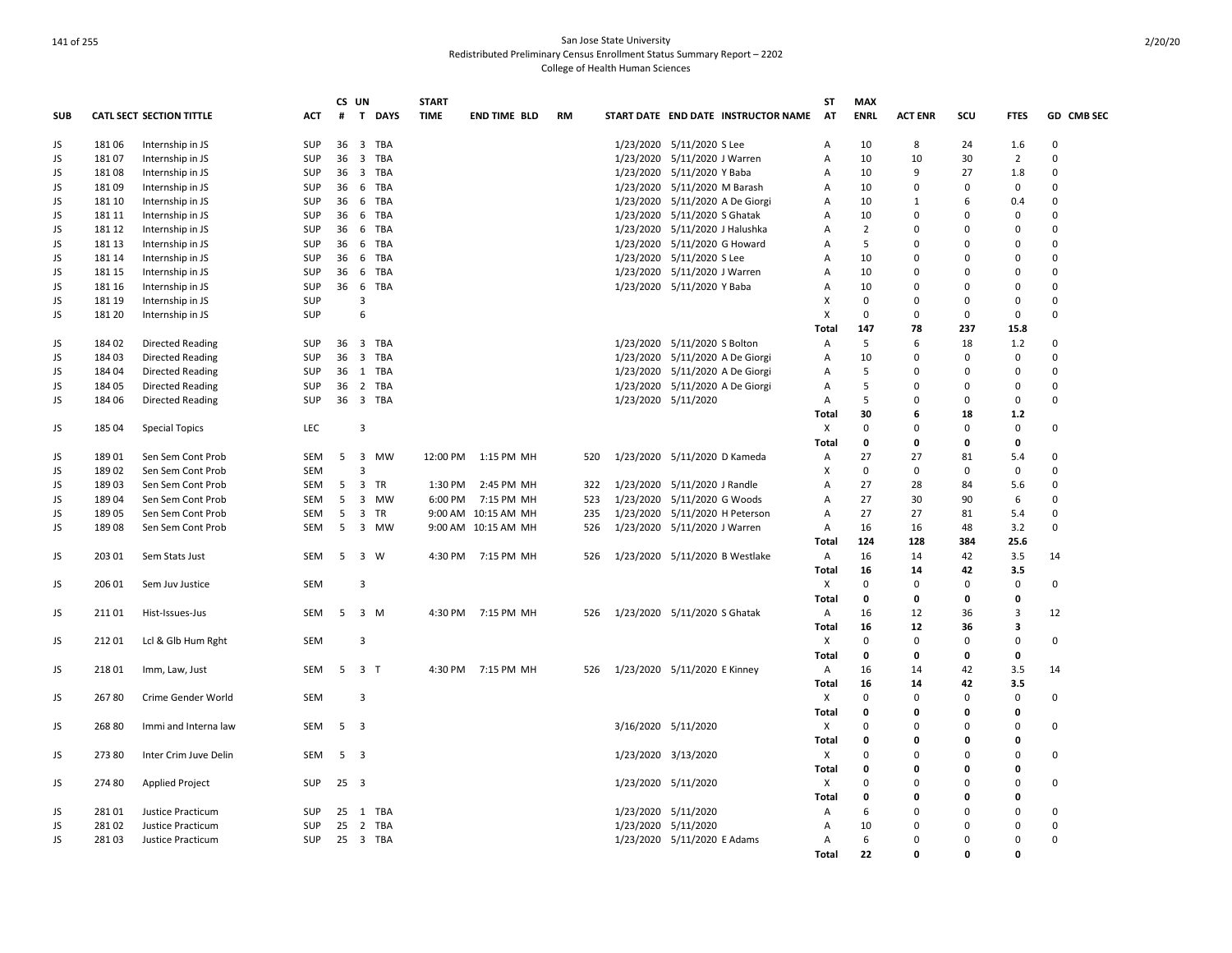| <b>SUB</b> |        | <b>CATL SECT SECTION TITTLE</b> | <b>ACT</b> | .# | CS UN<br><b>DAYS</b> | <b>START</b><br><b>TIME</b> | <b>END TIME BLD</b> | <b>RM</b> | START DATE END DATE INSTRUCTOR NAME | ST<br>AT | <b>MAX</b><br><b>ENRL</b> | <b>ACT ENR</b> | scu      | <b>FTES</b>    | <b>GD CMB SEC</b> |
|------------|--------|---------------------------------|------------|----|----------------------|-----------------------------|---------------------|-----------|-------------------------------------|----------|---------------------------|----------------|----------|----------------|-------------------|
| JS         | 28802  | Sem in Spec Topics              | SEM        |    | 5 3 R                | 4:30 PM                     | 7:15 PM MH          | 526       | 1/23/2020 5/11/2020 G Howard        | A        | 17                        | 8              | 24       |                | 8                 |
|            |        |                                 |            |    |                      |                             |                     |           |                                     | Total    | 17                        | 8              | 24       | $\overline{2}$ |                   |
| JS         | 29701  | Prgm Eval Proj                  | <b>SUP</b> |    | 25 3 TBA             |                             |                     |           | 1/23/2020 5/11/2020 E Adams         | A        | -6                        | 6              | 18       | 1.5            | 6                 |
|            |        |                                 |            |    |                      |                             |                     |           |                                     | Total    | -6                        | 6              | 18       | 1.5            |                   |
| JS         | 298 01 | Special Study                   | <b>SUP</b> |    | 25 3 TBA             |                             |                     |           | 1/23/2020 5/11/2020 E Adams         | A        | 16                        | 3              | 9        | 0.75           | - 3               |
|            |        |                                 |            |    |                      |                             |                     |           |                                     | Total    | 16                        | 3              | 9        | 0.75           |                   |
| JS         | 299 01 | <b>Masters Thesis</b>           | <b>SUP</b> | 25 | 3 TBA                |                             |                     |           | 1/23/2020 5/11/2020 E Adams         | A        | 6                         | $\Omega$       | $\Omega$ | $\mathbf{0}$   | $\mathbf 0$       |
| JS.        | 299 02 | <b>Masters Thesis</b>           | <b>SUP</b> |    | 25 6 TBA             |                             |                     |           | 1/23/2020 5/11/2020                 |          | -6                        | 0              | $\Omega$ | $\Omega$       |                   |
|            |        |                                 |            |    |                      |                             |                     |           |                                     | Total    | 12                        | 0              | 0        | 0              |                   |
|            |        |                                 |            |    |                      |                             |                     |           | <b>Justice Studies Total</b>        |          | 4141                      | 2744           | 7914     | 532.7667       |                   |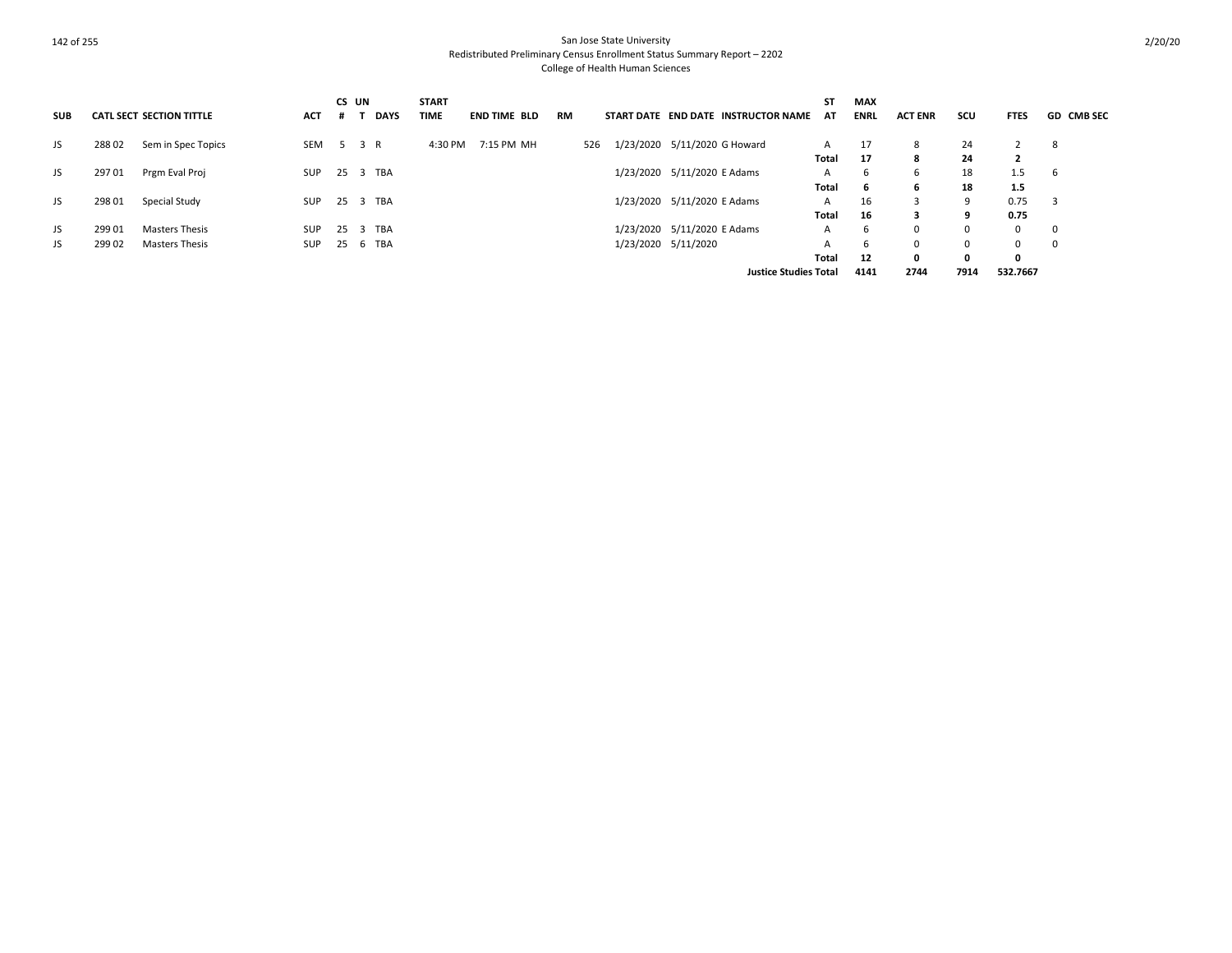|             |        |                                 |            |                | CS UN          |              | <b>START</b> |                         |               |           |                              |                                     | ST             | <b>MAX</b>  |                |                |             |                |
|-------------|--------|---------------------------------|------------|----------------|----------------|--------------|--------------|-------------------------|---------------|-----------|------------------------------|-------------------------------------|----------------|-------------|----------------|----------------|-------------|----------------|
| <b>SUB</b>  |        | <b>CATL SECT SECTION TITTLE</b> | <b>ACT</b> | #              | T              | <b>DAYS</b>  | <b>TIME</b>  | <b>END TIME BLD</b>     | <b>RM</b>     |           |                              | START DATE END DATE INSTRUCTOR NAME | AT             | <b>ENRL</b> | <b>ACT ENR</b> | SCU            | <b>FTES</b> | GD CMB SEC     |
| Kinesiology |        |                                 |            |                |                |              |              |                         |               |           |                              |                                     |                |             |                |                |             |                |
| <b>KIN</b>  | 101    | <b>Adapted Phys Activities</b>  | ACT        |                | 11 1 TR        |              |              | 10:30 AM 11:20 AM YUH   | 126           |           |                              | 1/23/2020 5/11/2020 A Tomimbang     | $\mathsf{A}$   | 10          | $\overline{2}$ | 2              | 0.13333300  |                |
|             |        |                                 |            |                |                |              |              |                         |               |           |                              |                                     | <b>Total</b>   | 10          | $\overline{2}$ | $\overline{2}$ | 0.133333    |                |
| KIN         | 2A 01  | <b>Begin Swimming</b>           | <b>ACT</b> | 11             |                | 1 MW         | 1:30 PM      | 2:20 PM SPXE            | 180           |           | 1/23/2020 5/11/2020 C May    |                                     | $\overline{A}$ | 25          | 25             | 25             | 1.666667    | 0              |
| KIN         | 2A 02  | <b>Begin Swimming</b>           | ACT        | 11             | 1              | <b>MW</b>    | 8:30 AM      | 9:20 AM SPXE            | 180           |           | 1/23/2020 5/11/2020 C May    |                                     | Α              | 25          | 19             | 19             | 1.266667    | 0              |
| KIN         | 2A 03  | <b>Begin Swimming</b>           | <b>ACT</b> |                |                | 11 1 MW      |              | 9:30 AM 10:20 AM SPXE   | 180           |           | 1/23/2020 5/11/2020 C May    |                                     | A              | 25          | 23             | 23             | 1.533333    | 0              |
| KIN         | 2A 04  | <b>Begin Swimming</b>           | ACT        | 11             |                | 1 MW         |              | 11:30 AM 12:20 PM SPXE  | 180           | 1/23/2020 | 5/11/2020 C May              |                                     | Α              | 25          | 21             | 21             | 1.4         | 0              |
| KIN         | 2A 05  | <b>Begin Swimming</b>           | <b>ACT</b> | 11             | 1 TR           |              | 8:30 AM      | 9:20 AM SPXE            | 180           | 1/23/2020 | 5/11/2020 C May              |                                     | A              | 25          | 16             | 16             | 1.066667    | 0              |
| <b>KIN</b>  | 2A 06  | <b>Begin Swimming</b>           | <b>ACT</b> | 11             | 1 TR           |              |              | 9:30 AM 10:20 AM SPXE   | 180           | 1/23/2020 | 5/11/2020 K Bruga            |                                     | A              | 25          | 22             | 22             | 1.466667    | 0              |
| KIN         | 2A 07  | <b>Begin Swimming</b>           | ACT        |                | 11 1           | <b>TR</b>    |              | 10:30 AM 11:20 AM SPXE  | 180           | 1/23/2020 | 5/11/2020 K Bruga            |                                     | A              | 25          | 25             | 25             | 1.666667    | 0              |
| KIN         | 2A 08  | Begin Swimming                  | ACT        | 11             |                | 1 MW         | 4:00 PM      | 4:50 PM SPXE            | 180           | 1/23/2020 |                              | 5/11/2020 K Thompson                | Α              | 25          | 18             | 18             | 1.2         | $\mathbf 0$    |
| KIN         | 2A 09  | <b>Begin Swimming</b>           | ACT        | 11             |                | 1 MW         | 5:00 PM      | 5:50 PM SPXE            | 180           |           |                              | 1/23/2020 5/11/2020 K Thompson      | Α              | 25          | 20             | 20             | 1.333333    | 0              |
|             |        |                                 |            |                |                |              |              |                         |               |           |                              |                                     | Total          | 225         | 189            | 189            | 12.6        |                |
| <b>KIN</b>  | 2B 01  | <b>Inter Swimming</b>           | <b>ACT</b> |                |                | 11 1 MW      |              | 10:30 AM 11:20 AM SPXE  | 180           |           | 1/23/2020 5/11/2020 C May    |                                     | A              | 15          | 12             | 12             | 0.8         | $\Omega$       |
| KIN         | 2B 02  | Inter Swimming                  | ACT        | 11             | 1              | TR           | 7:30 AM      | 8:20 AM SPXE            | 180           | 1/23/2020 | 5/11/2020 C May              |                                     | Α              | 25          | 20             | 20             | 1.333333    | $\mathsf 0$    |
| KIN         | 2B03   | Inter Swimming                  | ACT        |                | 11 1 TR        |              |              | 11:30 AM 12:20 PM SPXE  | 180           |           | 1/23/2020 5/11/2020 K Bruga  |                                     | Α              | 25          | 22             | 22             | 1.466667    | 0              |
|             |        |                                 |            |                |                |              |              |                         |               |           |                              |                                     | Total          | 65          | 54             | 54             | 3.6         |                |
| KIN         | 2C01   | Adv Swim                        | <b>ACT</b> |                |                | 11 1 MW      |              | 10:30 AM 11:20 AM SPXE  | 180           |           | 1/23/2020 5/11/2020 C May    |                                     | A              | 10          | 11             | 11             | 0.733333    | $\Omega$       |
|             |        |                                 |            |                |                |              |              |                         |               |           |                              |                                     | Total          | 10          | 11             | 11             | 0.733333    |                |
| KIN         | 301    | Water Polo                      | <b>ACT</b> |                | 11 1 T         |              | 1:30 PM      | 3:20 PM SPXE            | 180           |           | 1/23/2020 5/11/2020 K Paradi |                                     | A              | 25          | 11             | 11             | 0.733333    | $\mathsf 0$    |
| KIN         | 302    | <b>Water Polo</b>               | <b>ACT</b> |                | $\mathbf{1}$   |              |              |                         |               |           |                              |                                     | X              | $\mathbf 0$ | $\Omega$       | $\Omega$       | 0           | $\Omega$       |
|             |        |                                 |            |                |                |              |              |                         |               |           |                              |                                     | Total          | 25          | 11             | 11             | 0.733333    |                |
| <b>KIN</b>  | 801    | Scuba Diving                    | <b>LEC</b> | $\overline{2}$ | $\overline{2}$ | W            | 6:00 PM      | 8:30 PM SPXE            | 160           |           | 1/23/2020 5/11/2020 F Barry  |                                     | A              | 25          | 25             | 25             | 3.333333    | $\Omega$       |
| KIN         | 802    | <b>Scuba Diving</b>             | LAB        | 16             | $\mathbf 0$    | <b>TBA</b>   |              | SPXE                    | 180           | 1/23/2020 | 5/11/2020 F Barry            |                                     | А              | 25          | 25             | 25             | 0           | $\pmb{0}$      |
| <b>KIN</b>  | 803    | Scuba Diving                    | LEC        | 2              | $\overline{2}$ | $\mathsf{R}$ | 6:00 PM      | 8:30 PM SPXE            | 160           | 1/23/2020 | 5/11/2020 F Barry            |                                     | Α              | 25          | 23             | 23             | 3.133333    | 2              |
| KIN         | 804    | Scuba Diving                    | LAB        | 16             | $\mathbf 0$    | TBA          |              | SPXE                    | 180           |           | 1/23/2020 5/11/2020 F Barry  |                                     | Α              | 25          | 23             | 23             | 0           | $\overline{2}$ |
|             |        |                                 |            |                |                |              |              |                         |               |           |                              |                                     | <b>Total</b>   | 100         | 96             | 96             | 6.466667    |                |
| KIN         | 9A 01  | <b>Begin Sailing</b>            | ACT        | 11             | 1 W            |              | 12:00 PM     | 2:50 PM SPXE            | 180           |           | 1/23/2020 5/11/2020 S Reekie |                                     | Α              | 15          | 12             | 12             | 0.8         | $\Omega$       |
|             |        |                                 |            |                |                |              |              |                         |               |           |                              |                                     | Total          | 15          | 12             | 12             | 0.8         |                |
| KIN         | 11A 01 | <b>Begin Rowing</b>             | ACT        |                | 11 1 TR        |              | 12:00 PM     | 1:30 PM OFF             | <b>CAMPUS</b> |           | 1/23/2020 5/11/2020 S Reekie |                                     | Α              | 15          | 6              | 6              | 0.4         | 0              |
|             |        |                                 |            |                |                |              |              |                         |               |           |                              |                                     | Total          | 15          | 6              | 6              | 0.4         |                |
| KIN         | 13A 01 | Begin Rugby                     | ACT        |                | 11 1 M         |              |              | 9:30 AM 11:20 AM YUH    | 106           |           | 1/23/2020 5/11/2020 J Fonda  |                                     | Α              | 35          | 34             | 34             | 2.266667    | 0              |
|             |        |                                 |            |                |                |              |              |                         |               |           |                              |                                     | Total          | 35          | 34             | 34             | 2.266667    |                |
| KIN         | 14A 01 | Begin Volleyball                | ACT        | 11             | 1              | MW           |              | 11:30 AM  12:20 PM SPXC | 107B          | 1/23/2020 | 5/11/2020 O Crespo           |                                     | Α              | 40          | 38             | 38             | 2.533333    | 0              |
| KIN         | 14A 02 | Begin Volleyball                | ACT        | 11             |                | 1 MW         | 1:30 PM      | 2:20 PM SPXC            | 107B          |           | 1/23/2020 5/11/2020 O Crespo |                                     | Α              | 40          | 44             | 44             | 2.933333    | 0              |
| KIN         | 14A 03 | Begin Volleyball                | ACT        | 11             | 1              | TR           |              | 10:30 AM 11:20 AM SPXC  | 107B          | 1/23/2020 | 5/11/2020 O Crespo           |                                     | Α              | 40          | 40             | 40             | 2.666667    | 0              |
| <b>KIN</b>  | 14A 04 | Begin Volleyball                | ACT        |                | 11 1 TR        |              |              | 11:30 AM 12:20 PM SPXC  | 107B          |           | 1/23/2020 5/11/2020 O Crespo |                                     | Α              | 40          | 41             | 41             | 2.733333    | $\Omega$       |
|             |        |                                 |            |                |                |              |              |                         |               |           |                              |                                     | Total          | 160         | 163            | 163            | 10.86667    |                |
| KIN         | 14B 01 | Inter Volleyball                | ACT        |                |                | 11 1 MW      | 12:30 PM     | 1:20 PM SPXC            | 107B          |           | 1/23/2020 5/11/2020 O Crespo |                                     | A              | 40          | 44             | 44             | 2.933333    | $\mathbf 0$    |
|             |        |                                 |            |                |                |              |              |                         |               |           |                              |                                     | Total          | 40          | 44             | 44             | 2.933333    |                |
| KIN         | 14C 01 | Adv Volleyball                  | ACT        | 11             |                | 1 MW         |              | 10:30 AM 11:20 AM SPXC  | 107B          |           | 1/23/2020 5/11/2020 O Crespo |                                     | Α              | 40          | 41             | 41             | 2.733333    | 0              |
|             |        |                                 |            |                |                |              |              |                         |               |           |                              |                                     | Total          | 40          | 41             | 41             | 2.733333    |                |
|             | 15A 01 | <b>Beg Basketball</b>           | <b>ACT</b> | 11             |                | 1 MW         | 8:30 AM      | 9:20 AM YUH             | 106           | 1/23/2020 | 5/11/2020 S Butler           |                                     | Α              | 24          | 24             | 24             | 1.6         | 0              |
| KIN<br>KIN  | 15A 02 | Beg Basketball                  | ACT        | 11             | 1              | <b>MW</b>    |              | 10:30 AM 11:20 AM YUH   | 106           | 1/23/2020 | 5/11/2020 S Butler           |                                     | A              | 24          | 24             | 24             | 1.6         | $\Omega$       |
| <b>KIN</b>  | 15A 03 | Beg Basketball                  | ACT        | 11             | 1              | TR           | 8:30 AM      | 9:20 AM YUH             | 106           | 1/23/2020 | 5/11/2020 A Lucero           |                                     | Α              | 24          | 29             | 29             | 1.933333    | $\pmb{0}$      |
| <b>KIN</b>  | 15A 04 |                                 | <b>ACT</b> | 11             | 1 TR           |              |              | 9:30 AM 10:20 AM YUH    | 106           |           |                              |                                     | Α              | 24          | 27             | 27             | 1.8         | $\Omega$       |
|             |        | Beg Basketball                  |            | 11             |                | <b>TR</b>    |              |                         |               |           | 1/23/2020 5/11/2020 A Lucero |                                     | A              | 24          | 24             | 24             | 1.6         | $\Omega$       |
| KIN         | 15A 05 | Beg Basketball                  | ACT        |                | $\mathbf{1}$   |              |              | 10:30 AM 11:20 AM YUH   | 106           |           | 1/23/2020 5/11/2020 S Butler |                                     | Total          | 120         | 128            | 128            | 8.533333    |                |
|             |        |                                 |            |                |                |              |              |                         |               |           |                              |                                     |                |             |                |                |             |                |
| KIN         | 15B 01 | Int Basketball                  | ACT        | 11             |                | 1 MW         |              | 9:30 AM 10:20 AM YUH    | 106           |           | 1/23/2020 5/11/2020 S Butler |                                     | Α              | 24          | 24             | 24             | 1.6         | $\Omega$       |
|             |        |                                 |            |                |                |              |              |                         |               |           |                              |                                     | <b>Total</b>   | 24          | 24             | 24             | 1.6         |                |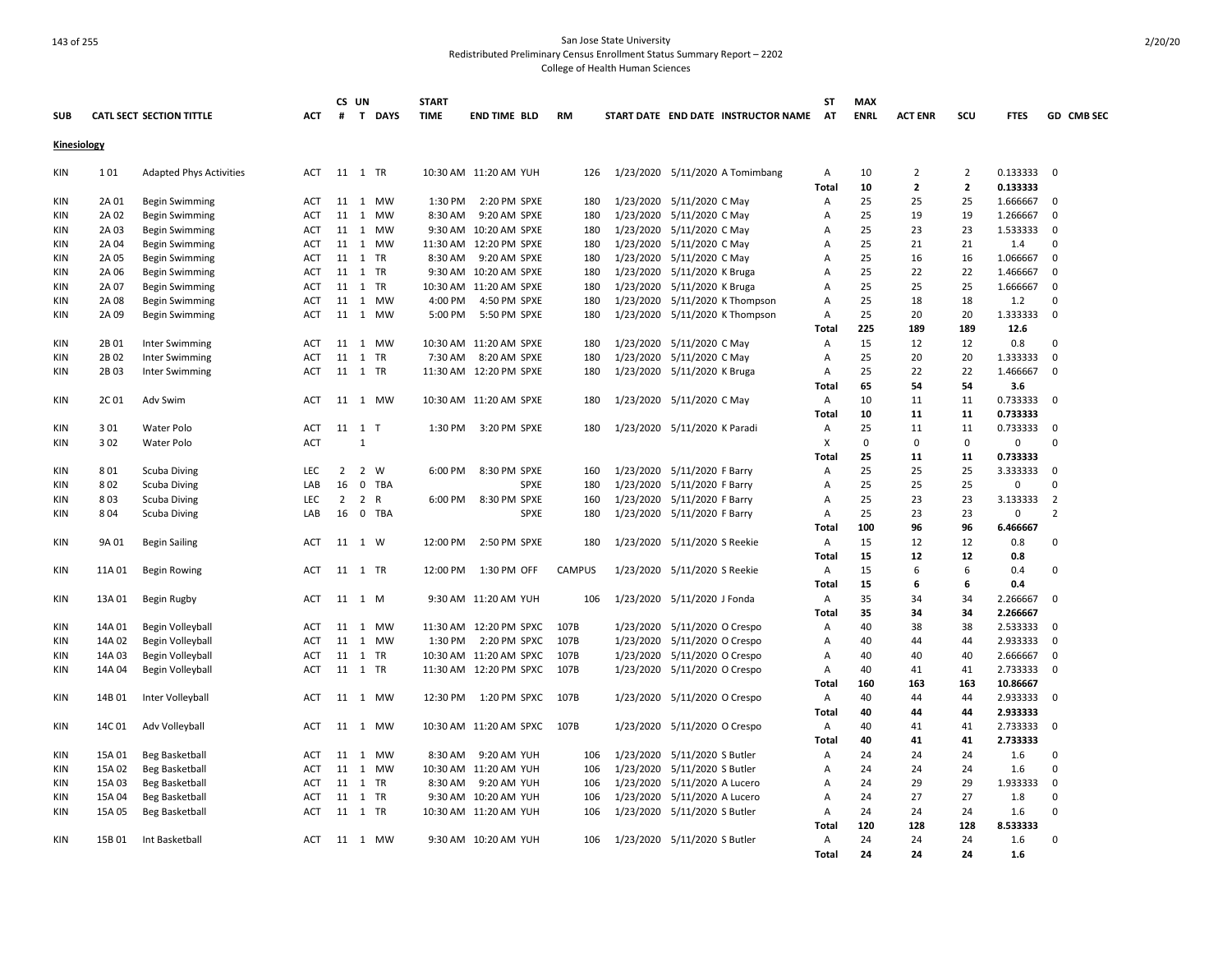|                   |                  |                                 |                   |    | CS UN             | <b>START</b> |                                                 |              |           |                                 |                                       | SΤ             | <b>MAX</b>  |                |          |                     |                      |
|-------------------|------------------|---------------------------------|-------------------|----|-------------------|--------------|-------------------------------------------------|--------------|-----------|---------------------------------|---------------------------------------|----------------|-------------|----------------|----------|---------------------|----------------------|
| <b>SUB</b>        |                  | <b>CATL SECT SECTION TITTLE</b> | <b>ACT</b>        | #  | T DAYS            | <b>TIME</b>  | <b>END TIME BLD</b>                             | <b>RM</b>    |           |                                 | START DATE END DATE INSTRUCTOR NAME   | <b>AT</b>      | <b>ENRL</b> | <b>ACT ENR</b> | scu      | <b>FTES</b>         | GD CMB SEC           |
| KIN               | 18A 01           | Beg Handball                    | <b>ACT</b>        |    | 11 1 W            | 6:00 PM      | 7:50 PM SPXE                                    | 160          |           | 1/23/2020 5/11/2020 T Urquhart  |                                       | A              | 17          | 18             | 18       | 1.2                 | $\Omega$             |
|                   |                  |                                 |                   |    |                   |              |                                                 |              |           |                                 |                                       | <b>Total</b>   | 17          | 18             | 18       | 1.2                 |                      |
| KIN               | 18B 01           | Inter Handball                  | ACT               |    | 11 1 W            | 6:00 PM      | 7:50 PM SPXE                                    | 163          |           | 1/23/2020 5/11/2020 T Urquhart  |                                       | Α              | 5           | 5              | 5        | 0.333333            | $\mathbf 0$          |
|                   |                  |                                 |                   |    |                   |              |                                                 |              |           |                                 |                                       | Total          | 5           | 5              | 5        | 0.333333            |                      |
| <b>KIN</b>        | 19A 01           | <b>Begin Soccer</b>             | ACT               |    | 11 1 T            |              | 8:30 AM 10:20 AM YUH                            | 106          |           | 1/23/2020 5/11/2020 M Behler    |                                       | Α              | 30          | 29             | 29       | 1.933333            | 0                    |
| <b>KIN</b>        | 19A 02           | <b>Begin Soccer</b>             | <b>ACT</b>        |    | 11 1 W            |              | 9:30 AM 11:20 AM YUH                            | 106          |           | 1/23/2020 5/11/2020 M Behler    |                                       | $\overline{A}$ | 30          | 31             | 31       | 2.066667            | $\mathbf 0$          |
|                   |                  |                                 |                   |    |                   |              |                                                 |              |           |                                 |                                       | Total          | 60          | 60             | 60       | 4                   |                      |
| KIN               | 19B 01           | Int Soccer                      | ACT               |    | 11 1 T            |              | 10:30 AM 12:20 PM YUH                           | 106          |           | 1/23/2020 5/11/2020 M Behler    |                                       | A              | 30          | 33             | 33       | 2.2                 | 0                    |
|                   |                  |                                 |                   |    |                   |              |                                                 |              |           |                                 |                                       | <b>Total</b>   | 30          | 33             | 33       | 2.2                 |                      |
| <b>KIN</b>        | 20A 01           | <b>Begin Badminton</b>          | <b>ACT</b>        |    | 11 1 MW           | 8:30 AM      | 9:20 AM SPXC                                    | 107B         |           | 1/23/2020 5/11/2020 L Cai       |                                       | $\overline{A}$ | 24          | 24             | 24       | 1.6                 | $\Omega$             |
| <b>KIN</b>        | 20A 02           | Begin Badminton                 | <b>ACT</b>        |    | 11 1 TR           | 8:30 AM      | 9:20 AM SPXC                                    | 107B         |           | 1/23/2020 5/11/2020 L Cai       |                                       | Α              | 24          | 26             | 26       | 1.733333            | $\mathbf 0$          |
| <b>KIN</b>        | 20A 03           | Begin Badminton                 | <b>ACT</b>        |    | 11 1 F            |              | 8:30 AM 10:20 AM SPXC                           | 107B         |           | 1/23/2020 5/11/2020 L Cai       |                                       | Α              | 24          | 30             | 30       | $\overline{2}$      | $\Omega$             |
|                   |                  |                                 |                   |    |                   |              |                                                 |              |           |                                 |                                       | Total          | 72          | 80             | 80       | 5.333333            |                      |
| KIN               | 20B 01           | Inter Badminton                 | <b>ACT</b>        |    | 11 1 TR<br>11 1 F |              | 9:30 AM 10:20 AM SPXC<br>10:30 AM 12:20 PM SPXC | 107B<br>107B |           | 1/23/2020 5/11/2020 L Cai       |                                       | $\overline{A}$ | 24<br>12    | 24             | 24       | 1.6<br>$\mathbf{1}$ | $\Omega$<br>$\Omega$ |
| <b>KIN</b>        | 20B 02           | Inter Badminton                 | <b>ACT</b>        |    |                   |              |                                                 |              |           | 1/23/2020 5/11/2020 L Cai       |                                       | Α              | 36          | 15<br>39       | 15<br>39 | 2.6                 |                      |
|                   | 20C 01           |                                 |                   |    |                   |              | 10:30 AM 12:20 PM SPXC                          | 107B         |           |                                 |                                       | <b>Total</b>   | 12          |                |          | 0.866667            | $\mathbf 0$          |
| <b>KIN</b>        |                  | Adv Badminton                   | <b>ACT</b>        |    | 11 1 F            |              |                                                 |              |           | 1/23/2020 5/11/2020 L Cai       |                                       | A<br>Total     | 12          | 13<br>13       | 13<br>13 | 0.866667            |                      |
|                   |                  |                                 |                   |    |                   | 1:30 PM      |                                                 |              |           |                                 |                                       |                | 25          | 27             | 27       |                     | 0                    |
| KIN<br><b>KIN</b> | 21A 01<br>21A 02 | <b>Begin Tennis</b>             | ACT<br><b>ACT</b> | 11 | 1 M<br>11 1 T     | 1:30 PM      | 3:20 PM YUH<br>3:20 PM YUH                      | 106<br>106   | 1/23/2020 |                                 | 5/11/2020 K Hollander                 | Α<br>Α         | 25          | 26             | 26       | 1.8<br>1.733333     | $\mathbf 0$          |
|                   |                  | <b>Begin Tennis</b>             |                   |    |                   |              |                                                 |              |           | 1/23/2020 5/11/2020 K Hollander |                                       | <b>Total</b>   | 50          | 53             | 53       | 3.533333            |                      |
| KIN               | 21B 01           | Inter Tennis                    | ACT               |    | 11 1 W            | 1:30 PM      | 3:20 PM YUH                                     | 106          |           | 1/23/2020 5/11/2020 K Hollander |                                       | A              | 25          | 23             | 23       | 1.533333            | $\mathbf 0$          |
|                   |                  |                                 |                   |    |                   |              |                                                 |              |           |                                 |                                       | Total          | 25          | 23             | 23       | 1.533333            |                      |
| <b>KIN</b>        | 23A 01           | Begin Archery                   | <b>ACT</b>        |    | 11 1 T            | 12:30 PM     | 2:20 PM YUH                                     | 106          |           | 1/23/2020 5/11/2020 N Fraire    |                                       | Α              | 20          | 25             | 25       | 1.683333            | 1                    |
| <b>KIN</b>        | 23A 02           | Begin Archery                   | <b>ACT</b>        |    | 11 1 R            | 12:30 PM     | 2:20 PM YUH                                     | 106          |           | 1/23/2020 5/11/2020 N Fraire    |                                       | A              | 25          | 28             | 28       | 1.866667            | $\mathbf 0$          |
|                   |                  |                                 |                   |    |                   |              |                                                 |              |           |                                 |                                       | <b>Total</b>   | 45          | 53             | 53       | 3.55                |                      |
| KIN               | 23B 01           | Inter Archery                   | ACT               |    | 11 1 T            | 12:30 PM     | 2:20 PM YUH                                     | 106          |           | 1/23/2020 5/11/2020 N Fraire    |                                       | A              | 5           | 5              | 5        | 0.333333            | 0                    |
|                   |                  |                                 |                   |    |                   |              |                                                 |              |           |                                 |                                       | <b>Total</b>   | 5           | 5              | 5        | 0.333333            |                      |
| KIN               | 24A 01           | <b>Begin Bowling</b>            | <b>ACT</b>        |    | 11 1 MW           | 8:30 AM      | 9:20 AM SU                                      | ALLEY        |           |                                 | 1/23/2020 5/11/2020 M Pascal-Gonzales | $\mathsf{A}$   | 30          | 34             | 34       | 2.266667            | 0                    |
| <b>KIN</b>        | 24A 02           | <b>Begin Bowling</b>            | <b>ACT</b>        |    | 11 1 MW           |              | 9:30 AM 10:20 AM SU                             | ALLEY        |           |                                 | 1/23/2020 5/11/2020 M Pascal-Gonzales | $\overline{A}$ | 30          | 33             | 33       | 2.2                 | $\Omega$             |
| <b>KIN</b>        | 24A 03           | <b>Begin Bowling</b>            | ACT               |    | 11 1 MW           |              | 10:30 AM 11:20 AM SU                            | ALLEY        |           |                                 | 1/23/2020 5/11/2020 M Pascal-Gonzales | Α              | 30          | 41             | 41       | 2.733333            | $\mathbf 0$          |
| KIN               | 24A 04           | Begin Bowling                   | ACT               | 11 | 1 TR              | 8:30 AM      | 9:20 AM SU                                      | ALLEY        | 1/23/2020 |                                 | 5/11/2020 M Pascal-Gonzales           | Α              | 30          | 37             | 37       | 2.466667            | 0                    |
| KIN               | 24A 05           | Begin Bowling                   | ACT               |    | 11 1 TR           |              | 9:30 AM 10:20 AM SU                             | ALLEY        |           |                                 | 1/23/2020 5/11/2020 M Pascal-Gonzales | Α              | 30          | 35             | 35       | 2.333333            | 0                    |
|                   |                  |                                 |                   |    |                   |              |                                                 |              |           |                                 |                                       | Total          | 150         | 180            | 180      | 12                  |                      |
| KIN               | 25A 01           | <b>Begin Golf</b>               | <b>ACT</b>        |    | 11 1 M            |              | 9:30 AM 11:20 AM YUH                            | 106          |           | 1/23/2020 5/11/2020 M Behler    |                                       | $\overline{A}$ | 25          | 25             | 25       | 1.666667            | $\mathbf 0$          |
| KIN               | 25A 02           | Begin Golf                      | ACT               |    | 11 1 T            |              | 8:30 AM 10:20 AM YUH                            | 106          |           | 1/23/2020 5/11/2020 D Allio     |                                       | А              | 25          | 23             | 23       | 1.55                | $\mathbf{1}$         |
| KIN               | 25A 03           | Begin Golf                      | ACT               |    | 11 1 R            |              | 9:30 AM 11:20 AM YUH                            | 106          |           | 1/23/2020 5/11/2020 D Allio     |                                       | Α              | 25          | 25             | 25       | 1.666667            | 0                    |
|                   |                  |                                 |                   |    |                   |              |                                                 |              |           |                                 |                                       | <b>Total</b>   | 75          | 73             | 73       | 4.883333            |                      |
| <b>KIN</b>        | 25B 01           | Intermediate Golf               | ACT               |    | 11 1 T            |              | 10:30 AM 12:20 PM YUH                           | 106          |           | 1/23/2020 5/11/2020 D Allio     |                                       | Α              | 25          | 23             | 23       | 1.533333            | $\Omega$             |
|                   |                  |                                 |                   |    |                   |              |                                                 |              |           |                                 |                                       | <b>Total</b>   | 25          | 23             | 23       | 1.533333            |                      |
| KIN               | 27A 01           | <b>Begin Table Tennis</b>       | <b>ACT</b>        |    | 11 1 MW           | 8:30 AM      | 9:20 AM SPXC                                    | 107A         |           | 1/23/2020 5/11/2020 G Chen      |                                       | А              | 40          | 41             | 41       | 2.733333            | $\mathbf 0$          |
| KIN               | 27A 02           | <b>Begin Table Tennis</b>       | ACT               | 11 | 1 MW              |              | 9:30 AM 10:20 AM SPXC                           | 107A         |           | 1/23/2020 5/11/2020 L Cai       |                                       | Α              | 40          | 46             | 46       | 3.066667            | 0                    |
| KIN               | 27A 03           | <b>Begin Table Tennis</b>       | ACT               |    | 11 1 MW           | 3:30 PM      | 4:20 PM SPXC                                    | 107A         |           | 1/23/2020 5/11/2020 G Chen      |                                       | Α              | 40          | 48             | 48       | 3.2                 | $\Omega$             |
| <b>KIN</b>        | 27A 04           | <b>Begin Table Tennis</b>       | <b>ACT</b>        |    | 11 1 MW           | 4:30 PM      | 5:20 PM SPXC                                    | 107A         |           | 1/23/2020 5/11/2020 G Chen      |                                       | A              | 40          | 47             | 47       | 3.133333            | $\mathbf 0$          |
|                   |                  |                                 |                   |    |                   |              |                                                 |              |           |                                 |                                       | <b>Total</b>   | 160         | 182            | 182      | 12.13333            |                      |
| KIN               | 28A 01           | <b>Beg Gymnastics</b>           | ACT               |    | 11 1 MW           | 8:30 AM      | 9:20 AM SPXC                                    | 231          |           | 1/23/2020 5/11/2020 S Relova    |                                       | A              | 30          | 28             | 28       | 1.866667            | 0                    |
| <b>KIN</b>        | 28A 02           | <b>Beg Gymnastics</b>           | ACT               |    | 11 1 MW           |              | 9:30 AM 10:20 AM SPXC                           | 231          |           | 1/23/2020 5/11/2020 S Relova    |                                       | Α              | 30          | 28             | 28       | 1.866667            | 0                    |
|                   |                  |                                 |                   |    |                   |              |                                                 |              |           |                                 |                                       | Total          | 60          | 56             | 56       | 3.733333            |                      |
| <b>KIN</b>        | 29 01            | Cardio Kickboxing               | <b>ACT</b>        |    | 11 1 MW           | 2:30 PM      | 3:20 PM SPXE                                    | 178          |           | 1/23/2020 5/11/2020 A Ayers     |                                       | Α              | 30          | 30             | 30       | $\overline{2}$      | $\Omega$             |
| <b>KIN</b>        | 29 02            | Cardio Kickboxing               | <b>ACT</b>        |    | 11 1 MW           | 3:30 PM      | 4:20 PM SRAC                                    | <b>STDB</b>  |           |                                 | 1/23/2020 5/11/2020 F Ghiasvand       | A              | 30          | 32             | 32       | 2.133333            | $\mathbf 0$          |
| <b>KIN</b>        | 29 03            | Cardio Kickboxing               | ACT               |    | 11 1 TR           |              | 9:30 AM 10:20 AM SRAC                           | <b>STDB</b>  |           |                                 | 1/23/2020 5/11/2020 F Ghiasvand       | Α              | 30          | 32             | 32       | 2.15                | $\mathbf{1}$         |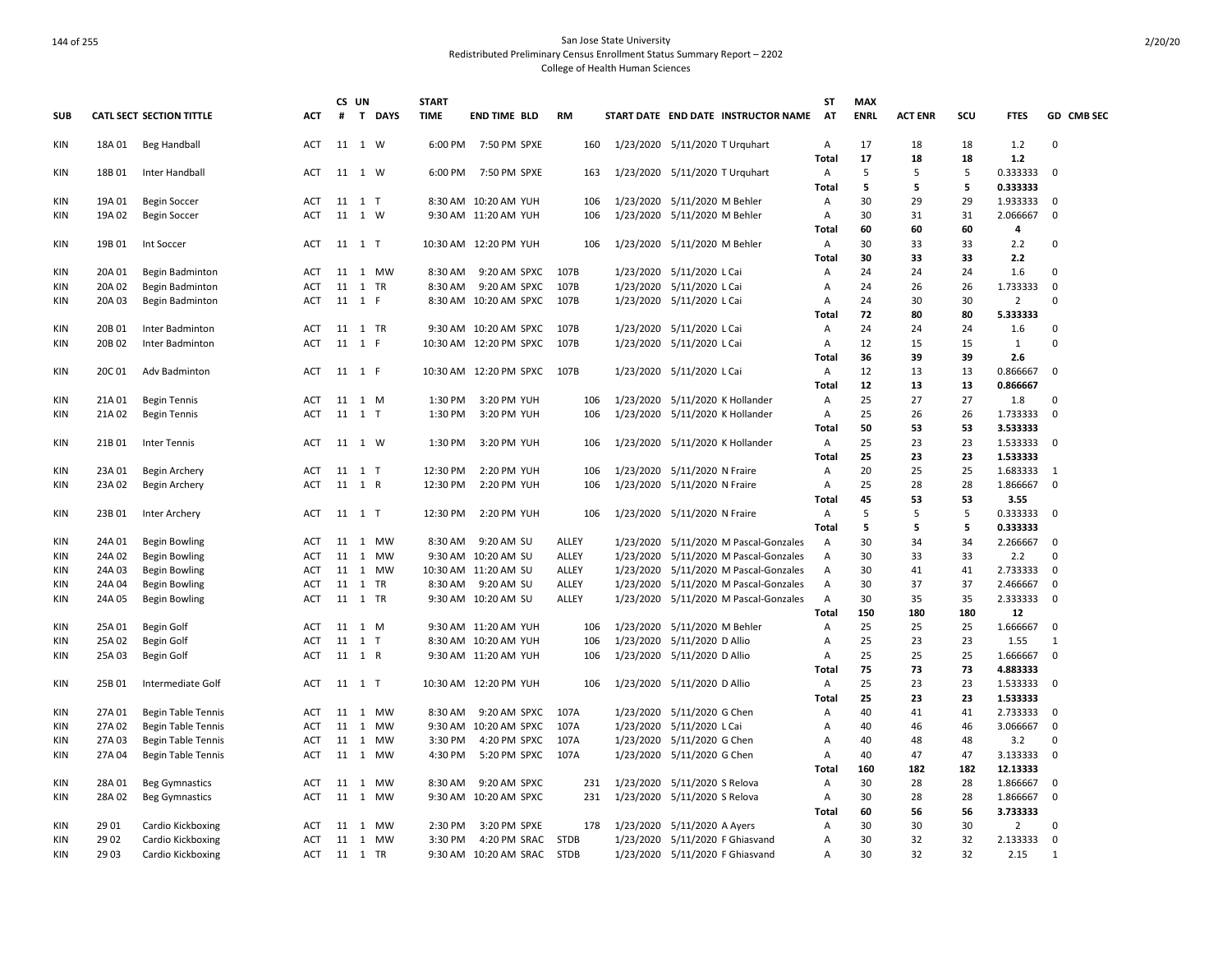|            |        |                                 |            | CS UN   |                 | <b>START</b> |                        |             |                                  |                                  |                                     | <b>ST</b>      | <b>MAX</b>   |                |              |                |             |                                  |  |
|------------|--------|---------------------------------|------------|---------|-----------------|--------------|------------------------|-------------|----------------------------------|----------------------------------|-------------------------------------|----------------|--------------|----------------|--------------|----------------|-------------|----------------------------------|--|
| <b>SUB</b> |        | <b>CATL SECT SECTION TITTLE</b> | ACT        |         | # T DAYS        | <b>TIME</b>  | <b>END TIME BLD</b>    | <b>RM</b>   |                                  |                                  | START DATE END DATE INSTRUCTOR NAME | AT             | <b>ENRL</b>  | <b>ACT ENR</b> | scu          | <b>FTES</b>    |             | GD CMB SEC                       |  |
|            |        |                                 |            |         |                 |              |                        |             |                                  |                                  |                                     |                |              |                |              |                |             |                                  |  |
|            |        |                                 |            |         |                 |              |                        |             |                                  |                                  |                                     | <b>Total</b>   | 90           | 94             | 94<br>34     | 6.283333       |             |                                  |  |
| KIN        | 30 01  | Pilates                         | ACT        | 11 1 TR |                 | 1:30 PM      | 2:20 PM SPXE           | 178         | 1/23/2020 5/11/2020 J Linafelter |                                  |                                     | Α              | 30           | 34             |              | 2.266667       | $\mathbf 0$ |                                  |  |
| KIN        | 30 02  | Pilates                         | ACT        | 11 1 TR |                 | 12:30 PM     | 1:20 PM SPXE           | 178         |                                  | 1/23/2020 5/11/2020 J Linafelter |                                     | Α              | 30           | 30             | 30           | $\overline{2}$ | 0           |                                  |  |
| KIN        | 30 03  | Pilates                         | ACT        | 11 1    | <b>MW</b>       | 7:30 AM      | 8:20 AM SPXE           | 178         |                                  | 1/23/2020 5/11/2020 J Linafelter |                                     | Α              | 30           | 32             | 32           | 2.133333       | $\mathbf 0$ |                                  |  |
| KIN        | 30 04  | Pilates                         | <b>ACT</b> | 11 1    | F               |              | 10:30 AM 12:20 PM SPXE | 178         | 1/23/2020 5/11/2020 J Linafelter |                                  |                                     | A              | 30           | 31             | 31           | 2.066667       | $\mathbf 0$ |                                  |  |
| <b>KIN</b> | 30 05  | Pilates                         | <b>ACT</b> | 11 1    | F               | 8:30 AM      | 10:20 AM SPXE          | 178         | 1/23/2020 5/11/2020 J Linafelter |                                  |                                     | A              | 30           | 30             | 30           | $\overline{2}$ | $\Omega$    |                                  |  |
| <b>KIN</b> | 30 06  | Pilates                         | <b>ACT</b> | 11 1 TR |                 |              | 11:30 AM 12:20 PM SPXE | 178         | 1/23/2020 5/11/2020 J Linafelter |                                  |                                     | A              | 30           | 31             | 31           | 2.066667       | $\mathsf 0$ |                                  |  |
|            |        |                                 |            |         |                 |              |                        |             |                                  |                                  |                                     | Total          | 180          | 188            | 188          | 12.53333       |             |                                  |  |
| KIN        | 3101   | <b>Body Sculpting</b>           | ACT        | 11 1 TR |                 | 7:30 AM      | 8:20 AM SPXC           | 107A        |                                  | 1/23/2020 5/11/2020 A Dietrich   |                                     | Α              | 50           | 49             | 49           | 3.266667       | $\mathbf 0$ |                                  |  |
| <b>KIN</b> | 31 02  | <b>Body Sculpting</b>           | <b>ACT</b> | 11 1 TR |                 | 8:30 AM      | 9:20 AM SPXC           | 107A        |                                  | 1/23/2020 5/11/2020 A Dietrich   |                                     | A              | 50           | 50             | 50           | 3.333333       | $\mathbf 0$ |                                  |  |
| KIN        | 31 03  | <b>Body Sculpting</b>           | <b>ACT</b> | 11 1 TR |                 | 12:30 PM     | 1:20 PM SPXC           | 107A        |                                  | 1/23/2020 5/11/2020 A Batt       |                                     | Α              | 50           | 60             | 60           | $\overline{4}$ | 0           |                                  |  |
| <b>KIN</b> | 31 04  | <b>Body Sculpting</b>           | <b>ACT</b> | 11 1 TR |                 | 1:30 PM      | 2:20 PM SPXC           | 107A        |                                  | 1/23/2020 5/11/2020 A Batt       |                                     | Α              | 50           | 51             | 51           | 3.416667       | 1           |                                  |  |
|            |        |                                 |            |         |                 |              |                        |             |                                  |                                  |                                     | Total          | 200          | 210            | 210          | 14.01667       |             |                                  |  |
| <b>KIN</b> | 32 01  | Aerobics                        | <b>ACT</b> | 11 1    | <b>MW</b>       | 2:30 PM      | 3:20 PM SRAC           | <b>STDB</b> |                                  |                                  | 1/23/2020 5/11/2020 F Ghiasvand     | A              | 50           | 50             | 50           | 3.333333       | 0           |                                  |  |
| KIN        | 32 02  | Aerobics                        | ACT        | 11 1 TR |                 |              | 10:30 AM 11:20 AM SRAC | <b>STDB</b> |                                  |                                  | 1/23/2020 5/11/2020 F Ghiasvand     | Α              | 50           | 49             | 49           | 3.283333       | 1           |                                  |  |
| KIN        | 3203   | Aerobics                        | <b>ACT</b> |         | 11 1 TR         |              | 11:30 AM 12:20 PM SPXC | 107A        |                                  | 1/23/2020 5/11/2020 A Batt       |                                     | A              | 50           | 54             | 54           | 3.6            | 0           |                                  |  |
|            |        |                                 |            |         |                 |              |                        |             |                                  |                                  |                                     | Total          | 150          | 153            | 153          | 10.21667       |             |                                  |  |
| KIN        | 34 01  | <b>Step Training</b>            | ACT        | 11 1 TR |                 |              | 9:30 AM 10:20 AM SPXC  | 107A        |                                  | 1/23/2020 5/11/2020 A Batt       |                                     | Α              | 50           | 49             | 49           | 3.266667       | $\Omega$    |                                  |  |
| <b>KIN</b> | 34 02  | <b>Step Training</b>            | ACT        | 11 1    | TR              |              | 10:30 AM 11:20 AM SPXC | 107A        |                                  | 1/23/2020 5/11/2020 A Batt       |                                     | Α              | 50           | 48             | 48           | 3.2            | 0           |                                  |  |
|            |        |                                 |            |         |                 |              |                        |             |                                  |                                  |                                     | Total          | 100          | 97             | 97           | 6.466667       |             |                                  |  |
| KIN        | 35A 01 | <b>Begin Wt Training</b>        | ACT        | 11 1    | <b>MW</b>       | 7:30 AM      | 8:20 AM YUH            | 126         |                                  |                                  | 1/23/2020 5/11/2020 R Montgomery    | Α              | 32           | 35             | 35           | 2.333333       | $\mathbf 0$ |                                  |  |
| KIN        | 35A 02 | <b>Begin Wt Training</b>        | ACT        | 11 1    | <b>MW</b>       | 9:30 AM      | 10:20 AM YUH           | 126         |                                  |                                  | 1/23/2020 5/11/2020 R Montgomery    | А              | 32           | 35             | 35           | 2.333333       | $\mathbf 0$ |                                  |  |
| KIN        | 35A 03 | <b>Begin Wt Training</b>        | ACT        | 11 1    | <b>MW</b>       | 12:30 PM     | 1:20 PM YUH            | 126         | 1/23/2020 5/11/2020 D Bobb       |                                  |                                     | Α              | 32           | 34             | 34           | 2.266667       | 0           |                                  |  |
| KIN        | 35A 04 | Begin Wt Training               | ACT        | 11 1    | <b>MW</b>       | 1:30 PM      | 2:20 PM YUH            | 126         | 1/23/2020 5/11/2020 D Bobb       |                                  |                                     | Α              | 32           | 34             | 34           | 2.266667       | 0           |                                  |  |
| <b>KIN</b> | 35A 05 | <b>Begin Wt Training</b>        | <b>ACT</b> | 11 1    | <b>MW</b>       | 2:30 PM      | 3:20 PM YUH            | 126         | 1/23/2020 5/11/2020 D Bobb       |                                  |                                     | A              | 32           | 33             | 33           | 2.2            | 0           |                                  |  |
| <b>KIN</b> | 35A 06 | <b>Begin Wt Training</b>        | <b>ACT</b> |         | 11 1 MW         | 4:30 PM      | 5:20 PM YUH            | 126         | 1/23/2020 5/11/2020 J Fonda      |                                  |                                     | Α              | 32           | 30             | 30           | $\overline{2}$ | $\Omega$    |                                  |  |
| KIN        | 35A 07 | Begin Wt Training               | ACT        | 11 1    | TR              | 7:30 AM      | 8:20 AM YUH            | 126         | 1/23/2020 5/11/2020 S Butler     |                                  |                                     | Α              | 32           | 30             | 30           | $\overline{2}$ | $\Omega$    |                                  |  |
| <b>KIN</b> | 35A 08 | Begin Wt Training               | <b>ACT</b> | 11 1 TR |                 | 9:30 AM      | 10:20 AM YUH           | 126         | 1/23/2020 5/11/2020 S Butler     |                                  |                                     | Α              | 32           | 33             | 33           | 2.2            | 0           |                                  |  |
| KIN        | 35A 09 | <b>Begin Wt Training</b>        | ACT        | 11 1    | MW              | 3:30 PM      | 4:20 PM YUH            | 126         | 1/23/2020 5/11/2020 C Carrillo   |                                  |                                     | A              | 32           | 32             | 32           | 2.133333       | $\mathbf 0$ |                                  |  |
| <b>KIN</b> | 35A 10 | <b>Begin Wt Training</b>        | <b>ACT</b> | 11 1 TR |                 | 2:30 PM      | 3:20 PM YUH            | 126         | 1/23/2020 5/11/2020 L Pate       |                                  |                                     | A              | 32           | 34             | 34           | 2.266667       | $\mathbf 0$ |                                  |  |
| <b>KIN</b> | 35A 11 | <b>Begin Wt Training</b>        | <b>ACT</b> | 11 1 TR |                 | 1:30 PM      | 2:20 PM YUH            | 126         | 1/23/2020 5/11/2020 L Pate       |                                  |                                     | A              | 32           | 34             | 34           | 2.266667       | $\mathbf 0$ |                                  |  |
| KIN        | 35A 12 | <b>Begin Wt Training</b>        | <b>ACT</b> | 11 1 TR |                 | 3:30 PM      | 4:20 PM YUH            | 126         | 1/23/2020 5/11/2020 L Wilkin     |                                  |                                     | Α              | 32           | 33             | 33           | 2.2            | 0           |                                  |  |
| KIN        | 35A 13 | Begin Wt Training               | ACT        | 11 1 TR |                 | 4:30 PM      | 5:20 PM YUH            | 126         | 1/23/2020 5/11/2020 L Pate       |                                  |                                     | Α              | 32           | 38             | 38           | 2.533333       | $\mathbf 0$ |                                  |  |
| KIN        | 35A 14 | <b>Begin Wt Training</b>        | ACT        | 11 1 TR |                 | 5:30 PM      | 6:20 PM YUH            | 126         | 1/23/2020 5/11/2020 L Pate       |                                  |                                     | A              | 32           | 33             | 33           | 2.2            | 0           |                                  |  |
|            |        |                                 |            |         |                 |              |                        |             |                                  |                                  |                                     | <b>Total</b>   | 448          | 468            | 468          | 31.2           |             |                                  |  |
| KIN        | 35B01  | Inter Wt Training               | ACT        | 11 1    | <b>MW</b>       | 8:30 AM      | 9:20 AM YUH            | 126         |                                  |                                  | 1/23/2020 5/11/2020 R Montgomery    | Α              | 32           | 29             | 29           | 1.933333       | $\mathbf 0$ |                                  |  |
| KIN        | 35B 02 | Inter Wt Training               | ACT        | 11 1    | <b>MW</b>       |              | 10:30 AM 11:20 AM YUH  | 126         |                                  |                                  | 1/23/2020 5/11/2020 R Montgomery    | Α              | 32           | 34             | 34           | 2.266667       | $\mathbf 0$ |                                  |  |
| KIN        | 35B03  | Inter Wt Training               | ACT        | 11 1    | TR              | 8:30 AM      | 9:20 AM YUH            | 126         |                                  | 1/23/2020 5/11/2020 S Butler     |                                     | $\overline{A}$ | 32           | 28             | 28           | 1.866667       | $\mathbf 0$ |                                  |  |
| <b>KIN</b> | 35B 04 | Inter Wt Training               | <b>ACT</b> | 11 1 TR |                 | 12:30 PM     | 1:20 PM YUH            | 126         | 1/23/2020 5/11/2020 L Pate       |                                  |                                     | Α              | 32           | 33             | 33           | 2.2            | 0           |                                  |  |
|            |        |                                 |            |         |                 |              |                        |             |                                  |                                  |                                     | Total          | 128          | 124            | 124          | 8.266667       |             |                                  |  |
| KIN        | 3701   | <b>Fitness Walking</b>          | ACT        |         | 11  1  TR       |              | 11:30 AM 12:20 PM YUH  | 106         | 1/23/2020 5/11/2020 J Fonda      |                                  |                                     | Α              | 30           | 30             | 30           | $\overline{2}$ | $\Omega$    |                                  |  |
|            |        |                                 |            |         |                 |              |                        |             |                                  |                                  |                                     | Total          | 30           | 30             | 30           | $\overline{2}$ |             |                                  |  |
| KIN        | 3801   | Begin Jogging                   | ACT        | 11 1    | <b>MW</b>       | 12:30 PM     | 1:20 PM SPXC           | 107A        |                                  | 1/23/2020 5/11/2020 R Pacitto    |                                     | Α              | 30           | 34             | 34           | 2.266667       | $\mathbf 0$ |                                  |  |
| KIN        | 3802   | <b>Begin Jogging</b>            | <b>ACT</b> | 11 1    | <b>MW</b>       | 1:30 PM      | 2:20 PM SPXC           | 107A        |                                  | 1/23/2020 5/11/2020 R Pacitto    |                                     | A              | 30           | 31             | 31           | 2.066667       | $\mathbf 0$ |                                  |  |
| KIN        | 3803   | Begin Jogging                   | ACT        | 11 1    | <b>TR</b>       | 8:30 AM      | 9:20 AM YUH            | 106         | 1/23/2020 5/11/2020 J Fonda      |                                  |                                     | Α              | 30           | 30             | 30           | $\overline{2}$ | 0           |                                  |  |
| KIN        | 38 04  |                                 | ACT        | 11 1 TR |                 |              | 9:30 AM 10:20 AM YUH   | 106         | 1/23/2020 5/11/2020 J Fonda      |                                  |                                     | А              | 30           | 30             | 30           | $\overline{2}$ | 0           |                                  |  |
|            |        | Begin Jogging                   |            |         |                 |              |                        |             |                                  |                                  |                                     | Total          | 120          | 125            | 125          | 8.333333       |             |                                  |  |
| KIN        | 46A 01 | Beg Social Dance                | ACT        | 11 1    | <b>MW</b>       | 9:30 AM      | 10:20 AM SPXE          | 178         |                                  | 1/23/2020 5/11/2020 A Ayers      |                                     | A              | 40           | 36             | 36           | 2.433333       |             | 2 <sub>c</sub>                   |  |
| DANC       | 46A01  | <b>Beg Social Dance</b>         | ACT        | 11 1    | <b>MW</b>       |              | 9:30 AM 10:20 AM SPXE  | 178         | 1/23/2020 5/11/2020 A Ayers      |                                  |                                     | Α              | $\mathbf{0}$ | $\mathbf{0}$   | $\mathbf{0}$ | $\mathbf{0}$   |             | 0 <sup>o</sup>                   |  |
|            |        |                                 |            |         |                 |              |                        |             |                                  |                                  |                                     |                | 40           | 34             | 34           | 2.266667       |             |                                  |  |
| KIN        | 46A 02 | <b>Beg Social Dance</b>         | ACT        | 11 1    | MW<br><b>MW</b> |              | 10:30 AM 11:20 AM SPXE | 178         | 1/23/2020 5/11/2020 A Ayers      |                                  |                                     | Α              | $\Omega$     | $\Omega$       | $\Omega$     | $\mathbf{0}$   |             | 0 <sup>o</sup><br>0 <sup>o</sup> |  |
| DANC       | 46A 02 | <b>Beg Social Dance</b>         | ACT        | 11 1    |                 |              | 10:30 AM 11:20 AM SPXE | 178         | 1/23/2020 5/11/2020 A Ayers      |                                  |                                     | Α              |              |                |              |                |             |                                  |  |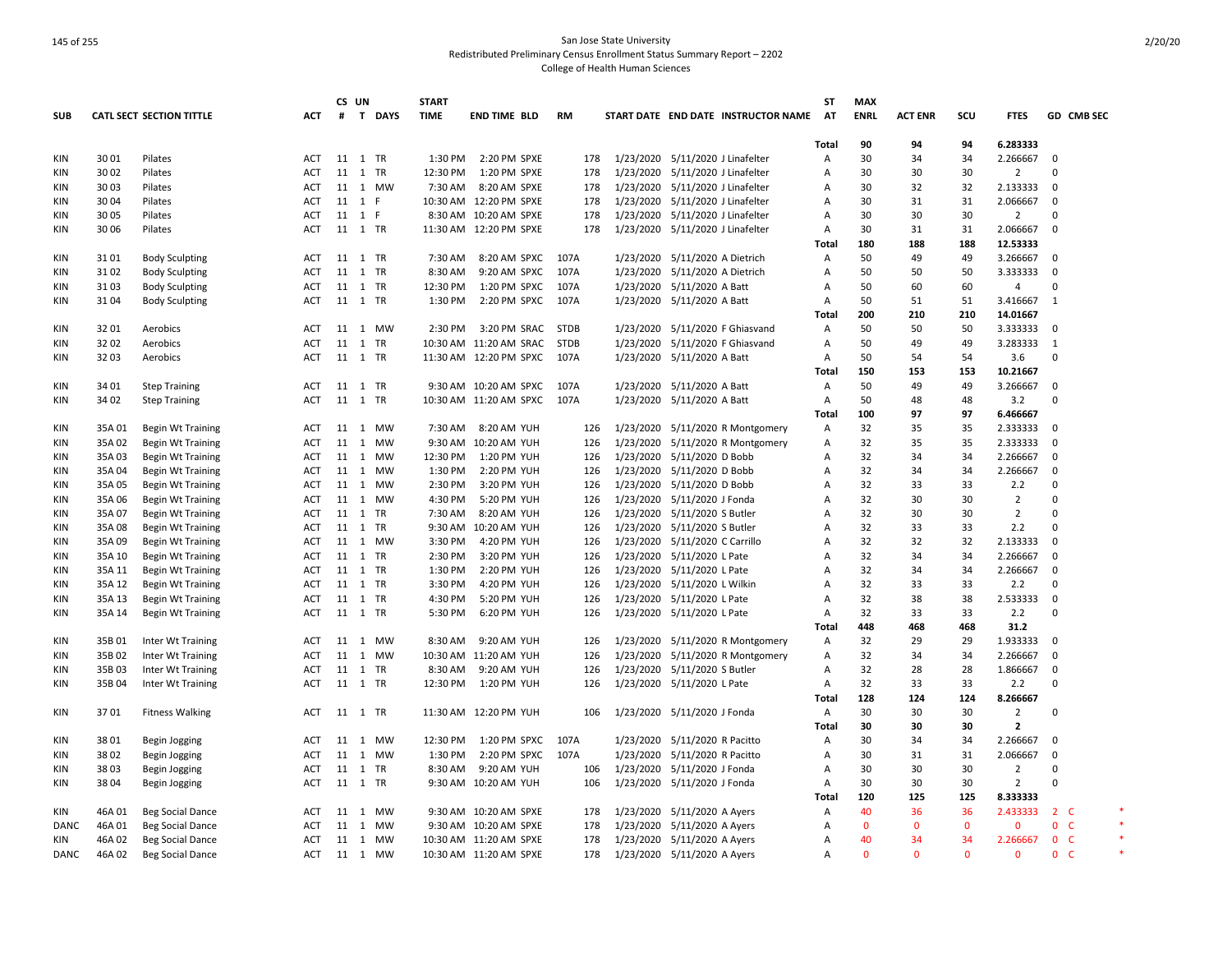|             |        |                                 |            |         | CS UN |           | <b>START</b> |                        |           |                                     |                | <b>ST</b><br><b>MAX</b> |                |              |                |                          |            |        |
|-------------|--------|---------------------------------|------------|---------|-------|-----------|--------------|------------------------|-----------|-------------------------------------|----------------|-------------------------|----------------|--------------|----------------|--------------------------|------------|--------|
| <b>SUB</b>  |        | <b>CATL SECT SECTION TITTLE</b> | <b>ACT</b> | #       |       | T DAYS    | <b>TIME</b>  | <b>END TIME BLD</b>    | <b>RM</b> | START DATE END DATE INSTRUCTOR NAME | <b>AT</b>      | <b>ENRL</b>             | <b>ACT ENR</b> | SCU          | <b>FTES</b>    |                          | GD CMB SEC |        |
| KIN         | 46A 03 | <b>Beg Social Dance</b>         | ACT        |         |       | 11 1 MW   |              | 11:30 AM 12:20 PM SPXE | 178       | 1/23/2020 5/11/2020 A Ayers         | Α              | 40                      | 30             | 30           | $\overline{2}$ | 0 <sub>c</sub>           |            | $\ast$ |
| DANC        | 46A 03 | <b>Beg Social Dance</b>         | ACT        | 11 1    |       | MW        |              | 11:30 AM 12:20 PM SPXE | 178       | 1/23/2020 5/11/2020 A Ayers         | Α              | $\Omega$                | $\Omega$       | $\Omega$     | $\Omega$       | $\mathbf{0}$             | -C         |        |
| KIN         | 46A 04 | <b>Beg Social Dance</b>         | ACT        | 11 1    |       | MW        | 1:30 PM      | 2:20 PM SPXE           | 178       | 1/23/2020 5/11/2020 A Ayers         | Α              | 40                      | 31             | 31           | 2.066667       | 0 <sub>c</sub>           |            |        |
| DANC        | 46A 04 | <b>Beg Social Dance</b>         | ACT        |         |       | 11 1 MW   | 1:30 PM      | 2:20 PM SPXE           | 178       | 1/23/2020 5/11/2020 A Ayers         | Α              | $\mathbf{0}$            | $\mathbf{0}$   | $\mathbf 0$  | $\mathbf 0$    | 0 <sub>c</sub>           |            |        |
| KIN         | 46A 05 | <b>Beg Social Dance</b>         | ACT        | 11 1 TR |       |           | 2:30 PM      | 3:20 PM SPXE           | 178       | 1/23/2020 5/11/2020 H Schmitt       | Α              | 40                      | 24             | 24           | 1.6            | 0 <sub>c</sub>           |            |        |
| DANC        | 46A05  | <b>Beg Social Dance</b>         | ACT        | 11 1 TR |       |           | 2:30 PM      | 3:20 PM SPXE           | 178       | 1/23/2020 5/11/2020 H Schmitt       | Α              | $\mathbf{0}$            | $\overline{0}$ | $\mathbf{0}$ | $\mathbf 0$    | 0 <sub>c</sub>           |            | $\ast$ |
|             |        |                                 |            |         |       |           |              |                        |           |                                     | Total          | 200                     | 155            | 155          | 10.36667       |                          |            |        |
| KIN         | 48A 01 | Beg Latin Dance                 | ACT        |         |       | 11 1 MW   | 8:30 AM      | 9:20 AM SPXE           | 178       | 1/23/2020 5/11/2020 A Ayers         | $\overline{A}$ | 40                      | 30             | 30           | 2.016667       | $1\quad C$               |            | $\ast$ |
| <b>DANC</b> | 48A 01 | Beg Latin Dance                 | ACT        |         |       | 11 1 MW   | 8:30 AM      | 9:20 AM SPXE           | 178       | 1/23/2020 5/11/2020 A Ayers         | A              | $\Omega$                | $\mathbf{0}$   | $\mathbf{0}$ | $\mathbf{0}$   | 0 <sub>c</sub>           |            | $\ast$ |
| KIN         | 48A 02 | Beg Latin Dance                 | ACT        | 11 1 TR |       |           | 8:30 AM      | 9:20 AM SPXE           | 178       | 1/23/2020 5/11/2020 A Ayers         | A              | 40                      | 39             | 39           | 2.6            | 0 <sub>c</sub>           |            | $\ast$ |
| <b>DANC</b> | 48A 02 | Beg Latin Dance                 | <b>ACT</b> | 11 1 TR |       |           | 8:30 AM      | 9:20 AM SPXE           | 178       | 1/23/2020 5/11/2020 A Ayers         | A              | $\Omega$                | $\Omega$       | $\Omega$     | $\mathbf{0}$   | 0 <sup>o</sup>           |            | $\ast$ |
| KIN         | 48A03  | Beg Latin Dance                 | <b>ACT</b> | 11 1 TR |       |           |              | 9:30 AM 10:20 AM SPXE  | 178       | 1/23/2020 5/11/2020 H Schmitt       | A              | 40                      | 40             | 40           | 2.666667       | 0 <sup>o</sup>           |            |        |
| DANC        | 48A 03 | Beg Latin Dance                 | ACT        | 11 1 TR |       |           |              | 9:30 AM 10:20 AM SPXE  | 178       | 1/23/2020 5/11/2020 H Schmitt       | Α              | $\mathbf{0}$            | $\Omega$       | $\mathbf{0}$ | $\mathbf 0$    | 0 <sub>c</sub>           |            | $\ast$ |
| KIN         | 48A 04 | Beg Latin Dance                 | ACT        | 11 1 TR |       |           |              | 10:30 AM 11:20 AM SPXE | 178       | 1/23/2020 5/11/2020 H Schmitt       | A              | 40                      | 44             | 44           | 2.933333       | 0 <sub>c</sub>           |            |        |
| DANC        | 48A 04 | Beg Latin Dance                 | ACT        | 11 1 TR |       |           |              | 10:30 AM 11:20 AM SPXE | 178       | 1/23/2020 5/11/2020 H Schmitt       | Α              | $\mathbf{0}$            | 0              | $\mathbf 0$  | $\mathbf 0$    | 0 <sup>o</sup>           |            | $\ast$ |
|             |        |                                 |            |         |       |           |              |                        |           |                                     | Total          | 160                     | 153            | 153          | 10.21667       |                          |            |        |
| <b>KIN</b>  | 50 01  | Tai Chi                         | ACT        |         |       | 11 1 MW   |              | 9:30 AM 10:20 AM SPXC  | 107B      | 1/23/2020 5/11/2020 G Chen          | Α              | 40                      | 40             | 40           | 2.666667       | $\mathbf 0$              |            |        |
| <b>KIN</b>  | 50 02  | Tai Chi                         | <b>ACT</b> |         |       | 11 1 MW   | 3:30 PM      | 4:20 PM SPXC           | 107B      | 1/23/2020 5/11/2020 C Weng          | A              | 40                      | 39             | 39           | 2.6            | $\Omega$                 |            |        |
|             |        |                                 |            |         |       |           |              |                        |           |                                     | Total          | 80                      | 79             | 79           | 5.266667       |                          |            |        |
| KIN         | 51A01  | Begin Aikido                    | ACT        |         |       | 11 1 MW   | 8:30 AM      | 9:20 AM YUH            | 208       | 1/23/2020 5/11/2020 J Wada          | Α              | 30                      | 26             | 26           | 1.733333       | 0                        |            |        |
| <b>KIN</b>  | 51A 02 | Begin Aikido                    | <b>ACT</b> | 11 1    |       | <b>MW</b> |              | 9:30 AM 10:20 AM YUH   | 208       | 1/23/2020 5/11/2020 J Wada          | A              | 20                      | 18             | 18           | 1.2            | $\Omega$                 |            |        |
|             |        |                                 |            |         |       |           |              |                        |           |                                     | Total          | 50                      | 44             | 44           | 2.933333       |                          |            |        |
| KIN         | 51B01  | Int Aikido                      | ACT        |         |       | 11 1 MW   |              | 9:30 AM 10:20 AM YUH   | 208       | 1/23/2020 5/11/2020 J Wada          | Α              | 10                      | 5              | 5            | 0.333333       | $\overline{0}$           |            |        |
|             |        |                                 |            |         |       |           |              |                        |           |                                     | Total          | 10                      | 5              | 5            | 0.333333       |                          |            |        |
| KIN         | 52A 01 | Begin Judo                      | ACT        | 11 1 TR |       |           |              | 9:30 AM 10:20 AM YUH   | 208       | 1/23/2020 5/11/2020 D Williams      | Α              | 30                      | 31             | 31           | 2.066667       | 0                        |            |        |
| <b>KIN</b>  | 52A 02 | Begin Judo                      | ACT        | 11 1 TR |       |           |              | 10:30 AM 11:20 AM YUH  | 208       | 1/23/2020 5/11/2020 D Williams      | Α              | 30                      | 27             | 27           | 1.8            | $\Omega$                 |            |        |
|             |        |                                 |            |         |       |           |              |                        |           |                                     | Total          | 60                      | 58             | 58           | 3.866667       |                          |            |        |
| KIN         | 52B01  | Inter Judo                      | ACT        | 11 1 TR |       |           |              | 11:30 AM 12:20 PM YUH  | 208       | 1/23/2020 5/11/2020 D Williams      | A              | 20                      | 11             | 11           | 0.733333 0     |                          |            |        |
|             |        |                                 |            |         |       |           |              |                        |           |                                     | <b>Total</b>   | 20                      | 11             | 11           | 0.733333       |                          |            |        |
| ΚIΝ         | 52C01  | Competitive Judo                | ACT        |         |       | 11 1 TBA  |              | YUH                    | 208       | 1/23/2020 5/11/2020 Y Uchida        | Α              | 30                      | 9              | 9            | 0.616667 1     |                          |            |        |
|             |        |                                 |            |         |       |           |              |                        |           |                                     | Total          | 30                      | 9              | 9            | 0.616667       |                          |            |        |
| <b>KIN</b>  | 53A 01 | Begin Karate                    | <b>ACT</b> | 11 1 F  |       |           |              | 8:30 AM 10:20 AM YUH   | 106       | 1/23/2020 5/11/2020 P Rodriquez     | $\overline{A}$ | 20                      | 17             | 17           | 1.133333       | $\mathbf 0$              |            |        |
| KIN         | 53A 02 | Begin Karate                    | <b>ACT</b> | 11 1 F  |       |           |              | 10:30 AM 12:20 PM YUH  | 106       | 1/23/2020 5/11/2020 P Rodriquez     | Α              | 20                      | 21             | 21           | 1.416667       | $\overline{1}$           |            |        |
|             |        |                                 |            |         |       |           |              |                        |           |                                     | Total          | 40                      | 38             | 38           | 2.55           |                          |            |        |
| KIN         | 53B01  | Inter Karate                    | ACT        | 11 1 F  |       |           |              | 8:30 AM 10:20 AM YUH   | 106       | 1/23/2020 5/11/2020 P Rodriquez     | Α              | 10                      | 3              | 3            | 0.2            | $\overline{0}$           |            |        |
| <b>KIN</b>  | 53B02  | Inter Karate                    | <b>ACT</b> | 11 1 F  |       |           |              | 10:30 AM 12:20 PM YUH  | 106       | 1/23/2020 5/11/2020 P Rodriquez     | A              | 10                      | 6              | 6            | 0.4            | 0                        |            |        |
|             |        |                                 |            |         |       |           |              |                        |           |                                     | Total          | 20                      | 9              | 9            | 0.6            |                          |            |        |
| <b>KIN</b>  | 54A 01 | Begin Tae Kwon Do               | ACT        | 11 1 TR |       |           | 7:30 AM      | 8:20 AM YUH            | 208       | 1/23/2020 5/11/2020 J Schachner     | Α              | 30                      | 31             | 31           | 2.066667       | 0                        |            |        |
| KIN         | 54A 02 | Begin Tae Kwon Do               | ACT        | 11 1 TR |       |           | 8:30 AM      | 9:20 AM YUH            | 208       | 1/23/2020 5/11/2020 J Schachner     | Α              | 20                      | 20             | 20           | 1.333333       | $\mathbf 0$              |            |        |
|             |        |                                 |            |         |       |           |              |                        |           |                                     | <b>Total</b>   | 50                      | 51             | 51           | 3.4            |                          |            |        |
| KIN         | 54B01  | Int Tae Kwon Do                 | ACT        | 11 1 TR |       |           | 8:30 AM      | 9:20 AM YUH            | 208       | 1/23/2020 5/11/2020 J Schachner     | $\overline{A}$ | 10                      | 10             | 10           | 0.666667       | 0                        |            |        |
|             |        |                                 |            |         |       |           |              |                        |           |                                     | Total          | 10                      | 10             | 10           | 0.666667       |                          |            |        |
| <b>KIN</b>  | 55A 01 | Begin Self-Defense              | <b>ACT</b> |         |       | 11 1 MW   |              | 11:30 AM 12:20 PM YUH  | 208       | 1/23/2020 5/11/2020 G Chen          | A              | 30                      | 34             | 34           | 2.266667       | $\mathbf 0$              |            |        |
| <b>KIN</b>  | 55A 02 | Begin Self-Defense              | <b>ACT</b> | 11 1    |       | MW        | 12:30 PM     | 1:20 PM YUH            | 208       | 1/23/2020 5/11/2020 G Chen          | Α              | 30                      | 39             | 39           | 2.6            | $\Omega$                 |            |        |
| KIN         | 55A03  | Begin Self-Defense              | ACT        |         |       | 11 1 MW   | 1:30 PM      | 2:20 PM YUH            | 208       | 1/23/2020 5/11/2020 G Chen          | Α              | 30                      | 30             | 30           | $\overline{2}$ | $\mathbf 0$              |            |        |
|             |        |                                 |            |         |       |           |              |                        |           |                                     | Total          | 90                      | 103            | 103          | 6.866667       |                          |            |        |
| KIN         | 61A01  | Begin Hatha Yoga                | ACT        | 11 1 F  |       |           | 12:30 PM     | 2:20 PM SPXE           | 178       | 1/23/2020 5/11/2020 J Linafelter    | Α              | 50                      | 52             | 52           | 3.466667       | 0                        |            |        |
| KIN         | 61A 02 | Begin Hatha Yoga                | ACT        | 11 1 F  |       |           | 7:30 AM      | 9:20 AM YUH            | 208       | 1/23/2020 5/11/2020 S Caughlan      | Α              | 50                      | 48             | 48           | 3.2            | $\mathbf 0$              |            |        |
| <b>KIN</b>  | 61A03  | Begin Hatha Yoga                | ACT        | 11 1 F  |       |           | 11:30 AM     | 1:20 PM YUH            | 208       | 1/23/2020 5/11/2020 S Caughlan      | A              | 50                      | 50             | 50           | 3.333333       | 0                        |            |        |
| <b>KIN</b>  | 61A04  | Begin Hatha Yoga                | ACT        | 11 1 TR |       |           | 3:30 PM      | 4:20 PM YUH            | 208       | 1/23/2020 5/11/2020 A Batt          | A              | 50                      | 59             | 59           | 3.933333       | $\overline{\phantom{0}}$ |            |        |
|             |        |                                 |            |         |       |           |              |                        |           |                                     | <b>Total</b>   | 200                     | 209            | 209          | 13.93333       |                          |            |        |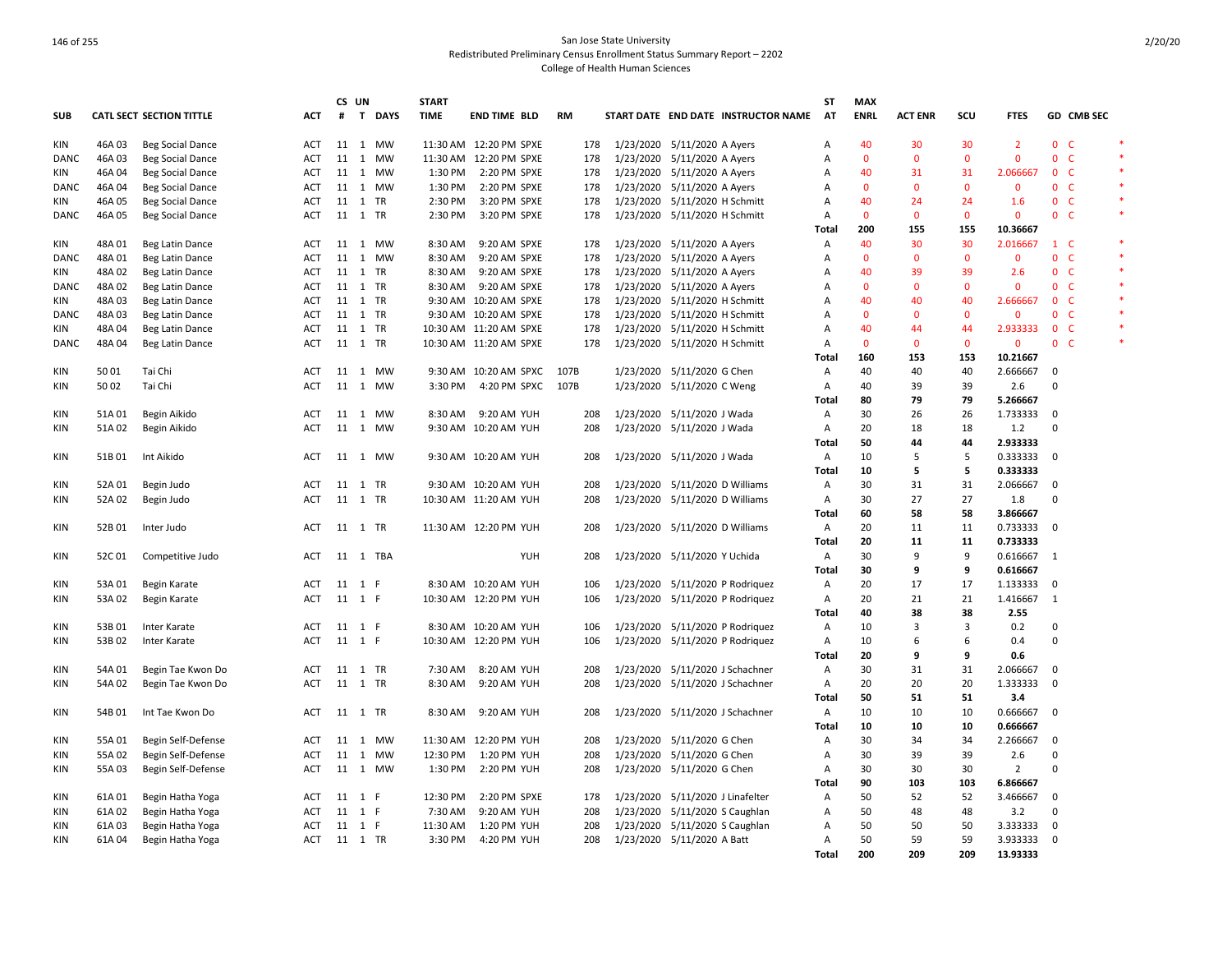|            |         |                                 |            | CS UN          |                             | <b>START</b> |                         |               |           |                                  |                                     | ST             | <b>MAX</b>     |                |                |                |              |
|------------|---------|---------------------------------|------------|----------------|-----------------------------|--------------|-------------------------|---------------|-----------|----------------------------------|-------------------------------------|----------------|----------------|----------------|----------------|----------------|--------------|
| <b>SUB</b> |         | <b>CATL SECT SECTION TITTLE</b> | <b>ACT</b> | #              | T DAYS                      | <b>TIME</b>  | END TIME BLD            | <b>RM</b>     |           |                                  | START DATE END DATE INSTRUCTOR NAME | <b>AT</b>      | <b>ENRL</b>    | <b>ACT ENR</b> | scu            | <b>FTES</b>    | GD CMB SEC   |
| KIN        | 61B 01  | Int Hatha Yoga                  | ACT        |                | 11 1 F                      |              | 9:30 AM 11:20 AM YUH    | 208           |           | 1/23/2020 5/11/2020 S Caughlan   |                                     | $\overline{A}$ | 50             | 43             | 43             | 2.866667       | 0            |
|            |         |                                 |            |                |                             |              |                         |               |           |                                  |                                     | Total          | 50             | 43             | 43             | 2.866667       |              |
| <b>KIN</b> | 62A 01  | Begin Ice Skating               | ACT        |                | 11 1 T                      |              | 9:30 AM 11:10 AM YUH    | 106           |           | 1/23/2020 5/11/2020 G Chen       |                                     | Α              | 50             | 51             | 51             | 3.4            | 0            |
| <b>KIN</b> | 62A 02  | Begin Ice Skating               | ACT        |                | 11 1 F                      |              | 8:20 AM 10:00 AM YUH    | 106           |           | 1/23/2020 5/11/2020 G Chen       |                                     | A              | 50             | 45             | 45             | 3              | $\Omega$     |
|            |         |                                 |            |                |                             |              |                         |               |           |                                  |                                     | <b>Total</b>   | 100            | 96             | 96             | 6.4            |              |
| KIN        | 63A 01  | Beg Hiking                      | ACT        |                | 11 1 F                      | 1:00 PM      | 3:50 PM SPXE            | 163           |           | 1/23/2020 5/11/2020 K Kirkendall |                                     | A              | 20             | 22             | 22             | 1.466667       | $\mathbf 0$  |
|            |         |                                 |            |                |                             |              |                         |               |           |                                  |                                     | Total          | 20             | 22             | 22             | 1.466667       |              |
| <b>KIN</b> | 65A01   | Begin Ice Hockey                | ACT        |                | 11 1 F                      |              | 9:50 AM 11:30 AM YUH    | 106           |           | 1/23/2020 5/11/2020 G Chen       |                                     | A              | 50             | 30             | 30             | 2              | $\Omega$     |
|            |         |                                 |            |                |                             |              |                         |               |           |                                  |                                     | <b>Total</b>   | 50             | 30             | 30             | $\overline{2}$ |              |
| ΚIΝ        | 6801    | Visl Rep Sprt Cult              | LEC        | $\overline{2}$ | 3 TR                        |              | 12:00 PM   1:15 PM SPXC | 151           |           | 1/23/2020 5/11/2020 D Murphy     |                                     | A              | 40             | 40             | 120            | 8              | 0            |
|            |         |                                 |            |                |                             |              |                         |               |           |                                  |                                     | Total          | 40             | 40             | 120            | 8              |              |
| KIN        | 6901    | <b>Stress Management</b>        | <b>LEC</b> | 2              | MW<br>3                     |              | 9:00 AM 10:15 AM YUH    | 236           |           | 1/23/2020 5/11/2020 C Carrillo   |                                     | A              | 30             | 30             | 90             | 6              | $\Omega$     |
| <b>KIN</b> | 69 02   | <b>Stress Management</b>        | LEC        | $\overline{2}$ | $\overline{3}$<br>MW        | 3:00 PM      | 4:15 PM YUH             | 236           |           | 1/23/2020 5/11/2020 M Ruban      |                                     | А              | 30             | 30             | 90             | 6              | $\Omega$     |
| <b>KIN</b> | 69 03   | <b>Stress Management</b>        | LEC        | 2              | 3<br>MW                     | 4:30 PM      | 5:45 PM YUH             | 236           |           | 1/23/2020 5/11/2020 L Atkinson   |                                     | Α              | 30             | 31             | 93             | 6.2            | $\mathbf 0$  |
| <b>KIN</b> | 69 04   | <b>Stress Management</b>        | <b>LEC</b> | $\overline{2}$ | 3<br>TR                     | 7:30 AM      | 8:45 AM YUH             | 236           |           | 1/23/2020 5/11/2020 L Atkinson   |                                     | А              | 30             | 29             | 87             | 5.8            | $\Omega$     |
| <b>KIN</b> | 69 05   | <b>Stress Management</b>        | <b>LEC</b> | $\overline{2}$ | $\overline{3}$<br><b>TR</b> |              | 10:30 AM 11:45 AM YUH   | 236           |           | 1/23/2020 5/11/2020 K Moreno     |                                     | A              | 30             | 30             | 90             | 6              | $\Omega$     |
| KIN        | 69 06   | <b>Stress Management</b>        | LEC        | $\overline{2}$ | 3<br><b>TR</b>              | 3:00 PM      | 4:15 PM YUH             | 236           |           | 1/23/2020 5/11/2020 C Carrillo   |                                     | А              | 30             | 32             | 96             | 6.4            | $\Omega$     |
| <b>KIN</b> | 6907    | <b>Stress Management</b>        | <b>LEC</b> | $\overline{2}$ | 3 TR                        | 5:30 PM      | 6:45 PM YUH             | 236           |           | 1/23/2020 5/11/2020 T Beggs      |                                     | Α              | 30             | 34             | 102            | 6.8            | $\Omega$     |
| <b>KIN</b> | 69 08   | <b>Stress Management</b>        | <b>LEC</b> | $\overline{2}$ | 3 TR                        | 7:00 PM      | 8:15 PM YUH             | 236           |           | 1/23/2020 5/11/2020 T Beggs      |                                     | А              | 30             | 33             | 99             | 6.6            | $\Omega$     |
|            |         |                                 |            |                |                             |              |                         |               |           |                                  |                                     | Total          | 240            | 249            | 747            | 49.8           |              |
| KIN        | 70 01   | Intro to Kinesiology            | LEC        | $\overline{2}$ | 3 MW                        | 8:30 AM      | 9:20 AM YUH             | 124           |           | 1/23/2020 5/11/2020 J Chin       |                                     | Α              | 100            | 105            | 210            | 21             | $\Omega$     |
| <b>KIN</b> | 70 02   | Intro to Kinesiology            | ACT        | 11             | $\mathbf{0}$<br>M           |              | 9:30 AM 11:20 AM DBH    | 202           |           | 1/23/2020 5/11/2020 M Ruban      |                                     | A              | 20             | 21             | 21             | 0              | $\Omega$     |
| <b>KIN</b> | 70 03   | Intro to Kinesiology            | ACT        | 11             | $\mathbf{0}$<br>W           |              | 9:30 AM 11:20 AM DBH    | 202           |           | 1/23/2020 5/11/2020 M Ruban      |                                     | А              | 20             | 20             | 20             | 0              | $\Omega$     |
| <b>KIN</b> | 70 04   | Intro to Kinesiology            | ACT        | 11             | $0 \mathsf{M}$              |              | 9:30 AM 11:20 AM SPXC   | 153           |           | 1/23/2020 5/11/2020 J Chin       |                                     | A              | 20             | 22             | 22             | 0              | $\Omega$     |
| <b>KIN</b> | 7005    |                                 | ACT        | 11             | $\mathbf{0}$<br>W           |              | 9:30 AM 11:20 AM SPXC   | 153           |           | 1/23/2020 5/11/2020 J Chin       |                                     | Α              | 20             | 22             | 22             | 0              | $\mathbf 0$  |
| <b>KIN</b> | 70 06   | Intro to Kinesiology            | ACT        |                | 11 0 W                      |              | 1:30 PM 3:20 PM SPXC    | 153           |           |                                  |                                     | $\overline{A}$ | 20             | 20             | 20             | 0              | $\Omega$     |
|            |         | Intro to Kinesiology            |            |                |                             |              |                         |               |           |                                  | 1/23/2020 5/11/2020 A Tomimbang     |                | 200            | 210            | 315            | 21             |              |
|            |         |                                 |            |                |                             |              |                         |               |           |                                  |                                     | Total          |                | $\Omega$       | $\Omega$       | 0              | $\Omega$     |
| KIN        | 80 01   | Indivdl Movement                | ACT        | 11             | TBA<br>1                    |              |                         |               |           | 1/23/2020 5/11/2020 G Chen       |                                     | Α              | $\overline{2}$ |                |                |                | $\mathbf 0$  |
| <b>KIN</b> | 80 02   | Indivdl Movement                | <b>ACT</b> | 11             | 1 TBA                       |              |                         |               |           |                                  | 1/23/2020 5/11/2020 P Rodriquez     | A              | $\overline{2}$ | $\mathbf{1}$   | 1              | 0.066667       |              |
| <b>KIN</b> | 80 03   | Indivdl Movement                | ACT        | 11 1           | TBA                         |              |                         |               |           | 1/23/2020 5/11/2020 L Pate       |                                     | A              | $\overline{2}$ | 1              | 1              | 0.066667       | 0            |
| <b>KIN</b> | 80 04   | Indivdl Movement                | ACT        |                | 11 1 TBA                    |              |                         |               |           | 1/23/2020 5/11/2020 D Williams   |                                     | A              | $\overline{2}$ | 11             | 11             | 0.733333       | $\mathbf 0$  |
| KIN        | 80 05   | Indivdl Movement                | ACT        | 11             | 1 TBA                       |              |                         |               |           | 1/23/2020 5/11/2020 J Schachner  |                                     | А              | $\overline{2}$ | 2              | $\overline{2}$ | 0.133333       | $\mathbf 0$  |
| <b>KIN</b> | 8006    | Indivdl Movement                | ACT        |                | 11 1 TBA                    |              |                         |               |           | 1/23/2020 5/11/2020 A Batt       |                                     | A              | $\overline{2}$ | 8              | 8              | 0.533333       | $\mathbf 0$  |
|            |         |                                 |            |                |                             |              |                         |               |           |                                  |                                     | <b>Total</b>   | 12             | 23             | 23             | 1.533333       |              |
| <b>KIN</b> | 100W 01 | <b>Writing Workshop</b>         | <b>SEM</b> | $\overline{4}$ | 3<br><b>MW</b>              | 7:30 AM      | 8:45 AM SH              | 242           | 1/23/2020 | 5/11/2020 D Bohigian             |                                     | Α              | 25             | 24             | 72             | 4.8            | $\Omega$     |
| <b>KIN</b> |         | 100W 02 Writing Workshop        | SEM        | $\overline{4}$ | 3<br><b>MW</b>              |              | 9:00 AM 10:15 AM SH     | 242           |           | 1/23/2020 5/11/2020 D Bohigian   |                                     | Α              | 25             | 27             | 81             | 5.4            | $\Omega$     |
| KIN        |         | 100W 03 Writing Workshop        | <b>SEM</b> | 4              | 3 TR                        | 7:30 AM      | 8:45 AM SH              | 242           |           | 1/23/2020 5/11/2020 A Medina     |                                     | Α              | 25             | 15             | 45             | 3              | $\Omega$     |
| <b>KIN</b> |         | 100W 04 Writing Workshop        | <b>SEM</b> | 4              | 3<br><b>TR</b>              |              | 9:00 AM 10:15 AM SH     | 242           |           | 1/23/2020 5/11/2020 C Jones      |                                     | A              | 25             | 23             | 69             | 4.6            | $\Omega$     |
| <b>KIN</b> |         | 100W 05 Writing Workshop        | SEM        | $\overline{4}$ | 3<br>TR                     |              | 10:30 AM 11:45 AM SH    | 242           |           | 1/23/2020 5/11/2020 M Crockett   |                                     | А              | 25             | 25             | 75             | 5              | $\Omega$     |
| <b>KIN</b> |         | 100W 06 Writing Workshop        | SEM        | $\overline{4}$ | 3 MW                        | 1:30 PM      | 2:45 PM SH              | 242           |           | 1/23/2020 5/11/2020 A Medina     |                                     | Α              | 25             | 25             | 75             | 5              | $\Omega$     |
|            |         |                                 |            |                |                             |              |                         |               |           |                                  |                                     | Total          | 150            | 139            | 417            | 27.8           |              |
| KIN        | 10101   | Sport in America                | <b>LEC</b> | $\overline{2}$ | 3<br>MW                     |              | 9:00 AM 10:15 AM SPXC   | 151           |           | 1/23/2020 5/11/2020 M Crockett   |                                     | A              | 40             | 42             | 126            | 8.4            | $\Omega$     |
| <b>KIN</b> | 10102   | Sport in America                | <b>LEC</b> | $\overline{2}$ | 3<br><b>TR</b>              | 12:00 PM     | 1:15 PM SH              | 242           |           | 1/23/2020 5/11/2020 M Crockett   |                                     | Α              | 40             | 41             | 123            | 8.2            | $\Omega$     |
|            |         |                                 |            |                |                             |              |                         |               |           |                                  |                                     | <b>Total</b>   | 80             | 83             | 249            | 16.6           |              |
| <b>KIN</b> | 105 01  | Water Saf Inst                  | LEC        | 2              | 2 F                         |              | 9:00 AM 11:50 AM SPXE   | 163           |           | 1/23/2020 5/11/2020 K Paradi     |                                     | A              | 20             | 20             | 20             | 2.666667       | 0            |
| <b>KIN</b> | 105 02  | Water Saf Inst                  | <b>ACT</b> | 11             | $\mathbf{0}$<br>TBA         |              | <b>SPXE</b>             | 180           |           | 1/23/2020 5/11/2020 K Paradi     |                                     | Α              | 20             | 20             | 20             | 0              | $\Omega$     |
|            |         |                                 |            |                |                             |              |                         |               |           |                                  |                                     | Total          | 40             | 40             | 40             | 2.666667       |              |
| KIN        | 106 01  | Adv Scuba & Aquc Tec            | <b>LEC</b> | $\overline{2}$ | 3<br>T                      | 6:00 PM      | 8:30 PM SPXE            | 160           |           | 1/23/2020 5/11/2020 F Barry      |                                     | Α              | 25             | 16             | 16             | 3.25           | $\mathbf{1}$ |
| KIN        | 106 02  | Adv Scuba & Aquc Tec            | ACT        |                | 11 0 TBA                    |              | <b>SPXE</b>             | 180           |           | 1/23/2020 5/11/2020 F Barry      |                                     | A              | 25             | 16             | 32             | 0              | $\mathbf{1}$ |
|            |         |                                 |            |                |                             |              |                         |               |           |                                  |                                     | <b>Total</b>   | 50             | 32             | 48             | 3.25           |              |
| <b>KIN</b> | 10701   | <b>Adapted Aquatics</b>         | ACT        |                | 11 1 S                      |              | 8:30 AM 10:00 AM OFF    | <b>CAMPUS</b> |           | 1/23/2020 5/11/2020              |                                     | $\overline{A}$ | 25             | 25             | 25             | 1.666667       | $\Omega$     |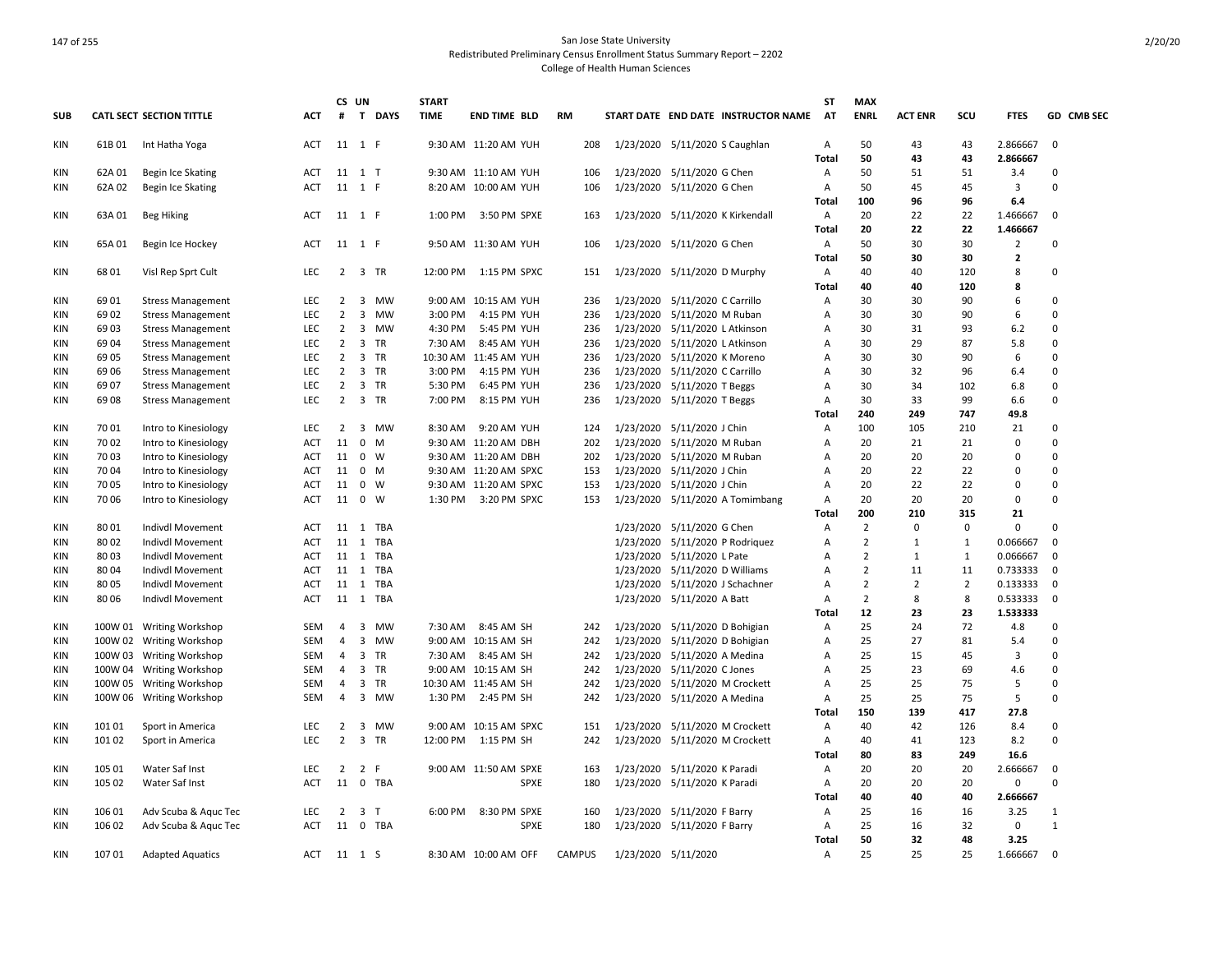|            |         |                                    |            |                | CS UN                   |           | <b>START</b> |                         |    |     |                                |                              |                                      | <b>ST</b>         | <b>MAX</b>  |                |           |                |              |  |
|------------|---------|------------------------------------|------------|----------------|-------------------------|-----------|--------------|-------------------------|----|-----|--------------------------------|------------------------------|--------------------------------------|-------------------|-------------|----------------|-----------|----------------|--------------|--|
| <b>SUB</b> |         | <b>CATL SECT SECTION TITTLE</b>    | ACT        |                |                         | # T DAYS  | <b>TIME</b>  | END TIME BLD            | RM |     |                                |                              | START DATE END DATE INSTRUCTOR NAME  | AT                | <b>ENRL</b> | <b>ACT ENR</b> | scu       | <b>FTES</b>    | GD CMB SEC   |  |
|            |         |                                    |            |                |                         |           |              |                         |    |     |                                |                              |                                      |                   |             |                |           |                |              |  |
| KIN        | 11101   | Global Sport                       | LEC        | $\overline{2}$ | $\overline{\mathbf{3}}$ | MW        |              | 12:00 PM   1:15 PM SPXC |    | 151 | 1/23/2020 5/11/2020 D Murphy   |                              |                                      | <b>Total</b><br>Α | 25<br>40    | 25<br>40       | 25<br>120 | 1.666667<br>8  | $\Omega$     |  |
| KIN        | 11102   | Global Sport                       | LEC        | $\overline{2}$ | $\overline{\mathbf{3}}$ | <b>TR</b> |              | 9:00 AM 10:15 AM CL     |    | 310 |                                | 1/23/2020 5/11/2020 M Dao    |                                      | Α                 | 40          | 40             | 120       | 8              | 0            |  |
| KIN        | 11103   | Global Sport                       | LEC        | $\overline{2}$ |                         | 3 TR      | 12:00 PM     | 1:15 PM BBC             |    | 225 |                                | 1/23/2020 5/11/2020 M Dao    |                                      | Α                 | 30          | 33             | 99        | 6.6            | 0            |  |
|            |         |                                    |            |                |                         |           |              |                         |    |     |                                |                              |                                      | Total             | 110         | 113            | 339       | 22.6           |              |  |
| KIN        | 145A 01 | Phys Act Old Adult                 | <b>SEM</b> | 5              | $\overline{\mathbf{3}}$ | <b>TR</b> | 8:00 AM      | 8:50 AM SPXC            |    | 151 | 1/23/2020 5/11/2020 L Wilkin   |                              |                                      | A                 | 20          | 15             | 30        | 3.05           | $\mathbf{1}$ |  |
| KIN        | 145A 02 | Phys Act Old Adult                 | LAB        | 17             |                         | 0 TBA     |              |                         |    |     |                                | 1/23/2020 5/11/2020 L Wilkin |                                      | Α                 | 20          | 15             | 15        | $\mathbf 0$    | $\mathbf{1}$ |  |
|            |         |                                    |            |                |                         |           |              |                         |    |     |                                |                              |                                      | Total             | 40          | 30             | 45        | 3.05           |              |  |
| KIN        | 14701   | <b>Biomechanical Asmt of Mymnt</b> | LEC        | $\overline{2}$ | $\overline{\mathbf{3}}$ | M         | 8:30 AM      | 9:20 AM SPXE            |    | 160 | 1/23/2020 5/11/2020 J Hannigan |                              |                                      | Α                 | 60          | 75             | 75        | 15             | 0            |  |
| KIN        | 14702   | <b>Biomechanical Asmt of Mvmnt</b> | LAB        | 15             | $\overline{0}$          | <b>MW</b> |              | 9:30 AM 11:20 AM SPXC   |    | 234 | 1/23/2020 5/11/2020 J Hannigan |                              |                                      | A                 | 20          | 27             | 54        | $\mathbf 0$    | $\Omega$     |  |
| <b>KIN</b> | 14703   | <b>Biomechanical Asmt of Mymnt</b> | LAB        | 15             | $\overline{\mathbf{0}}$ | MW        | 12:00 PM     | 1:50 PM SPXC            |    | 234 | 1/23/2020 5/11/2020 J Hannigan |                              |                                      | Α                 | 20          | 25             | 50        | $\mathbf 0$    | 0            |  |
| <b>KIN</b> | 14704   | <b>Biomechanical Asmt of Mvmnt</b> | LAB        | 15             | $\overline{0}$          | MW        | 2:00 PM      | 3:50 PM SPXC            |    | 234 | 1/23/2020 5/11/2020 J Hannigan |                              |                                      | Α                 | 20          | 23             | 46        | 0              | 0            |  |
|            |         |                                    |            |                |                         |           |              |                         |    |     |                                |                              |                                      | Total             | 120         | 150            | 225       | 15             |              |  |
| KIN        | 14901   | Child Health & Act                 | <b>LEC</b> | $\overline{2}$ |                         | 3 TR      |              | 10:30 AM 11:45 AM SH    |    | 311 | 1/23/2020 5/11/2020 L Pirazzi  |                              |                                      | A                 | $\Omega$    | 20             | 60        | $\overline{4}$ | C            |  |
| KIN        | 149 02  | Child Health & Act                 | <b>LEC</b> | $\overline{2}$ |                         | 3 TR      |              | 10:30 AM 11:45 AM SH    |    | 313 | 1/23/2020 5/11/2020 L Pirazzi  |                              |                                      | Α                 | $\Omega$    | 19             | 57        | 3.8            | $\mathsf{C}$ |  |
|            |         |                                    |            |                |                         |           |              |                         |    |     |                                |                              |                                      | <b>Total</b>      | 0           | 39             | 117       | 7.8            |              |  |
| KIN        | 152 01  | Theory Spt/Fit Mgt                 | <b>LEC</b> | $\overline{2}$ |                         | 3 TR      |              | 10:30 AM 11:45 AM SPXE  |    | 163 | 1/23/2020 5/11/2020 A Medina   |                              |                                      | Α                 | 40          | 40             | 120       | 8.1            | 2            |  |
|            |         |                                    |            |                |                         |           |              |                         |    |     |                                |                              |                                      | Total             | 40          | 40             | 120       | 8.1            |              |  |
| KIN        | 15301   | Spt Fac Evnt Mgt                   | LEC        | 2              | $\overline{\mathbf{3}}$ | TR        | 12:00 PM     | 1:15 PM SPXE            |    | 163 |                                | 1/23/2020 5/11/2020 A Medina |                                      | Α                 | 40          | 37             | 111       | 7.4            | 0            |  |
| KIN        | 15302   | Spt Fac Evnt Mgt                   | <b>LEC</b> | $\overline{2}$ |                         | 3 MW      | 1:30 PM      | 2:45 PM SPXE            |    | 163 |                                |                              | 1/23/2020 5/11/2020 C Armstrong      | Α                 | 40          | 42             | 126       | 8.6            | 4            |  |
|            |         |                                    |            |                |                         |           |              |                         |    |     |                                |                              |                                      | Total             | 80          | 79             | 237       | 16             |              |  |
| KIN        | 154B 01 | ECG Interp & Test                  | LEC        |                | 3                       |           |              |                         |    |     |                                |                              |                                      | х                 | $\Omega$    | 0              | $\Omega$  | $\mathbf 0$    | 0            |  |
| KIN        | 154B 02 | <b>ECG Interp &amp; Test</b>       | ACT        |                | $\mathbf 0$             |           |              |                         |    |     |                                |                              |                                      | X                 | 0           | 0              | 0         | 0              | 0            |  |
| KIN        | 154B 03 | <b>ECG Interp &amp; Test</b>       | LEC        | $\overline{2}$ | $\overline{\mathbf{3}}$ | MW        |              | 9:30 AM 10:20 AM YUH    |    | 233 | 1/23/2020 5/11/2020 P Plato    |                              |                                      | Α                 | 20          | 24             | 48        | 4.85           | 1            |  |
| KIN        | 154B 04 | <b>ECG Interp &amp; Test</b>       | <b>ACT</b> | 13             | $\overline{0}$          | <b>MW</b> |              | 10:30 AM 11:20 AM YUH   |    | 233 | 1/23/2020 5/11/2020 P Plato    |                              |                                      | A                 | 20          | 24             | 24        | $\mathbf 0$    | $\mathbf{1}$ |  |
|            |         |                                    |            |                |                         |           |              |                         |    |     |                                |                              |                                      | <b>Total</b>      | 40          | 48             | 72        | 4.85           |              |  |
| KIN        | 155 01  | <b>Exercise Physiology</b>         | LEC        | $\overline{2}$ | $\overline{\mathbf{3}}$ | MW        |              | 9:30 AM 10:20 AM YUH    |    | 124 | 1/23/2020 5/11/2020 C Cisar    |                              |                                      | Α                 | 90          | 99             | 198       | 19.85          | 1            |  |
| KIN        | 155 02  | <b>Exercise Physiology</b>         | ACT        | $\overline{7}$ | $\mathbf 0$             | M         | 7:30 AM      | 9:20 AM YUH             |    | 233 | 1/23/2020 5/11/2020 C Cisar    |                              |                                      | Α                 | 20          | 26             | 26        | 0              | $\mathbf{1}$ |  |
| KIN        | 155 03  | <b>Exercise Physiology</b>         | ACT        | $\overline{7}$ | $\mathbf 0$             | W         | 7:30 AM      | 9:20 AM YUH             |    | 233 | 1/23/2020 5/11/2020 C Cisar    |                              |                                      | Α                 | 20          | 27             | 27        | $\mathbf 0$    | 0            |  |
| <b>KIN</b> | 155 04  | <b>Exercise Physiology</b>         | ACT        | 7              | 0 <sub>T</sub>          |           | 7:30 AM      | 9:20 AM YUH             |    | 233 | 1/23/2020 5/11/2020 C Cisar    |                              |                                      | Α                 | 20          | 23             | 23        | $\mathbf 0$    | 0            |  |
| <b>KIN</b> | 155 05  | <b>Exercise Physiology</b>         | <b>ACT</b> | $\overline{7}$ | 0 R                     |           | 7:30 AM      | 9:20 AM YUH             |    | 233 | 1/23/2020 5/11/2020 C Cisar    |                              |                                      | Α                 | 20          | 23             | 23        | 0              | 0            |  |
|            |         |                                    |            |                |                         |           |              |                         |    |     |                                |                              |                                      | Total             | 170         | 198            | 297       | 19.85          |              |  |
| KIN        | 156 01  | Intro Adapted Act                  | LEC        |                | 2 3 R                   |           | 4:00 PM      | 6:45 PM SPXC            |    | 151 | 1/23/2020 5/11/2020 E Siebert  |                              |                                      | Α                 | 30          | 45             | 135       | 9              | 0            |  |
|            |         |                                    |            |                |                         |           |              |                         |    |     |                                |                              |                                      | Total             | 30          | 45             | 135       | 9              |              |  |
| KIN        | 15701   | Physiological Assessment           | <b>LEC</b> | $\overline{2}$ | 3 T                     |           | 12:30 PM     | 1:20 PM SPXE            |    | 160 | 1/23/2020 5/11/2020 P Plato    |                              |                                      | A                 | 60          | 72             | 72        | 14.4           | $\Omega$     |  |
| KIN        | 15702   | Physiological Assessment           | LAB        |                | 15 0                    | TR        |              | 10:30 AM 12:20 PM YUH   |    | 233 | 1/23/2020 5/11/2020 A Dietrich |                              |                                      | Α                 | 20          | 23             | 46        | $\mathbf 0$    | 0            |  |
| KIN        | 15703   | Physiological Assessment           | LAB        | 15             | $\overline{\mathbf{0}}$ | TR        | 1:30 PM      | 3:20 PM YUH             |    | 233 | 1/23/2020 5/11/2020 A Dietrich |                              |                                      | Α                 | 20          | 25             | 50        | 0              | 0            |  |
| KIN        | 15704   | Physiological Assessment           | LAB        |                | 15 0                    | MW        | 12:30 PM     | 2:20 PM YUH             |    | 233 | 1/23/2020 5/11/2020 C Carrillo |                              |                                      | Α                 | 20          | 24             | 48        | 0              | 0            |  |
|            |         |                                    |            |                |                         |           |              |                         |    |     |                                |                              |                                      | <b>Total</b>      | 120         | 144            | 216       | 14.4           |              |  |
| KIN        | 158 01  | <b>Biomechanics</b>                | <b>LEC</b> | $\overline{2}$ |                         | 3 TR      | 8:00 AM      | 8:50 AM YUH             |    | 124 | 1/23/2020 5/11/2020 L Jin      |                              |                                      | Α                 | 100         | 102            | 204       | 20.4           | $\Omega$     |  |
| KIN        | 158 02  | <b>Biomechanics</b>                | <b>ACT</b> | $\overline{7}$ | 0 <sub>T</sub>          |           |              | 10:00 AM 11:50 AM SPXC  |    | 234 | 1/23/2020 5/11/2020 L Jin      |                              |                                      | А                 | 20          | 20             | 20        | $\mathbf 0$    | 0            |  |
| KIN        | 15803   | <b>Biomechanics</b>                | ACT        | 7              | $\mathbf 0$             | R         |              | 10:00 AM 11:50 AM SPXC  |    | 234 | 1/23/2020 5/11/2020 L Jin      |                              |                                      | A                 | 20          | 20             | 20        | 0              | $\Omega$     |  |
| KIN        | 158 04  | <b>Biomechanics</b>                | <b>ACT</b> | $\overline{7}$ | 0 <sub>T</sub>          |           | 12:00 PM     | 1:50 PM SPXC            |    | 234 |                                |                              | 1/23/2020 5/11/2020 A Tomimbang      | Α                 | 20          | 20             | 20        | $\Omega$       | 0            |  |
| KIN        | 158 05  | <b>Biomechanics</b>                | <b>ACT</b> | $\overline{7}$ | 0 R                     |           | 12:00 PM     | 1:50 PM SPXC            |    | 234 | 1/23/2020 5/11/2020 L Jin      |                              |                                      | A                 | 20          | 20             | 20        | $\Omega$       | $\Omega$     |  |
| KIN        | 158 06  | <b>Biomechanics</b>                | <b>ACT</b> | $\overline{7}$ | 0 <sub>T</sub>          |           | 2:00 PM      | 3:50 PM SPXC            |    | 234 | 1/23/2020 5/11/2020 L Jin      |                              |                                      | Α                 | 20          | 18             | 18        | $\Omega$       | 0            |  |
| KIN        | 15807   | <b>Biomechanics</b>                | ACT        | 7              | 0 R                     |           | 2:00 PM      | 3:50 PM SPXC            |    | 234 | 1/23/2020 5/11/2020 L Jin      |                              |                                      | Α                 | 20          | 4              | 4         | 0              | 0            |  |
|            |         |                                    |            |                |                         |           |              |                         |    |     |                                |                              |                                      | Total             | 220         | 204            | 306       | 20.4           |              |  |
| KIN        | 159 01  | Sport Adapt Activ                  | <b>LEC</b> | $\overline{2}$ | 3 T                     |           | 4:00 PM      | 5:50 PM SPXE            |    | 163 | 1/23/2020 5/11/2020 E Siebert  |                              |                                      | Α                 | 30          | 35             | 70        | $\overline{7}$ | $\Omega$     |  |
| <b>KIN</b> | 159 02  | Sport Adapt Activ                  | ACT        |                | 11 0 T                  |           | 6:00 PM      | 7:50 PM SPXE            |    | 163 |                                |                              | 1/23/2020 5/11/2020 S Delgado Medina | Α                 | 30          | 35             | 35        | 0              | 0            |  |
|            |         |                                    |            |                |                         |           |              |                         |    |     |                                |                              |                                      | <b>Total</b>      | 60          | 70             | 105       | $\overline{7}$ |              |  |
| <b>KIN</b> | 16001   | Hist of Sport & PE                 | LEC        |                | 2 3 TR                  |           |              | 9:00 AM 10:15 AM SPXE   |    | 163 | 1/23/2020 5/11/2020 S Reekie   |                              |                                      | Α                 | 40          | 41             | 123       | 8.2            | 0            |  |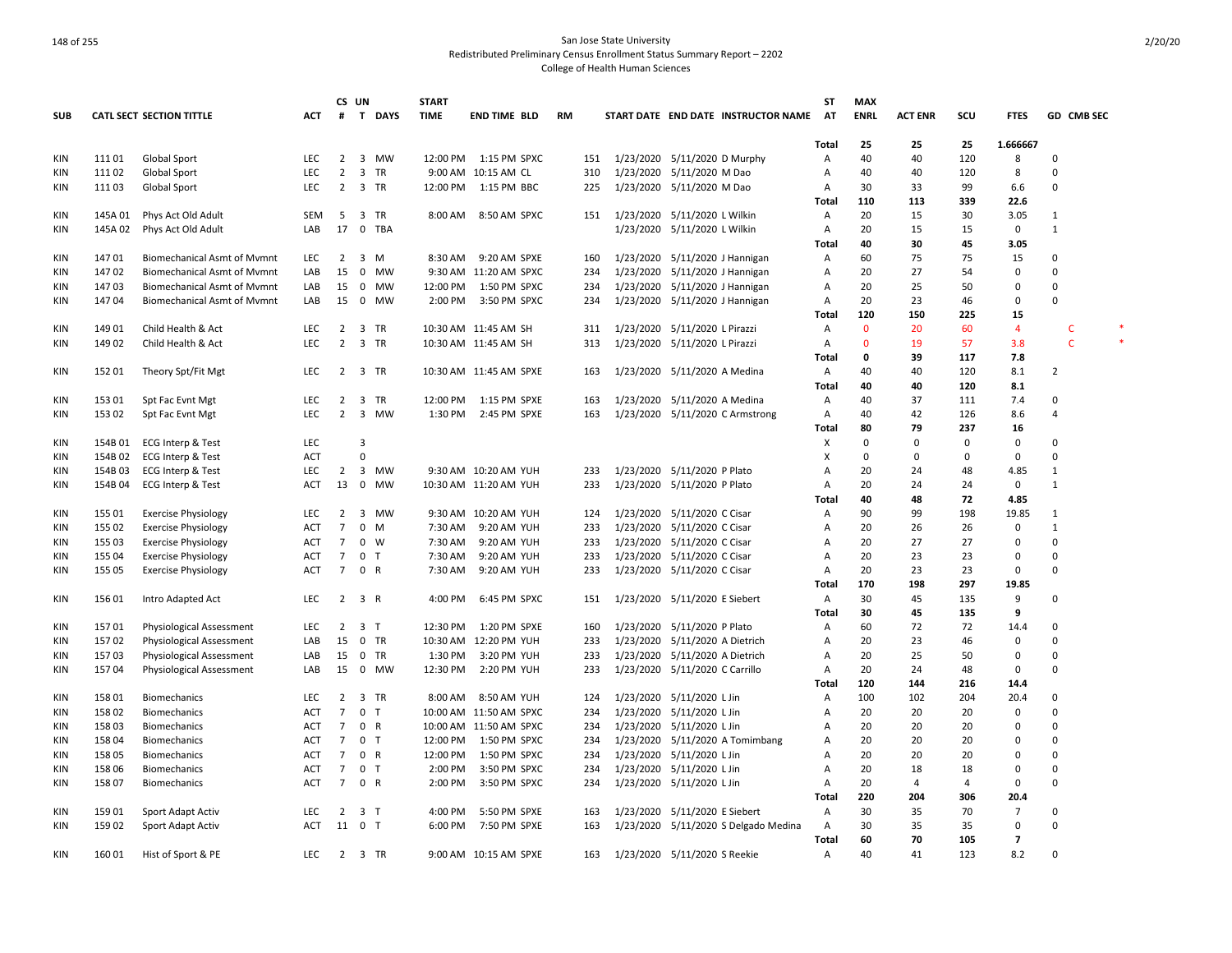|            |        |                                 |            |                | CS UN                   |           | <b>START</b> |                        |    |     |                                     | ST           | <b>MAX</b>   |                |                    |                     |                |            |         |
|------------|--------|---------------------------------|------------|----------------|-------------------------|-----------|--------------|------------------------|----|-----|-------------------------------------|--------------|--------------|----------------|--------------------|---------------------|----------------|------------|---------|
| <b>SUB</b> |        | <b>CATL SECT SECTION TITTLE</b> | ACT        | #              |                         | T DAYS    | <b>TIME</b>  | <b>END TIME BLD</b>    | RM |     | START DATE END DATE INSTRUCTOR NAME | <b>AT</b>    | <b>ENRL</b>  | <b>ACT ENR</b> | SCU                | <b>FTES</b>         |                | GD CMB SEC |         |
| KIN        | 160 02 | Hist of Sport & PE              | <b>LEC</b> | $2^{\circ}$    |                         | 3 TR      | 1:30 PM      | 2:45 PM SH             |    | 242 | 1/23/2020 5/11/2020 M Dao           | Α            | 40           | 40             | 120                | 8                   | 0              |            |         |
|            |        |                                 |            |                |                         |           |              |                        |    |     |                                     | <b>Total</b> | 80           | 81             | 243                | 16.2                |                |            |         |
| <b>KIN</b> | 16101  | Philos of Sport                 | <b>LEC</b> | 2              | $\overline{\mathbf{3}}$ | MW        |              | 10:30 AM 11:45 AM SH   |    | 242 | 1/23/2020 5/11/2020 D Bohigian      | Α            | 40           | 40             | 120                | 8                   | $\mathbf 0$    |            |         |
| KIN        | 16102  | Philos of Sport                 | <b>LEC</b> | $\overline{2}$ | $\overline{\mathbf{3}}$ | MW        |              | 12:00 PM 1:15 PM SH    |    | 242 | 1/23/2020 5/11/2020 D Bohigian      | Α            | 40           | 42             | 126                | 8.4                 | $\Omega$       |            |         |
|            |        |                                 |            |                |                         |           |              |                        |    |     |                                     | Total        | 80           | 82             | 246                | 16.4                |                |            |         |
| KIN        | 163 01 | Phys Fit + Nutrit               | <b>LEC</b> | $\overline{2}$ | $\overline{\mathbf{3}}$ | TR        |              | 10:30 AM 11:45 AM SH   |    | 346 | 1/23/2020 5/11/2020 E Brown         | A            | $\Omega$     | 14             | 42                 | 2.8                 | 0 <sup>o</sup> |            | $\ast$  |
| KIN        | 163 02 | Phys Fit + Nutrit               | <b>LEC</b> | $\overline{2}$ | $\overline{\mathbf{3}}$ | TR        |              | 10:30 AM 11:45 AM CL   |    | 310 | 1/23/2020 5/11/2020 E Brown         | A            | $\mathbf{0}$ | 15             | 45                 | 3                   | 0 <sub>c</sub> |            |         |
| <b>KIN</b> | 163 03 | Phys Fit + Nutrit               | <b>LEC</b> | $\overline{2}$ | $\overline{\mathbf{3}}$ | TR        |              | 12:00 PM 1:15 PM CCB   |    | 101 | 1/23/2020 5/11/2020 E Brown         | A            | $\Omega$     | 12             | 36                 | 2.4                 | 0 <sup>o</sup> |            | $\ast$  |
| KIN        | 16304  | Phys Fit + Nutrit               | LEC        | $\overline{2}$ | 3                       | TR        | 12:00 PM     | 1:15 PM YUH            |    | 243 | 1/23/2020 5/11/2020 E Brown         | Α            | $\mathbf 0$  | 14             | 42                 | 2.8                 | 0 <sub>c</sub> |            |         |
| KIN        | 163 05 | Phys Fit + Nutrit               | <b>LEC</b> | $\overline{2}$ | $\overline{\mathbf{3}}$ | MW        |              | 9:00 AM 10:15 AM HB    |    | 106 | 1/23/2020 5/11/2020 A Bloom         | A            | $\mathbf{0}$ | 16             | 48                 | 3.2                 | 0 <sup>o</sup> |            |         |
| KIN        | 163 06 | Phys Fit + Nutrit               | <b>LEC</b> | $\overline{2}$ | 3                       | MW        |              | 9:00 AM 10:15 AM DBH   |    | 225 | 1/23/2020 5/11/2020 A Bloom         | A            | $\mathbf{0}$ | 12             | 36                 | 2.4                 | $\mathbf{0}$   | - C        |         |
| <b>KIN</b> | 163 07 | Phys Fit + Nutrit               | <b>LEC</b> | $\overline{2}$ | $\overline{\mathbf{3}}$ | MW        |              | 10:30 AM 11:45 AM IS   |    | 215 | 1/23/2020 5/11/2020 A Bloom         | A            | $\mathbf{0}$ | 15             | 45                 | 3                   | 0 <sup>o</sup> |            | $\ast$  |
| <b>KIN</b> | 163 08 | Phys Fit + Nutrit               | LEC        | $\overline{2}$ | $\overline{3}$          | MW        |              | 10:30 AM 11:45 AM BBC  |    | 225 | 1/23/2020 5/11/2020 A Bloom         | Α            | $\mathbf 0$  | 16             | 48                 | 3.2                 | 0 <sub>c</sub> |            |         |
| KIN        | 16309  | Phys Fit + Nutrit               | LEC        | $\overline{2}$ | 3                       | <b>MW</b> | 12:00 PM     | 1:15 PM SH             |    | 346 | 1/23/2020 5/11/2020 A Bloom         | Α            | $\mathbf{0}$ | 16             | 48                 | 3.2                 | 0 <sup>o</sup> |            |         |
| KIN        | 163 10 | Phys Fit + Nutrit               | <b>LEC</b> | $\overline{2}$ | $\overline{\mathbf{3}}$ | MW        | 12:00 PM     | 1:15 PM MH             |    | 234 | 1/23/2020 5/11/2020 A Bloom         | A            | $\mathbf{0}$ | 16             | 48                 | 3.2                 | 0 <sup>o</sup> |            |         |
| <b>KIN</b> | 163 11 | Phys Fit + Nutrit               | <b>LEC</b> | $\overline{2}$ | $\overline{\mathbf{3}}$ | MW        | 1:30 PM      | 2:45 PM MH             |    | 223 | 1/23/2020 5/11/2020 A Bloom         | Α            | $\mathbf{0}$ | 14             | 42                 | 2.8                 | 0 <sub>c</sub> |            | $\ast$  |
| <b>KIN</b> | 163 12 | Phys Fit + Nutrit               | <b>LEC</b> | 2              |                         | 3 MW      | 1:30 PM      | 2:45 PM SH             |    | 313 | 1/23/2020 5/11/2020 A Bloom         | A            | $\Omega$     | 9              | 27                 | 1.8                 |                | C          |         |
|            |        |                                 |            |                |                         |           |              |                        |    |     |                                     | <b>Total</b> | 0            | 169            | 507                | 33.8                |                |            |         |
| KIN        | 164 01 | Soc-cult Perspectv              | LEC        | 2              | $\overline{\mathbf{3}}$ | МW        |              | 10:30 AM 11:45 AM SPXC |    | 151 | 1/23/2020 5/11/2020 T Butryn        | Α            | 40           | 41             | 123                | 8.2                 | 0              |            |         |
|            |        |                                 |            |                |                         |           |              |                        |    |     |                                     | Total        | 40           | 41             | 123                | 8.2                 |                |            |         |
| KIN        | 165 01 | Motor Development               | <b>LEC</b> | $\overline{2}$ | $\overline{\mathbf{3}}$ | MW        |              | 10:30 AM 11:45 AM SPXE |    | 163 | 1/23/2020 5/11/2020 S Chang         | Α            | 40           | 42             | 126                | 8.4                 | $\mathbf 0$    |            |         |
| KIN        | 165 02 | Motor Development               | <b>LEC</b> | $\overline{2}$ | 3                       | <b>MW</b> | 12:00 PM     | 1:15 PM SPXE           |    | 163 | 1/23/2020 5/11/2020 S Chang         | A            | 40           | 42             | 126                | 8.4                 | $\Omega$       |            |         |
| KIN        | 165 03 | Motor Development               | LEC.       | $\overline{2}$ |                         | 3 TR      |              | 7:30 AM 8:45 AM SPXE   |    | 163 | 1/23/2020 5/11/2020 F Ghiasvand     | Α            | 40           | 42             | 126                | 8.4                 | $\mathbf 0$    |            |         |
|            |        |                                 |            |                |                         |           |              |                        |    |     |                                     | Total        | 120          | 126            | 378                | 25.2                |                |            |         |
| KIN        | 16601  | <b>Motor Learning</b>           | <b>LEC</b> | $\overline{2}$ | $\overline{\mathbf{3}}$ | TR        | 9:00 AM      | 9:50 AM SCI            |    | 164 | 1/23/2020 5/11/2020 E Wughalter     | A            | 90           | 102            | 204                | 20.4                | $\mathbf 0$    |            |         |
| KIN        | 16602  | <b>Motor Learning</b>           | ACT        |                | $\mathbf 0$             |           |              |                        |    |     |                                     | x            | $\mathbf 0$  | 0              | $\mathbf 0$        | 0                   | $\Omega$       |            |         |
| KIN        | 16603  | <b>Motor Learning</b>           | <b>ACT</b> | $\overline{7}$ |                         | 0 R       |              | 10:00 AM 11:50 AM SPXE |    | 172 | 1/23/2020 5/11/2020 E Wughalter     | Α            | 20           | 28             | 28                 | 0                   | 0              |            |         |
| <b>KIN</b> | 166 04 | <b>Motor Learning</b>           | <b>ACT</b> |                | $\mathbf 0$             |           |              |                        |    |     |                                     | X            | $\mathsf 0$  | $\Omega$       | $\Omega$           | $\Omega$            | $\Omega$       |            |         |
| KIN        | 166 05 | Motor Learning                  | ACT        |                | $\mathbf 0$             |           |              |                        |    |     |                                     | x            | 0            | 0              | $\Omega$           | 0                   | 0              |            |         |
| KIN        | 166 06 | <b>Motor Learning</b>           | ACT        | $\overline{7}$ |                         | 0 R       | 4:00 PM      | 5:50 PM SPXE           |    | 172 | 1/23/2020 5/11/2020 K Thompson      | Α            | 20           | 25             | 25                 | $\mathbf 0$         | $\overline{0}$ |            |         |
| KIN        | 166 07 | <b>Motor Learning</b>           | ACT        | $\overline{7}$ |                         | $0$ M     | 1:30 PM      | 3:20 PM SPXE           |    | 172 | 1/23/2020 5/11/2020 K Thompson      | A            | 20           | 26             | 26                 | $\Omega$            | $\mathbf 0$    |            |         |
| <b>KIN</b> | 16608  | <b>Motor Learning</b>           | <b>ACT</b> | $\overline{7}$ | $\mathbf 0$             | W         | 1:30 PM      | 3:20 PM SPXE           |    | 172 | 1/23/2020 5/11/2020 K Thompson      | A            | 20           | 23             | 23                 | $\Omega$            | $\Omega$       |            |         |
|            |        |                                 |            |                |                         |           |              |                        |    |     |                                     | Total        | 170          | 204            | 306                | 20.4                |                |            |         |
| KIN        | 16701  | Sports Psychology               | <b>LEC</b> | $\overline{2}$ | 3                       | MW        |              | 9:00 AM 10:15 AM SPXE  |    | 163 | 1/23/2020 5/11/2020 J Steidinger    | Α            | 40           | 44             | 132                | 8.85                | $1 \quad C$    |            | $\ast$  |
| KIN        | 16702  | Sports Psychology               | <b>LEC</b> | $\overline{2}$ | $\overline{\mathbf{3}}$ | MW        |              | 10:30 AM 11:45 AM ENG  |    | 401 | 1/23/2020 5/11/2020 J Steidinger    | Α            | 30           | 42             | 126                | 8.5                 | $2 \quad C$    |            | $\ast$  |
|            |        |                                 |            |                |                         |           |              |                        |    |     |                                     | Total        | 70           | 86             | 258                | 17.35               |                |            |         |
| <b>KIN</b> | 168 01 | Psych of Coaching               | <b>LEC</b> | 2              | $\overline{\mathbf{3}}$ | MW        | 1:30 PM      | 2:45 PM SPXC           |    | 151 | 1/23/2020 5/11/2020 T Butryn        | Α            | 40           | 42             | 126                | 8.5                 | $\overline{2}$ |            |         |
|            |        |                                 |            |                |                         |           |              |                        |    |     |                                     | Total        | 40           | 42             | 126                | 8.5                 |                |            |         |
|            | 169 01 | Divrsty/Stress/Hlth             | SEM        | - 5            | $\overline{\mathbf{3}}$ | MW        | 7:30 AM      | 8:45 AM YUH            |    | 236 | 1/23/2020 5/11/2020 M Crockett      | Α            | 30           | 28             | 84                 | 5.6                 | 0 <sub>c</sub> |            | $\ast$  |
| KIN<br>HS  | 16901  | Divrsty/Stress/Hlth             | SEM        | 5              | 3                       | <b>MW</b> | 7:30 AM      | 8:45 AM YUH            |    | 236 | 1/23/2020 5/11/2020 M Crockett      | A            | $\mathbf{0}$ | $\Omega$       | $\Omega$           | $\mathbf{0}$        | 0 <sup>o</sup> |            | $\star$ |
|            |        |                                 |            |                |                         |           |              |                        |    |     |                                     |              | 30           | 31             |                    |                     | 0 <sub>c</sub> |            |         |
| KIN        | 16902  | Divrsty/Stress/Hlth             | SEM        | - 5            | $\overline{\mathbf{3}}$ | MW<br>MW  |              | 10:30 AM 11:45 AM YUH  |    | 236 | 1/23/2020 5/11/2020 M Crockett      | A            | $\mathbf{0}$ | $\Omega$       | 93<br>$\mathbf{0}$ | 6.2<br>$\mathbf{0}$ |                |            | $\ast$  |
| HS         | 16902  | Divrsty/Stress/Hlth             | SEM        | - 5            | $\overline{\mathbf{3}}$ |           |              | 10:30 AM 11:45 AM YUH  |    | 236 | 1/23/2020 5/11/2020 M Crockett      | A            | 30           | 31             | 93                 |                     | 0 <sup>o</sup> |            |         |
| <b>KIN</b> | 16903  | Divrsty/Stress/Hlth             | SEM        | - 5            | 3                       | <b>MW</b> | 12:00 PM     | 1:15 PM YUH            |    | 236 | 1/23/2020 5/11/2020 M Ruban         | A            |              |                |                    | 6.2                 | 0 <sub>c</sub> |            | $\ast$  |
| HS         | 16903  | Divrsty/Stress/Hlth             | SEM        | 5              | $\overline{\mathbf{3}}$ | MW        | 12:00 PM     | 1:15 PM YUH            |    | 236 | 1/23/2020 5/11/2020 M Ruban         | A            | $\mathbf{0}$ | $\mathbf 0$    | $\mathbf{0}$       | $\mathbf 0$         | 0 <sup>o</sup> |            |         |
| KIN        | 16904  | Divrsty/Stress/Hlth             | SEM        | - 5            | 3                       | <b>MW</b> | 1:30 PM      | 2:45 PM YUH            |    | 236 | 1/23/2020 5/11/2020 D Murphy        | A            | 30           | 30             | 90                 | 6.05                | $1 \quad C$    |            |         |
| HS         | 16904  | Divrsty/Stress/Hlth             | SEM        | - 5            | $\overline{\mathbf{3}}$ | MW        | 1:30 PM      | 2:45 PM YUH            |    | 236 | 1/23/2020 5/11/2020 D Murphy        | A            | $\mathbf 0$  | $\mathbf 0$    | $\mathbf 0$        | $\mathbf 0$         | 0 <sup>o</sup> |            |         |
| KIN        | 16905  | Divrsty/Stress/Hlth             | <b>SEM</b> | 5              | $\overline{\mathbf{3}}$ | <b>TR</b> |              | 9:00 AM 10:15 AM YUH   |    | 236 | 1/23/2020 5/11/2020 L Atkinson      | A            | 30           | 27             | 81                 | 5.4                 | 0 <sup>o</sup> |            |         |
| HS         | 16905  | Divrsty/Stress/Hlth             | SEM        | 5              | $\overline{3}$          | TR        |              | 9:00 AM 10:15 AM YUH   |    | 236 | 1/23/2020 5/11/2020 L Atkinson      | A            | $\mathbf{0}$ | $\mathbf{0}$   | $\mathbf{0}$       | $\mathbf{0}$        | 0 <sub>c</sub> |            |         |
| <b>KIN</b> | 16906  | Divrsty/Stress/Hlth             | SEM        | 5              |                         | 3 TR      | 12:00 PM     | 1:15 PM YUH            |    | 236 | 1/23/2020 5/11/2020 L Atkinson      | A            | 30           | 28             | 84                 | 5.65                | $1 \quad C$    |            |         |
| <b>HS</b>  | 169 06 | Divrsty/Stress/Hlth             | <b>SEM</b> | - 5            |                         | 3 TR      | 12:00 PM     | 1:15 PM YUH            |    | 236 | 1/23/2020 5/11/2020 L Atkinson      | Α            | $\mathbf 0$  | $\mathbf 0$    | $\mathbf{0}$       | $\mathbf 0$         | $\mathbf{0}$   | - C        | $\ast$  |
| <b>KIN</b> | 169 07 | Divrsty/Stress/Hlth             | <b>SEM</b> | -5             |                         | 3 TR      | 1:30 PM      | 2:45 PM YUH            |    | 236 | 1/23/2020 5/11/2020 D Murphy        | A            | 30           | 30             | 90                 | 6                   | 0 <sup>o</sup> |            | $\ast$  |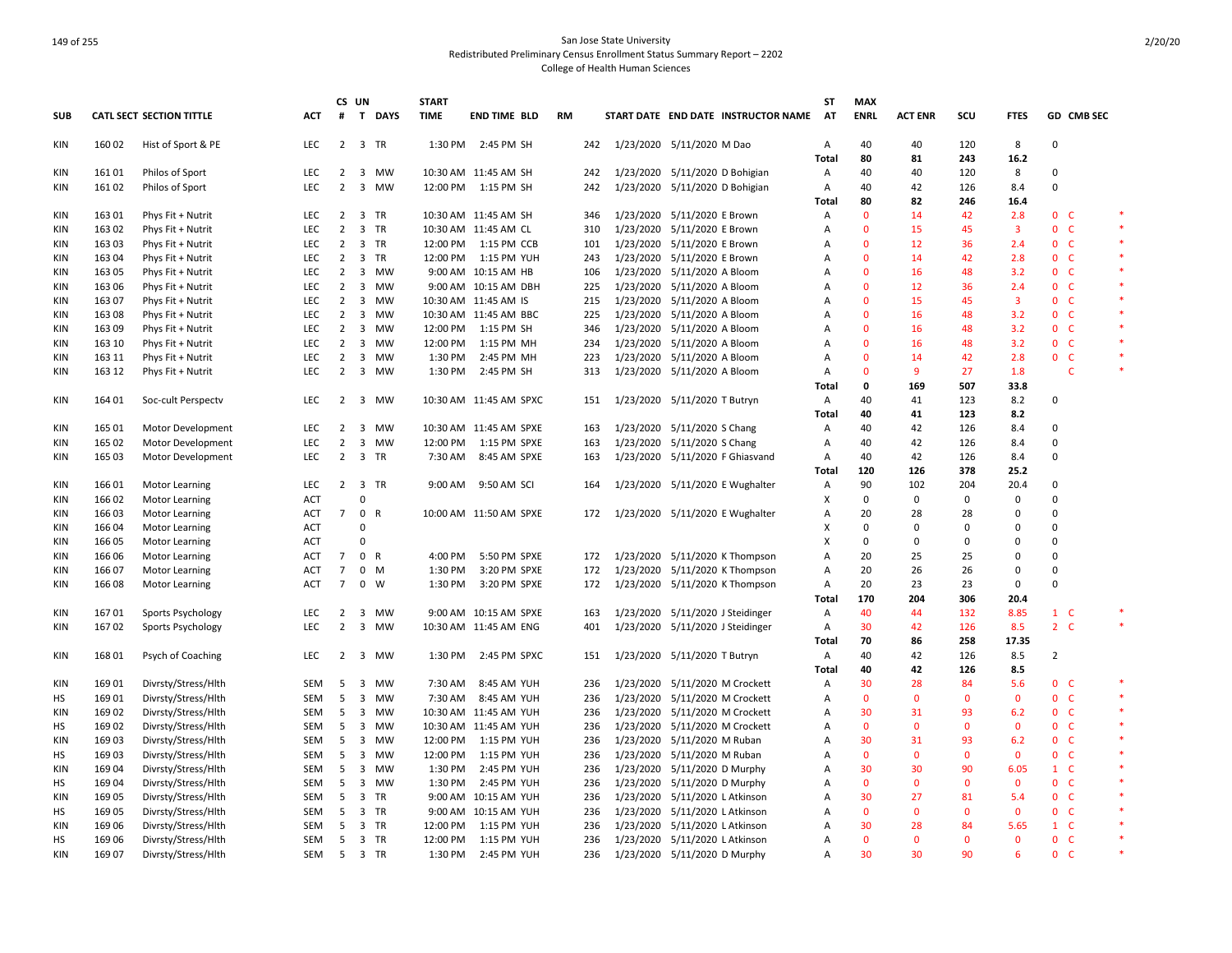|            |         |                                 |            |                 | CS UN                   |            | <b>START</b> |                        |    |     |                               |                                |                                     | SΤ           | <b>MAX</b>     |                |                |              |                         |        |
|------------|---------|---------------------------------|------------|-----------------|-------------------------|------------|--------------|------------------------|----|-----|-------------------------------|--------------------------------|-------------------------------------|--------------|----------------|----------------|----------------|--------------|-------------------------|--------|
| <b>SUB</b> |         | <b>CATL SECT SECTION TITTLE</b> | <b>ACT</b> | #               |                         | T DAYS     | <b>TIME</b>  | <b>END TIME BLD</b>    | RM |     |                               |                                | START DATE END DATE INSTRUCTOR NAME | <b>AT</b>    | <b>ENRL</b>    | <b>ACT ENR</b> | scu            | <b>FTES</b>  | GD CMB SEC              |        |
| HS         | 169 07  | Divrsty/Stress/Hlth             | <b>SEM</b> | -5              |                         | 3 TR       | 1:30 PM      | 2:45 PM YUH            |    | 236 | 1/23/2020 5/11/2020 D Murphy  |                                |                                     | A            | $\overline{0}$ | $\mathbf{0}$   | $\mathbf{0}$   | $\mathbf{0}$ | 0 <sub>c</sub>          | $\ast$ |
| KIN        | 16908   | Divrsty/Stress/Hlth             | SEM        | 5               | 3 F                     |            |              | 9:00 AM 11:45 AM YUH   |    | 236 |                               | 1/23/2020 5/11/2020 K Moreno   |                                     | Α            | 30             | 16             | 48             | 3.25         | $1 \quad C$             |        |
| HS         | 16908   | Divrsty/Stress/Hlth             | SEM        | 5               | 3 F                     |            |              | 9:00 AM 11:45 AM YUH   |    | 236 |                               | 1/23/2020 5/11/2020 K Moreno   |                                     | Α            | $\mathbf{0}$   | $\mathbf{0}$   | $\mathbf{0}$   | $\mathbf 0$  | 0 <sup>o</sup>          |        |
|            |         |                                 |            |                 |                         |            |              |                        |    |     |                               |                                |                                     | Total        | 240            | 221            | 663            | 44.35        |                         |        |
| KIN        | 170B 01 | Fld Exp Teach                   | <b>SUP</b> |                 |                         | 36 1 TBA   |              |                        |    |     |                               | 1/23/2020 5/11/2020 D Daum     |                                     | $\mathsf{A}$ | 15             | 0              | $\mathbf 0$    | 0            | $\Omega$                |        |
| KIN        | 170B 02 | Fld Exp Teach                   | SUP        |                 |                         | 36 1 TBA   |              |                        |    |     |                               | 1/23/2020 5/11/2020 D Daum     |                                     | Α            | 15             | $\Omega$       | 0              | $\Omega$     | $\Omega$                |        |
|            |         |                                 |            |                 |                         |            |              |                        |    |     |                               |                                |                                     | Total        | 30             | 0              | 0              | 0            |                         |        |
| KIN        | 170C01  | Fieldwork-Adapted               | <b>SUP</b> |                 |                         | 36 1 TBA   |              |                        |    |     |                               | 1/23/2020 5/11/2020 J Lee      |                                     | A            | $\overline{2}$ | $\Omega$       | $\Omega$       | $\Omega$     | 0                       |        |
| KIN        | 170C 02 | Fieldwork-Adapted               | <b>SUP</b> | 36              |                         | 2 TBA      |              |                        |    |     |                               | 1/23/2020 5/11/2020 J Lee      |                                     | $\mathsf{A}$ | $\overline{2}$ | $\Omega$       | $\Omega$       | $\mathbf{0}$ | $\Omega$                |        |
| KIN        | 170C 03 | Fieldwork-Adapted               | SUP        |                 | 36 3 W                  |            |              | 9:30 AM 11:00 AM SPXE  |    | 172 | 1/23/2020 5/11/2020 J Lee     |                                |                                     | Α            | $\overline{2}$ | 14             | 42             | 2.8          | $\mathbf 0$             |        |
|            |         |                                 |            |                 |                         |            |              |                        |    |     |                               |                                |                                     | Total        | 6              | 14             | 42             | 2.8          |                         |        |
| KIN        | 17201   | Elem Sch Programs               | <b>LEC</b> | 2               |                         | 3 TR       | 2:00 PM      | 2:50 PM SPXE           |    | 172 |                               | 1/23/2020 5/11/2020 D Daum     |                                     | A            | 22             | 18             | 36             | 3.6          | 0                       |        |
| KIN        | 17202   | Elem Sch Programs               | <b>ACT</b> | 11 0 TR         |                         |            | 3:00 PM      | 3:50 PM SPXE           |    | 172 | 1/23/2020 5/11/2020 D Daum    |                                |                                     | Α            | 22             | 18             | 18             | $\Omega$     | $\Omega$                |        |
|            |         |                                 |            |                 |                         |            |              |                        |    |     |                               |                                |                                     | Total        | 44             | 36             | 54             | 3.6          |                         |        |
| KIN        | 174 01  | Assess Psychomotor              | <b>LEC</b> | $\overline{2}$  | 3 R                     |            | 4:00 PM      | 6:45 PM SPXE           |    | 163 | 1/23/2020 5/11/2020 J Lee     |                                |                                     | Α            | 30             | 33             | 99             | 6.6          | $\Omega$                |        |
|            |         |                                 |            |                 |                         |            |              |                        |    |     |                               |                                |                                     |              |                | 33             |                |              |                         |        |
|            |         |                                 |            |                 |                         |            |              |                        |    |     |                               |                                |                                     | Total        | 30             |                | 99             | 6.6          |                         |        |
| KIN        | 175 01  | Meas & Eval in Kinesiology      | LEC        | $\overline{2}$  | $\overline{\mathbf{3}}$ | <b>MW</b>  |              | 10:30 AM 11:20 AM SPXE |    | 160 |                               |                                | 1/23/2020 5/11/2020 F Ghiasvand     | Α            | 60             | 71             | 142            | 14.2         | $\Omega$                |        |
| KIN        | 175 02  | Meas & Eval in Kinesiology      | ACT        |                 | $\Omega$                |            |              |                        |    |     |                               |                                |                                     | х            | 0              | 0              | 0              | 0            | 0                       |        |
| KIN        | 175 03  | Meas & Eval in Kinesiology      | ACT        | 13 0 F          |                         |            | 12:00 PM     | 1:50 PM CL             |    | 111 |                               |                                | 1/23/2020 5/11/2020 K Thompson      | Α            | 20             | 28             | 28             | 0            | 0                       |        |
| KIN        | 175 04  | Meas & Eval in Kinesiology      | <b>ACT</b> | 13              | 0 F                     |            | 2:00 PM      | 3:50 PM CL             |    | 111 |                               |                                | 1/23/2020 5/11/2020 K Thompson      | A            | 20             | 24             | 24             | $\Omega$     | 0                       |        |
| <b>KIN</b> | 175 05  | Meas & Eval in Kinesiology      | ACT        |                 | 13 0 F                  |            | 4:00 PM      | 5:50 PM CL             |    | 111 |                               |                                | 1/23/2020 5/11/2020 F Ghiasvand     | Α            | 20             | 19             | 19             | $\mathbf 0$  | $\mathbf 0$             |        |
|            |         |                                 |            |                 |                         |            |              |                        |    |     |                               |                                |                                     | Total        | 120            | 142            | 213            | 14.2         |                         |        |
| <b>KIN</b> | 17901   | Dsgn/Asmt Movement              | LEC        |                 |                         | 2 3 TR     |              | 1:30 PM 2:45 PM SPXE   |    | 163 | 1/23/2020 5/11/2020 E Siebert |                                |                                     | A            | 22             | 14             | 42             | 2.8          | 0                       |        |
|            |         |                                 |            |                 |                         |            |              |                        |    |     |                               |                                |                                     | Total        | 22             | 14             | 42             | 2.8          |                         |        |
| KIN        | 18001   | Independent Study               | SUP        |                 | 36 1                    | TBA        |              |                        |    |     | 1/23/2020 5/11/2020           |                                |                                     | A            | $\overline{2}$ | 0              | $\Omega$       | $\mathbf 0$  | $\Omega$                |        |
| KIN        | 180 02  | Independent Study               | <b>SUP</b> | 36              | $\overline{2}$          | TBA        |              |                        |    |     | 1/23/2020 5/11/2020           |                                |                                     | A            | $\overline{2}$ | $\Omega$       | $\Omega$       | $\Omega$     | $\Omega$                |        |
| <b>KIN</b> | 18003   | Independent Study               | <b>SUP</b> | 36              |                         | 3 TBA      |              |                        |    |     | 1/23/2020 5/11/2020           |                                |                                     | Α            | $\overline{2}$ | $\Omega$       | $\Omega$       | $\mathbf 0$  | 0                       |        |
| KIN        | 18004   | Independent Study               | <b>SUP</b> |                 |                         | 36  4  TBA |              |                        |    |     |                               | 1/23/2020 5/11/2020 K Han      |                                     | A            | $\overline{2}$ | $\overline{3}$ | 12             | 0.8          | $\Omega$                |        |
| KIN        | 18005   | Independent Study               | SUP        |                 |                         | 36 1 TBA   |              |                        |    |     |                               | 1/23/2020 5/11/2020 K Han      |                                     | Α            | $\overline{2}$ | $\Omega$       | $\Omega$       | $\mathbf 0$  | $\mathbf 0$             |        |
| KIN        | 18006   | Independent Study               | SUP        |                 |                         | 36 1 TBA   |              |                        |    |     | 1/23/2020 5/11/2020           |                                |                                     | A            | $\overline{2}$ | $\Omega$       | $\Omega$       | $\Omega$     | $\Omega$                |        |
| KIN        | 18007   | Independent Study               | <b>SUP</b> |                 |                         | 36 1 TBA   |              |                        |    |     | 1/23/2020 5/11/2020           |                                |                                     | A            | $\overline{2}$ | $\Omega$       | $\Omega$       | $\Omega$     | $\mathbf 0$             |        |
| KIN        | 18008   | Independent Study               | <b>SUP</b> |                 |                         | 36 1 TBA   |              |                        |    |     | 1/23/2020 5/11/2020           |                                |                                     | А            | $\overline{2}$ | $\Omega$       | $\Omega$       | $\Omega$     | $\Omega$                |        |
| KIN        | 18009   | Independent Study               | SUP        |                 |                         | 36 1 TBA   |              |                        |    |     | 1/23/2020 5/11/2020           |                                |                                     | Α            | $\overline{2}$ | $\Omega$       | $\overline{0}$ | $\mathbf 0$  | 0                       |        |
| KIN        | 180 10  | Independent Study               | <b>SUP</b> |                 |                         | 36 2 TBA   |              |                        |    |     |                               | 1/23/2020 5/11/2020 K Han      |                                     | A            | $\overline{2}$ | 6              | 12             | 0.8          | $\Omega$                |        |
| KIN        | 180 11  | Independent Study               | <b>SUP</b> | 36              | $\overline{2}$          | TBA        |              |                        |    |     | 1/23/2020 5/11/2020           |                                |                                     | A            | $\overline{2}$ | $\Omega$       | $\Omega$       | $\mathbf 0$  | $\mathbf 0$             |        |
| KIN        | 180 12  | Independent Study               | <b>SUP</b> |                 |                         | 36 2 TBA   |              |                        |    |     | 1/23/2020 5/11/2020           |                                |                                     | Α            | $\overline{2}$ | $\Omega$       | $\Omega$       | $\Omega$     | $\Omega$                |        |
| KIN        | 180 13  | Independent Study               | SUP        |                 |                         | 36 2 TBA   |              |                        |    |     | 1/23/2020 5/11/2020           |                                |                                     | Α            | $\overline{2}$ | $\Omega$       | $\Omega$       | 0            | $\Omega$                |        |
| KIN        | 180 14  | Independent Study               | <b>SUP</b> |                 |                         | 36 3 TBA   |              |                        |    |     |                               | 1/23/2020 5/11/2020 K Han      |                                     | A            | $\overline{2}$ | 3              | 9              | 0.6          | $\Omega$                |        |
| KIN        | 180 15  | Independent Study               | <b>SUP</b> | 36              |                         | 3 TBA      |              |                        |    |     |                               | 1/23/2020 5/11/2020 C Cisar    |                                     | A            | $\overline{2}$ | $\mathbf{1}$   | $\overline{3}$ | 0.2          | $\mathbf 0$             |        |
| KIN        | 180 16  | Independent Study               | <b>SUP</b> | 36 <sub>3</sub> |                         | TBA        |              |                        |    |     |                               | 1/23/2020 5/11/2020 A Jensen   |                                     | Α            | $\overline{2}$ | $\overline{4}$ | 12             | 0.8          | $\Omega$                |        |
|            | 180 17  |                                 | SUP        | 36              | $\overline{\mathbf{3}}$ | TBA        |              |                        |    |     | 1/23/2020 5/11/2020           |                                |                                     | Α            | $\overline{2}$ | $\Omega$       | 0              | 0            | $\Omega$                |        |
| KIN        | 180 18  | Independent Study               | <b>SUP</b> |                 |                         | 36 3 TBA   |              |                        |    |     |                               |                                |                                     | A            | 2              | $\Omega$       | $\mathbf 0$    | $\mathbf 0$  | $\Omega$                |        |
| KIN        |         | Independent Study               |            |                 |                         |            |              |                        |    |     | 1/23/2020 5/11/2020           |                                |                                     |              |                | 17             | 48             | 3.2          |                         |        |
|            |         |                                 |            |                 |                         |            |              |                        |    |     |                               |                                |                                     | Total        | 36             |                |                |              |                         |        |
| KIN        | 185 01  | Senior Seminar                  | SEM        | 5               |                         | 1 M        | 12:30 PM     | 1:20 PM SPXC           |    | 153 | 1/23/2020 5/11/2020 K Jeffery |                                |                                     | Α            | 20             | 24             | 24             | 1.6          | $\mathbf 0$             |        |
| KIN        | 185 02  | Senior Seminar                  | SEM        | 5               |                         | 1 W        | 12:30 PM     | 1:20 PM SPXC           |    | 153 |                               | 1/23/2020 5/11/2020 K Jeffery  |                                     | Α            | 20             | 26             | 26             | 1.733333     | $\mathbf 0$             |        |
| KIN        | 185 03  | Senior Seminar                  | SEM        | 5               | 1 T                     |            | 1:30 PM      | 2:20 PM SPXC           |    | 153 | 1/23/2020 5/11/2020 L Wilkin  |                                |                                     | Α            | 20             | 22             | 22             | 1.466667     | $\mathbf 0$             |        |
| KIN        | 185 04  | Senior Seminar                  | <b>SEM</b> | -5              | 1 R                     |            | 1:30 PM      | 2:20 PM SPXC           |    | 153 |                               | 1/23/2020 5/11/2020 L Wilkin   |                                     | A            | 20             | 20             | 20             | 1.333333     | $\overline{\mathbf{0}}$ |        |
| KIN        | 185 05  | Senior Seminar                  | SEM        | - 5             |                         | 1 M        | 8:30 AM      | 9:20 AM SPXC           |    | 153 |                               | 1/23/2020 5/11/2020 M Ruban    |                                     | Α            | 20             | 20             | 20             | 1.333333     | $\mathbf 0$             |        |
| KIN        | 185 06  | Senior Seminar                  | SEM        | -5              |                         | 1 W        | 8:30 AM      | 9:20 AM SPXC           |    | 153 |                               | 1/23/2020 5/11/2020 A Dietrich |                                     | Α            | 20             | 22             | 22             | 1.466667     | - 0                     |        |
|            |         |                                 |            |                 |                         |            |              |                        |    |     |                               |                                |                                     | Total        | 120            | 134            | 134            | 8.933333     |                         |        |
| <b>KIN</b> | 18701   | Clin Ex Physiol                 | <b>LEC</b> |                 | 2 3 TR                  |            |              | 10:30 AM 11:45 AM SPXC |    | 151 | 1/23/2020 5/11/2020 A Jensen  |                                |                                     | A            | 40             | 39             | 117            | 7.8          | $\Omega$                |        |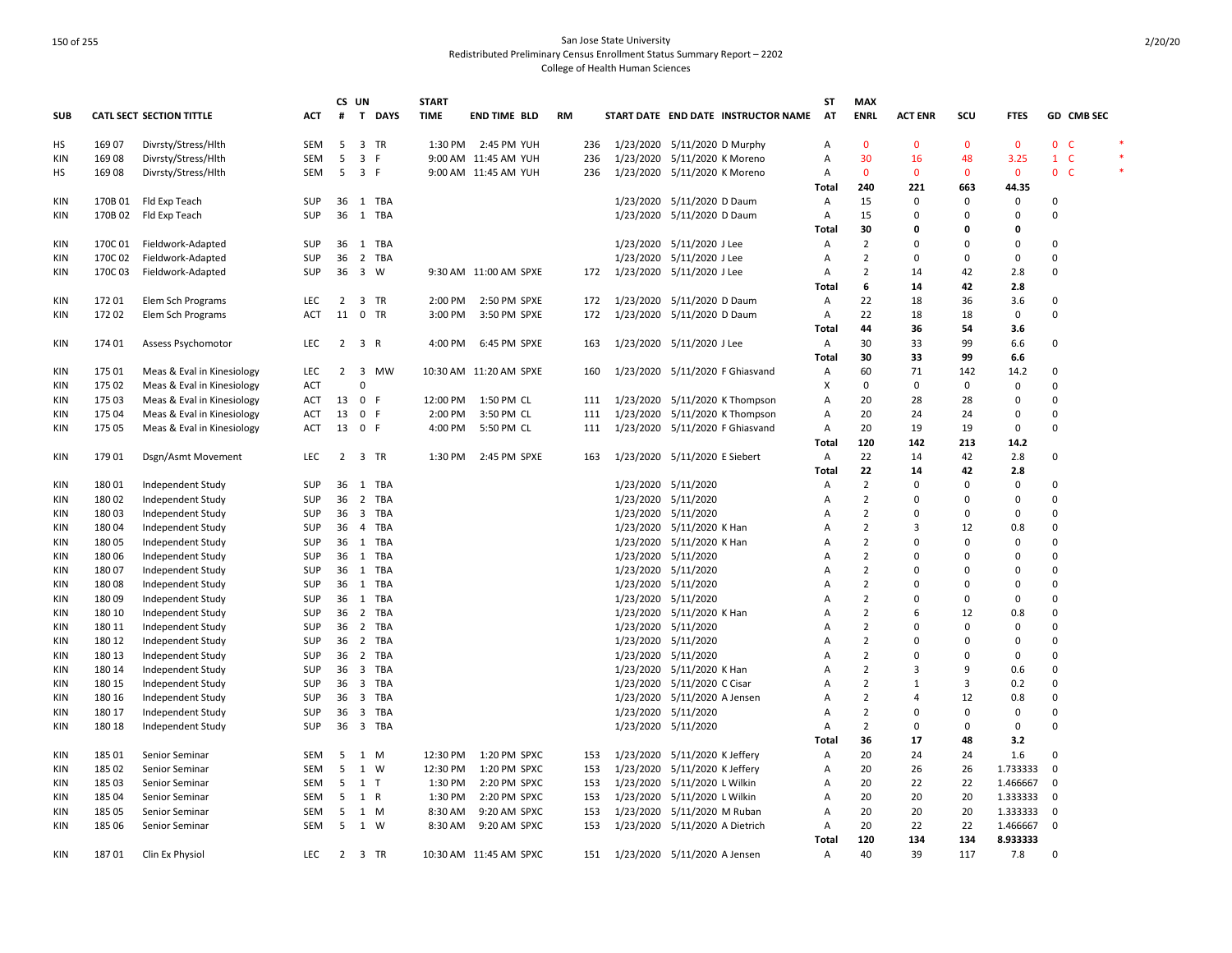|            |         |                                 |            | CS UN          |                                | <b>START</b> |                       |           |                                     | ST             | <b>MAX</b>     |                |             |                |                |
|------------|---------|---------------------------------|------------|----------------|--------------------------------|--------------|-----------------------|-----------|-------------------------------------|----------------|----------------|----------------|-------------|----------------|----------------|
| <b>SUB</b> |         | <b>CATL SECT SECTION TITTLE</b> | <b>ACT</b> | #              | T DAYS                         | <b>TIME</b>  | <b>END TIME BLD</b>   | <b>RM</b> | START DATE END DATE INSTRUCTOR NAME | <b>AT</b>      | <b>ENRL</b>    | <b>ACT ENR</b> | SCU         | <b>FTES</b>    | GD CMB SEC     |
| KIN        | 18702   | Clin Ex Physiol                 | <b>LEC</b> | $\overline{2}$ | 3 TR                           | 1:30 PM      | 2:45 PM SPXC          | 151       | 1/23/2020 5/11/2020 A Jensen        | A              | 40             | 42             | 126         | 8.45           | $\mathbf{1}$   |
|            |         |                                 |            |                |                                |              |                       |           |                                     | Total          | 80             | 81             | 243         | 16.25          |                |
| KIN        | 18801   | Prev Care Ath Inj               | LEC        | $\overline{2}$ | 2 TR                           |              | 9:30 AM 10:20 AM YUH  | 128       | 1/23/2020 5/11/2020 K Han           | Α              | 40             | 26             | 52          | 3.466667       | $\mathbf 0$    |
|            |         |                                 |            |                |                                |              |                       |           |                                     | Total          | 40             | 26             | 52          | 3.466667       |                |
| <b>KIN</b> | 18901   | Care & Prev Lab                 | LAB        |                | 15 1 T                         | 1:30 PM      | 3:20 PM YUH           | 128       | 1/23/2020 5/11/2020 K Han           | Α              | 20             | 19             | 19          | 1.266667       | $\mathbf 0$    |
| <b>KIN</b> | 18902   | Care & Prev Lab                 | LAB        | 15             | 1 R                            | 11:30 AM     | 1:20 PM YUH           | 128       | 1/23/2020 5/11/2020                 | Α              | 20             | $\mathbf 0$    | 0           | 0              | 0              |
|            |         |                                 |            |                |                                |              |                       |           |                                     | Total          | 40             | 19             | 19          | 1.266667       |                |
| KIN        | 191B 01 | Adv Assess Upr Ext              | LEC        | $\overline{2}$ | 3 MW                           |              | 9:30 AM 10:20 AM YUH  | 128       | 1/23/2020 5/11/2020 H Pai           | Α              | 40             | 5              | 10          | 1              | 0              |
| <b>KIN</b> | 191B 02 | Adv Assess Upr Ext              | LAB        | 15             | $0 \quad M$                    |              | 10:30 AM 12:20 PM YUH | 128       | 1/23/2020 5/11/2020 H Pai           | A              | 20             | 5              | 5           | 0              | 0              |
| <b>KIN</b> | 191B03  | Adv Assess Upr Ext              | LAB        |                | 15 0 W                         |              | 10:30 AM 12:20 PM YUH | 128       | 1/23/2020 5/11/2020                 | Α              | 20             | $\Omega$       | $\Omega$    | $\Omega$       | $\mathsf 0$    |
|            |         |                                 |            |                |                                |              |                       |           |                                     | Total          | 80             | 10             | 15          | 1              |                |
| KIN        | 195 01  | <b>Therapeutic Modalities</b>   | LEC        | 1              | 3 TR                           |              | 10:30 AM 11:20 AM YUH | 128       | 1/23/2020 5/11/2020 K Han           | Α              | 40             | 6              | 12          | 1.2            | 0              |
| <b>KIN</b> | 195 02  | <b>Therapeutic Modalities</b>   | <b>ACT</b> | 11             | $\mathbf{0}$<br>T              | 11:30 AM     | 1:20 PM YUH           | 128       | 1/23/2020 5/11/2020 K Han           | Α              | 20             | 6              | 6           | $\mathbf 0$    | $\mathbf 0$    |
| KIN        | 195 03  | <b>Therapeutic Modalities</b>   | ACT        |                | 11 0 R                         | 1:30 PM      | 3:20 PM YUH           | 128       | 1/23/2020 5/11/2020                 | Α              | 20             | $\Omega$       | $\Omega$    | $\mathbf 0$    | 0              |
|            |         |                                 |            |                |                                |              |                       |           |                                     | Total          | 80             | 12             | 18          | $1.2$          |                |
| KIN        | 197B 01 | Practicum Ath Trn II            | SUP        |                | 36 1 W                         | 7:30 AM      | 8:20 AM YUH           | 128       | 1/23/2020 5/11/2020 H Pai           | $\overline{A}$ | 12             | 5              | 5           | 0.333333       | $\mathbf 0$    |
|            |         |                                 |            |                |                                |              |                       |           |                                     | <b>Total</b>   | 12             | 5              | 5           | 0.333333       |                |
| <b>KIN</b> | 197D 01 | Practicum Ath Trn IV            | <b>SUP</b> |                | 36 1 R                         | 7:30 AM      | 8:20 AM YUH           | 128       | 1/23/2020 5/11/2020 K Han           | $\overline{A}$ | 12             | 13             | 13          | 0.866667       | $\mathbf 0$    |
|            |         |                                 |            |                |                                |              |                       |           |                                     | Total          | $12\,$         | 13             | 13          | 0.866667       |                |
| KIN        | 198 01  | Internship                      | SUP        |                | 36 1 TBA                       |              |                       |           | 1/23/2020 5/11/2020 B Shifflett     | $\overline{A}$ | 10             | 23             | 23          | 1.533333       | $\mathbf 0$    |
| <b>KIN</b> | 19802   | Internship                      | <b>SUP</b> | 36             | 2 TBA                          |              |                       |           | 1/23/2020 5/11/2020 B Shifflett     | A              | 10             | 66             | 132         | 8.8            | $\mathbf 0$    |
| KIN        | 19803   | Internship                      | <b>SUP</b> | 36             | $\overline{\mathbf{3}}$<br>TBA |              |                       |           | 1/23/2020 5/11/2020 B Shifflett     | Α              | 10             | 35             | 105         | $\overline{7}$ | 0              |
| <b>KIN</b> | 198 04  | Internship                      | SUP        | 36             | 4 TBA                          |              |                       |           | 1/23/2020 5/11/2020 B Shifflett     | Α              | 10             | $\overline{4}$ | 16          | 1.066667       | $\mathsf 0$    |
|            |         |                                 |            |                |                                |              |                       |           |                                     | <b>Total</b>   | 40             | 128            | 276         | 18.4           |                |
| <b>KIN</b> | 25001   | <b>Fund Quant Resrch</b>        | SEM        | 5              | 3 M                            | 7:00 PM      | 9:45 PM SPXC          | 151       | 1/23/2020 5/11/2020 S Chang         | Α              | 22             | 17             | 51          | 4.25           | 17             |
|            |         |                                 |            |                |                                |              |                       |           |                                     | <b>Total</b>   | 22             | 17             | 51          | 4.25           |                |
| KIN        | 251 01  | Fund Qual Resrch                | <b>SEM</b> | 5              | 3 W                            | 4:00 PM      | 6:45 PM SPXC          | 151       | 1/23/2020 5/11/2020 J Chin          | A              | 22             | 20             | 60          | 5              | 20             |
|            |         |                                 |            |                |                                |              |                       |           |                                     | Total          | 22             | 20             | 60          | 5              |                |
| KIN        | 256 01  | <b>Environmental Ex Phys</b>    | SEM        | 5              | 3 <sub>T</sub>                 | 4:00 PM      | 6:45 PM YUH           | 233       | 1/23/2020 5/11/2020 C Cisar         | A              | 15             | 22             | 66          | 5.5            | 22             |
|            |         |                                 |            |                |                                |              |                       |           |                                     | <b>Total</b>   | 15             | 22             | 66          | 5.5            |                |
| KIN        | 259 01  | Adv APA Internship              | SUP        |                | 25 3 TBA                       |              |                       |           | 1/23/2020 5/11/2020 J Lee           | A              | $\overline{2}$ | $\mathbf 0$    | $\mathbf 0$ | $\mathbf 0$    | $\mathsf 0$    |
|            |         |                                 |            |                |                                |              |                       |           |                                     | Total          | $\overline{2}$ | 0              | 0           | 0              |                |
| KIN        | 266 01  | Prin & Conc Mot Lrng            | SEM        | 5              | 3 M                            | 4:00 PM      | 6:45 PM SPXE          | 163       | 1/23/2020 5/11/2020 E Wughalter     | A              | 30             | 34             | 102         | 8.5            | 34             |
|            |         |                                 |            |                |                                |              |                       |           |                                     | Total          | 30             | 34             | 102         | 8.5            |                |
| KIN        | 28001   | Adv Fldwk Sprt Mgt              | SUP        | 25             | 1<br>TBA                       |              |                       |           | 1/23/2020 5/11/2020 B Shifflett     | Α              | $\overline{2}$ | $\Omega$       | 0           | $\mathbf 0$    | 0              |
| KIN        | 28002   | Adv Fldwk Sprt Mgt              | <b>SUP</b> | 25             | 2 TBA                          |              |                       |           | 1/23/2020 5/11/2020 B Shifflett     | Α              | $\overline{2}$ | $\Omega$       | 0           | 0              | 0              |
| KIN        | 280 03  | Adv Fldwk Sprt Mgt              | SUP        | 25             | 3 TBA                          |              |                       |           | 1/23/2020 5/11/2020 B Shifflett     | A              | $\overline{2}$ | $\overline{2}$ | 6           | 0.5            | $\overline{2}$ |
|            |         |                                 |            |                |                                |              |                       |           |                                     | Total          | 6              | $\overline{2}$ | 6           | 0.5            |                |
| <b>KIN</b> | 28101   | Legal Aspects Sprt              | <b>SEM</b> | 5              | 3 M                            | 4:00 PM      | 6:45 PM SPXC          | 153       | 1/23/2020 5/11/2020 C Armstrong     | A              | 15             | 17             | 51          | 4.25           | 17             |
|            |         |                                 |            |                |                                |              |                       |           |                                     | Total          | 15             | 17             | 51          | 4.25           |                |
| KIN        | 28401   | Finance Aspt Sport              | <b>SEM</b> | 5              | $\overline{\mathbf{3}}$<br>W   | 4:00 PM      | 6:45 PM SPXC          | 153       | 1/23/2020 5/11/2020 A Medina        | A              | 15             | 6              | 18          | 1.5            | 6              |
|            |         |                                 |            |                |                                |              |                       |           |                                     | Total          | 15             | 6              | 18          | 1.5            |                |
| <b>KIN</b> | 285 01  | Internship Kinesiology          | <b>SUP</b> | 25             | 1 TBA                          |              |                       |           | 1/23/2020 5/11/2020 B Shifflett     | Α              | $\overline{2}$ | $\mathbf{1}$   | 1           | 0.083333       | 1              |
| KIN        | 285 02  | Internship Kinesiology          | <b>SUP</b> | 25             | 2 TBA                          |              |                       |           | 1/23/2020 5/11/2020 B Shifflett     | Α              | $\overline{2}$ | $\mathbf{1}$   | 2           | 0.166667       | 1              |
| KIN        | 285 03  | Internship Kinesiology          | SUP        | 25             | 3 TBA                          |              |                       |           | 1/23/2020 5/11/2020 B Shifflett     | $\overline{A}$ | $\overline{2}$ | 3              | 9           | 0.75           | 3              |
|            |         |                                 |            |                |                                |              |                       |           |                                     | Total          | 6              | 5              | 12          | $\mathbf{1}$   |                |
| <b>KIN</b> | 28601   | Independent Study               | SUP        |                | 25 1 TBA                       |              |                       |           | 1/23/2020 5/11/2020                 | Α              | $\overline{2}$ | $\Omega$       | $\Omega$    | $\mathbf 0$    | 0              |
| KIN        | 28602   | Independent Study               | SUP        | 25             | 2 TBA                          |              |                       |           | 1/23/2020 5/11/2020                 | Α              | $\overline{2}$ | 0              | 0           | 0              | 0              |
| <b>KIN</b> | 28603   | Independent Study               | SUP        | 25             | 3 TBA                          |              |                       |           | 1/23/2020 5/11/2020                 | A              | $\overline{2}$ | $\Omega$       | $\Omega$    | 0              | 0              |
| <b>KIN</b> | 286 04  | Independent Study               | <b>SUP</b> |                | 25 1 TBA                       |              |                       |           | 1/23/2020 5/11/2020                 | A              | $\overline{2}$ | $\Omega$       | $\Omega$    | $\Omega$       | $\mathbf 0$    |
| <b>KIN</b> | 28605   | Independent Study               | SUP        |                | 25 1 TBA                       |              |                       |           | 1/23/2020 5/11/2020                 | $\overline{A}$ | $\overline{2}$ | $\Omega$       | $\Omega$    | $\Omega$       | $\Omega$       |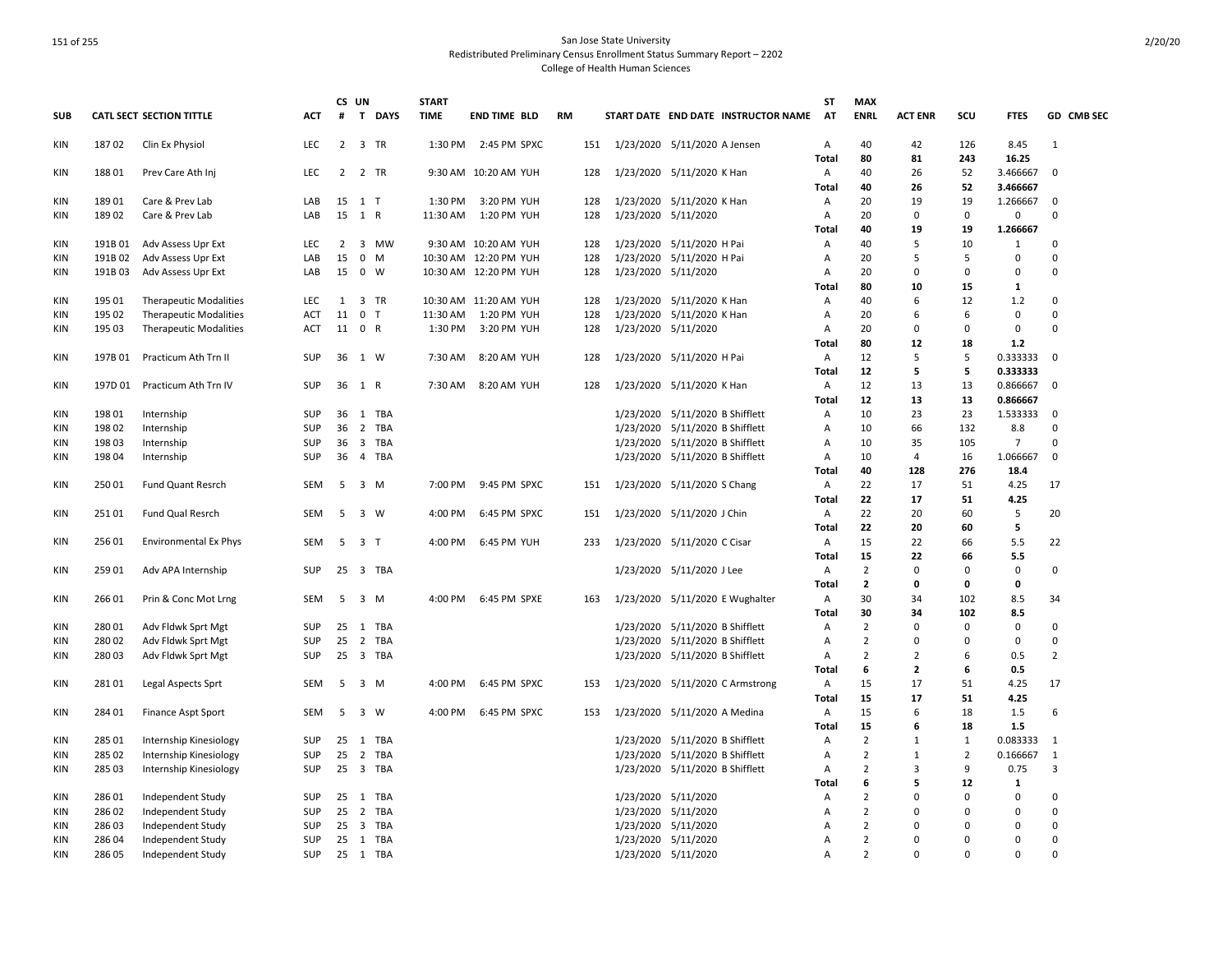|             |         |                                 |            | CS UN           |                         |            | <b>START</b> |                       |           |                                  |                                  |                                     | <b>ST</b>      | <b>MAX</b>     |                |                |              |                |            |  |
|-------------|---------|---------------------------------|------------|-----------------|-------------------------|------------|--------------|-----------------------|-----------|----------------------------------|----------------------------------|-------------------------------------|----------------|----------------|----------------|----------------|--------------|----------------|------------|--|
| <b>SUB</b>  |         | <b>CATL SECT SECTION TITTLE</b> | <b>ACT</b> | #               |                         | T DAYS     | <b>TIME</b>  | <b>END TIME BLD</b>   | <b>RM</b> |                                  |                                  | START DATE END DATE INSTRUCTOR NAME | AT             | <b>ENRL</b>    | <b>ACT ENR</b> | SCU            | <b>FTES</b>  |                | GD CMB SEC |  |
| KIN         | 28606   | Independent Study               | <b>SUP</b> |                 |                         | 25 2 TBA   |              |                       |           |                                  | 1/23/2020 5/11/2020 C Cisar      |                                     | A              | $\overline{2}$ | 1              | 2              | 0.166667     | -1             |            |  |
| <b>KIN</b>  | 286 07  | Independent Study               | <b>SUP</b> | $25 \quad 3$    |                         | <b>TBA</b> |              |                       |           |                                  | 1/23/2020 5/11/2020 A Jensen     |                                     | A              | $\overline{2}$ | 3              | 9              | 0.75         | 3              |            |  |
| KIN         | 28608   | Independent Study               | SUP        | $25 \quad 3$    |                         | <b>TBA</b> |              |                       |           |                                  | 1/23/2020 5/11/2020 J Hannigan   |                                     | Α              | $\overline{2}$ | 2              | 6              | 0.5          | $\overline{2}$ |            |  |
| <b>KIN</b>  | 286 09  | Independent Study               | <b>SUP</b> | $25 \quad 3$    |                         | TBA        |              |                       |           |                                  | 1/23/2020 5/11/2020 C Cisar      |                                     | A              | $\overline{2}$ | $\mathbf{1}$   | 3              | 0.25         | 1              |            |  |
| KIN         | 286 10  | Independent Study               | <b>SUP</b> | $25 \quad 3$    |                         | <b>TBA</b> |              |                       |           |                                  | 1/23/2020 5/11/2020 M Tsuruike   |                                     | A              | $\overline{2}$ | $\mathbf{1}$   | 3              | 0.25         | $\mathbf{1}$   |            |  |
| KIN         | 286 11  | Independent Study               | <b>SUP</b> | 25              | $\overline{\mathbf{3}}$ | <b>TBA</b> |              |                       |           |                                  | 1/23/2020 5/11/2020 P Plato      |                                     | Α              | $\overline{2}$ | $\mathbf{1}$   | 3              | 0.25         | $\mathbf{1}$   |            |  |
|             |         |                                 |            |                 |                         |            |              |                       |           |                                  |                                  |                                     | Total          | 22             | 9              | 26             | 2.166667     |                |            |  |
| KIN         | 28701   | Adv Clin Exer Phys              | LEC        |                 | $\overline{3}$          |            |              |                       |           |                                  |                                  |                                     | Х              | $\Omega$       | $\Omega$       | $\Omega$       | $\mathbf 0$  | $\Omega$       |            |  |
|             |         |                                 |            |                 |                         |            |              |                       |           |                                  |                                  |                                     | Total          | 0              | 0              | $\mathbf 0$    | 0            |                |            |  |
| KIN         | 293D 01 | Fieldwork AT IV                 | SEM        | 5               | $\overline{2}$          | <b>TBA</b> |              |                       |           |                                  | 1/23/2020 5/11/2020 H Pai        |                                     | Α              | 15             | 8              | 8              | 1.333333     | 8              |            |  |
| KIN         | 293D 02 | Fieldwork AT IV                 | <b>SUP</b> | 25              | $\mathbf 0$             | <b>TBA</b> |              |                       |           |                                  | 1/23/2020 5/11/2020 H Pai        |                                     | A              | 15             | 8              | 16             | $\mathbf 0$  | 8              |            |  |
|             |         |                                 |            |                 |                         |            |              |                       |           |                                  |                                  |                                     | <b>Total</b>   | 30             | 16             | 24             | 1.333333     |                |            |  |
| KIN         | 298 01  | Spec Studies P E                | SUP        | 25              | $\overline{\mathbf{3}}$ | <b>TBA</b> |              |                       |           |                                  | 1/23/2020 5/11/2020              |                                     | Α              | 1              | 0              | $\Omega$       | 0            | $\Omega$       |            |  |
| KIN         | 298 02  | Spec Studies P E                | <b>SUP</b> | 25              | $\overline{\mathbf{3}}$ | <b>TBA</b> |              |                       |           |                                  | 1/23/2020 5/11/2020 D Murphy     |                                     | A              | 1              | $\mathbf{1}$   | 3              | 0.25         | 1              |            |  |
| KIN         | 298 03  | Spec Studies P E                | <b>SUP</b> | $25 \quad 3$    |                         | TBA        |              |                       |           |                                  |                                  | 1/23/2020 5/11/2020 E Wughalter     | A              | 1              | 3              | 9              | 0.75         | 3              |            |  |
| KIN         | 298 04  | Spec Studies P E                | <b>SUP</b> | $25 \quad 3$    |                         | TBA        |              |                       |           |                                  | 1/23/2020 5/11/2020 C Cisar      |                                     | Α              | 1              | 2              | 6              | 0.5          | $\overline{2}$ |            |  |
| KIN         | 298 05  | Spec Studies P E                | <b>SUP</b> | $25 \quad 3$    |                         | <b>TBA</b> |              |                       |           |                                  |                                  | 1/23/2020 5/11/2020 C Armstrong     | Α              | 1              | 4              | 12             | 1            | 4              |            |  |
| KIN         | 298 06  | Spec Studies P E                | <b>SUP</b> |                 |                         | 25 3 TBA   |              |                       |           |                                  | 1/23/2020 5/11/2020 J Hannigan   |                                     | A              | $\mathbf{1}$   | 3              | $\mathbf{q}$   | 0.75         | 3              |            |  |
| KIN         | 298 07  | Spec Studies P E                | <b>SUP</b> | $25 \quad 3$    |                         | <b>TBA</b> |              |                       |           |                                  | 1/23/2020 5/11/2020 T Butryn     |                                     | Α              | 1              | 2              | 6              | 0.5          | $\overline{2}$ |            |  |
| <b>KIN</b>  | 298 08  | Spec Studies P E                | <b>SUP</b> |                 |                         | 25 3 TBA   |              |                       |           |                                  | 1/23/2020 5/11/2020 B Shifflett  |                                     | A              | 1              | $\mathbf{1}$   | 3              | 0.25         | 1              |            |  |
| KIN         | 29809   | Spec Studies P E                | <b>SUP</b> | $25 \quad 3$    |                         | <b>TBA</b> |              |                       |           |                                  | 1/23/2020 5/11/2020 K Han        |                                     | A              | 1              | $\overline{2}$ | 6              | 0.5          | $\overline{2}$ |            |  |
| KIN         | 298 10  | Spec Studies P E                | <b>SUP</b> | 25              | $\overline{\mathbf{3}}$ | <b>TBA</b> |              |                       |           |                                  | 1/23/2020 5/11/2020 K Jeffery    |                                     | Α              | 1              | $\mathbf{1}$   | $\overline{3}$ | 0.25         | $\mathbf{1}$   |            |  |
| <b>KIN</b>  | 298 11  | Spec Studies P E                | <b>SUP</b> | $25 \quad 3$    |                         | TBA        |              |                       |           |                                  | 1/23/2020 5/11/2020 P Plato      |                                     | A              | 1              | 2              | 6              | 0.5          | $\overline{2}$ |            |  |
| KIN         | 298 12  | Spec Studies P E                | <b>SUP</b> |                 |                         | 25 3 TBA   |              |                       |           |                                  | 1/23/2020 5/11/2020 J Chin       |                                     | A              | $\mathbf{1}$   | $\overline{2}$ | 6              | 0.5          | $\overline{2}$ |            |  |
|             |         |                                 |            |                 |                         |            |              |                       |           |                                  |                                  |                                     |                | 12             | 23             | 69             | 5.75         |                |            |  |
|             | 299 01  |                                 |            |                 |                         | 25 1 TBA   |              |                       |           |                                  |                                  |                                     | Total          | 1              | 0              | $\Omega$       | 0            | $\Omega$       |            |  |
| KIN         |         | <b>Masters Thesis</b>           | SUP        |                 |                         | <b>TBA</b> |              |                       |           |                                  | 1/23/2020 5/11/2020              |                                     | Α              | $\mathbf{1}$   | $\Omega$       | $\Omega$       | $\Omega$     | $\Omega$       |            |  |
| KIN         | 299 02  | <b>Masters Thesis</b>           | <b>SUP</b> | 25              | $\overline{2}$          |            |              |                       |           |                                  | 1/23/2020 5/11/2020              |                                     | A              |                |                |                |              |                |            |  |
| <b>KIN</b>  | 299 03  | <b>Masters Thesis</b>           | SUP        |                 |                         | 25 3 TBA   |              |                       |           |                                  | 1/23/2020 5/11/2020              |                                     | A              | 1              | $\Omega$       | $\Omega$       | $\Omega$     | $\Omega$       |            |  |
| KIN         | 29904   | <b>Masters Thesis</b>           | SUP        | 25 6            |                         | <b>TBA</b> |              |                       |           |                                  | 1/23/2020 5/11/2020              |                                     | Α              | 1              | $\Omega$       | $\Omega$       | $\Omega$     | $\Omega$       |            |  |
| <b>KIN</b>  | 299 05  | <b>Masters Thesis</b>           | <b>SUP</b> | 25 <sub>2</sub> |                         | <b>TBA</b> |              |                       |           |                                  | 1/23/2020 5/11/2020              |                                     | A              | 1              | $\Omega$       | $\Omega$       | $\mathbf 0$  | $\Omega$       |            |  |
| <b>KIN</b>  | 299 06  | <b>Masters Thesis</b>           | <b>SUP</b> | $25 \quad 3$    |                         | TBA        |              |                       |           |                                  | 1/23/2020 5/11/2020 T Butryn     |                                     | A              | 1              | $\mathbf{1}$   | 3              | 0.25         | 1              |            |  |
| KIN         | 299 07  | <b>Masters Thesis</b>           | <b>SUP</b> | $25 \quad 3$    |                         | <b>TBA</b> |              |                       |           |                                  | 1/23/2020 5/11/2020 T Semerjian  |                                     | $\overline{A}$ | 1              | 1              | 3              | 0.25         | 1              |            |  |
| KIN         | 299 08  | <b>Masters Thesis</b>           | <b>SUP</b> | 25              | 6                       | <b>TBA</b> |              |                       |           |                                  | 1/23/2020 5/11/2020              |                                     | Α              | 1              | $\Omega$       | 0              | 0            | 0              |            |  |
|             |         |                                 |            |                 |                         |            |              |                       |           |                                  |                                  |                                     | Total          | 8              | $\overline{2}$ | 6              | 0.5          |                |            |  |
| KNED        |         | 184Y 01 Stdt Tchg II            | <b>SUP</b> | 25              | $\overline{4}$          | <b>TBA</b> |              |                       |           |                                  | 1/23/2020 5/11/2020 D Daum       |                                     | Α              | 10             | 9              | 36             | 2.4          | $\Omega$       |            |  |
|             |         |                                 |            |                 |                         |            |              |                       |           |                                  |                                  |                                     | Total          | 10             | 9              | 36             | 2.4          |                |            |  |
| KNED        | 184Z 01 | Stdt Tchg III                   | SUP        | 25              | 4                       | <b>TBA</b> |              |                       |           |                                  | 1/23/2020 5/11/2020 D Daum       |                                     | Α              | 10             | 5              | 20             | 1.333333     | $\mathbf 0$    |            |  |
| KNED        | 184Z02  | Stdt Tchg III                   | <b>SUP</b> | 25              | 5                       | <b>TBA</b> |              |                       |           |                                  | 1/23/2020 5/11/2020 D Daum       |                                     | A              | 10             | $\Omega$       | $\mathbf 0$    | $\mathbf 0$  | $\Omega$       |            |  |
|             |         |                                 |            |                 |                         |            |              |                       |           |                                  |                                  |                                     | Total          | 20             | 5              | 20             | 1.333333     |                |            |  |
| <b>PSYC</b> | 16701   | Sports Psychology               | <b>LEC</b> | 2               | $\overline{\mathbf{3}}$ | MW         |              | 9:00 AM 10:15 AM SPXE | 163       |                                  | 1/23/2020 5/11/2020 J Steidinger |                                     | Α              | $\mathbf{0}$   | $\Omega$       | $\mathbf{0}$   | $\mathbf{0}$ | 0 <sup>o</sup> |            |  |
| <b>PSYC</b> | 16702   | Sports Psychology               | <b>LEC</b> | 2               | $\overline{\mathbf{3}}$ | MW         |              | 10:30 AM 11:45 AM ENG | 401       | 1/23/2020 5/11/2020 J Steidinger |                                  |                                     | Α              | $\Omega$       | $\Omega$       | $\Omega$       | $\Omega$     | 0 <sup>o</sup> |            |  |
|             |         |                                 |            |                 |                         |            |              |                       |           |                                  |                                  |                                     | Total          | 0              | 0              | 0              | 0            |                |            |  |
|             |         |                                 |            |                 |                         |            |              |                       |           |                                  |                                  | <b>Kinesiology Total</b>            |                | 8131           | 8249           | 13193          | 888.2333     |                |            |  |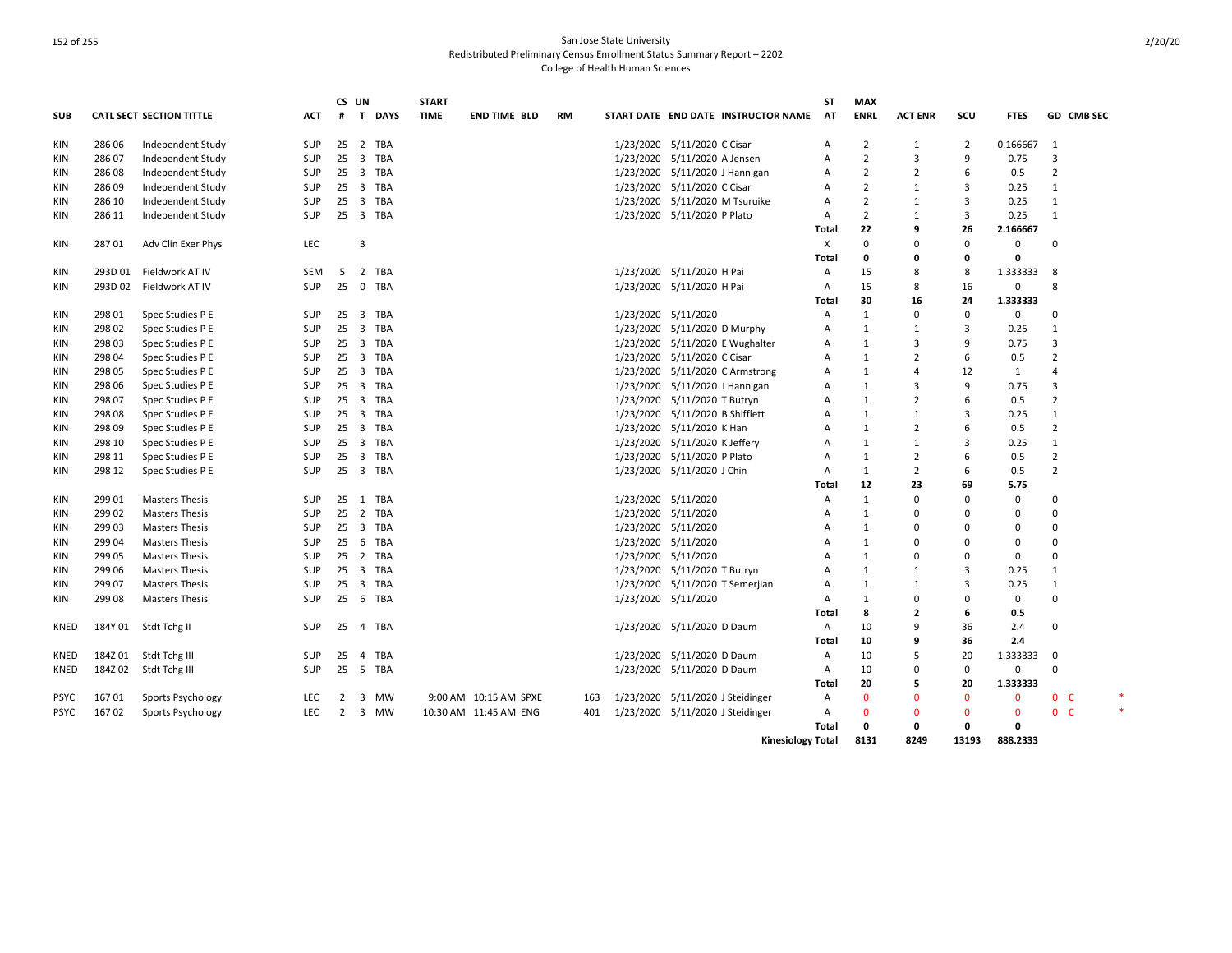| <b>SUB</b>  |                         | <b>CATL SECT SECTION TITTLE</b> | <b>ACT</b> | CS UN<br>.# | <b>DAYS</b> | <b>START</b><br><b>TIME</b> | <b>END TIME BLD</b>   | <b>RM</b>     |  | START DATE END DATE INSTRUCTOR NAME | <b>ST</b><br>AT | <b>MAX</b><br><b>ENRL</b> | <b>ACT ENR</b> | scu | <b>FTES</b> | <b>GD CMB SEC</b> |
|-------------|-------------------------|---------------------------------|------------|-------------|-------------|-----------------------------|-----------------------|---------------|--|-------------------------------------|-----------------|---------------------------|----------------|-----|-------------|-------------------|
|             | <b>Military Science</b> |                                 |            |             |             |                             |                       |               |  |                                     |                 |                           |                |     |             |                   |
| MILS        | 1B 01                   | Intro Tac Leadership            | SUP        | 77          | 2 MW        | 8:00 AM                     | 9:05 AM OFF           | <b>CAMPUS</b> |  | 1/23/2020 5/11/2020 M Morales       | A               | 30                        | 6              | 12  | 0.8         | 0                 |
| MILS        | 1B02                    | Intro Tac Leadership            | LAB        | 78          | $0 \quad W$ | 2:15 PM                     | 5:00 PM OFF           | <b>CAMPUS</b> |  | 1/23/2020 5/11/2020 M Morales       | A               | 30                        | 6              | b   | 0           | 0                 |
|             |                         |                                 |            |             |             |                             |                       |               |  |                                     | Total           | 60                        | 12             | 18  | 0.8         |                   |
| MILS        | 2B 01                   | Fnd Tac Ldrshp                  | SUP        | 77          | 2 MW        | 8:00 AM                     | 9:05 AM OFF           | <b>CAMPUS</b> |  | 1/23/2020 5/11/2020 M Morales       | A               | 30                        | 4              | 8   | 0.533333    | 0                 |
| MILS        | 2B 02                   | Fnd Tac Ldrshp                  | LAB        | 78          | 0 W         | 2:15 PM                     | 5:00 PM OFF           | <b>CAMPUS</b> |  | 1/23/2020 5/11/2020 M Morales       | А               | 30                        | 4              |     | 0           | 0                 |
|             |                         |                                 |            |             |             |                             |                       |               |  |                                     | Total           | 60                        | 8              | 12  | 0.533333    |                   |
| MILS        | 130B 01                 | Appl Tm Ldrshp                  | <b>SUP</b> | 77          | 4 TR        |                             | 8:30 AM 10:10 AM OFF  | <b>CAMPUS</b> |  | 1/23/2020 5/11/2020 M Morales       | A               | 30                        | 8              | 32  | 2.2         |                   |
| <b>MILS</b> | 130B 02                 | Appl Tm Ldrshp                  | LAB        | 78          | $0 \quad W$ | 2:15 PM                     | 5:00 PM OFF           | <b>CAMPUS</b> |  | 1/23/2020 5/11/2020 M Morales       | А               | 30                        | 8              | 8   | 0           |                   |
|             |                         |                                 |            |             |             |                             |                       |               |  |                                     | Total           | 60                        | 16             | 40  | 2.2         |                   |
| MILS        | 140B 01                 | Ldrshp Cplx Wld                 | SUP        | 77          | 4 TR        |                             | 10:20 AM 12:00 PM OFF | <b>CAMPUS</b> |  | 1/23/2020 5/11/2020 M Morales       | A               | 30                        | 8              | 32  | 2.133333    | 0                 |
| <b>MILS</b> | 140B 02                 | Ldrshp Cplx Wld                 | LAB        | 78          | 0 W         | 2:15 PM                     | 5:00 PM OFF           | <b>CAMPUS</b> |  | 1/23/2020 5/11/2020 M Morales       | A               | 30                        | 8              | 8   | 0           | 0                 |
|             |                         |                                 |            |             |             |                             |                       |               |  |                                     | Total           | 60                        | 16             | 40  | 2.133333    |                   |
| MILS        | 18001                   | <b>Individual Studies</b>       | <b>SUP</b> | 77          | 3 TBA       |                             | OFF                   | <b>CAMPUS</b> |  | 1/23/2020 5/11/2020 M Morales       | А               | 30                        |                |     | 0.2         | 0                 |
|             |                         |                                 |            |             |             |                             |                       |               |  |                                     | Total           | 30                        |                |     | 0.2         |                   |
|             |                         |                                 |            |             |             |                             |                       |               |  | <b>Military Science Total</b>       |                 | 270                       | 53             | 113 | 5.866667    |                   |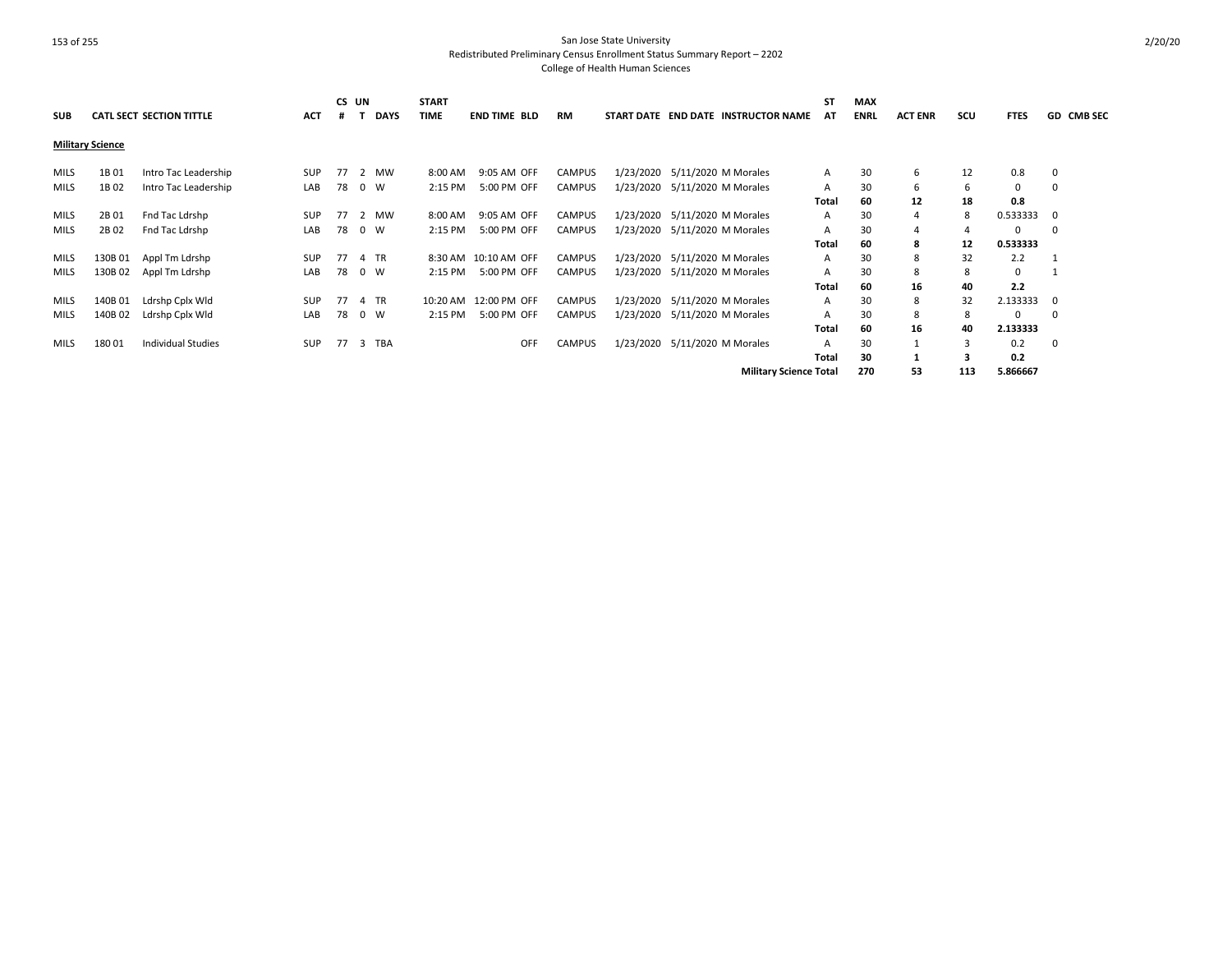| <b>SUB</b>                 |                | <b>CATL SECT SECTION TITTLE</b>                      | ACT        | #                    | CS UN<br>T DAYS                                      | <b>START</b><br><b>TIME</b> | <b>END TIME BLD</b>   | <b>RM</b>     |           | START DATE END DATE INSTRUCTOR NAME                  | <b>ST</b><br>AT | <b>MAX</b><br><b>ENRL</b> | <b>ACT ENR</b> | scu        | <b>FTES</b>          | GD CMB SEC   |
|----------------------------|----------------|------------------------------------------------------|------------|----------------------|------------------------------------------------------|-----------------------------|-----------------------|---------------|-----------|------------------------------------------------------|-----------------|---------------------------|----------------|------------|----------------------|--------------|
| <b>Nursing</b>             |                |                                                      |            |                      |                                                      |                             |                       |               |           |                                                      |                 |                           |                |            |                      |              |
|                            |                |                                                      |            |                      |                                                      |                             |                       |               |           |                                                      |                 |                           |                |            |                      |              |
| <b>NURS</b>                | 23 01          | Pathophysiology-I                                    | <b>LEC</b> | 1                    | 3 R                                                  | 3:00 PM                     | 5:45 PM HB            | 106           |           | 1/23/2020 5/11/2020 A Wood                           | A<br>Total      | 60<br>60                  | 60<br>60       | 180<br>180 | 12<br>12             | $\pmb{0}$    |
| <b>NURS</b>                | 24 01          | Adult Care Mgmt I                                    | LEC        | 1                    | 4 TF                                                 |                             | 10:30 AM 12:10 PM HB  | 106           |           | 1/23/2020 5/11/2020 S Rickman Patrick                | A               | 64                        | 62             | 248        | 16.53333             | $\mathbf 0$  |
|                            |                |                                                      |            |                      |                                                      |                             |                       |               |           |                                                      | Total           | 64                        | 62             | 248        | 16.53333             |              |
| <b>NURS</b>                | 33 01          | Prof Role Dev I                                      | LEC        | 2                    | 2 W                                                  | 12:00 PM                    | 1:50 PM HB            | 408           |           | 1/23/2020 5/11/2020 K Bawel-Brinkley                 | Α               | 30                        | 30             | 60         | 4                    | 0            |
| <b>NURS</b>                | 33 02          | Prof Role Dev I                                      | LEC        | $\overline{2}$       | $\overline{2}$<br>W                                  | 5:00 PM                     | 6:40 PM HB            | 408           |           | 1/23/2020 5/11/2020 M Haririfar                      | $\mathsf{A}$    | 30                        | 30             | 60         | $\overline{4}$       | $\Omega$     |
|                            |                |                                                      |            |                      |                                                      |                             |                       |               |           |                                                      | Total           | 60                        | 60             | 120        | 8                    |              |
| <b>NURS</b>                | 34A 01         | Prof Role Dev II                                     | <b>LEC</b> | $\overline{2}$       | 1 F                                                  |                             | 8:00 AM 10:15 AM HB   | 106           |           | 1/23/2020 5/11/2020 K Bawel-Brinkley                 | $\mathsf{A}$    | 30                        | 29             | 29         | 1.933333             | $\mathbf 0$  |
| <b>NURS</b>                | 34A 02         | Prof Role Dev II                                     | LEC        | $\overline{2}$       | 1<br>F                                               | 1:30 PM                     | 3:50 PM CL            | 310           | 1/23/2020 | 5/11/2020 A Butzlaff                                 | Α               | 30                        | 30             | 30         | $\overline{2}$       | $\mathbf 0$  |
|                            |                |                                                      |            |                      |                                                      |                             |                       |               |           |                                                      | Total           | 60                        | 59             | 59         | 3.933333             |              |
| <b>NURS</b>                | 43 01          | Pharmacology                                         | LEC        |                      | $1 \quad 3 \quad T$                                  | 1:30 PM                     | 4:15 PM HB            | 106           |           | 1/23/2020 5/11/2020 S Malloy                         | A               | 60                        | 60             | 180        | 12                   | 0            |
|                            |                |                                                      |            |                      |                                                      |                             |                       |               |           |                                                      | Total           | 60                        | 60             | 180        | 12                   |              |
| <b>NURS</b>                | 44 01          | Adult Care Clin Pract I                              | LAB        | 17                   | 3 M                                                  |                             | 2:00 PM 11:00 PM OFF  | <b>CAMPUS</b> |           | 1/23/2020 5/11/2020 D Law                            | Α               | 10                        | 8              | 24         | 1.6                  | $\Omega$     |
| <b>NURS</b>                | 44 02          | Adult Care Clin Pract I                              | LAB        | 17                   | $\overline{3}$<br>M                                  |                             | 2:00 PM 11:00 PM OFF  | CAMPUS        | 1/23/2020 | 5/11/2020 C Keane                                    | Α               | 10                        | 8              | 24         | 1.6                  | $\Omega$     |
| <b>NURS</b>                | 44 03          | Adult Care Clin Pract I                              | LAB        | 17                   | 3 <sub>T</sub>                                       |                             | 2:00 PM 11:00 PM OFF  | <b>CAMPUS</b> | 1/23/2020 | 5/11/2020 A Paulson                                  | Α               | 10                        | q              | 27         | 1.8                  | $\Omega$     |
| <b>NURS</b>                | 44 04          | Adult Care Clin Pract I                              | LAB        | 17                   | 3 W                                                  | 7:00 AM                     | 4:00 PM OFF           | CAMPUS        |           | 1/23/2020 5/11/2020 E Kiang                          | A               | 10                        | 9              | 27         | 1.8                  | $\Omega$     |
| <b>NURS</b>                | 44 05          | Adult Care Clin Pract I                              | LAB        | 17                   | $\overline{\mathbf{3}}$<br>T                         |                             | 2:00 PM 11:00 PM OFF  | <b>CAMPUS</b> | 1/23/2020 | 5/11/2020 P Mayer                                    | A               | 10                        | 9              | 27         | 1.8                  | $\Omega$     |
| <b>NURS</b>                | 44 07          | Adult Care Clin Pract I                              | LAB        | 17                   | 3 W                                                  |                             | 2:00 PM 11:00 PM OFF  | <b>CAMPUS</b> | 1/23/2020 | 5/11/2020 M Diaz                                     | Α               | 10                        | 8              | 24         | 1.6                  | 0            |
| <b>NURS</b>                | 44 08          | Adult Care Clin Pract                                | LAB        | 17                   | 3S                                                   | 6:30 AM                     | 3:30 PM OFF           | <b>CAMPUS</b> |           | 1/23/2020 5/11/2020 D Law                            | $\overline{A}$  | 10                        | q              | 27         | 1.8                  | $\Omega$     |
|                            |                |                                                      |            |                      |                                                      |                             |                       |               |           |                                                      | Total           | 70                        | 60             | 180        | 12                   |              |
| <b>NURS</b>                | 53 01          | Skills in Nursing I                                  | LEC        | 2                    | $\mathbf 0$<br>TBA                                   |                             |                       |               |           | 1/23/2020 5/11/2020 J Noel                           | Α               | 60                        | 60             | 60         | 0                    | $\Omega$     |
| <b>NURS</b>                | 53 02          | Skills in Nursing I                                  | LAB        | 16                   | $\overline{\mathbf{3}}$<br>WF                        |                             | 8:00 AM 11:00 AM HB   | 311           | 1/23/2020 | 5/11/2020 J Noel                                     | Α               | 20                        | 20             | 40         | 4                    | 0            |
| <b>NURS</b>                | 53 03          | Skills in Nursing I                                  | LAB        | 16                   | $\overline{\mathbf{3}}$<br>WF                        | 11:00 AM                    | 2:00 PM HB            | 311           |           | 1/23/2020 5/11/2020 J Noel                           | Α               | 20                        | 20             | 40         | 4                    | 0            |
| <b>NURS</b>                | 53 04          | Skills in Nursing I                                  | LAB        | 16                   | 3 WF                                                 | 2:00 PM                     | 5:00 PM HB            | 311           |           | 1/23/2020 5/11/2020 S Wang                           | Α               | 20                        | 20             | 40         | $\overline{4}$       | $\Omega$     |
|                            |                |                                                      |            |                      |                                                      |                             |                       |               |           |                                                      | Total           | 120                       | 120            | 180        | 12                   | $\Omega$     |
| <b>NURS</b>                | 54 01          | <b>Nursing Skills II</b>                             | <b>LEC</b> | $\overline{2}$<br>16 | $\mathbf 0$<br>TBA<br>$\overline{2}$<br>$\mathsf{R}$ |                             | 8:00 AM 11:00 AM HB   |               |           | 1/23/2020 5/11/2020 L Higgins                        | $\overline{A}$  | 60                        | 59             | 59         | $\mathbf 0$          | $\pmb{0}$    |
| <b>NURS</b><br><b>NURS</b> | 54 02<br>54 03 | <b>Nursing Skills II</b><br><b>Nursing Skills II</b> | LAB<br>LAB | 16                   | 2 R                                                  | 11:00 AM                    | 2:00 PM HB            | 311<br>311    | 1/23/2020 | 5/11/2020 L Higgins<br>1/23/2020 5/11/2020 L Higgins | Α<br>Α          | 20<br>20                  | 19<br>20       | 19<br>20   | 2.533333<br>2.666667 | $\pmb{0}$    |
| <b>NURS</b>                | 54 04          | <b>Nursing Skills II</b>                             | LAB        | 16                   | 2 R                                                  | 2:00 PM                     | 5:00 PM HB            | 311           |           | 1/23/2020 5/11/2020 R Billner-Garcia                 | Α               | 20                        | 20             | 20         | 2.666667             | $\mathbf 0$  |
|                            |                |                                                      |            |                      |                                                      |                             |                       |               |           |                                                      | Total           | 120                       | 118            | 118        | 7.866667             |              |
| <b>NURS</b>                | 124 01         | Nursing Theory II                                    | LEC        | 1                    | 3 W                                                  |                             | 12:00 PM 2:45 PM CL   | 310           |           | 1/23/2020 5/11/2020 C Hill                           | Α               | 40                        | 24             | 72         | 4.8                  | 0            |
|                            |                |                                                      |            |                      |                                                      |                             |                       |               |           |                                                      | Total           | 40                        | 24             | 72         | 4.8                  |              |
| <b>NURS</b>                | 125 01         | Adult Care Mgmt II                                   | <b>LEC</b> | 1                    | $\overline{4}$<br>W                                  |                             | 10:30 AM 12:10 PM HB  | 106           |           | 1/23/2020 5/11/2020                                  | $\mathsf{A}$    | 60                        | 59             | 236        | 15.73333             | $\Omega$     |
|                            |                |                                                      |            |                      |                                                      |                             |                       |               |           |                                                      | Total           | 60                        | 59             | 236        | 15.73333             |              |
| <b>NURS</b>                | 126A 01        | Pediatric Theory                                     | <b>LEC</b> | 1                    | 2<br>R                                               |                             | 10:00 AM 11:40 AM HB  | 106           |           | 1/23/2020 5/11/2020 C Hill                           | A               | 65                        | 56             | 224        | 7.466667             | 0            |
|                            |                |                                                      |            |                      |                                                      |                             |                       |               |           |                                                      | Total           | 65                        | 56             | 224        | 7.466667             |              |
| <b>NURS</b>                | 126B 01        | Mat/Newborn Theory                                   | <b>LEC</b> | 1                    | 2 R                                                  | 1:00 PM                     | 2:40 PM HB            | 106           |           | 1/23/2020 5/11/2020 D Nelson                         | A               | 65                        | 56             | 112        | 7.466667             | 0            |
|                            |                |                                                      |            |                      |                                                      |                             |                       |               |           |                                                      | <b>Total</b>    | 65                        | 56             | 112        | 7.466667             |              |
| <b>NURS</b>                | 127A 01        | Psych / MH Theory                                    | <b>LEC</b> |                      | $1 \quad 2 \quad F$                                  | 8:00 AM                     | 9:40 AM BBC           |               |           | 1/23/2020 5/11/2020 M Hampton                        | $\overline{A}$  | 70                        | 66             | 132        | 8.8                  | $\Omega$     |
|                            |                |                                                      |            |                      |                                                      |                             |                       |               |           |                                                      | Total           | 70                        | 66             | 132        | 8.8                  |              |
| <b>NURS</b>                | 127B 01        | <b>Community Theory</b>                              | <b>LEC</b> | 1                    | 2 F                                                  |                             | 10:00 AM 11:40 AM BBC | 4             |           | 1/23/2020 5/11/2020 L Rauch                          | A               | 100                       | 97             | 194        | 12.96667             | $\mathbf{1}$ |
|                            |                |                                                      |            |                      |                                                      |                             |                       |               |           |                                                      | Total           | 100                       | 97             | 194        | 12.96667             |              |
| <b>NURS</b>                | 128 01         | <b>EBP</b> in Nursing                                | <b>LEC</b> | 2                    | $\overline{2}$<br>R                                  | 12:00 PM                    | 1:40 PM HB            | 408           | 1/23/2020 | 5/11/2020 C Hill                                     | A               | 30                        | 30             | 60         | 4                    | $\Omega$     |
| <b>NURS</b>                | 12802          | <b>EBP</b> in Nursing                                | LEC        | $\overline{2}$       | 2<br>R                                               | 2:00 PM                     | 3:40 PM HB            | 408           |           | 1/23/2020 5/11/2020 C Hill                           | Α               | 30                        | 29             | 58         | 3.866667             | $\mathbf 0$  |
| <b>NURS</b>                | 12803          | <b>EBP</b> in Nursing                                | <b>LEC</b> | $\overline{2}$       | 2 W                                                  | 3:00 PM                     | 4:40 PM HB            | 408           |           | 1/23/2020 5/11/2020 D Johnson Dawkins                | $\overline{A}$  | 40                        | 15             | 30         | $\overline{2}$       | $\Omega$     |
| <b>NURS</b>                | 12807          | <b>EBP</b> in Nursing                                | LEC        | $\overline{2}$       | 2 <sub>5</sub>                                       |                             | 9:00 AM 10:40 AM OFF  | <b>CAMPUS</b> |           | 1/23/2020 5/11/2020 R Ballin                         | A               | 25                        | 14             | 28         | 1.866667             | $\pmb{0}$    |
|                            |                |                                                      |            |                      |                                                      |                             |                       |               |           |                                                      | Total           | 125                       | 88             | 176        | 11.73333             |              |
| <b>NURS</b>                | 13301          | Prof Role Dev IV                                     | <b>LEC</b> | 2                    | 2 T                                                  |                             | 10:30 AM 12:10 PM HB  | 408           |           | 1/23/2020 5/11/2020 K Abriam-Yago                    | $\overline{A}$  | 31                        | 31             | 62         | 4.133333             | 0            |
| <b>NURS</b>                | 13302          | Prof Role Dev IV                                     | LEC.       | 2                    | 2 <sub>T</sub>                                       | 1:00 PM                     | 2:40 PM HB            | 408           |           | 1/23/2020 5/11/2020 V Wong                           | $\overline{A}$  | 30                        | 27             | 54         | 3.6                  | $\Omega$     |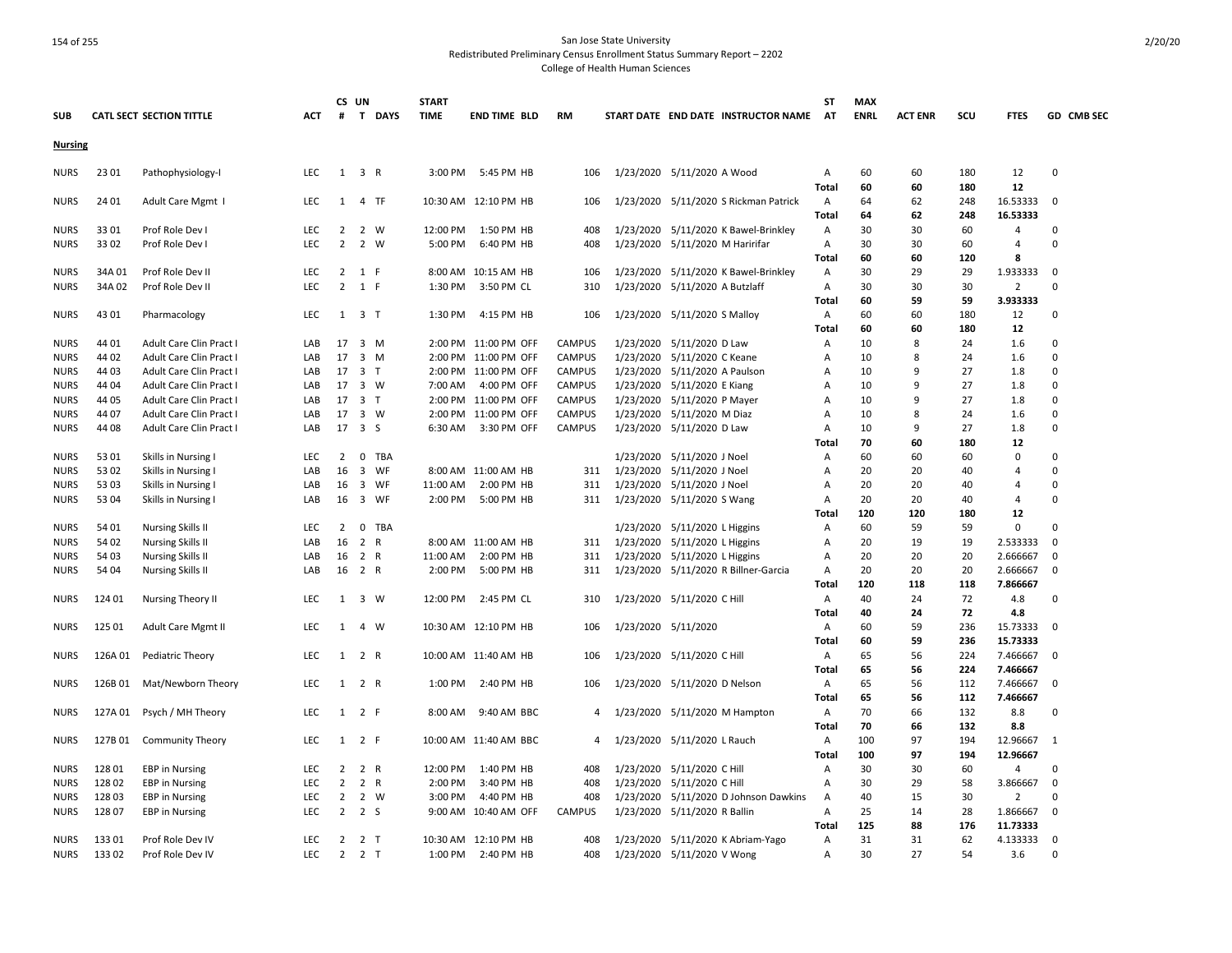|                            |         |                                 |            | CS UN          |                                | <b>START</b> |                      |               |           |                                |                                     | <b>ST</b>      | <b>MAX</b>  |                     |             |                |                          |
|----------------------------|---------|---------------------------------|------------|----------------|--------------------------------|--------------|----------------------|---------------|-----------|--------------------------------|-------------------------------------|----------------|-------------|---------------------|-------------|----------------|--------------------------|
| <b>SUB</b>                 |         | <b>CATL SECT SECTION TITTLE</b> | ACT        | $\#$           | T<br><b>DAYS</b>               | <b>TIME</b>  | <b>END TIME BLD</b>  | <b>RM</b>     |           |                                | START DATE END DATE INSTRUCTOR NAME | AT             | <b>ENRL</b> | <b>ACT ENR</b>      | scu         | <b>FTES</b>    | GD CMB SEC               |
|                            |         |                                 |            |                |                                |              |                      |               |           |                                |                                     | Total          | 61          | 58                  | 116         | 7.733333       |                          |
| <b>NURS</b>                | 136 01  | Prof Role Dev III               | <b>LEC</b> | $\overline{2}$ | 2 R                            | 8:00 AM      | 9:40 AM HB           | 408           |           | 1/23/2020 5/11/2020 S McKenna  |                                     | Α              | 30          | 30                  | 60          | 4              | $\Omega$                 |
| <b>NURS</b>                | 136 02  | Prof Role Dev III               | <b>LEC</b> | $\overline{2}$ | 2 R                            | 4:00 PM      | 5:40 PM HB           | 408           |           | 1/23/2020 5/11/2020 S McKenna  |                                     | $\overline{A}$ | 30          | 26                  | 52          | 3.466667       | $\Omega$                 |
|                            |         |                                 |            |                |                                |              |                      |               |           |                                |                                     | Total          | 60          | 56                  | 112         | 7.466667       |                          |
| <b>NURS</b>                | 13701   | Prof Role Dev V                 | LEC        | $\overline{2}$ | 2 F                            | 12:30 PM     | 2:10 PM BBC          | 4             |           | 1/23/2020 5/11/2020 N Dudley   |                                     | A              | 42          | 42                  | 84          | 5.633333       | $\overline{\phantom{0}}$ |
| <b>NURS</b>                | 13702   | Prof Role Dev V                 | LEC        | $\overline{2}$ | $\overline{2}$<br>F            | 12:30 PM     | 2:10 PM HB           | 408           |           | 1/23/2020 5/11/2020 D Canham   |                                     | Α              | 32          | 23                  | 46          | 3.066667       | 0                        |
| <b>NURS</b>                | 13780   | Prof Role Dev V                 | <b>LEC</b> | $\overline{2}$ | 2 F                            | 12:30 PM     | 2:10 PM              |               |           | 1/23/2020 5/11/2020 D Canham   |                                     | Α              | 32          | 32                  | 64          | 4.266667       | 0                        |
|                            |         |                                 |            |                |                                |              |                      |               |           |                                |                                     | Total          | 106         | 97                  | 194         | 12.96667       |                          |
| <b>NURS</b>                | 13801   | Prof Role Dev VI                | <b>LEC</b> | $\overline{2}$ | 3<br>F                         |              | 9:00 AM 11:45 AM BBC | 201           |           | 1/23/2020 5/11/2020 A Butzlaff |                                     | A              | 36          | 33                  | 99          | 6.6            | $\Omega$                 |
| <b>NURS</b>                | 13802   | Prof Role Dev VI                | LEC        | $\overline{2}$ | $\overline{\mathbf{3}}$<br>F.  |              | 9:00 AM 11:45 AM CL  | 310           |           | 1/23/2020 5/11/2020 R Ballin   |                                     | Α              | 36          | 30                  | 90          | 6              | $\Omega$                 |
| <b>NURS</b>                | 13803   | Prof Role Dev VI                | <b>LEC</b> | $\overline{2}$ | 3 F                            |              | 9:00 AM 11:45 AM HB  | 408           |           |                                | 1/23/2020 5/11/2020 K Abriam-Yago   | A              | 35          | 32                  | 96          | 6.4            | $\Omega$                 |
|                            |         |                                 |            |                |                                |              |                      |               |           |                                |                                     | Total          | 107         | 95                  | 285         | 19             |                          |
| <b>NURS</b>                | 144 01  | Clin Nurs Appl                  | LEC        | $\overline{2}$ | 2 W                            |              | 9:00 AM 10:40 AM HB  | 408           |           | 1/23/2020 5/11/2020 D Nelson   |                                     | Α              | 40          | 24                  | 48          | 3.2            | $\Omega$                 |
|                            |         |                                 |            |                |                                |              |                      |               |           |                                |                                     | Total          | 40          | 24                  | 48          | 3.2            |                          |
| <b>NURS</b>                | 145 01  | Adult Care Clin II              | LAB        | 17             | $\overline{4}$<br><b>RF</b>    | 7:00 AM      | 1:00 PM OFF          | <b>CAMPUS</b> |           | 1/23/2020 5/11/2020 M Diaz     |                                     | Α              | 10          | 9                   | 36          | 2.4            | $\Omega$                 |
| <b>NURS</b>                | 145 02  | Adult Care Clin II              | LAB        | 17             | 4<br>$\mathsf{R}$              | 7:00 AM      | 7:00 PM OFF          | <b>CAMPUS</b> | 1/23/2020 | 5/11/2020 C Pham               |                                     | A              | 10          | 10                  | 40          | 2.666667       | $\Omega$                 |
| <b>NURS</b>                | 145 03  | Adult Care Clin II              | LAB        | 17             | $\overline{4}$<br><b>RF</b>    | 7:00 AM      | 1:00 PM OFF          | <b>CAMPUS</b> | 1/23/2020 | 5/11/2020 V Nguyen             |                                     | Α              | 10          | 10                  | 40          | 2.666667       | 0                        |
| <b>NURS</b>                | 145 04  | Adult Care Clin II              | LAB        | 17             | 4<br>RF                        | 2:00 PM      | 8:00 PM OFF          | <b>CAMPUS</b> |           | 1/23/2020 5/11/2020 L Pascual  |                                     | Α              | 10          | 9                   | 36          | 2.4            | $\Omega$                 |
| <b>NURS</b>                | 145 06  | Adult Care Clin II              | LAB        | 17             | WR<br>4                        | 2:00 PM      | 8:00 PM OFF          | <b>CAMPUS</b> | 1/23/2020 | 5/11/2020 A Paulson            |                                     | Α              | 11          | 10                  | 40          | 2.666667       | $\Omega$                 |
| <b>NURS</b>                | 145 07  | Adult Care Clin II              | LAB        | 17             | 4 WR                           | 2:00 PM      | 8:00 PM OFF          | <b>CAMPUS</b> |           | 1/23/2020 5/11/2020 P Mayer    |                                     | A              | 10          | 10                  | 40          | 2.666667       | 0                        |
|                            |         |                                 |            |                |                                |              |                      |               |           |                                |                                     | Total          | 61          | 58                  | 232         | 15.46667       |                          |
| <b>NURS</b>                | 146A 01 | Peds Clinical                   | LAB        | 17             | $\overline{2}$<br>$\top$       | 7:00 AM      | 1:00 PM OFF          | <b>CAMPUS</b> |           | 1/23/2020 5/11/2020 J Youssef  |                                     | Α              | 10          | q                   | 18          | 1.2            | $\Omega$                 |
| <b>NURS</b>                | 146A 02 | Peds Clinical                   | LAB        | 17             | $\overline{2}$<br>T            | 3:00 PM      | 9:00 PM OFF          | <b>CAMPUS</b> |           | 1/23/2020 5/11/2020 C Weng     |                                     | Α              | 10          | $\overline{7}$      | 14          | 0.933333       | 0                        |
| <b>NURS</b>                | 146A 03 | Peds Clinical                   | LAB        | 17             | 2 M                            | 3:00 PM      | 9:00 PM OFF          | <b>CAMPUS</b> |           | 1/23/2020 5/11/2020 C Weng     |                                     | Α              | 10          | 6                   | 12          | 0.8            | $\Omega$                 |
| <b>NURS</b>                | 146A 04 | Peds Clinical                   | LAB        | 17             | 2<br>W                         | 7:00 AM      | 1:00 PM OFF          | <b>CAMPUS</b> | 1/23/2020 | 5/11/2020 J Barreto            |                                     | Α              | 8           | 8                   | 16          | 1.066667       | 0                        |
| <b>NURS</b>                | 146A 06 | Peds Clinical                   | LAB        | 17             | 2 W                            | 7:00 AM      | 1:00 PM OFF          | <b>CAMPUS</b> |           | 1/23/2020 5/11/2020 E Carroll  |                                     | Α              | 10          | 9                   | 18          | 1.2            | $\Omega$                 |
| <b>NURS</b>                | 146A 07 | Peds Clinical                   | LAB        |                | $\overline{2}$                 |              |                      |               |           |                                |                                     | X              | 0           | $\Omega$            | $\mathbf 0$ | $\mathbf 0$    | $\Omega$                 |
|                            | 146A08  | Peds Clinical                   | LAB        | 17             | $\overline{2}$<br>F            | 7:00 AM      | 1:00 PM OFF          | <b>CAMPUS</b> |           | 1/23/2020 5/11/2020 M Schmidt  |                                     | Α              | 10          | 8                   | 16          | 1.066667       | $\mathbf 0$              |
| <b>NURS</b><br><b>NURS</b> | 146A 11 | Peds Clinical                   | LAB        | 17             | 2 F                            | 3:00 PM      | 9:00 PM OFF          | <b>CAMPUS</b> |           | 1/23/2020 5/11/2020 S McKenna  |                                     | Α              | 10          | 9                   | 18          | 1.2            | $\Omega$                 |
|                            |         |                                 |            |                |                                |              |                      |               |           |                                |                                     | Total          | 68          | 56                  | 112         | 7.466667       |                          |
|                            | 146B 01 | <b>Mat Hith Clinical</b>        | LAB        | 17             |                                | 7:00 AM      | 1:00 PM OFF          | <b>CAMPUS</b> |           |                                |                                     |                | 8           | $\overline{7}$      | 14          | 0.933333       | $\Omega$                 |
| <b>NURS</b>                |         |                                 | LAB        | 17             | 2 T<br>2 <sub>T</sub>          | 7:00 AM      |                      | <b>CAMPUS</b> |           | 1/23/2020 5/11/2020 A Puck     |                                     | A              | 10          | 8                   |             |                | 0                        |
| <b>NURS</b>                | 146B 02 | Mat Hlth Clinical               |            |                | 2 <sub>T</sub>                 |              | 1:00 PM OFF          |               | 1/23/2020 | 5/11/2020 N Stevens            |                                     | Α              |             | 9                   | 16          | 1.066667       | $\Omega$                 |
| <b>NURS</b>                | 146B 04 | Mat Hlth Clinical               | LAB        | 17             |                                | 3:00 PM      | 9:00 PM OFF          | <b>CAMPUS</b> |           | 1/23/2020 5/11/2020 J Barnby   |                                     | Α              | 10          |                     | 18          | 1.2            |                          |
| <b>NURS</b>                | 146B 06 | Mat Hith Clinical               | LAB        | 17             | 2 W                            | 7:00 AM      | 1:00 PM OFF          | <b>CAMPUS</b> |           | 1/23/2020 5/11/2020 A Puck     |                                     | A              | 10          | 9<br>$\overline{7}$ | 18          | 1.2            | $\Omega$                 |
| <b>NURS</b>                | 146B 07 | Mat Hlth Clinical               | LAB        | 17             | $\overline{2}$<br>W            | 3:00 PM      | 9:00 PM OFF          | <b>CAMPUS</b> | 1/23/2020 | 5/11/2020 S Lim-Kyo            |                                     | A              | 10          |                     | 14          | 0.933333       | 0                        |
| <b>NURS</b>                | 146B 15 | Mat Hith Clinical               | LAB        | 17             | 2 F                            | 7:00 AM      | 1:00 PM OFF          | <b>CAMPUS</b> |           | 1/23/2020 5/11/2020 S Lim-Kyo  |                                     | Α              | 10          | 9<br>6              | 18          | 1.2            | $\Omega$<br>$\Omega$     |
| <b>NURS</b>                | 146B 17 | <b>Mat Hith Clinical</b>        | LAB        | 17             | 2 F                            | 7:00 AM      | 1:00 PM OFF          | <b>CAMPUS</b> |           | 1/23/2020 5/11/2020 J Youssef  |                                     | A              | 10          |                     | 12          | 0.8            |                          |
|                            |         |                                 |            |                |                                |              |                      |               |           |                                |                                     | Total          | 68          | 55<br>$\mathbf{q}$  | 110         | 7.333333       |                          |
| <b>NURS</b>                | 147A 01 | Mental Health Clin              | LAB        | 17             | 2 M                            | 8:00 AM      | 2:00 PM OFF          | <b>CAMPUS</b> |           | 1/23/2020 5/11/2020 P Prasad   |                                     | Α              | 10          |                     | 18          | 1.2            | $\Omega$                 |
| <b>NURS</b>                | 147A 02 | Mental Health Clin              | LAB        | 17             | 2<br>M                         | 3:00 PM      | 9:00 PM OFF          | <b>CAMPUS</b> | 1/23/2020 | 5/11/2020 J Njie               |                                     | Α              | 10          | 10                  | 20          | 1.333333       | 0                        |
| <b>NURS</b>                | 147A 03 | Mental Health Clin              | LAB        | 17             | $\overline{2}$<br>W            | 8:00 AM      | 2:00 PM OFF          | <b>CAMPUS</b> |           | 1/23/2020 5/11/2020 N Ugokwe   |                                     | Α              | 10          | 10                  | 20          | 1.333333       | 0                        |
| <b>NURS</b>                | 147A 04 | Mental Health Clin              | LAB        |                | $\overline{2}$                 |              |                      |               |           |                                |                                     | X              | 0           | $\Omega$            | $\mathbf 0$ | $\Omega$       | $\Omega$                 |
| <b>NURS</b>                | 147A 05 | Mental Health Clin              | LAB        |                | $\overline{2}$                 |              |                      |               |           |                                |                                     | X              | 0           | $\Omega$            | $\mathbf 0$ | $\mathbf 0$    | $\Omega$                 |
| <b>NURS</b>                | 147A 06 | Mental Health Clin              | LAB        | 17             | $\overline{2}$<br>$\mathsf{T}$ | 8:00 AM      | 2:00 PM OFF          | <b>CAMPUS</b> |           | 1/23/2020 5/11/2020 A Kight    |                                     | А              | 10          | 10                  | 20          | 1.333333       | $\Omega$                 |
| <b>NURS</b>                | 147A 07 | Mental Health Clin              | LAB        | 17             | 2 M                            | 3:00 PM      | 9:00 PM OFF          | <b>CAMPUS</b> |           | 1/23/2020 5/11/2020 R Khalsa   |                                     | Α              | 9           | 9                   | 18          | 1.2            | $\Omega$                 |
| <b>NURS</b>                | 147A 10 | Mental Health Clin              | LAB        | 17             | 2 S                            | 8:00 AM      | 2:00 PM OFF          | <b>CAMPUS</b> |           | 1/23/2020 5/11/2020 R Khalsa   |                                     | Α              | 10          | 9                   | 18          | 1.2            | $\Omega$                 |
| <b>NURS</b>                | 147A 11 | Mental Health Clin              | LAB        | 17             | 2 R                            | 3:00 PM      | 9:00 PM OFF          | <b>CAMPUS</b> |           | 1/23/2020 5/11/2020 R Khalsa   |                                     | Α              | 9           | 9                   | 18          | 1.2            | $\Omega$                 |
|                            |         |                                 |            |                |                                |              |                      |               |           |                                |                                     | Total          | 68          | 66                  | 132         | 8.8            |                          |
| <b>NURS</b>                | 147B 01 | Com Hlth Clin                   | LAB        | 17             | 3 <sub>1</sub>                 | 8:00 AM      | 5:00 PM OFF          | <b>CAMPUS</b> |           | 1/23/2020 5/11/2020 M Agroia   |                                     | Α              | 10          | 10                  | 30          | $\overline{2}$ | $\Omega$                 |
| <b>NURS</b>                | 147B 02 | Com Hlth Clin                   | LAB        | 17             | 3 <sub>T</sub>                 | 8:00 AM      | 5:00 PM OFF          | <b>CAMPUS</b> |           | 1/23/2020 5/11/2020 N Dudley   |                                     | Α              | 12          | 12                  | 36          | 2.4            | $\Omega$                 |
| <b>NURS</b>                | 147B 03 | Com Hith Clin                   | LAB        |                | 17 3 R                         | 10:30 AM     | 7:30 PM OFF          | <b>CAMPUS</b> |           | 1/23/2020 5/11/2020 D Teaford  |                                     | Α              | 12          | 11                  | 33          | 2.25           | $\mathbf{1}$             |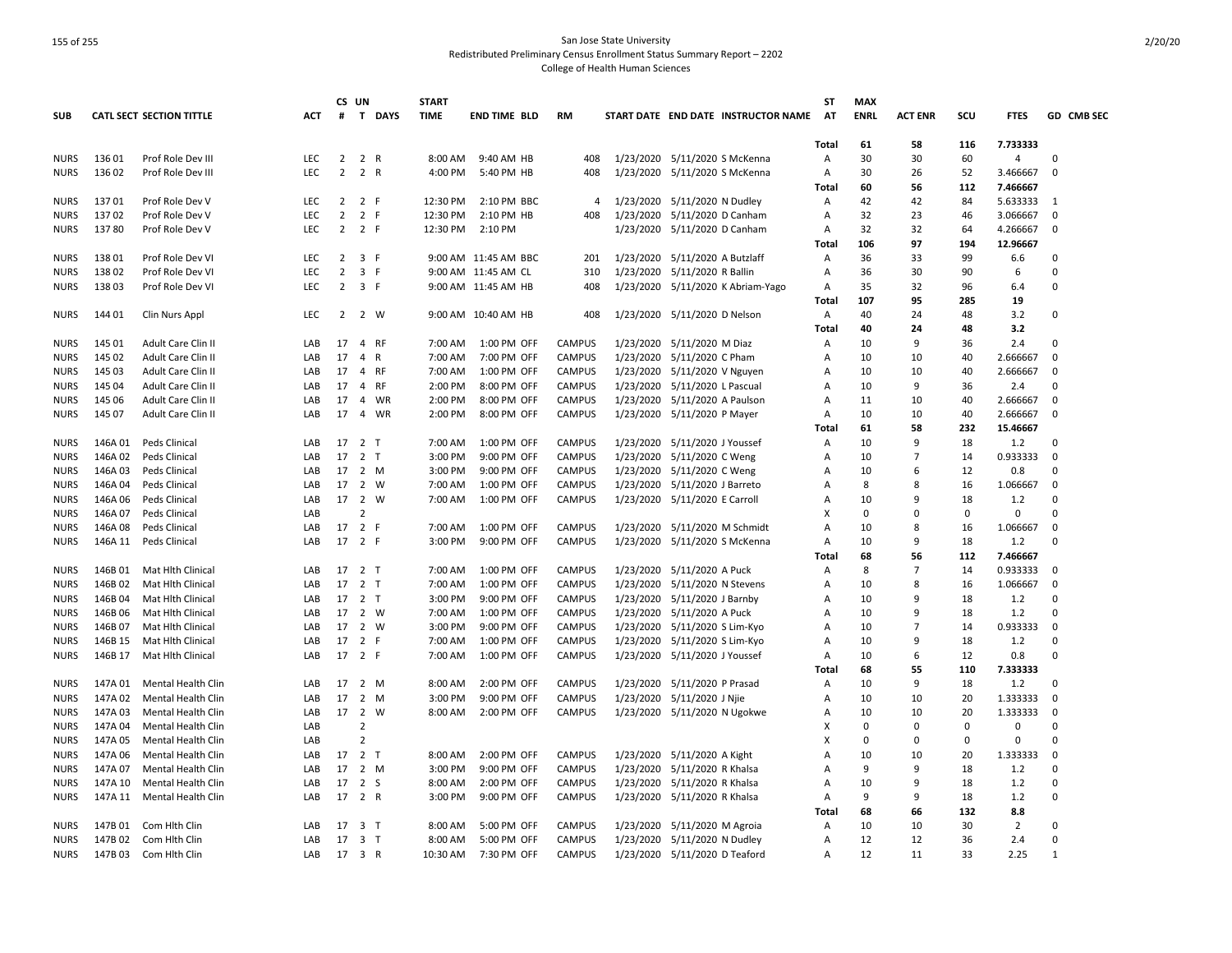|             |         |                                 |            | CS UN |                                | <b>START</b> |                     |               |           |                                      |                                       | <b>ST</b>      | <b>MAX</b>  |                |      |                |              |
|-------------|---------|---------------------------------|------------|-------|--------------------------------|--------------|---------------------|---------------|-----------|--------------------------------------|---------------------------------------|----------------|-------------|----------------|------|----------------|--------------|
| <b>SUB</b>  |         | <b>CATL SECT SECTION TITTLE</b> | <b>ACT</b> | #     | $\mathbf{T}$<br><b>DAYS</b>    | <b>TIME</b>  | <b>END TIME BLD</b> | <b>RM</b>     |           |                                      | START DATE END DATE INSTRUCTOR NAME   | <b>AT</b>      | <b>ENRL</b> | <b>ACT ENR</b> | SCU  | <b>FTES</b>    | GD CMB SEC   |
| <b>NURS</b> | 147B 05 | Com Hlth Clin                   | LAB        | 17    | 3 <sub>1</sub>                 | 8:00 AM      | 5:00 PM OFF         | <b>CAMPUS</b> |           | 1/23/2020 5/11/2020 C Finkbeiner     |                                       | A              | 10          | 10             | 30   | $\overline{2}$ | $\Omega$     |
| <b>NURS</b> | 147B 06 | Com Hith Clin                   | LAB        | 17    | $\overline{\mathbf{3}}$<br>T   | 8:00 AM      | 5:00 PM OFF         | <b>CAMPUS</b> | 1/23/2020 | 5/11/2020 P Edwards                  |                                       | A              | 10          | 10             | 30   | $\overline{2}$ | $\Omega$     |
| <b>NURS</b> | 147B 07 | Com Hith Clin                   | LAB        | 17    | 3 W                            | 8:00 AM      | 5:00 PM OFF         | <b>CAMPUS</b> | 1/23/2020 | 5/11/2020 C Williams                 |                                       | Α              | 11          | 11             | 33   | 2.2            | $\Omega$     |
| <b>NURS</b> | 147B 08 | Com Hith Clin                   | LAB        | 17    | $\overline{\mathbf{3}}$<br>W   | 8:00 AM      | 5:00 PM OFF         | <b>CAMPUS</b> | 1/23/2020 | 5/11/2020 D Canham                   |                                       | A              | 12          | 12             | 36   | 2.45           | $\mathbf{1}$ |
| <b>NURS</b> | 147B 10 | Com Hith Clin                   | LAB        | 17    | 3 W                            | 8:00 AM      | 5:00 PM OFF         | <b>CAMPUS</b> | 1/23/2020 | 5/11/2020 C Finkbeiner               |                                       | Α              | 12          | 11             | 33   | 2.2            | $\Omega$     |
| <b>NURS</b> | 147B 12 | Com Hith Clin                   | LAB        | 17    | 3 R                            | 8:00 AM      | 5:00 PM OFF         | <b>CAMPUS</b> |           | 1/23/2020 5/11/2020 D Canham         |                                       | A              | 12          | 12             | 36   | 2.45           | $\mathbf{1}$ |
|             |         |                                 |            |       |                                |              |                     |               |           |                                      |                                       | Total          | 101         | 99             | 297  | 19.95          |              |
| <b>NURS</b> | 148A 01 | Sen Precept                     | <b>PRA</b> | 17    | TBA<br>4                       |              |                     |               |           | 1/23/2020 5/11/2020 J Barnby         |                                       | A              | 90          | 20             | 80   | 5.333333       | 0            |
| <b>NURS</b> | 148A 02 | Sen Precept                     | <b>PRA</b> | 17    | 4<br>TBA                       |              |                     |               |           | 1/23/2020 5/11/2020                  |                                       | A              | 16          | 12             | 48   | 3.2            | 0            |
| <b>NURS</b> | 148A 03 | Sen Precept                     | <b>PRA</b> | 17    | $\overline{4}$<br>TBA          |              |                     |               |           | 1/23/2020 5/11/2020                  |                                       | A              | 16          | 9              | 36   | 2.4            | $\Omega$     |
| <b>NURS</b> | 148A 04 | Sen Precept                     | <b>PRA</b> | 17    | 4<br>TBA                       |              |                     |               |           | 1/23/2020 5/11/2020                  |                                       | A              | 16          | $\mathbf{a}$   | 12   | 0.8            | $\Omega$     |
| <b>NURS</b> | 148A 05 | Sen Precept                     | <b>PRA</b> | 17    | $\overline{4}$<br>TBA          |              |                     |               |           | 1/23/2020 5/11/2020                  |                                       | A              | 16          | 6              | 24   | 1.6            | $\Omega$     |
| <b>NURS</b> | 148A 06 | Sen Precept                     | <b>PRA</b> | 17    | 4<br><b>TBA</b>                |              |                     |               |           | 1/23/2020 5/11/2020                  |                                       | Α              | 16          | 11             | 44   | 2.933333       | $\mathbf 0$  |
| <b>NURS</b> | 148A 07 | Sen Precept                     | PRA        | 17    | $\overline{4}$<br>TBA          |              |                     |               |           | 1/23/2020 5/11/2020                  |                                       | Α              | 16          | 11             | 44   | 2.933333       | $\mathbf 0$  |
| <b>NURS</b> | 148A08  | Sen Precept                     | <b>PRA</b> | 17    | 4<br><b>TBA</b>                |              |                     |               |           | 1/23/2020 5/11/2020                  |                                       | Α              | 16          | 9              | 36   | 2.4            | 0            |
| <b>NURS</b> | 148A09  | Sen Precept                     | <b>PRA</b> | 17    | $\overline{4}$<br>TBA          |              |                     |               |           | 1/23/2020 5/11/2020                  |                                       | A              | 16          | 5              | 20   | 1.333333       | $\mathbf 0$  |
| <b>NURS</b> | 148A 10 | Sen Precept                     | <b>PRA</b> | 17    | $\overline{4}$<br>F            | 1:00 PM      | 3:20 PM HB          | 401           | 1/23/2020 | 5/11/2020 C Finkbeiner               |                                       | A              | 20          | 6              | 24   | 1.6            | $\Omega$     |
| <b>NURS</b> |         | 148A 11 Sen Precept             | PRA        | 17    | $\overline{4}$<br>-F           | 1:00 PM      | 3:20 PM             |               |           | 1/23/2020 5/11/2020 N Becker         |                                       | Α              | 20          | 4              | 16   | 1.066667       | $\mathbf 0$  |
|             |         |                                 |            |       |                                |              |                     |               |           |                                      |                                       | Total          | 258         | 96             | 384  | 25.6           |              |
| <b>NURS</b> | 18001   | Indivi Stdies                   | SUP        | 36    | 1<br>TBA                       |              |                     |               |           | 1/23/2020 5/11/2020 C O'Leary-Kelley |                                       | Α              | 40          | 14             | 14   | 0.933333       | 0            |
| <b>NURS</b> | 18002   | Indivi Stdies                   | <b>SUP</b> | 36    | 2<br>TBA                       |              |                     |               |           | 1/23/2020 5/11/2020 C O'Leary-Kelley |                                       | Α              | 40          | 4              | 8    | 0.533333       | 0            |
| <b>NURS</b> | 18003   | <b>Indivi Stdies</b>            | SUP        | 36    | $\overline{\mathbf{3}}$<br>TBA |              |                     |               |           | 1/23/2020 5/11/2020 C O'Leary-Kelley |                                       | A              | 40          | 3              | 9    | 0.6            | $\Omega$     |
| <b>NURS</b> | 18004   | <b>Indivi Stdies</b>            | <b>SUP</b> | 36    | $\overline{4}$<br>TBA          |              |                     |               |           | 1/23/2020 5/11/2020 C O'Leary-Kelley |                                       | $\overline{A}$ | 40          | 2              | 8    | 0.533333       | $\Omega$     |
|             |         |                                 |            |       |                                |              |                     |               |           |                                      |                                       | Total          | 160         | 23             | 39   | 2.6            |              |
| <b>NURS</b> | 20150   | Leadership                      | <b>SEM</b> | 5     | $\overline{2}$<br>W            | 6:30 PM      | 8:20 PM HB          | 311           |           | 1/23/2020 5/11/2020 D Moore          |                                       | $\mathsf{A}$   | 15          | 13             | 26   | 2.166667       | -13          |
|             |         |                                 |            |       |                                |              |                     |               |           |                                      |                                       | Total          | 15          | 13             | 26   | 2.166667       |              |
| <b>NURS</b> | 216 50  | Nurs Ed II                      | <b>SUP</b> | 25    | W<br>$\overline{4}$            | 3:30 PM      | 6:20 PM HB          | 311           |           |                                      | 1/23/2020 5/11/2020 D Johnson Dawkins | Α              | 20          | 12             | 48   | 4              | 12           |
| <b>NURS</b> | 216 51  | Nurs Ed II                      | <b>SEM</b> | 5     | $\mathbf 0$<br>TBA             |              |                     |               |           |                                      | 1/23/2020 5/11/2020 D Johnson Dawkins | $\overline{A}$ | 20          | 12             | 36   | 0              | 12           |
|             |         |                                 |            |       |                                |              |                     |               |           |                                      |                                       | Total          | 40          | 24             | 84   | 4              |              |
| <b>NURS</b> | 259 50  | Adv Clin Pharm                  | <b>SEM</b> | 6     | $\overline{\mathbf{3}}$<br>W   | 3:30 PM      | 6:20 PM HB          | 311           |           |                                      | 1/23/2020 5/11/2020 S Rickman Patrick | $\mathsf{A}$   | 20          | 10             | 30   | 2.5            | 10           |
|             |         |                                 |            |       |                                |              |                     |               |           |                                      |                                       | Total          | 20          | 10             | 30   | 2.5            |              |
| <b>NURS</b> | 260 51  | Adv Phys/Patho for APN          | LEC        | 2     | 3<br>TBA                       |              |                     |               |           | 1/23/2020 5/11/2020                  |                                       | Α              | 20          | 10             | 30   | 2.5            | 10           |
|             |         |                                 |            |       |                                |              |                     |               |           |                                      |                                       | Total          | 20          | 10             | 30   | 2.5            |              |
| <b>NURS</b> | 295A 52 | <b>Research Methods</b>         | <b>LEC</b> | 2     | 3<br>W                         |              | 8:30 PM 11:20 PM HB | 311           |           | 1/23/2020 5/11/2020 R Whitney        |                                       | Α              | 20          | 10             | 30   | 2.5            | 10           |
|             |         |                                 |            |       |                                |              |                     |               |           |                                      |                                       | Total          | 20          | 10             | 30   | 2.5            |              |
| <b>NURS</b> | 297 51  | Master's Project                | <b>SUP</b> | 25    | 2 TBA                          |              |                     |               |           | 1/23/2020 5/11/2020 D Goyal          |                                       | A              | 20          | 13             | 26   | 2.166667       | 13           |
|             |         |                                 |            |       |                                |              |                     |               |           |                                      |                                       | Total          | 20          | 13             | 26   | 2.166667       |              |
| <b>NURS</b> | 57680   | <b>Biostatistics</b>            | <b>SEM</b> | 5     | 3<br><b>TBA</b>                |              |                     |               |           | 1/23/2020 5/11/2020 S Anand          |                                       | $\mathsf{A}$   | 30          | 13             | 39   | 2.6            | $\Omega$     |
|             |         |                                 |            |       |                                |              |                     |               |           |                                      |                                       | Total          | 30          | 13             | 39   | 2.6            |              |
| <b>NURS</b> | 58080   | <b>DNP Practicum</b>            | LAB        | 17    | <b>TBA</b><br>6                |              |                     |               |           | 1/23/2020 5/11/2020 M Hampton        |                                       | $\mathsf{A}$   | 30          | 13             | 13   | 5.2            | $\Omega$     |
|             |         |                                 |            |       |                                |              |                     |               |           |                                      |                                       | Total          | 30          | 13             | 13   | 5.2            |              |
| <b>NURS</b> | 585 80  | Evidence-Based Prac             | SEM        | 5     | TBA<br>3                       |              |                     |               |           | 1/23/2020 5/11/2020 M Hampton        |                                       | Α              | 30          | 13             | 39   | 2.6            | $\Omega$     |
|             |         |                                 |            |       |                                |              |                     |               |           |                                      |                                       | Total          | 30          | 13             | 39   | 2.6            |              |
| <b>NURS</b> | 58780   | Prin of Epidemiology            | SEM        | 5     | $\overline{\mathbf{3}}$<br>TBA |              |                     |               |           | 1/23/2020 5/11/2020 R Whitney        |                                       | Α              | 30          | 13             | 39   | 2.6            | $\Omega$     |
|             |         |                                 |            |       |                                |              |                     |               |           |                                      |                                       | Total          | 30          | 13             | 39   | 2.6            |              |
|             |         |                                 |            |       |                                |              |                     |               |           |                                      | <b>Nursing Total</b>                  |                | 2552        | 1960           | 4828 | 319.7167       |              |
|             |         |                                 |            |       |                                |              |                     |               |           |                                      |                                       |                |             |                |      |                |              |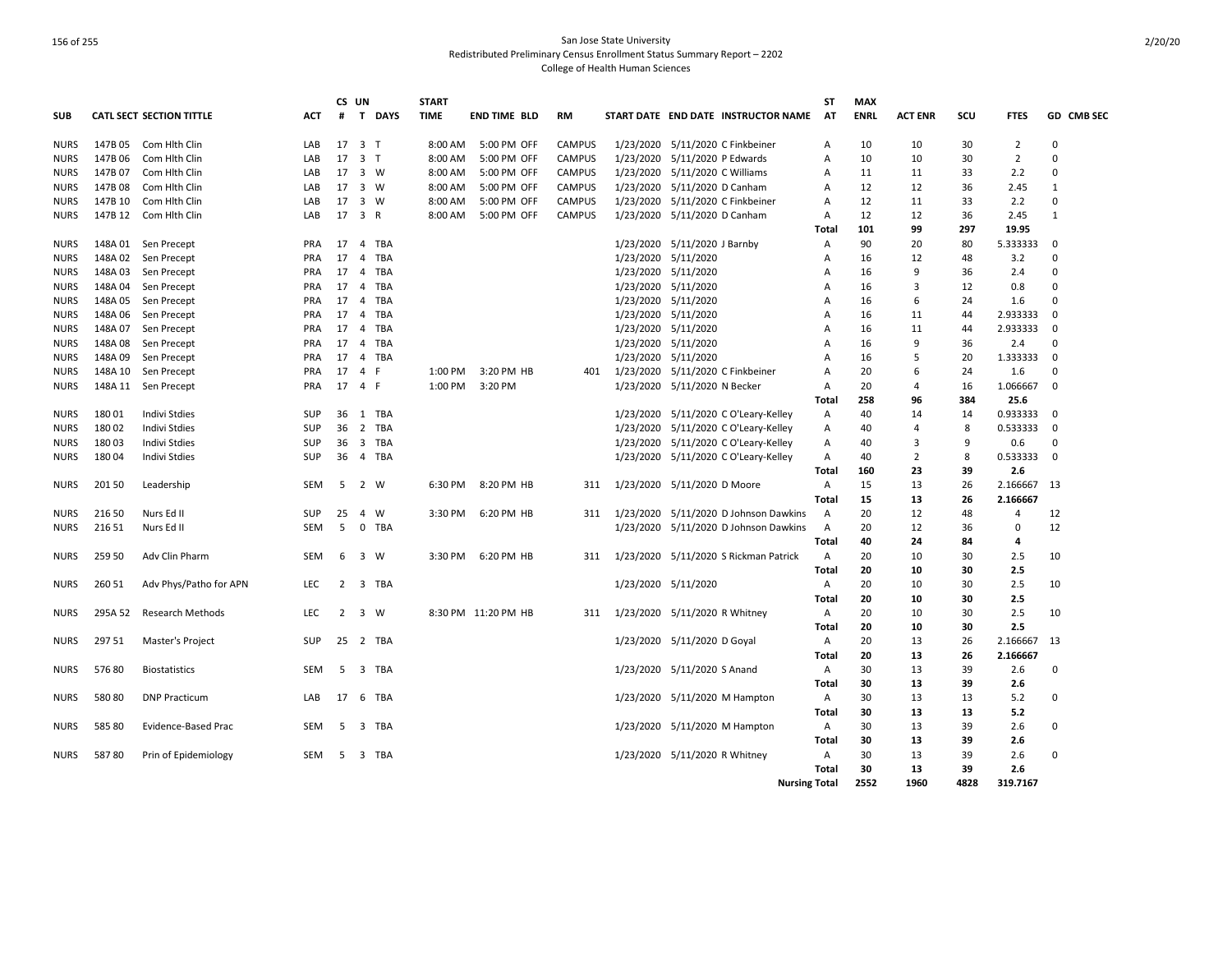# 157 of 255 San Jose State University Redistributed Preliminary Census Enrollment Status Summary Report – 2202

College of Health Human Sciences

|             |         |                                                |            |                | CS UN                   |                | <b>START</b> |                          |    |     |                                 |                               |                                         | <b>ST</b>    | <b>MAX</b>   |                |                |                |                          |                |         |
|-------------|---------|------------------------------------------------|------------|----------------|-------------------------|----------------|--------------|--------------------------|----|-----|---------------------------------|-------------------------------|-----------------------------------------|--------------|--------------|----------------|----------------|----------------|--------------------------|----------------|---------|
| <b>SUB</b>  |         | <b>CATL SECT SECTION TITTLE</b>                | ACT        | #              |                         | T DAYS         | <b>TIME</b>  | <b>END TIME BLD</b>      | RM |     |                                 |                               | START DATE END DATE INSTRUCTOR NAME     | AT           | <b>ENRL</b>  | <b>ACT ENR</b> | scu            | <b>FTES</b>    |                          | GD CMB SEC     |         |
|             |         | <b>Nutrition, Food Science &amp; Packaging</b> |            |                |                         |                |              |                          |    |     |                                 |                               |                                         |              |              |                |                |                |                          |                |         |
| <b>NUFS</b> | 1A 01   | Physical Science of Food                       | <b>SEM</b> | $\overline{4}$ |                         | 3 MW           |              | 10:30 AM 11:45 AM CCB    |    | 102 | 1/23/2020 5/11/2020 I Vanek     |                               |                                         | Α            | 45           | 40             | 120            | 8              | 0                        |                |         |
| <b>NUFS</b> | 1A 02   | Physical Science of Food                       | <b>SEM</b> | $\overline{4}$ | $\overline{\mathbf{3}}$ | $\mathsf{R}$   | 3:00 PM      | 5:45 PM SH               |    | 346 | 1/23/2020 5/11/2020 G Swamy     |                               |                                         | Α            | 45           | 17             | 51             | 3.4            | $\Omega$                 |                |         |
|             |         |                                                |            |                |                         |                |              |                          |    |     |                                 |                               |                                         | Total        | 90           | 57             | 171            | 11.4           |                          |                |         |
| <b>NUFS</b> | 801     | Nutr Health Prof                               | <b>LEC</b> | 1              | $\overline{\mathbf{3}}$ | MW             | 12:00 PM     | 1:15 PM BBC              |    | 201 | 1/23/2020 5/11/2020 M Hall      |                               |                                         | Α            | 45           | 39             | 117            | 7.8            | 0                        |                |         |
| <b>NUFS</b> | 802     | Nutr Health Prof                               | <b>LEC</b> | 1              | $\overline{\mathbf{3}}$ | <b>MW</b>      | 1:30 PM      | 2:45 PM BBC              |    | 201 |                                 |                               | 1/23/2020 5/11/2020 K Knoblaugh         | Α            | 45           | 38             | 114            | 7.6            | $\Omega$                 |                |         |
| <b>NUFS</b> | 803     | Nutr Health Prof                               | LEC        | 1              | $\overline{\mathbf{3}}$ | TR             |              | 10:30 AM 11:45 AM CL     |    | 302 | 1/23/2020 5/11/2020 L Steinberg |                               |                                         | Α            | 45           | 41             | 123            | 8.2            | $\Omega$                 |                |         |
|             |         |                                                |            |                | $\overline{\mathbf{3}}$ |                |              |                          |    |     |                                 |                               |                                         |              |              |                |                | 9              | $\Omega$                 |                |         |
| <b>NUFS</b> | 880     | Nutr Health Prof                               | <b>LEC</b> | 1              |                         | <b>TBA</b>     |              |                          |    |     |                                 | 1/23/2020 5/11/2020 A Whitson |                                         | A            | 45           | 45             | 135            |                |                          |                |         |
|             |         |                                                |            |                |                         |                |              |                          |    |     |                                 |                               |                                         | Total        | 180          | 163            | 489            | 32.6           |                          |                |         |
| <b>NUFS</b> | 901     | Intro Human Nutr                               | <b>LEC</b> | 1              | $\overline{\mathbf{3}}$ | <b>MW</b>      |              | 9:00 AM 10:15 AM BBC     |    | 201 |                                 |                               | 1/23/2020 5/11/2020 K Knoblaugh         | Α            | 45           | 28             | 84             | 5.6            | <sup>0</sup>             |                |         |
| <b>NUFS</b> | 902     | Intro Human Nutr                               | LEC        | 1              | $\overline{\mathbf{3}}$ | <b>MW</b>      |              | 10:30 AM 11:45 AM BBC    |    | 201 |                                 |                               | 1/23/2020 5/11/2020 K Knoblaugh         | Α            | 45           | 38             | 114            | 7.6            | $\Omega$                 |                |         |
| <b>NUFS</b> | 903     | Intro Human Nutr                               | <b>LEC</b> | 1              | $\overline{\mathbf{3}}$ | TR             |              | 12:00 PM   1:15 PM   CCB |    | 102 |                                 |                               | 1/23/2020 5/11/2020 C Hollenbeck        | Α            | 45           | 28             | 84             | 5.6            | $\Omega$                 |                |         |
| <b>NUFS</b> | 981     | Intro Human Nutr                               | LEC        | 1              | $\overline{\mathbf{3}}$ | <b>TBA</b>     |              |                          |    |     |                                 | 1/23/2020 5/11/2020 A Whitson |                                         | Α            | 45           | 39             | 117            | 7.8            | $\Omega$                 |                |         |
| <b>NUFS</b> | 999     | Intro Human Nutr                               | <b>LEC</b> | 1              |                         | 3 TBA          |              |                          |    |     |                                 | 1/23/2020 5/11/2020 A Whitson |                                         | Α            | 45           | 35             | 105            | $\overline{7}$ | $\Omega$                 |                |         |
|             |         |                                                |            |                |                         |                |              |                          |    |     |                                 |                               |                                         | Total        | 225          | 168            | 504            | 33.6           |                          |                |         |
| <b>NUFS</b> | 1601    | Sci, Physio, Nutr                              | LEC        | $\overline{2}$ | $\overline{\mathbf{3}}$ | <b>MW</b>      | 12:00 PM     | 1:15 PM CL               |    | 302 | 1/23/2020 5/11/2020 S Brown     |                               |                                         | Α            | 45           | 44             | 132            | 8.8            | $\mathbf 0$              |                |         |
| <b>NUFS</b> | 1602    | Sci, Physio, Nutr                              | LEC        | 2              | $\overline{\mathbf{3}}$ | <b>MW</b>      | 1:30 PM      | 2:45 PM CL               |    | 302 | 1/23/2020                       |                               | 5/11/2020 A Reisenauer                  | Α            | 45           | 45             | 135            | 9              | $\Omega$                 |                |         |
| <b>NUFS</b> | 16 03   | Sci, Physio, Nutr                              | <b>LEC</b> | $\overline{2}$ | $\overline{\mathbf{3}}$ | TR             | 1:30 PM      | 2:45 PM CCB              |    | 102 | 1/23/2020 5/11/2020   Chou      |                               |                                         | Α            | 45           | 45             | 135            | 9              | $\Omega$                 |                |         |
|             |         |                                                |            |                |                         |                |              |                          |    |     |                                 |                               |                                         | Total        | 135          | 134            | 402            | 26.8           |                          |                |         |
| <b>NUFS</b> | 20 01   | Sanitatn & Env Iss                             | SEM        | 4              |                         | 2 M            | 12:00 PM     | 1:40 PM IS               |    | 230 |                                 |                               | 1/23/2020 5/11/2020 A Widaman           | Α            | 35           | 35             | 70             | 4.666667       |                          | 0 <sup>o</sup> |         |
| <b>HSPM</b> | 20 01   | Sanitatn & Env Iss                             | <b>SEM</b> | $\overline{4}$ | $\overline{2}$          | M              | 12:00 PM     | 1:40 PM IS               |    | 230 |                                 |                               | 1/23/2020 5/11/2020 A Widaman           | А            | $\mathbf{0}$ | $\mathbf{0}$   | $\mathbf{0}$   | $\mathbf{0}$   | $\mathbf{0}$             | $\mathsf{C}$   | $\star$ |
| <b>NUFS</b> | 20 03   | Sanitatn & Env Iss                             | SEM        | 4              | 2                       | W              | 3:00 PM      | 4:40 PM IS               |    | 230 | 1/23/2020 5/11/2020 T Engstrom  |                               |                                         | Α            | 35           | 28             | 56             | 3.733333       |                          | 0 <sup>o</sup> |         |
| <b>HSPM</b> | 2003    | Sanitatn & Env Iss                             | <b>SEM</b> | 4              | 2                       | W              | 3:00 PM      | 4:40 PM IS               |    | 230 | 1/23/2020 5/11/2020 T Engstrom  |                               |                                         | A            | $\mathbf{0}$ | $\Omega$       | $\mathbf{0}$   | $\mathbf{0}$   |                          | 0 <sup>o</sup> | $\ast$  |
|             |         |                                                |            |                |                         |                |              |                          |    |     |                                 |                               |                                         | Total        | 70           | 63             | 126            | 8.4            |                          |                |         |
| <b>NUFS</b> | 2101    | Culinary Prin & Practice                       | <b>LEC</b> | 2              |                         | 3 W            |              | 8:30 AM 10:10 AM CCB     |    | 122 | 1/23/2020 5/11/2020 T Engstrom  |                               |                                         | A            | 40           | 16             | 32             | 3.2            | $\Omega$                 |                |         |
| <b>NUFS</b> | 21 02   | <b>Culinary Prin &amp; Practice</b>            | LAB        | 16             | $\mathbf 0$             | W              | 10:15 AM     | 1:00 PM CCB              |    | 125 | 1/23/2020                       |                               | 5/11/2020 T Engstrom                    | Α            | 20           | 13             | 13             | $\mathbf 0$    | $\Omega$                 |                |         |
| <b>NUFS</b> | 21 03   | Culinary Prin & Practice                       | LAB        |                | 16 0                    | F.             |              | 9:00 AM 11:45 AM CCB     |    | 125 | 1/23/2020 5/11/2020 T Engstrom  |                               |                                         | Α            | 20           | $\overline{4}$ | $\overline{4}$ | $\mathbf 0$    | $\Omega$                 |                |         |
|             |         |                                                |            |                |                         |                |              |                          |    |     |                                 |                               |                                         | Total        | 80           | 33             | 49             | 3.2            |                          |                |         |
| <b>NUFS</b> | 25 01   |                                                | <b>SUP</b> |                |                         | 36 1 TBA       |              |                          |    |     |                                 | 1/23/2020 5/11/2020 J Kubota  |                                         | Α            | 20           | 0              | $\mathbf 0$    | $\mathbf 0$    | $\Omega$                 |                |         |
|             |         | Intern Fdserv Mgmt                             |            |                |                         |                |              |                          |    |     |                                 |                               |                                         |              |              |                |                |                |                          |                |         |
| <b>NUFS</b> | 25 02   | Intern Fdserv Mgmt                             | <b>SUP</b> |                |                         | 36 2 TBA       |              |                          |    |     |                                 | 1/23/2020 5/11/2020 J Kubota  |                                         | A            | 20           | 1              | $\overline{2}$ | 0.133333       | $\Omega$                 |                |         |
|             |         |                                                |            |                |                         |                |              |                          |    |     |                                 |                               |                                         | <b>Total</b> | 40           | 1              | $\overline{2}$ | 0.133333       |                          |                |         |
| <b>NUFS</b> | 3101    | Prof in Nufs and Pkg                           | <b>LEC</b> | $\overline{2}$ | 1 T                     |                | 1:30 PM      | 2:20 PM SH               |    | 346 |                                 |                               | 1/23/2020 5/11/2020 D Singamsetti       | A            | 35           | 17             | 17             | 1.133333       | $\overline{\phantom{0}}$ |                |         |
| <b>NUFS</b> | 3102    | Prof in Nufs and Pkg                           | <b>LEC</b> | $\overline{2}$ | 1 R                     |                | 1:30 PM      | 2:20 PM SH               |    | 346 |                                 |                               | 1/23/2020 5/11/2020 D Singamsetti       | Α            | 35           | 15             | 15             | 1              | 0                        |                |         |
|             |         |                                                |            |                |                         |                |              |                          |    |     |                                 |                               |                                         | Total        | 70           | 32             | 32             | 2.133333       |                          |                |         |
| <b>NUFS</b> | 101A 01 | Food Science                                   | LEC        | 4              |                         | 4 TR           |              | 10:30 AM 11:45 AM BBC    |    | 201 | 1/23/2020 5/11/2020 X Feng      |                               |                                         | Α            | 60           | 38             | 114            | 10.13333       | $\mathbf 0$              |                |         |
| <b>NUFS</b> | 101A 02 | <b>Food Science</b>                            | LAB        | 16             | $\overline{0}$          | $\mathsf{T}$   | 12:00 PM     | 2:45 PM CCB              |    | 125 | 1/23/2020 5/11/2020 X Feng      |                               |                                         | A            | 20           | 16             | 16             | $\Omega$       | $\Omega$                 |                |         |
| <b>NUFS</b> | 101A03  | Food Science                                   | LAB        | 16             | $\mathbf{0}$            | $\mathsf{R}$   | 12:00 PM     | 2:45 PM CCB              |    | 125 | 1/23/2020 5/11/2020 G Swamy     |                               |                                         | Α            | 20           | $\overline{4}$ | $\overline{4}$ | $\Omega$       | $\Omega$                 |                |         |
| <b>NUFS</b> | 101A 04 | <b>Food Science</b>                            | LAB        |                | 16 0 M                  |                |              | 9:00 AM 11:45 AM CCB     |    | 125 |                                 |                               | 1/23/2020 5/11/2020 A Telias Rabinovich | Α            | 20           | 18             | 18             | $\mathbf 0$    | $\Omega$                 |                |         |
|             |         |                                                |            |                |                         |                |              |                          |    |     |                                 |                               |                                         | Total        | 120          | 76             | 152            | 10.13333       |                          |                |         |
| <b>NUFS</b> | 103 01  | Food Proc & Pkg I                              | SEM        | $\overline{2}$ |                         | 2 T            |              | 8:30 AM 10:10 AM HB      |    | 408 | 1/23/2020 5/11/2020 G Swamy     |                               |                                         | Α            | 35           | 21             | 42             | 2.8            | $\Omega$                 |                |         |
| <b>NUFS</b> | 103 02  | Food Proc & Pkg I                              | <b>SEM</b> | $\overline{2}$ | 2 R                     |                |              | 8:30 AM 10:10 AM CL      |    | 324 |                                 | 1/23/2020 5/11/2020 G Swamy   |                                         | Α            | 35           | 13             | 26             | 1.733333       | $\mathbf 0$              |                |         |
|             |         |                                                |            |                |                         |                |              |                          |    |     |                                 |                               |                                         | <b>Total</b> | 70           | 34             | 68             | 4.533333       |                          |                |         |
| <b>NUFS</b> | 103L01  | Food Process Lab                               | LAB        |                | $\mathbf{1}$            |                |              |                          |    |     |                                 |                               |                                         | X            | $\mathbf 0$  | 0              | $\Omega$       | 0              | $\Omega$                 |                |         |
| <b>NUFS</b> | 103L02  | Food Process Lab                               | LAB        |                | 16 1 T                  |                | 3:00 PM      | 5:45 PM CCB              |    | 216 | 1/23/2020 5/11/2020 G Swamy     |                               |                                         | Α            | 16           | 12             | 12             | 0.8            | $\Omega$                 |                |         |
|             |         |                                                |            |                |                         |                |              |                          |    |     |                                 |                               |                                         | Total        | 16           | 12             | 12             | 0.8            |                          |                |         |
| <b>NUFS</b> | 104A 01 | <b>Cultural Food</b>                           | <b>LEC</b> | $\overline{2}$ |                         | 3 W            | 12:00 PM     | 1:40 PM CCB              |    | 122 | 1/23/2020 5/11/2020 J Kubota    |                               |                                         | Α            | 20           | 20             | 40             | $\overline{4}$ | 0                        |                |         |
| <b>NUFS</b> | 104A 02 | Cultural Food                                  | <b>ACT</b> | 9              | $\mathbf 0$             | W              | 1:45 PM      | 3:30 PM CCB              |    | 122 |                                 | 1/23/2020 5/11/2020 J Kubota  |                                         | A            | 20           | 20             | 20             | 0              | 0                        |                |         |
|             |         |                                                |            |                |                         |                |              |                          |    |     |                                 |                               |                                         | Total        | 40           | 40             | 60             | $\overline{a}$ |                          |                |         |
|             |         |                                                | <b>LEC</b> | $\mathbf{1}$   |                         |                | 3:00 PM      |                          |    |     |                                 |                               |                                         |              | 35           | 36             |                | 7.25           |                          |                | $\ast$  |
| <b>NUFS</b> | 105 01  | Curr Issues in Nutr                            |            |                | 3 <sub>T</sub>          |                |              | 5:45 PM CCB              |    | 102 | 1/23/2020 5/11/2020 I Vanek     |                               |                                         | Α            |              |                | 108            |                |                          | $1\quad C$     | $\ast$  |
| HS          | 105 01  | Curr Issues in Nutr                            | LEC        | 1              |                         | 3 <sub>T</sub> | 3:00 PM      | 5:45 PM CCB              |    | 102 | 1/23/2020 5/11/2020 I Vanek     |                               |                                         | Α            | $\Omega$     | $\mathbf{0}$   | $\Omega$       | $\mathbf{0}$   |                          | 0 <sup>o</sup> |         |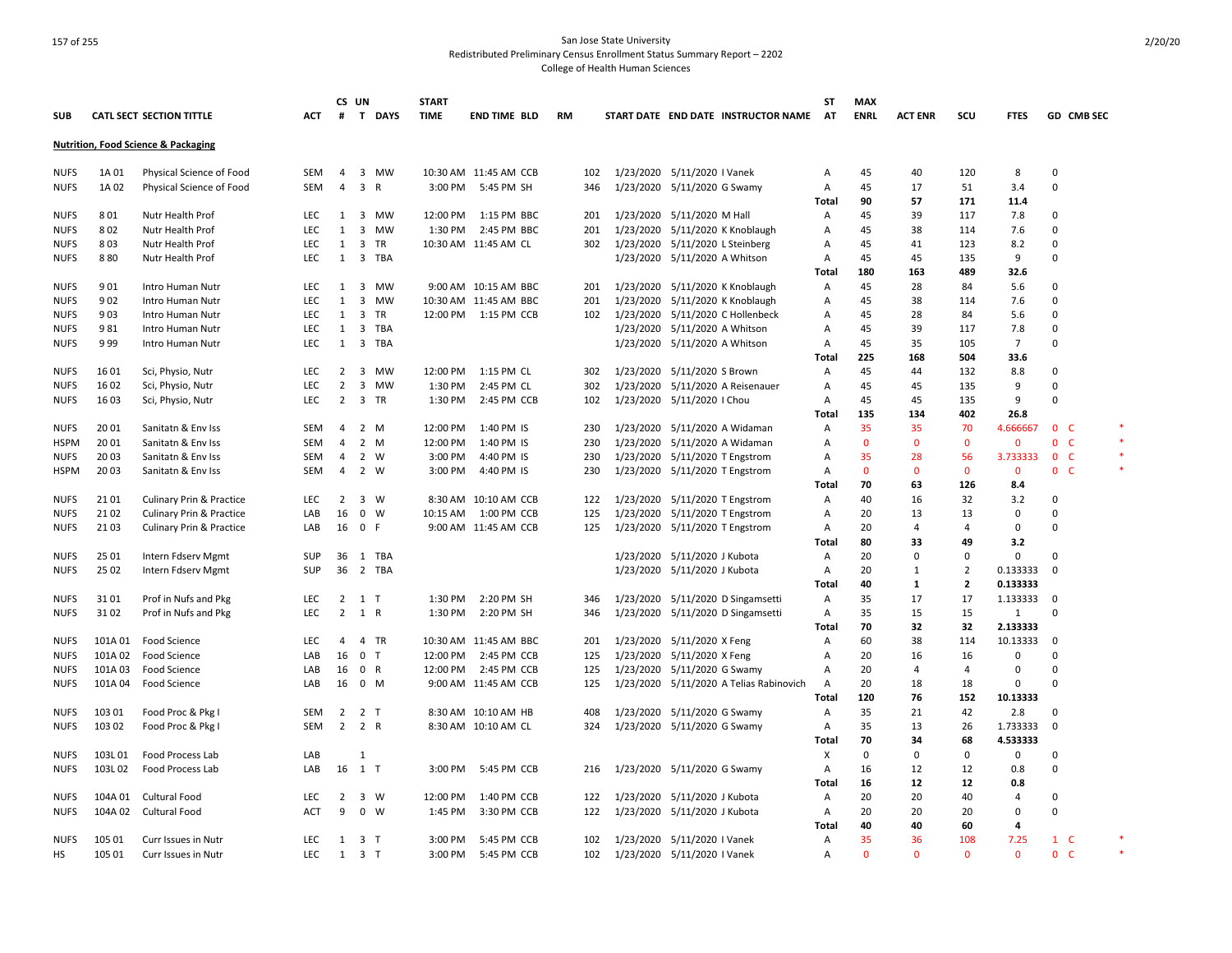|             |         |                                 |            | CS UN          |                         |             | <b>START</b> |                       |           |     |                                 |                               |                                     | <b>ST</b>      | <b>MAX</b>  |                |              |                |                          |  |
|-------------|---------|---------------------------------|------------|----------------|-------------------------|-------------|--------------|-----------------------|-----------|-----|---------------------------------|-------------------------------|-------------------------------------|----------------|-------------|----------------|--------------|----------------|--------------------------|--|
| <b>SUB</b>  |         | <b>CATL SECT SECTION TITTLE</b> | ACT        | #              | $\mathbf{T}$            | <b>DAYS</b> | <b>TIME</b>  | <b>END TIME BLD</b>   | <b>RM</b> |     |                                 |                               | START DATE END DATE INSTRUCTOR NAME | AT             | <b>ENRL</b> | <b>ACT ENR</b> | scu          | <b>FTES</b>    | GD CMB SEC               |  |
|             |         |                                 |            |                |                         |             |              |                       |           |     |                                 |                               |                                     |                |             |                |              |                |                          |  |
|             |         |                                 |            |                |                         |             |              |                       |           |     |                                 |                               |                                     | <b>Total</b>   | 35          | 36             | 108          | 7.25           |                          |  |
| <b>NUFS</b> | 106A 01 | Nutr in Life Span               | <b>LEC</b> | $\overline{2}$ | $\overline{\mathbf{3}}$ | <b>MW</b>   | 1:30 PM      | 2:45 PM CCB           |           | 102 | 1/23/2020 5/11/2020 E Brown     |                               |                                     | Α              | 35          | 16             | 48           | 3.2            | 0                        |  |
| <b>NUFS</b> | 106A02  | Nutr in Life Span               | LEC        | $\overline{2}$ | 3                       | TR          |              | 9:00 AM 10:15 AM CL   |           | 302 | 1/23/2020 5/11/2020 L Steinberg |                               |                                     | Α              | 35          | 15             | 45           | 3              | 0                        |  |
|             |         |                                 |            |                |                         |             |              |                       |           |     |                                 |                               |                                     | Total          | 70          | 31             | 93           | 6.2            |                          |  |
| <b>NUFS</b> | 106B01  | <b>Resrch Method NufS</b>       | LEC        |                | 1 3 TR                  |             |              | 9:00 AM 10:15 AM CCB  |           | 102 | 1/23/2020 5/11/2020 S Gieng     |                               |                                     | Α              | 30          | 30             | 90           | 6              | 0                        |  |
| <b>NUFS</b> | 106B 02 | <b>Resrch Method NufS</b>       | <b>LEC</b> | 1              | 3                       | <b>TR</b>   | 12:00 PM     | 1:15 PM CL            |           | 238 | 1/23/2020 5/11/2020 L Chaudoin  |                               |                                     | $\overline{A}$ | 30          | 9              | 27           | 1.8            | 0                        |  |
|             |         |                                 |            |                |                         |             |              |                       |           |     |                                 |                               |                                     | Total          | 60          | 39             | 117          | 7.8            |                          |  |
| <b>NUFS</b> | 108A 01 | Nutr & Metab                    | LEC        | 2              | 3 TR                    |             | 12:00 PM     | 1:15 PM CL            |           | 302 |                                 | 1/23/2020 5/11/2020 S Gieng   |                                     | Α              | 45          | 48             | 144          | 9.9            | 6                        |  |
|             |         |                                 |            |                |                         |             |              |                       |           |     |                                 |                               |                                     | Total          | 45          | 48             | 144          | 9.9            |                          |  |
| <b>NUFS</b> | 109 01  | Adv Nutr                        | <b>LEC</b> |                | 2 3 TR                  |             |              | 10:30 AM 11:45 AM CCB |           | 102 |                                 |                               | 1/23/2020 5/11/2020 C Hollenbeck    | Α              | 30          | 20             | 60           | 4.05           | 1                        |  |
|             |         |                                 |            |                |                         |             | 12:00 PM     |                       |           |     |                                 |                               |                                     | Total          | 30          | 20             | 60           | 4.05           |                          |  |
| <b>NUFS</b> | 110B01  | <b>Med Nutrition Ther</b>       | <b>SEM</b> | 4              | 3                       | M           |              | 1:40 PM IRC           |           | 306 |                                 | 1/23/2020 5/11/2020 A Whitson |                                     | A              | 45          | 44             | 88           | 9.25           | 9                        |  |
| <b>NUFS</b> | 110B 02 | Med Nutrition Ther              | ACT        | 13             | $\overline{\mathbf{0}}$ | W           | 12:00 PM     | 1:45 PM IRC           |           | 306 | 1/23/2020 5/11/2020 A Whitson   |                               |                                     | Α              | 45          | 44             | 44           | 0              | 9                        |  |
|             |         |                                 |            |                |                         |             |              |                       |           |     |                                 |                               |                                     | Total          | 90          | 88             | 132          | 9.25           |                          |  |
| <b>NUFS</b> | 11101   | <b>Fdserv Prod Mgmt</b>         | <b>LEC</b> | $\overline{2}$ | 3 <sub>T</sub>          |             |              | 9:00 AM 10:40 AM CCB  |           | 122 | 1/23/2020 5/11/2020 J Kubota    |                               |                                     | Α              | 40          | 40             | 80           | 8.25           | 5                        |  |
| <b>NUFS</b> | 11102   | <b>Fdserv Prod Mgmt</b>         | LAB        | 16             | 0 <sub>T</sub>          |             | 10:40 AM     | 1:25 PM CCB           |           | 122 | 1/23/2020 5/11/2020 T Engstrom  |                               |                                     | Α              | 20          | 20             | 20           | 0              | 0                        |  |
| <b>NUFS</b> | 11103   | <b>Fdserv Prod Mgmt</b>         | LAB        | 16             | 0 <sub>T</sub>          |             | 1:30 PM      | 4:15 PM CCB           |           | 122 | 1/23/2020 5/11/2020 T Engstrom  |                               |                                     | Α              | 20          | 20             | 20           | $\mathbf 0$    | 5                        |  |
|             |         |                                 |            |                |                         |             |              |                       |           |     |                                 |                               |                                     | Total          | 80          | 80             | 120          | 8.25           |                          |  |
| <b>NUFS</b> | 113 01  | FdsrSys:Mgmt&Pro                | SEM        | 4              | 3                       | M           |              | 10:00 AM 11:40 AM IS  |           | 230 | 1/23/2020                       |                               | 5/11/2020 A Widaman                 | Α              | 30          | 31             | 62           | 6.4            | 4                        |  |
| <b>NUFS</b> | 11302   | FdsrSys:Mgmt&Pro                | LAB        | 16             | $\mathbf 0$             | W           |              | 9:00 AM 11:45 AM IS   |           | 230 |                                 |                               | 1/23/2020 5/11/2020 A Widaman       | Α              | 30          | 31             | 31           | $\mathbf 0$    | 4                        |  |
|             |         |                                 |            |                |                         |             |              |                       |           |     |                                 |                               |                                     | Total          | 60          | 62             | 93           | 6.4            |                          |  |
| <b>NUFS</b> | 114A 01 | Comm Nutrition, Majors          | LEC        | 3              | 3                       | MW          | 7:30 AM      | 8:45 AM CCB           |           | 102 |                                 | 1/23/2020 5/11/2020 K Harvey  |                                     | Α              | 45          | 34             | 102          | 7              | 4                        |  |
|             |         |                                 |            |                |                         |             |              |                       |           |     |                                 |                               |                                     | Total          | 45          | 34             | 102          | $\overline{7}$ |                          |  |
| <b>NUFS</b> | 115 01  | <b>Issues in Food Tox</b>       | SEM        | 4              | 3                       | TR          |              | 9:00 AM 10:15 AM IS   |           | 215 | 1/23/2020 5/11/2020   Chou      |                               |                                     | Α              | 30          | 33             | 99           | 6.6            | 0                        |  |
| <b>NUFS</b> | 115 02  | <b>Issues in Food Tox</b>       | <b>SEM</b> | $\overline{4}$ | 3                       | TR          |              | 10:30 AM 11:45 AM IS  |           | 215 |                                 | 1/23/2020 5/11/2020   Chou    |                                     | $\overline{A}$ | 30          | 30             | 90           | 6              | 0                        |  |
|             |         |                                 |            |                |                         |             |              |                       |           |     |                                 |                               |                                     | Total          | 60          | 63             | 189          | 12.6           |                          |  |
| <b>NUFS</b> | 116 01  | Aging and Nutr                  | LEC        | 2              | 3                       | R           | 3:00 PM      | 5:45 PM CCB           |           | 102 | 1/23/2020 5/11/2020 C Haas      |                               |                                     | Α              | 40          | 36             | 108          | 7.2            | 0 <sub>c</sub>           |  |
| GERO        | 11601   | Aging and Nutr                  | LEC        | $\overline{2}$ | 3 R                     |             | 3:00 PM      | 5:45 PM CCB           |           | 102 |                                 | 1/23/2020 5/11/2020 C Haas    |                                     | Α              | $\Omega$    | $\mathbf{0}$   | $\mathbf{0}$ | $\mathbf 0$    | $\mathbf{0}$<br><b>C</b> |  |
|             |         |                                 |            |                |                         |             |              |                       |           |     |                                 |                               |                                     | Total          | 40          | 36             | 108          | 7.2            |                          |  |
| <b>NUFS</b> | 11701   | Food Eval Techniq               | LEC        | $\overline{2}$ | 2 F                     |             |              | 9:00 AM 10:40 AM CCB  |           | 102 | 1/23/2020 5/11/2020 X Feng      |                               |                                     | A              | 16          | 9              | 9            | 1.2            | 0                        |  |
| <b>NUFS</b> | 11702   | Food Eval Techniq               | LAB        | 16 0           |                         | -F          | 11:00 AM     | 1:45 PM CCB           |           | 122 | 1/23/2020 5/11/2020 X Feng      |                               |                                     | A              | 16          | 9              | 9            | $\mathbf 0$    | O                        |  |
|             |         |                                 |            |                |                         |             |              |                       |           |     |                                 |                               |                                     | Total          | 32          | 18             | 18           | 1.2            |                          |  |
| <b>NUFS</b> | 124 01  | Disordr Eat & Nut Thrpy         | <b>SEM</b> | $\overline{4}$ |                         | 3 MW        | 12:00 PM     | 1:15 PM CCB           |           | 102 | 1/23/2020 5/11/2020 E Brown     |                               |                                     | Α              | 40          | 41             | 123          | 8.2            | 0                        |  |
|             |         |                                 |            |                |                         |             |              |                       |           |     |                                 |                               |                                     | Total          | 40          | 41             | 123          | 8.2            |                          |  |
| <b>NUFS</b> | 139 01  | Hunger & Environ Nutr           | <b>SEM</b> | $\overline{4}$ | 3                       | <b>TR</b>   | 1:30 PM      | 2:45 PM IS            |           | 230 | 1/23/2020 5/11/2020 G Acker     |                               |                                     | $\overline{A}$ | 30          | 31             | 93           | 6.2            | $\Omega$                 |  |
| <b>NUFS</b> | 139 02  | Hunger & Environ Nutr           | SEM        | 4              | 3                       | TR          | 3:00 PM      | 4:15 PM IS            |           | 230 | 1/23/2020 5/11/2020 G Acker     |                               |                                     | A              | 30          | 30             | 90           | 6              | 0                        |  |
| <b>NUFS</b> | 13903   | Hunger & Environ Nutr           | SEM        | 4              | 3                       | TR          | 4:30 PM      | 5:45 PM IS            |           | 230 | 1/23/2020 5/11/2020 G Acker     |                               |                                     | Α              | 30          | 30             | 90           | 6              | $\Omega$                 |  |
| <b>NUFS</b> | 13904   | Hunger & Environ Nutr           | <b>SEM</b> | 4              | 3                       | MW          | 7:30 AM      | 8:45 AM CL            |           | 302 | 1/23/2020 5/11/2020 D Billings  |                               |                                     | Α              | 30          | 11             | 33           | 2.2            | 0                        |  |
| <b>NUFS</b> | 13905   | Hunger & Environ Nutr           | SEM        | $\overline{4}$ | 3                       | MW          |              | 9:00 AM 10:15 AM IS   |           | 215 | 1/23/2020 5/11/2020 D Billings  |                               |                                     | $\overline{A}$ | 30          | 17             | 51           | 3.4            | 0                        |  |
| <b>NUFS</b> | 139 06  | Hunger & Environ Nutr           | <b>SEM</b> | $\overline{4}$ | 3                       | <b>MW</b>   | $9:00$ AM    | 10:15 AM CL           |           | 302 | 1/23/2020 5/11/2020 K Cahill    |                               |                                     | $\overline{A}$ | 30          | 10             | 30           | $\overline{2}$ | 0                        |  |
| <b>NUFS</b> | 13907   | Hunger & Environ Nutr           | SEM        | 4              | 3                       | <b>MW</b>   | 1:30 PM      | 2:45 PM SH            |           | 315 | 1/23/2020 5/11/2020 K Cahill    |                               |                                     | Α              | 30          | 18             | 54           | 3.6            | 0                        |  |
| <b>NUFS</b> | 13908   | Hunger & Environ Nutr           | SEM        | 4              | 3                       | -F          |              | 9:00 AM 11:45 AM CL   |           | 302 | 1/23/2020 5/11/2020 A Gossard   |                               |                                     | Α              | 30          | 15             | 45           | 3              | 0                        |  |
| <b>NUFS</b> | 13909   | Hunger & Environ Nutr           | SEM        | 4              | 3                       | F           | 12:00 PM     | 2:45 PM CL            |           | 302 | 1/23/2020 5/11/2020 A Gossard   |                               |                                     | Α              | 30          | 18             | 54           | 3.6            | 0                        |  |
| <b>NUFS</b> | 139 10  | Hunger & Environ Nutr           | <b>SEM</b> | $\overline{4}$ | 3                       | <b>MW</b>   | 12:00 PM     | 1:15 PM IS            |           | 215 | 1/23/2020 5/11/2020 K Harvey    |                               |                                     | $\overline{A}$ | 30          | 26             | 78           | 5.2            | 0                        |  |
| <b>NUFS</b> | 139 11  | Hunger & Environ Nutr           | SEM        | 4              | 3                       | MW          | 1:30 PM      | 2:45 PM IS            |           | 215 | 1/23/2020                       | 5/11/2020 K Harvey            |                                     | Α              | 30          | 28             | 84           | 5.6            | 0                        |  |
| <b>NUFS</b> | 139 12  | Hunger & Environ Nutr           | SEM        | 4              | 3                       | MW          | 3:00 PM      | 4:15 PM BBC           |           | 201 |                                 |                               | 1/23/2020 5/11/2020 K Knoblaugh     | Α              | 30          | 28             | 84           | 5.6            | 0                        |  |
| <b>NUFS</b> | 139 13  | Hunger & Environ Nutr           | <b>SEM</b> |                | 3                       |             |              |                       |           |     |                                 |                               |                                     | X              | $\Omega$    | 0              | 0            | $\mathbf 0$    | 0                        |  |
| <b>NUFS</b> | 139 14  | Hunger & Environ Nutr           | <b>SEM</b> |                | 3                       |             |              |                       |           |     |                                 |                               |                                     | X              | $\Omega$    | 0              | $\Omega$     | $\Omega$       | $\Omega$                 |  |
| <b>NUFS</b> | 139 15  | Hunger & Environ Nutr           | SEM        | $\overline{4}$ | $\overline{\mathbf{3}}$ | <b>TR</b>   | 3:00 PM      | 4:15 PM CL            |           | 302 | 1/23/2020 5/11/2020 L Steinberg |                               |                                     | A              | 30          | 30             | 90           | 6              | 0                        |  |
| <b>NUFS</b> | 139 16  | Hunger & Environ Nutr           | <b>SEM</b> |                | $\mathbf{a}$            |             |              |                       |           |     |                                 |                               |                                     | X              | $\Omega$    | 0              | $\Omega$     | $\Omega$       | 0                        |  |
| <b>NUFS</b> | 139 17  | Hunger & Environ Nutr           | SEM        | 4              | 3 TR                    |             |              | 9:00 AM 10:15 AM BBC  |           | 201 | 1/23/2020 5/11/2020 L Chaudoin  |                               |                                     | $\overline{A}$ | 30          | 15             | 45           | 3              | $\mathbf 0$              |  |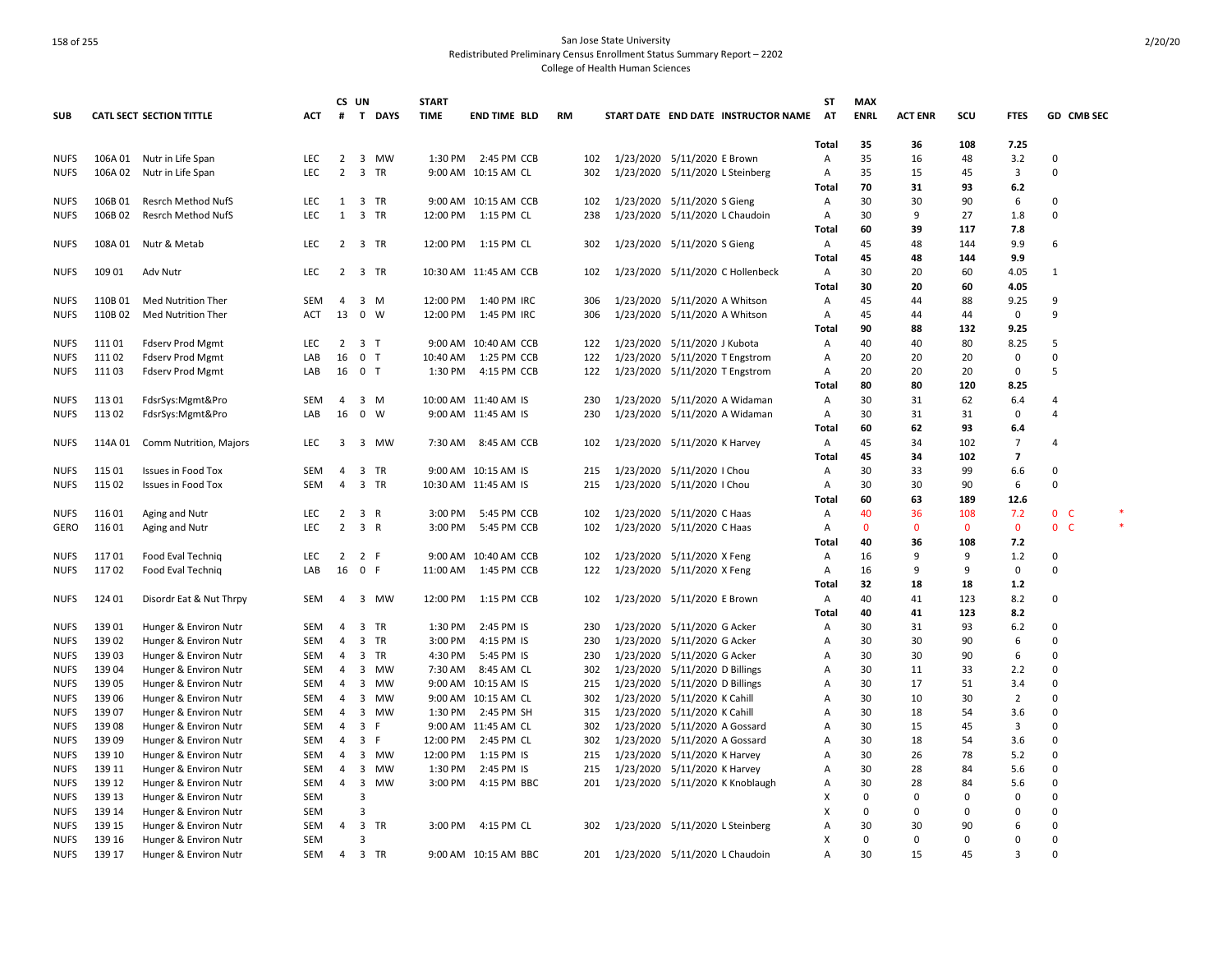| <b>CATL SECT SECTION TITTLE</b><br>T DAYS<br><b>TIME</b><br>START DATE END DATE INSTRUCTOR NAME<br>AT<br><b>ENRL</b><br><b>ACT ENR</b><br>scu<br>GD CMB SEC<br>ACT<br>#<br><b>END TIME BLD</b><br><b>RM</b><br><b>FTES</b><br>139 18<br>$\overline{\mathbf{3}}$<br><b>MW</b><br>30<br>29<br>87<br>$\Omega$<br>Hunger & Environ Nutr<br>SEM<br>4<br>12:00 PM 1:15 PM SH<br>315<br>1/23/2020 5/11/2020 A Reisenauer<br>5.8<br>Α<br>$\overline{3}$<br>X<br>0<br>$\Omega$<br><b>NUFS</b><br>139 19<br>Hunger & Environ Nutr<br>SEM<br>0<br>0<br>0<br>$\overline{3}$<br>13980<br>Hunger & Environ Nutr<br><b>TBA</b><br>1/23/2020 5/11/2020 E MacKusick<br>30<br>29<br>87<br>0<br><b>NUFS</b><br>SEM<br>4<br>Α<br>5.8<br>13981<br>Hunger & Environ Nutr<br><b>SEM</b><br>$\overline{4}$<br>3<br><b>TBA</b><br>1/23/2020 5/11/2020 E MacKusick<br>Α<br>30<br>29<br>87<br>5.8<br>$\Omega$<br><b>NUFS</b><br>13982<br>3 TBA<br>1/23/2020 5/11/2020 E MacKusick<br>30<br>27<br>0<br><b>NUFS</b><br>Hunger & Environ Nutr<br>SEM<br>4<br>A<br>81<br>5.4<br>540<br>421<br>1263<br>84.2<br>Total<br>20<br><b>NUFS</b><br>144 01<br><b>Food Culture</b><br>LEC<br>$\overline{2}$<br>3 TR<br>7:30 AM 8:45 AM CL<br>302<br>1/23/2020 5/11/2020 D Billings<br>30<br>60<br>$\overline{4}$<br>0<br>Α<br>$\overline{\mathbf{3}}$<br>144 02<br>Food Culture<br>LEC<br>$\overline{2}$<br>TR<br>10:30 AM 11:45 AM DBH<br>225<br>1/23/2020 5/11/2020 D Billings<br>30<br>30<br>90<br>6<br>0<br><b>NUFS</b><br>A<br>144 03<br>Food Culture<br>LEC<br>3<br>X<br>$\Omega$<br>$\Omega$<br>0<br>$\Omega$<br><b>NUFS</b><br>0<br>144 04<br><b>Food Culture</b><br>$2 \quad 3$<br><b>MW</b><br>10:30 AM 11:45 AM CL<br>1/23/2020 5/11/2020 K Cahill<br>30<br>29<br>87<br>5.8<br>$\Omega$<br><b>NUFS</b><br><b>LEC</b><br>302<br>A<br>$\mathbf 0$<br>144 05<br>LEC<br>3<br>X<br>$\Omega$<br>$\Omega$<br>$\Omega$<br>$\Omega$<br><b>NUFS</b><br><b>Food Culture</b><br>$\overline{\mathbf{3}}$<br>29<br>87<br>$\Omega$<br>144 06<br><b>Food Culture</b><br>LEC<br>$\overline{2}$<br>MW<br>9:00 AM 10:15 AM CCB<br>102<br>1/23/2020 5/11/2020 K Harvey<br>Α<br>30<br>5.8<br><b>NUFS</b><br>30<br>$\overline{2}$<br>$\overline{\mathbf{3}}$<br>R<br>5:30 PM 8:15 PM SH<br>1/23/2020 5/11/2020 R Ritter Spier<br>26<br>78<br>5.2<br>$\Omega$<br><b>NUFS</b><br>144 07<br>Food Culture<br><b>LEC</b><br>242<br>A<br>14408<br><b>Food Culture</b><br><b>LEC</b><br>$\overline{2}$<br>$\overline{\mathbf{3}}$<br>10:30 AM 11:45 AM BBC<br>1/23/2020 5/11/2020 M Hall<br>30<br>31<br>93<br>6.2<br>$\Omega$<br><b>NUFS</b><br>MW<br>126<br>A<br>30<br>90<br>0<br>144 09<br><b>Food Culture</b><br>LEC<br>$\overline{2}$<br>$\overline{\mathbf{3}}$<br>TR<br>10:30 AM 11:45 AM IS<br>230<br>1/23/2020 5/11/2020 D Singamsetti<br>Α<br>30<br>6<br><b>NUFS</b><br>$\overline{2}$<br>$\overline{\mathbf{3}}$<br><b>TR</b><br>12:00 PM 1:15 PM IS<br>1/23/2020 5/11/2020 D Singamsetti<br>30<br>30<br>$\Omega$<br><b>NUFS</b><br>144 10<br><b>Food Culture</b><br><b>LEC</b><br>230<br>Α<br>90<br>6<br>LEC<br>3<br>X<br>$\Omega$<br>0<br>$\Omega$<br><b>NUFS</b><br>144 11<br><b>Food Culture</b><br>$\Omega$<br>$\Omega$<br>144 12<br><b>Food Culture</b><br><b>LEC</b><br>2 3 TR<br>1:30 PM<br>2:45 PM CL<br>1/23/2020 5/11/2020 L Steinberg<br>30<br>30<br>90<br>$\Omega$<br><b>NUFS</b><br>302<br>A<br>6<br>$\overline{2}$<br>$\overline{\mathbf{3}}$<br>TR<br>5:45 PM CL<br>1/23/2020 5/11/2020 L Steinberg<br>30<br>30<br>90<br>0<br>144 13<br>Food Culture<br>LEC<br>4:30 PM<br>302<br>6<br><b>NUFS</b><br>Α<br>$\overline{2}$<br>$\overline{\mathbf{3}}$<br>W<br>7:45 PM CL<br>1/23/2020 5/11/2020 N Tsuji<br>30<br>29<br>$\Omega$<br>144 14<br><b>Food Culture</b><br><b>LEC</b><br>5:00 PM<br>302<br>Α<br>87<br>5.8<br>26<br>$\overline{2}$<br>3 TR<br>12:00 PM<br>1:15 PM BBC<br>1/23/2020 5/11/2020 I Vanek<br>30<br>78<br>5.2<br>0<br><b>NUFS</b><br>144 15<br><b>Food Culture</b><br><b>LEC</b><br>201<br>A<br>144 16<br><b>Food Culture</b><br><b>LEC</b><br>2<br>$\overline{\mathbf{3}}$<br>TR<br>12:00 PM<br>1:15 PM IS<br>215<br>1/23/2020 5/11/2020 L Wiley<br>Α<br>30<br>29<br>87<br>5.8<br>$\Omega$<br><b>NUFS</b><br>$\overline{2}$<br>$\overline{\mathbf{3}}$<br>TR<br>1/23/2020 5/11/2020 L Wiley<br>30<br>30<br>90<br>0<br>144 17<br>Food Culture<br>LEC<br>1:30 PM<br>2:45 PM IS<br>215<br>$\overline{A}$<br>6<br><b>NUFS</b><br>144 18<br>$\overline{2}$<br>$\overline{\mathbf{3}}$<br>TR<br>3:00 PM<br>4:15 PM IS<br>1/23/2020 5/11/2020 L Wiley<br>30<br>30<br>90<br><b>NUFS</b><br><b>Food Culture</b><br><b>LEC</b><br>215<br>Α<br>6<br>$\Omega$<br><b>LEC</b><br>$\overline{2}$<br>3<br>4:15 PM SH<br>1/23/2020 5/11/2020 S Brown<br>30<br>30<br>90<br>6<br>$\Omega$<br><b>NUFS</b><br>144 19<br><b>Food Culture</b><br>MW<br>3:00 PM<br>315<br>Α<br>$\overline{\mathbf{3}}$<br>144 20<br>Food Culture<br>LEC<br>$\overline{2}$<br>MW<br>4:30 PM<br>5:45 PM SH<br>315<br>1/23/2020 5/11/2020 K Cahill<br>Α<br>30<br>9<br>27<br>1.8<br>$\Omega$<br><b>NUFS</b><br>1/23/2020 5/11/2020 S Spencer<br>30<br>29<br>87<br>0<br>144 80<br>Food Culture<br><b>LEC</b><br>2<br>3<br>TBA<br>5.8<br><b>NUFS</b><br>Α<br>14481<br><b>Food Culture</b><br>LEC<br>$\overline{2}$<br>$\overline{\mathbf{3}}$<br>TBA<br>1/23/2020 5/11/2020 L Wiley<br>Α<br>30<br>30<br>90<br>6<br>$\Omega$<br><b>NUFS</b><br>$\overline{\mathbf{3}}$<br>30<br>30<br>$\Omega$<br>144 82<br><b>LEC</b><br>$\overline{2}$<br>TBA<br>1/23/2020 5/11/2020 D Singamsetti<br>90<br>6<br><b>NUFS</b><br><b>Food Culture</b><br>A<br>3 TBA<br>1/23/2020 5/11/2020 A Whitson<br>30<br>29<br>87<br>$\Omega$<br><b>NUFS</b><br>14483<br><b>Food Culture</b><br><b>LEC</b><br>$\overline{2}$<br>Α<br>5.8<br>1758<br>630<br>586<br>117.2<br>Total<br>16301<br>Phys Fit + Nutrit<br><b>LEC</b><br>$\overline{2}$<br>$\overline{\mathbf{3}}$<br>TR<br>10:30 AM 11:45 AM SH<br>1/23/2020 5/11/2020 E Brown<br>32<br>15<br>45<br>3<br>0 <sup>o</sup><br>346<br>Α<br>$\overline{3}$<br>32 <sup>2</sup><br>16302<br><b>LEC</b><br>$\overline{2}$<br>TR<br>310<br>1/23/2020 5/11/2020 E Brown<br>14<br>42<br>2.8<br>0 <sup>o</sup><br><b>NUFS</b><br>Phys Fit + Nutrit<br>10:30 AM 11:45 AM CL<br>A<br>$\overline{2}$<br>3 TR<br>12:00 PM 1:15 PM CCB<br>1/23/2020 5/11/2020 E Brown<br>32<br>13<br>39<br>0 <sup>o</sup><br>16303<br>Phys Fit + Nutrit<br><b>LEC</b><br>101<br>A<br>2.6<br><b>NUFS</b><br>3<br>TR<br>12:00 PM<br>1/23/2020 5/11/2020 E Brown<br>32<br>42<br>$\mathbf{0}$<br><b>C</b><br>163 04<br>Phys Fit + Nutrit<br><b>LEC</b><br>2<br>1:15 PM YUH<br>243<br>Α<br>14<br>2.8<br><b>NUFS</b><br>163 05<br>Phys Fit + Nutrit<br>LEC<br>$\overline{2}$<br>$\overline{\mathbf{3}}$<br>MW<br>9:00 AM 10:15 AM HB<br>1/23/2020 5/11/2020 A Bloom<br>Α<br>32<br>15<br>45<br>3<br>0 <sup>o</sup><br><b>NUFS</b><br>106<br>$\overline{3}$<br>32<br>12<br>0 <sub>c</sub><br>163 06<br>$\overline{2}$<br>MW<br>1/23/2020 5/11/2020 A Bloom<br>36<br>2.4<br><b>NUFS</b><br>Phys Fit + Nutrit<br>LEC<br>9:00 AM 10:15 AM DBH<br>225<br>A<br>16307<br>LEC<br>$\overline{2}$<br>3<br><b>MW</b><br>1/23/2020 5/11/2020 A Bloom<br>32<br>16<br>48<br>0 <sup>o</sup><br>Phys Fit + Nutrit<br>10:30 AM 11:45 AM IS<br>215<br>Α<br>3.2<br><b>NUFS</b><br>32<br>LEC<br>$\overline{2}$<br>$\overline{\mathbf{3}}$<br>1/23/2020 5/11/2020 A Bloom<br>16<br>48<br>3.2<br>0 <sub>c</sub><br><b>NUFS</b><br>16308<br>Phys Fit + Nutrit<br>MW<br>10:30 AM 11:45 AM BBC<br>225<br>Α<br>163 09<br>Phys Fit + Nutrit<br><b>LEC</b><br>$\overline{2}$<br>$\overline{\mathbf{3}}$<br>MW<br>12:00 PM<br>1:15 PM SH<br>1/23/2020 5/11/2020 A Bloom<br>Α<br>32<br>16<br>48<br>3.2<br>0 <sup>o</sup><br><b>NUFS</b><br>346<br>$\overline{3}$<br>32<br>15<br>0 <sup>o</sup><br>163 10<br>Phys Fit + Nutrit<br>LEC<br>2<br>MW<br>12:00 PM<br>1:15 PM MH<br>234<br>1/23/2020 5/11/2020 A Bloom<br>Α<br>45<br>3<br><b>NUFS</b><br>LEC<br>$\overline{2}$<br>$\overline{\mathbf{3}}$<br>MW<br>1:30 PM<br>2:45 PM MH<br>223<br>1/23/2020 5/11/2020 A Bloom<br>32<br>14<br>42<br>2.8<br>0 <sub>c</sub><br><b>NUFS</b><br>163 11<br>Phys Fit + Nutrit<br>Α<br>32<br>163 12<br>LEC<br>2<br>$\overline{\mathbf{3}}$<br>MW<br>313<br>1/23/2020 5/11/2020 A Bloom<br>10<br>30<br>$\overline{2}$<br>C<br><b>NUFS</b><br>Phys Fit + Nutrit<br>1:30 PM<br>2:45 PM SH<br>Α<br>384<br>170<br>510<br>34<br><b>Total</b><br>1/23/2020 5/11/2020 J Kubota<br>20<br>0.066667<br><b>NUFS</b><br>18001<br>Individual Studies<br>SUP<br>36<br>1<br>TBA<br>1<br>1<br>0<br>A<br>18002<br><b>Individual Studies</b><br><b>SUP</b><br>36 2<br>TBA<br>1/23/2020 5/11/2020 J Kubota<br>20<br>2<br>0.166667<br><b>NUFS</b><br>Α<br>1<br>1<br>6<br>18003<br><b>Individual Studies</b><br><b>SUP</b><br>36<br>3 TBA<br>1/23/2020 5/11/2020 J Kubota<br>20<br>$\overline{2}$<br>0.4<br>$\Omega$<br><b>NUFS</b><br>A<br><b>TBA</b><br>1/23/2020 5/11/2020 J Kubota<br>20<br>0<br>18004<br><b>Individual Studies</b><br><b>SUP</b><br>$\overline{4}$<br>Α<br>$\Omega$<br>$\Omega$<br>0<br><b>NUFS</b><br>36<br>- 5<br>TBA<br>0<br>18005<br>Individual Studies<br>SUP<br>36<br>1/23/2020 5/11/2020 J Kubota<br>A<br>20<br>$\Omega$<br>$\Omega$<br>0<br><b>NUFS</b><br>20<br>$\Omega$<br>18006<br><b>SUP</b><br>6<br>TBA<br>1/23/2020 5/11/2020 J Kubota<br>$\Omega$<br>$\Omega$<br><b>NUFS</b><br>Individual Studies<br>36<br>A<br>$\Omega$<br>0.066667<br><b>NUFS</b><br>18007<br><b>Individual Studies</b><br><b>SUP</b><br>36 1 TBA<br>1/23/2020 5/11/2020 S Gieng<br>A<br>20<br>$\mathbf{1}$<br>$\mathbf 0$<br>1 |             |  |  | CS UN | <b>START</b> |  |  |  | ST | MAX |  |  |  |
|---------------------------------------------------------------------------------------------------------------------------------------------------------------------------------------------------------------------------------------------------------------------------------------------------------------------------------------------------------------------------------------------------------------------------------------------------------------------------------------------------------------------------------------------------------------------------------------------------------------------------------------------------------------------------------------------------------------------------------------------------------------------------------------------------------------------------------------------------------------------------------------------------------------------------------------------------------------------------------------------------------------------------------------------------------------------------------------------------------------------------------------------------------------------------------------------------------------------------------------------------------------------------------------------------------------------------------------------------------------------------------------------------------------------------------------------------------------------------------------------------------------------------------------------------------------------------------------------------------------------------------------------------------------------------------------------------------------------------------------------------------------------------------------------------------------------------------------------------------------------------------------------------------------------------------------------------------------------------------------------------------------------------------------------------------------------------------------------------------------------------------------------------------------------------------------------------------------------------------------------------------------------------------------------------------------------------------------------------------------------------------------------------------------------------------------------------------------------------------------------------------------------------------------------------------------------------------------------------------------------------------------------------------------------------------------------------------------------------------------------------------------------------------------------------------------------------------------------------------------------------------------------------------------------------------------------------------------------------------------------------------------------------------------------------------------------------------------------------------------------------------------------------------------------------------------------------------------------------------------------------------------------------------------------------------------------------------------------------------------------------------------------------------------------------------------------------------------------------------------------------------------------------------------------------------------------------------------------------------------------------------------------------------------------------------------------------------------------------------------------------------------------------------------------------------------------------------------------------------------------------------------------------------------------------------------------------------------------------------------------------------------------------------------------------------------------------------------------------------------------------------------------------------------------------------------------------------------------------------------------------------------------------------------------------------------------------------------------------------------------------------------------------------------------------------------------------------------------------------------------------------------------------------------------------------------------------------------------------------------------------------------------------------------------------------------------------------------------------------------------------------------------------------------------------------------------------------------------------------------------------------------------------------------------------------------------------------------------------------------------------------------------------------------------------------------------------------------------------------------------------------------------------------------------------------------------------------------------------------------------------------------------------------------------------------------------------------------------------------------------------------------------------------------------------------------------------------------------------------------------------------------------------------------------------------------------------------------------------------------------------------------------------------------------------------------------------------------------------------------------------------------------------------------------------------------------------------------------------------------------------------------------------------------------------------------------------------------------------------------------------------------------------------------------------------------------------------------------------------------------------------------------------------------------------------------------------------------------------------------------------------------------------------------------------------------------------------------------------------------------------------------------------------------------------------------------------------------------------------------------------------------------------------------------------------------------------------------------------------------------------------------------------------------------------------------------------------------------------------------------------------------------------------------------------------------------------------------------------------------------------------------------------------------------------------------------------------------------------------------------------------------------------------------------------------------------------------------------------------------------------------------------------------------------------------------------------------------------------------------------------------------------------------------------------------------------------------------------------------------------------------------------------------------------------------------------------------------------------------------------------------------------------------------------------------------------------------------------------------------------------------------------------------------------------------------------------------------------------------------------------------------------------------------------------------------------------------------------------------------------------------------------------------------------------------------------------------------------------------------------------------------------------------------------------------------------------------------------------------------------------------------------------------------------------------------------------------------------------------------------------------------------------------------------------------------------------------------------------------------------------------------------------------------------------------------------------------------------------------------------------------------------------------------------------------------------------------------------------------------------------------------------------------------------------------------------------------------------------------------------------------------------------------------------------------------------------------------------------------------------------------------------------------------------------------------------------------------------------------------------------------------------------------------------------------------------------------------------------------------------------------------------------------------------------------------------------------------------------------------------------------------------------------------------------------------------------------------------------------------------------------------------------------------------------------------------------------------------------------------------------------------------------------------------------------------------------------------------|-------------|--|--|-------|--------------|--|--|--|----|-----|--|--|--|
|                                                                                                                                                                                                                                                                                                                                                                                                                                                                                                                                                                                                                                                                                                                                                                                                                                                                                                                                                                                                                                                                                                                                                                                                                                                                                                                                                                                                                                                                                                                                                                                                                                                                                                                                                                                                                                                                                                                                                                                                                                                                                                                                                                                                                                                                                                                                                                                                                                                                                                                                                                                                                                                                                                                                                                                                                                                                                                                                                                                                                                                                                                                                                                                                                                                                                                                                                                                                                                                                                                                                                                                                                                                                                                                                                                                                                                                                                                                                                                                                                                                                                                                                                                                                                                                                                                                                                                                                                                                                                                                                                                                                                                                                                                                                                                                                                                                                                                                                                                                                                                                                                                                                                                                                                                                                                                                                                                                                                                                                                                                                                                                                                                                                                                                                                                                                                                                                                                                                                                                                                                                                                                                                                                                                                                                                                                                                                                                                                                                                                                                                                                                                                                                                                                                                                                                                                                                                                                                                                                                                                                                                                                                                                                                                                                                                                                                                                                                                                                                                                                                                                                                                                                                                                                                                                                                                                                                                                                                                                                                                                                                                                                                                                                                                                                                                                                                                                                                                                                                                                                                                                                                                                                                                                                                                                                                                                                                                                                                                                                                                                                                                                                                                                                                                                                                                                                                                                                                                                                                                                                                                                                                             | <b>SUB</b>  |  |  |       |              |  |  |  |    |     |  |  |  |
|                                                                                                                                                                                                                                                                                                                                                                                                                                                                                                                                                                                                                                                                                                                                                                                                                                                                                                                                                                                                                                                                                                                                                                                                                                                                                                                                                                                                                                                                                                                                                                                                                                                                                                                                                                                                                                                                                                                                                                                                                                                                                                                                                                                                                                                                                                                                                                                                                                                                                                                                                                                                                                                                                                                                                                                                                                                                                                                                                                                                                                                                                                                                                                                                                                                                                                                                                                                                                                                                                                                                                                                                                                                                                                                                                                                                                                                                                                                                                                                                                                                                                                                                                                                                                                                                                                                                                                                                                                                                                                                                                                                                                                                                                                                                                                                                                                                                                                                                                                                                                                                                                                                                                                                                                                                                                                                                                                                                                                                                                                                                                                                                                                                                                                                                                                                                                                                                                                                                                                                                                                                                                                                                                                                                                                                                                                                                                                                                                                                                                                                                                                                                                                                                                                                                                                                                                                                                                                                                                                                                                                                                                                                                                                                                                                                                                                                                                                                                                                                                                                                                                                                                                                                                                                                                                                                                                                                                                                                                                                                                                                                                                                                                                                                                                                                                                                                                                                                                                                                                                                                                                                                                                                                                                                                                                                                                                                                                                                                                                                                                                                                                                                                                                                                                                                                                                                                                                                                                                                                                                                                                                                                             | <b>NUFS</b> |  |  |       |              |  |  |  |    |     |  |  |  |
|                                                                                                                                                                                                                                                                                                                                                                                                                                                                                                                                                                                                                                                                                                                                                                                                                                                                                                                                                                                                                                                                                                                                                                                                                                                                                                                                                                                                                                                                                                                                                                                                                                                                                                                                                                                                                                                                                                                                                                                                                                                                                                                                                                                                                                                                                                                                                                                                                                                                                                                                                                                                                                                                                                                                                                                                                                                                                                                                                                                                                                                                                                                                                                                                                                                                                                                                                                                                                                                                                                                                                                                                                                                                                                                                                                                                                                                                                                                                                                                                                                                                                                                                                                                                                                                                                                                                                                                                                                                                                                                                                                                                                                                                                                                                                                                                                                                                                                                                                                                                                                                                                                                                                                                                                                                                                                                                                                                                                                                                                                                                                                                                                                                                                                                                                                                                                                                                                                                                                                                                                                                                                                                                                                                                                                                                                                                                                                                                                                                                                                                                                                                                                                                                                                                                                                                                                                                                                                                                                                                                                                                                                                                                                                                                                                                                                                                                                                                                                                                                                                                                                                                                                                                                                                                                                                                                                                                                                                                                                                                                                                                                                                                                                                                                                                                                                                                                                                                                                                                                                                                                                                                                                                                                                                                                                                                                                                                                                                                                                                                                                                                                                                                                                                                                                                                                                                                                                                                                                                                                                                                                                                                             |             |  |  |       |              |  |  |  |    |     |  |  |  |
|                                                                                                                                                                                                                                                                                                                                                                                                                                                                                                                                                                                                                                                                                                                                                                                                                                                                                                                                                                                                                                                                                                                                                                                                                                                                                                                                                                                                                                                                                                                                                                                                                                                                                                                                                                                                                                                                                                                                                                                                                                                                                                                                                                                                                                                                                                                                                                                                                                                                                                                                                                                                                                                                                                                                                                                                                                                                                                                                                                                                                                                                                                                                                                                                                                                                                                                                                                                                                                                                                                                                                                                                                                                                                                                                                                                                                                                                                                                                                                                                                                                                                                                                                                                                                                                                                                                                                                                                                                                                                                                                                                                                                                                                                                                                                                                                                                                                                                                                                                                                                                                                                                                                                                                                                                                                                                                                                                                                                                                                                                                                                                                                                                                                                                                                                                                                                                                                                                                                                                                                                                                                                                                                                                                                                                                                                                                                                                                                                                                                                                                                                                                                                                                                                                                                                                                                                                                                                                                                                                                                                                                                                                                                                                                                                                                                                                                                                                                                                                                                                                                                                                                                                                                                                                                                                                                                                                                                                                                                                                                                                                                                                                                                                                                                                                                                                                                                                                                                                                                                                                                                                                                                                                                                                                                                                                                                                                                                                                                                                                                                                                                                                                                                                                                                                                                                                                                                                                                                                                                                                                                                                                                             |             |  |  |       |              |  |  |  |    |     |  |  |  |
|                                                                                                                                                                                                                                                                                                                                                                                                                                                                                                                                                                                                                                                                                                                                                                                                                                                                                                                                                                                                                                                                                                                                                                                                                                                                                                                                                                                                                                                                                                                                                                                                                                                                                                                                                                                                                                                                                                                                                                                                                                                                                                                                                                                                                                                                                                                                                                                                                                                                                                                                                                                                                                                                                                                                                                                                                                                                                                                                                                                                                                                                                                                                                                                                                                                                                                                                                                                                                                                                                                                                                                                                                                                                                                                                                                                                                                                                                                                                                                                                                                                                                                                                                                                                                                                                                                                                                                                                                                                                                                                                                                                                                                                                                                                                                                                                                                                                                                                                                                                                                                                                                                                                                                                                                                                                                                                                                                                                                                                                                                                                                                                                                                                                                                                                                                                                                                                                                                                                                                                                                                                                                                                                                                                                                                                                                                                                                                                                                                                                                                                                                                                                                                                                                                                                                                                                                                                                                                                                                                                                                                                                                                                                                                                                                                                                                                                                                                                                                                                                                                                                                                                                                                                                                                                                                                                                                                                                                                                                                                                                                                                                                                                                                                                                                                                                                                                                                                                                                                                                                                                                                                                                                                                                                                                                                                                                                                                                                                                                                                                                                                                                                                                                                                                                                                                                                                                                                                                                                                                                                                                                                                                             |             |  |  |       |              |  |  |  |    |     |  |  |  |
|                                                                                                                                                                                                                                                                                                                                                                                                                                                                                                                                                                                                                                                                                                                                                                                                                                                                                                                                                                                                                                                                                                                                                                                                                                                                                                                                                                                                                                                                                                                                                                                                                                                                                                                                                                                                                                                                                                                                                                                                                                                                                                                                                                                                                                                                                                                                                                                                                                                                                                                                                                                                                                                                                                                                                                                                                                                                                                                                                                                                                                                                                                                                                                                                                                                                                                                                                                                                                                                                                                                                                                                                                                                                                                                                                                                                                                                                                                                                                                                                                                                                                                                                                                                                                                                                                                                                                                                                                                                                                                                                                                                                                                                                                                                                                                                                                                                                                                                                                                                                                                                                                                                                                                                                                                                                                                                                                                                                                                                                                                                                                                                                                                                                                                                                                                                                                                                                                                                                                                                                                                                                                                                                                                                                                                                                                                                                                                                                                                                                                                                                                                                                                                                                                                                                                                                                                                                                                                                                                                                                                                                                                                                                                                                                                                                                                                                                                                                                                                                                                                                                                                                                                                                                                                                                                                                                                                                                                                                                                                                                                                                                                                                                                                                                                                                                                                                                                                                                                                                                                                                                                                                                                                                                                                                                                                                                                                                                                                                                                                                                                                                                                                                                                                                                                                                                                                                                                                                                                                                                                                                                                                                             |             |  |  |       |              |  |  |  |    |     |  |  |  |
|                                                                                                                                                                                                                                                                                                                                                                                                                                                                                                                                                                                                                                                                                                                                                                                                                                                                                                                                                                                                                                                                                                                                                                                                                                                                                                                                                                                                                                                                                                                                                                                                                                                                                                                                                                                                                                                                                                                                                                                                                                                                                                                                                                                                                                                                                                                                                                                                                                                                                                                                                                                                                                                                                                                                                                                                                                                                                                                                                                                                                                                                                                                                                                                                                                                                                                                                                                                                                                                                                                                                                                                                                                                                                                                                                                                                                                                                                                                                                                                                                                                                                                                                                                                                                                                                                                                                                                                                                                                                                                                                                                                                                                                                                                                                                                                                                                                                                                                                                                                                                                                                                                                                                                                                                                                                                                                                                                                                                                                                                                                                                                                                                                                                                                                                                                                                                                                                                                                                                                                                                                                                                                                                                                                                                                                                                                                                                                                                                                                                                                                                                                                                                                                                                                                                                                                                                                                                                                                                                                                                                                                                                                                                                                                                                                                                                                                                                                                                                                                                                                                                                                                                                                                                                                                                                                                                                                                                                                                                                                                                                                                                                                                                                                                                                                                                                                                                                                                                                                                                                                                                                                                                                                                                                                                                                                                                                                                                                                                                                                                                                                                                                                                                                                                                                                                                                                                                                                                                                                                                                                                                                                                             |             |  |  |       |              |  |  |  |    |     |  |  |  |
|                                                                                                                                                                                                                                                                                                                                                                                                                                                                                                                                                                                                                                                                                                                                                                                                                                                                                                                                                                                                                                                                                                                                                                                                                                                                                                                                                                                                                                                                                                                                                                                                                                                                                                                                                                                                                                                                                                                                                                                                                                                                                                                                                                                                                                                                                                                                                                                                                                                                                                                                                                                                                                                                                                                                                                                                                                                                                                                                                                                                                                                                                                                                                                                                                                                                                                                                                                                                                                                                                                                                                                                                                                                                                                                                                                                                                                                                                                                                                                                                                                                                                                                                                                                                                                                                                                                                                                                                                                                                                                                                                                                                                                                                                                                                                                                                                                                                                                                                                                                                                                                                                                                                                                                                                                                                                                                                                                                                                                                                                                                                                                                                                                                                                                                                                                                                                                                                                                                                                                                                                                                                                                                                                                                                                                                                                                                                                                                                                                                                                                                                                                                                                                                                                                                                                                                                                                                                                                                                                                                                                                                                                                                                                                                                                                                                                                                                                                                                                                                                                                                                                                                                                                                                                                                                                                                                                                                                                                                                                                                                                                                                                                                                                                                                                                                                                                                                                                                                                                                                                                                                                                                                                                                                                                                                                                                                                                                                                                                                                                                                                                                                                                                                                                                                                                                                                                                                                                                                                                                                                                                                                                                             |             |  |  |       |              |  |  |  |    |     |  |  |  |
|                                                                                                                                                                                                                                                                                                                                                                                                                                                                                                                                                                                                                                                                                                                                                                                                                                                                                                                                                                                                                                                                                                                                                                                                                                                                                                                                                                                                                                                                                                                                                                                                                                                                                                                                                                                                                                                                                                                                                                                                                                                                                                                                                                                                                                                                                                                                                                                                                                                                                                                                                                                                                                                                                                                                                                                                                                                                                                                                                                                                                                                                                                                                                                                                                                                                                                                                                                                                                                                                                                                                                                                                                                                                                                                                                                                                                                                                                                                                                                                                                                                                                                                                                                                                                                                                                                                                                                                                                                                                                                                                                                                                                                                                                                                                                                                                                                                                                                                                                                                                                                                                                                                                                                                                                                                                                                                                                                                                                                                                                                                                                                                                                                                                                                                                                                                                                                                                                                                                                                                                                                                                                                                                                                                                                                                                                                                                                                                                                                                                                                                                                                                                                                                                                                                                                                                                                                                                                                                                                                                                                                                                                                                                                                                                                                                                                                                                                                                                                                                                                                                                                                                                                                                                                                                                                                                                                                                                                                                                                                                                                                                                                                                                                                                                                                                                                                                                                                                                                                                                                                                                                                                                                                                                                                                                                                                                                                                                                                                                                                                                                                                                                                                                                                                                                                                                                                                                                                                                                                                                                                                                                                                             |             |  |  |       |              |  |  |  |    |     |  |  |  |
|                                                                                                                                                                                                                                                                                                                                                                                                                                                                                                                                                                                                                                                                                                                                                                                                                                                                                                                                                                                                                                                                                                                                                                                                                                                                                                                                                                                                                                                                                                                                                                                                                                                                                                                                                                                                                                                                                                                                                                                                                                                                                                                                                                                                                                                                                                                                                                                                                                                                                                                                                                                                                                                                                                                                                                                                                                                                                                                                                                                                                                                                                                                                                                                                                                                                                                                                                                                                                                                                                                                                                                                                                                                                                                                                                                                                                                                                                                                                                                                                                                                                                                                                                                                                                                                                                                                                                                                                                                                                                                                                                                                                                                                                                                                                                                                                                                                                                                                                                                                                                                                                                                                                                                                                                                                                                                                                                                                                                                                                                                                                                                                                                                                                                                                                                                                                                                                                                                                                                                                                                                                                                                                                                                                                                                                                                                                                                                                                                                                                                                                                                                                                                                                                                                                                                                                                                                                                                                                                                                                                                                                                                                                                                                                                                                                                                                                                                                                                                                                                                                                                                                                                                                                                                                                                                                                                                                                                                                                                                                                                                                                                                                                                                                                                                                                                                                                                                                                                                                                                                                                                                                                                                                                                                                                                                                                                                                                                                                                                                                                                                                                                                                                                                                                                                                                                                                                                                                                                                                                                                                                                                                                             |             |  |  |       |              |  |  |  |    |     |  |  |  |
|                                                                                                                                                                                                                                                                                                                                                                                                                                                                                                                                                                                                                                                                                                                                                                                                                                                                                                                                                                                                                                                                                                                                                                                                                                                                                                                                                                                                                                                                                                                                                                                                                                                                                                                                                                                                                                                                                                                                                                                                                                                                                                                                                                                                                                                                                                                                                                                                                                                                                                                                                                                                                                                                                                                                                                                                                                                                                                                                                                                                                                                                                                                                                                                                                                                                                                                                                                                                                                                                                                                                                                                                                                                                                                                                                                                                                                                                                                                                                                                                                                                                                                                                                                                                                                                                                                                                                                                                                                                                                                                                                                                                                                                                                                                                                                                                                                                                                                                                                                                                                                                                                                                                                                                                                                                                                                                                                                                                                                                                                                                                                                                                                                                                                                                                                                                                                                                                                                                                                                                                                                                                                                                                                                                                                                                                                                                                                                                                                                                                                                                                                                                                                                                                                                                                                                                                                                                                                                                                                                                                                                                                                                                                                                                                                                                                                                                                                                                                                                                                                                                                                                                                                                                                                                                                                                                                                                                                                                                                                                                                                                                                                                                                                                                                                                                                                                                                                                                                                                                                                                                                                                                                                                                                                                                                                                                                                                                                                                                                                                                                                                                                                                                                                                                                                                                                                                                                                                                                                                                                                                                                                                                             |             |  |  |       |              |  |  |  |    |     |  |  |  |
|                                                                                                                                                                                                                                                                                                                                                                                                                                                                                                                                                                                                                                                                                                                                                                                                                                                                                                                                                                                                                                                                                                                                                                                                                                                                                                                                                                                                                                                                                                                                                                                                                                                                                                                                                                                                                                                                                                                                                                                                                                                                                                                                                                                                                                                                                                                                                                                                                                                                                                                                                                                                                                                                                                                                                                                                                                                                                                                                                                                                                                                                                                                                                                                                                                                                                                                                                                                                                                                                                                                                                                                                                                                                                                                                                                                                                                                                                                                                                                                                                                                                                                                                                                                                                                                                                                                                                                                                                                                                                                                                                                                                                                                                                                                                                                                                                                                                                                                                                                                                                                                                                                                                                                                                                                                                                                                                                                                                                                                                                                                                                                                                                                                                                                                                                                                                                                                                                                                                                                                                                                                                                                                                                                                                                                                                                                                                                                                                                                                                                                                                                                                                                                                                                                                                                                                                                                                                                                                                                                                                                                                                                                                                                                                                                                                                                                                                                                                                                                                                                                                                                                                                                                                                                                                                                                                                                                                                                                                                                                                                                                                                                                                                                                                                                                                                                                                                                                                                                                                                                                                                                                                                                                                                                                                                                                                                                                                                                                                                                                                                                                                                                                                                                                                                                                                                                                                                                                                                                                                                                                                                                                                             |             |  |  |       |              |  |  |  |    |     |  |  |  |
|                                                                                                                                                                                                                                                                                                                                                                                                                                                                                                                                                                                                                                                                                                                                                                                                                                                                                                                                                                                                                                                                                                                                                                                                                                                                                                                                                                                                                                                                                                                                                                                                                                                                                                                                                                                                                                                                                                                                                                                                                                                                                                                                                                                                                                                                                                                                                                                                                                                                                                                                                                                                                                                                                                                                                                                                                                                                                                                                                                                                                                                                                                                                                                                                                                                                                                                                                                                                                                                                                                                                                                                                                                                                                                                                                                                                                                                                                                                                                                                                                                                                                                                                                                                                                                                                                                                                                                                                                                                                                                                                                                                                                                                                                                                                                                                                                                                                                                                                                                                                                                                                                                                                                                                                                                                                                                                                                                                                                                                                                                                                                                                                                                                                                                                                                                                                                                                                                                                                                                                                                                                                                                                                                                                                                                                                                                                                                                                                                                                                                                                                                                                                                                                                                                                                                                                                                                                                                                                                                                                                                                                                                                                                                                                                                                                                                                                                                                                                                                                                                                                                                                                                                                                                                                                                                                                                                                                                                                                                                                                                                                                                                                                                                                                                                                                                                                                                                                                                                                                                                                                                                                                                                                                                                                                                                                                                                                                                                                                                                                                                                                                                                                                                                                                                                                                                                                                                                                                                                                                                                                                                                                                             |             |  |  |       |              |  |  |  |    |     |  |  |  |
|                                                                                                                                                                                                                                                                                                                                                                                                                                                                                                                                                                                                                                                                                                                                                                                                                                                                                                                                                                                                                                                                                                                                                                                                                                                                                                                                                                                                                                                                                                                                                                                                                                                                                                                                                                                                                                                                                                                                                                                                                                                                                                                                                                                                                                                                                                                                                                                                                                                                                                                                                                                                                                                                                                                                                                                                                                                                                                                                                                                                                                                                                                                                                                                                                                                                                                                                                                                                                                                                                                                                                                                                                                                                                                                                                                                                                                                                                                                                                                                                                                                                                                                                                                                                                                                                                                                                                                                                                                                                                                                                                                                                                                                                                                                                                                                                                                                                                                                                                                                                                                                                                                                                                                                                                                                                                                                                                                                                                                                                                                                                                                                                                                                                                                                                                                                                                                                                                                                                                                                                                                                                                                                                                                                                                                                                                                                                                                                                                                                                                                                                                                                                                                                                                                                                                                                                                                                                                                                                                                                                                                                                                                                                                                                                                                                                                                                                                                                                                                                                                                                                                                                                                                                                                                                                                                                                                                                                                                                                                                                                                                                                                                                                                                                                                                                                                                                                                                                                                                                                                                                                                                                                                                                                                                                                                                                                                                                                                                                                                                                                                                                                                                                                                                                                                                                                                                                                                                                                                                                                                                                                                                                             |             |  |  |       |              |  |  |  |    |     |  |  |  |
|                                                                                                                                                                                                                                                                                                                                                                                                                                                                                                                                                                                                                                                                                                                                                                                                                                                                                                                                                                                                                                                                                                                                                                                                                                                                                                                                                                                                                                                                                                                                                                                                                                                                                                                                                                                                                                                                                                                                                                                                                                                                                                                                                                                                                                                                                                                                                                                                                                                                                                                                                                                                                                                                                                                                                                                                                                                                                                                                                                                                                                                                                                                                                                                                                                                                                                                                                                                                                                                                                                                                                                                                                                                                                                                                                                                                                                                                                                                                                                                                                                                                                                                                                                                                                                                                                                                                                                                                                                                                                                                                                                                                                                                                                                                                                                                                                                                                                                                                                                                                                                                                                                                                                                                                                                                                                                                                                                                                                                                                                                                                                                                                                                                                                                                                                                                                                                                                                                                                                                                                                                                                                                                                                                                                                                                                                                                                                                                                                                                                                                                                                                                                                                                                                                                                                                                                                                                                                                                                                                                                                                                                                                                                                                                                                                                                                                                                                                                                                                                                                                                                                                                                                                                                                                                                                                                                                                                                                                                                                                                                                                                                                                                                                                                                                                                                                                                                                                                                                                                                                                                                                                                                                                                                                                                                                                                                                                                                                                                                                                                                                                                                                                                                                                                                                                                                                                                                                                                                                                                                                                                                                                                             |             |  |  |       |              |  |  |  |    |     |  |  |  |
|                                                                                                                                                                                                                                                                                                                                                                                                                                                                                                                                                                                                                                                                                                                                                                                                                                                                                                                                                                                                                                                                                                                                                                                                                                                                                                                                                                                                                                                                                                                                                                                                                                                                                                                                                                                                                                                                                                                                                                                                                                                                                                                                                                                                                                                                                                                                                                                                                                                                                                                                                                                                                                                                                                                                                                                                                                                                                                                                                                                                                                                                                                                                                                                                                                                                                                                                                                                                                                                                                                                                                                                                                                                                                                                                                                                                                                                                                                                                                                                                                                                                                                                                                                                                                                                                                                                                                                                                                                                                                                                                                                                                                                                                                                                                                                                                                                                                                                                                                                                                                                                                                                                                                                                                                                                                                                                                                                                                                                                                                                                                                                                                                                                                                                                                                                                                                                                                                                                                                                                                                                                                                                                                                                                                                                                                                                                                                                                                                                                                                                                                                                                                                                                                                                                                                                                                                                                                                                                                                                                                                                                                                                                                                                                                                                                                                                                                                                                                                                                                                                                                                                                                                                                                                                                                                                                                                                                                                                                                                                                                                                                                                                                                                                                                                                                                                                                                                                                                                                                                                                                                                                                                                                                                                                                                                                                                                                                                                                                                                                                                                                                                                                                                                                                                                                                                                                                                                                                                                                                                                                                                                                                             |             |  |  |       |              |  |  |  |    |     |  |  |  |
|                                                                                                                                                                                                                                                                                                                                                                                                                                                                                                                                                                                                                                                                                                                                                                                                                                                                                                                                                                                                                                                                                                                                                                                                                                                                                                                                                                                                                                                                                                                                                                                                                                                                                                                                                                                                                                                                                                                                                                                                                                                                                                                                                                                                                                                                                                                                                                                                                                                                                                                                                                                                                                                                                                                                                                                                                                                                                                                                                                                                                                                                                                                                                                                                                                                                                                                                                                                                                                                                                                                                                                                                                                                                                                                                                                                                                                                                                                                                                                                                                                                                                                                                                                                                                                                                                                                                                                                                                                                                                                                                                                                                                                                                                                                                                                                                                                                                                                                                                                                                                                                                                                                                                                                                                                                                                                                                                                                                                                                                                                                                                                                                                                                                                                                                                                                                                                                                                                                                                                                                                                                                                                                                                                                                                                                                                                                                                                                                                                                                                                                                                                                                                                                                                                                                                                                                                                                                                                                                                                                                                                                                                                                                                                                                                                                                                                                                                                                                                                                                                                                                                                                                                                                                                                                                                                                                                                                                                                                                                                                                                                                                                                                                                                                                                                                                                                                                                                                                                                                                                                                                                                                                                                                                                                                                                                                                                                                                                                                                                                                                                                                                                                                                                                                                                                                                                                                                                                                                                                                                                                                                                                                             |             |  |  |       |              |  |  |  |    |     |  |  |  |
|                                                                                                                                                                                                                                                                                                                                                                                                                                                                                                                                                                                                                                                                                                                                                                                                                                                                                                                                                                                                                                                                                                                                                                                                                                                                                                                                                                                                                                                                                                                                                                                                                                                                                                                                                                                                                                                                                                                                                                                                                                                                                                                                                                                                                                                                                                                                                                                                                                                                                                                                                                                                                                                                                                                                                                                                                                                                                                                                                                                                                                                                                                                                                                                                                                                                                                                                                                                                                                                                                                                                                                                                                                                                                                                                                                                                                                                                                                                                                                                                                                                                                                                                                                                                                                                                                                                                                                                                                                                                                                                                                                                                                                                                                                                                                                                                                                                                                                                                                                                                                                                                                                                                                                                                                                                                                                                                                                                                                                                                                                                                                                                                                                                                                                                                                                                                                                                                                                                                                                                                                                                                                                                                                                                                                                                                                                                                                                                                                                                                                                                                                                                                                                                                                                                                                                                                                                                                                                                                                                                                                                                                                                                                                                                                                                                                                                                                                                                                                                                                                                                                                                                                                                                                                                                                                                                                                                                                                                                                                                                                                                                                                                                                                                                                                                                                                                                                                                                                                                                                                                                                                                                                                                                                                                                                                                                                                                                                                                                                                                                                                                                                                                                                                                                                                                                                                                                                                                                                                                                                                                                                                                                             |             |  |  |       |              |  |  |  |    |     |  |  |  |
|                                                                                                                                                                                                                                                                                                                                                                                                                                                                                                                                                                                                                                                                                                                                                                                                                                                                                                                                                                                                                                                                                                                                                                                                                                                                                                                                                                                                                                                                                                                                                                                                                                                                                                                                                                                                                                                                                                                                                                                                                                                                                                                                                                                                                                                                                                                                                                                                                                                                                                                                                                                                                                                                                                                                                                                                                                                                                                                                                                                                                                                                                                                                                                                                                                                                                                                                                                                                                                                                                                                                                                                                                                                                                                                                                                                                                                                                                                                                                                                                                                                                                                                                                                                                                                                                                                                                                                                                                                                                                                                                                                                                                                                                                                                                                                                                                                                                                                                                                                                                                                                                                                                                                                                                                                                                                                                                                                                                                                                                                                                                                                                                                                                                                                                                                                                                                                                                                                                                                                                                                                                                                                                                                                                                                                                                                                                                                                                                                                                                                                                                                                                                                                                                                                                                                                                                                                                                                                                                                                                                                                                                                                                                                                                                                                                                                                                                                                                                                                                                                                                                                                                                                                                                                                                                                                                                                                                                                                                                                                                                                                                                                                                                                                                                                                                                                                                                                                                                                                                                                                                                                                                                                                                                                                                                                                                                                                                                                                                                                                                                                                                                                                                                                                                                                                                                                                                                                                                                                                                                                                                                                                                             |             |  |  |       |              |  |  |  |    |     |  |  |  |
|                                                                                                                                                                                                                                                                                                                                                                                                                                                                                                                                                                                                                                                                                                                                                                                                                                                                                                                                                                                                                                                                                                                                                                                                                                                                                                                                                                                                                                                                                                                                                                                                                                                                                                                                                                                                                                                                                                                                                                                                                                                                                                                                                                                                                                                                                                                                                                                                                                                                                                                                                                                                                                                                                                                                                                                                                                                                                                                                                                                                                                                                                                                                                                                                                                                                                                                                                                                                                                                                                                                                                                                                                                                                                                                                                                                                                                                                                                                                                                                                                                                                                                                                                                                                                                                                                                                                                                                                                                                                                                                                                                                                                                                                                                                                                                                                                                                                                                                                                                                                                                                                                                                                                                                                                                                                                                                                                                                                                                                                                                                                                                                                                                                                                                                                                                                                                                                                                                                                                                                                                                                                                                                                                                                                                                                                                                                                                                                                                                                                                                                                                                                                                                                                                                                                                                                                                                                                                                                                                                                                                                                                                                                                                                                                                                                                                                                                                                                                                                                                                                                                                                                                                                                                                                                                                                                                                                                                                                                                                                                                                                                                                                                                                                                                                                                                                                                                                                                                                                                                                                                                                                                                                                                                                                                                                                                                                                                                                                                                                                                                                                                                                                                                                                                                                                                                                                                                                                                                                                                                                                                                                                                             |             |  |  |       |              |  |  |  |    |     |  |  |  |
|                                                                                                                                                                                                                                                                                                                                                                                                                                                                                                                                                                                                                                                                                                                                                                                                                                                                                                                                                                                                                                                                                                                                                                                                                                                                                                                                                                                                                                                                                                                                                                                                                                                                                                                                                                                                                                                                                                                                                                                                                                                                                                                                                                                                                                                                                                                                                                                                                                                                                                                                                                                                                                                                                                                                                                                                                                                                                                                                                                                                                                                                                                                                                                                                                                                                                                                                                                                                                                                                                                                                                                                                                                                                                                                                                                                                                                                                                                                                                                                                                                                                                                                                                                                                                                                                                                                                                                                                                                                                                                                                                                                                                                                                                                                                                                                                                                                                                                                                                                                                                                                                                                                                                                                                                                                                                                                                                                                                                                                                                                                                                                                                                                                                                                                                                                                                                                                                                                                                                                                                                                                                                                                                                                                                                                                                                                                                                                                                                                                                                                                                                                                                                                                                                                                                                                                                                                                                                                                                                                                                                                                                                                                                                                                                                                                                                                                                                                                                                                                                                                                                                                                                                                                                                                                                                                                                                                                                                                                                                                                                                                                                                                                                                                                                                                                                                                                                                                                                                                                                                                                                                                                                                                                                                                                                                                                                                                                                                                                                                                                                                                                                                                                                                                                                                                                                                                                                                                                                                                                                                                                                                                                             | <b>NUFS</b> |  |  |       |              |  |  |  |    |     |  |  |  |
|                                                                                                                                                                                                                                                                                                                                                                                                                                                                                                                                                                                                                                                                                                                                                                                                                                                                                                                                                                                                                                                                                                                                                                                                                                                                                                                                                                                                                                                                                                                                                                                                                                                                                                                                                                                                                                                                                                                                                                                                                                                                                                                                                                                                                                                                                                                                                                                                                                                                                                                                                                                                                                                                                                                                                                                                                                                                                                                                                                                                                                                                                                                                                                                                                                                                                                                                                                                                                                                                                                                                                                                                                                                                                                                                                                                                                                                                                                                                                                                                                                                                                                                                                                                                                                                                                                                                                                                                                                                                                                                                                                                                                                                                                                                                                                                                                                                                                                                                                                                                                                                                                                                                                                                                                                                                                                                                                                                                                                                                                                                                                                                                                                                                                                                                                                                                                                                                                                                                                                                                                                                                                                                                                                                                                                                                                                                                                                                                                                                                                                                                                                                                                                                                                                                                                                                                                                                                                                                                                                                                                                                                                                                                                                                                                                                                                                                                                                                                                                                                                                                                                                                                                                                                                                                                                                                                                                                                                                                                                                                                                                                                                                                                                                                                                                                                                                                                                                                                                                                                                                                                                                                                                                                                                                                                                                                                                                                                                                                                                                                                                                                                                                                                                                                                                                                                                                                                                                                                                                                                                                                                                                                             |             |  |  |       |              |  |  |  |    |     |  |  |  |
|                                                                                                                                                                                                                                                                                                                                                                                                                                                                                                                                                                                                                                                                                                                                                                                                                                                                                                                                                                                                                                                                                                                                                                                                                                                                                                                                                                                                                                                                                                                                                                                                                                                                                                                                                                                                                                                                                                                                                                                                                                                                                                                                                                                                                                                                                                                                                                                                                                                                                                                                                                                                                                                                                                                                                                                                                                                                                                                                                                                                                                                                                                                                                                                                                                                                                                                                                                                                                                                                                                                                                                                                                                                                                                                                                                                                                                                                                                                                                                                                                                                                                                                                                                                                                                                                                                                                                                                                                                                                                                                                                                                                                                                                                                                                                                                                                                                                                                                                                                                                                                                                                                                                                                                                                                                                                                                                                                                                                                                                                                                                                                                                                                                                                                                                                                                                                                                                                                                                                                                                                                                                                                                                                                                                                                                                                                                                                                                                                                                                                                                                                                                                                                                                                                                                                                                                                                                                                                                                                                                                                                                                                                                                                                                                                                                                                                                                                                                                                                                                                                                                                                                                                                                                                                                                                                                                                                                                                                                                                                                                                                                                                                                                                                                                                                                                                                                                                                                                                                                                                                                                                                                                                                                                                                                                                                                                                                                                                                                                                                                                                                                                                                                                                                                                                                                                                                                                                                                                                                                                                                                                                                                             |             |  |  |       |              |  |  |  |    |     |  |  |  |
|                                                                                                                                                                                                                                                                                                                                                                                                                                                                                                                                                                                                                                                                                                                                                                                                                                                                                                                                                                                                                                                                                                                                                                                                                                                                                                                                                                                                                                                                                                                                                                                                                                                                                                                                                                                                                                                                                                                                                                                                                                                                                                                                                                                                                                                                                                                                                                                                                                                                                                                                                                                                                                                                                                                                                                                                                                                                                                                                                                                                                                                                                                                                                                                                                                                                                                                                                                                                                                                                                                                                                                                                                                                                                                                                                                                                                                                                                                                                                                                                                                                                                                                                                                                                                                                                                                                                                                                                                                                                                                                                                                                                                                                                                                                                                                                                                                                                                                                                                                                                                                                                                                                                                                                                                                                                                                                                                                                                                                                                                                                                                                                                                                                                                                                                                                                                                                                                                                                                                                                                                                                                                                                                                                                                                                                                                                                                                                                                                                                                                                                                                                                                                                                                                                                                                                                                                                                                                                                                                                                                                                                                                                                                                                                                                                                                                                                                                                                                                                                                                                                                                                                                                                                                                                                                                                                                                                                                                                                                                                                                                                                                                                                                                                                                                                                                                                                                                                                                                                                                                                                                                                                                                                                                                                                                                                                                                                                                                                                                                                                                                                                                                                                                                                                                                                                                                                                                                                                                                                                                                                                                                                                             |             |  |  |       |              |  |  |  |    |     |  |  |  |
|                                                                                                                                                                                                                                                                                                                                                                                                                                                                                                                                                                                                                                                                                                                                                                                                                                                                                                                                                                                                                                                                                                                                                                                                                                                                                                                                                                                                                                                                                                                                                                                                                                                                                                                                                                                                                                                                                                                                                                                                                                                                                                                                                                                                                                                                                                                                                                                                                                                                                                                                                                                                                                                                                                                                                                                                                                                                                                                                                                                                                                                                                                                                                                                                                                                                                                                                                                                                                                                                                                                                                                                                                                                                                                                                                                                                                                                                                                                                                                                                                                                                                                                                                                                                                                                                                                                                                                                                                                                                                                                                                                                                                                                                                                                                                                                                                                                                                                                                                                                                                                                                                                                                                                                                                                                                                                                                                                                                                                                                                                                                                                                                                                                                                                                                                                                                                                                                                                                                                                                                                                                                                                                                                                                                                                                                                                                                                                                                                                                                                                                                                                                                                                                                                                                                                                                                                                                                                                                                                                                                                                                                                                                                                                                                                                                                                                                                                                                                                                                                                                                                                                                                                                                                                                                                                                                                                                                                                                                                                                                                                                                                                                                                                                                                                                                                                                                                                                                                                                                                                                                                                                                                                                                                                                                                                                                                                                                                                                                                                                                                                                                                                                                                                                                                                                                                                                                                                                                                                                                                                                                                                                                             |             |  |  |       |              |  |  |  |    |     |  |  |  |
|                                                                                                                                                                                                                                                                                                                                                                                                                                                                                                                                                                                                                                                                                                                                                                                                                                                                                                                                                                                                                                                                                                                                                                                                                                                                                                                                                                                                                                                                                                                                                                                                                                                                                                                                                                                                                                                                                                                                                                                                                                                                                                                                                                                                                                                                                                                                                                                                                                                                                                                                                                                                                                                                                                                                                                                                                                                                                                                                                                                                                                                                                                                                                                                                                                                                                                                                                                                                                                                                                                                                                                                                                                                                                                                                                                                                                                                                                                                                                                                                                                                                                                                                                                                                                                                                                                                                                                                                                                                                                                                                                                                                                                                                                                                                                                                                                                                                                                                                                                                                                                                                                                                                                                                                                                                                                                                                                                                                                                                                                                                                                                                                                                                                                                                                                                                                                                                                                                                                                                                                                                                                                                                                                                                                                                                                                                                                                                                                                                                                                                                                                                                                                                                                                                                                                                                                                                                                                                                                                                                                                                                                                                                                                                                                                                                                                                                                                                                                                                                                                                                                                                                                                                                                                                                                                                                                                                                                                                                                                                                                                                                                                                                                                                                                                                                                                                                                                                                                                                                                                                                                                                                                                                                                                                                                                                                                                                                                                                                                                                                                                                                                                                                                                                                                                                                                                                                                                                                                                                                                                                                                                                                             |             |  |  |       |              |  |  |  |    |     |  |  |  |
|                                                                                                                                                                                                                                                                                                                                                                                                                                                                                                                                                                                                                                                                                                                                                                                                                                                                                                                                                                                                                                                                                                                                                                                                                                                                                                                                                                                                                                                                                                                                                                                                                                                                                                                                                                                                                                                                                                                                                                                                                                                                                                                                                                                                                                                                                                                                                                                                                                                                                                                                                                                                                                                                                                                                                                                                                                                                                                                                                                                                                                                                                                                                                                                                                                                                                                                                                                                                                                                                                                                                                                                                                                                                                                                                                                                                                                                                                                                                                                                                                                                                                                                                                                                                                                                                                                                                                                                                                                                                                                                                                                                                                                                                                                                                                                                                                                                                                                                                                                                                                                                                                                                                                                                                                                                                                                                                                                                                                                                                                                                                                                                                                                                                                                                                                                                                                                                                                                                                                                                                                                                                                                                                                                                                                                                                                                                                                                                                                                                                                                                                                                                                                                                                                                                                                                                                                                                                                                                                                                                                                                                                                                                                                                                                                                                                                                                                                                                                                                                                                                                                                                                                                                                                                                                                                                                                                                                                                                                                                                                                                                                                                                                                                                                                                                                                                                                                                                                                                                                                                                                                                                                                                                                                                                                                                                                                                                                                                                                                                                                                                                                                                                                                                                                                                                                                                                                                                                                                                                                                                                                                                                                             |             |  |  |       |              |  |  |  |    |     |  |  |  |
|                                                                                                                                                                                                                                                                                                                                                                                                                                                                                                                                                                                                                                                                                                                                                                                                                                                                                                                                                                                                                                                                                                                                                                                                                                                                                                                                                                                                                                                                                                                                                                                                                                                                                                                                                                                                                                                                                                                                                                                                                                                                                                                                                                                                                                                                                                                                                                                                                                                                                                                                                                                                                                                                                                                                                                                                                                                                                                                                                                                                                                                                                                                                                                                                                                                                                                                                                                                                                                                                                                                                                                                                                                                                                                                                                                                                                                                                                                                                                                                                                                                                                                                                                                                                                                                                                                                                                                                                                                                                                                                                                                                                                                                                                                                                                                                                                                                                                                                                                                                                                                                                                                                                                                                                                                                                                                                                                                                                                                                                                                                                                                                                                                                                                                                                                                                                                                                                                                                                                                                                                                                                                                                                                                                                                                                                                                                                                                                                                                                                                                                                                                                                                                                                                                                                                                                                                                                                                                                                                                                                                                                                                                                                                                                                                                                                                                                                                                                                                                                                                                                                                                                                                                                                                                                                                                                                                                                                                                                                                                                                                                                                                                                                                                                                                                                                                                                                                                                                                                                                                                                                                                                                                                                                                                                                                                                                                                                                                                                                                                                                                                                                                                                                                                                                                                                                                                                                                                                                                                                                                                                                                                                             |             |  |  |       |              |  |  |  |    |     |  |  |  |
|                                                                                                                                                                                                                                                                                                                                                                                                                                                                                                                                                                                                                                                                                                                                                                                                                                                                                                                                                                                                                                                                                                                                                                                                                                                                                                                                                                                                                                                                                                                                                                                                                                                                                                                                                                                                                                                                                                                                                                                                                                                                                                                                                                                                                                                                                                                                                                                                                                                                                                                                                                                                                                                                                                                                                                                                                                                                                                                                                                                                                                                                                                                                                                                                                                                                                                                                                                                                                                                                                                                                                                                                                                                                                                                                                                                                                                                                                                                                                                                                                                                                                                                                                                                                                                                                                                                                                                                                                                                                                                                                                                                                                                                                                                                                                                                                                                                                                                                                                                                                                                                                                                                                                                                                                                                                                                                                                                                                                                                                                                                                                                                                                                                                                                                                                                                                                                                                                                                                                                                                                                                                                                                                                                                                                                                                                                                                                                                                                                                                                                                                                                                                                                                                                                                                                                                                                                                                                                                                                                                                                                                                                                                                                                                                                                                                                                                                                                                                                                                                                                                                                                                                                                                                                                                                                                                                                                                                                                                                                                                                                                                                                                                                                                                                                                                                                                                                                                                                                                                                                                                                                                                                                                                                                                                                                                                                                                                                                                                                                                                                                                                                                                                                                                                                                                                                                                                                                                                                                                                                                                                                                                                             |             |  |  |       |              |  |  |  |    |     |  |  |  |
|                                                                                                                                                                                                                                                                                                                                                                                                                                                                                                                                                                                                                                                                                                                                                                                                                                                                                                                                                                                                                                                                                                                                                                                                                                                                                                                                                                                                                                                                                                                                                                                                                                                                                                                                                                                                                                                                                                                                                                                                                                                                                                                                                                                                                                                                                                                                                                                                                                                                                                                                                                                                                                                                                                                                                                                                                                                                                                                                                                                                                                                                                                                                                                                                                                                                                                                                                                                                                                                                                                                                                                                                                                                                                                                                                                                                                                                                                                                                                                                                                                                                                                                                                                                                                                                                                                                                                                                                                                                                                                                                                                                                                                                                                                                                                                                                                                                                                                                                                                                                                                                                                                                                                                                                                                                                                                                                                                                                                                                                                                                                                                                                                                                                                                                                                                                                                                                                                                                                                                                                                                                                                                                                                                                                                                                                                                                                                                                                                                                                                                                                                                                                                                                                                                                                                                                                                                                                                                                                                                                                                                                                                                                                                                                                                                                                                                                                                                                                                                                                                                                                                                                                                                                                                                                                                                                                                                                                                                                                                                                                                                                                                                                                                                                                                                                                                                                                                                                                                                                                                                                                                                                                                                                                                                                                                                                                                                                                                                                                                                                                                                                                                                                                                                                                                                                                                                                                                                                                                                                                                                                                                                                             |             |  |  |       |              |  |  |  |    |     |  |  |  |
|                                                                                                                                                                                                                                                                                                                                                                                                                                                                                                                                                                                                                                                                                                                                                                                                                                                                                                                                                                                                                                                                                                                                                                                                                                                                                                                                                                                                                                                                                                                                                                                                                                                                                                                                                                                                                                                                                                                                                                                                                                                                                                                                                                                                                                                                                                                                                                                                                                                                                                                                                                                                                                                                                                                                                                                                                                                                                                                                                                                                                                                                                                                                                                                                                                                                                                                                                                                                                                                                                                                                                                                                                                                                                                                                                                                                                                                                                                                                                                                                                                                                                                                                                                                                                                                                                                                                                                                                                                                                                                                                                                                                                                                                                                                                                                                                                                                                                                                                                                                                                                                                                                                                                                                                                                                                                                                                                                                                                                                                                                                                                                                                                                                                                                                                                                                                                                                                                                                                                                                                                                                                                                                                                                                                                                                                                                                                                                                                                                                                                                                                                                                                                                                                                                                                                                                                                                                                                                                                                                                                                                                                                                                                                                                                                                                                                                                                                                                                                                                                                                                                                                                                                                                                                                                                                                                                                                                                                                                                                                                                                                                                                                                                                                                                                                                                                                                                                                                                                                                                                                                                                                                                                                                                                                                                                                                                                                                                                                                                                                                                                                                                                                                                                                                                                                                                                                                                                                                                                                                                                                                                                                                             |             |  |  |       |              |  |  |  |    |     |  |  |  |
|                                                                                                                                                                                                                                                                                                                                                                                                                                                                                                                                                                                                                                                                                                                                                                                                                                                                                                                                                                                                                                                                                                                                                                                                                                                                                                                                                                                                                                                                                                                                                                                                                                                                                                                                                                                                                                                                                                                                                                                                                                                                                                                                                                                                                                                                                                                                                                                                                                                                                                                                                                                                                                                                                                                                                                                                                                                                                                                                                                                                                                                                                                                                                                                                                                                                                                                                                                                                                                                                                                                                                                                                                                                                                                                                                                                                                                                                                                                                                                                                                                                                                                                                                                                                                                                                                                                                                                                                                                                                                                                                                                                                                                                                                                                                                                                                                                                                                                                                                                                                                                                                                                                                                                                                                                                                                                                                                                                                                                                                                                                                                                                                                                                                                                                                                                                                                                                                                                                                                                                                                                                                                                                                                                                                                                                                                                                                                                                                                                                                                                                                                                                                                                                                                                                                                                                                                                                                                                                                                                                                                                                                                                                                                                                                                                                                                                                                                                                                                                                                                                                                                                                                                                                                                                                                                                                                                                                                                                                                                                                                                                                                                                                                                                                                                                                                                                                                                                                                                                                                                                                                                                                                                                                                                                                                                                                                                                                                                                                                                                                                                                                                                                                                                                                                                                                                                                                                                                                                                                                                                                                                                                                             |             |  |  |       |              |  |  |  |    |     |  |  |  |
|                                                                                                                                                                                                                                                                                                                                                                                                                                                                                                                                                                                                                                                                                                                                                                                                                                                                                                                                                                                                                                                                                                                                                                                                                                                                                                                                                                                                                                                                                                                                                                                                                                                                                                                                                                                                                                                                                                                                                                                                                                                                                                                                                                                                                                                                                                                                                                                                                                                                                                                                                                                                                                                                                                                                                                                                                                                                                                                                                                                                                                                                                                                                                                                                                                                                                                                                                                                                                                                                                                                                                                                                                                                                                                                                                                                                                                                                                                                                                                                                                                                                                                                                                                                                                                                                                                                                                                                                                                                                                                                                                                                                                                                                                                                                                                                                                                                                                                                                                                                                                                                                                                                                                                                                                                                                                                                                                                                                                                                                                                                                                                                                                                                                                                                                                                                                                                                                                                                                                                                                                                                                                                                                                                                                                                                                                                                                                                                                                                                                                                                                                                                                                                                                                                                                                                                                                                                                                                                                                                                                                                                                                                                                                                                                                                                                                                                                                                                                                                                                                                                                                                                                                                                                                                                                                                                                                                                                                                                                                                                                                                                                                                                                                                                                                                                                                                                                                                                                                                                                                                                                                                                                                                                                                                                                                                                                                                                                                                                                                                                                                                                                                                                                                                                                                                                                                                                                                                                                                                                                                                                                                                                             | <b>NUFS</b> |  |  |       |              |  |  |  |    |     |  |  |  |
|                                                                                                                                                                                                                                                                                                                                                                                                                                                                                                                                                                                                                                                                                                                                                                                                                                                                                                                                                                                                                                                                                                                                                                                                                                                                                                                                                                                                                                                                                                                                                                                                                                                                                                                                                                                                                                                                                                                                                                                                                                                                                                                                                                                                                                                                                                                                                                                                                                                                                                                                                                                                                                                                                                                                                                                                                                                                                                                                                                                                                                                                                                                                                                                                                                                                                                                                                                                                                                                                                                                                                                                                                                                                                                                                                                                                                                                                                                                                                                                                                                                                                                                                                                                                                                                                                                                                                                                                                                                                                                                                                                                                                                                                                                                                                                                                                                                                                                                                                                                                                                                                                                                                                                                                                                                                                                                                                                                                                                                                                                                                                                                                                                                                                                                                                                                                                                                                                                                                                                                                                                                                                                                                                                                                                                                                                                                                                                                                                                                                                                                                                                                                                                                                                                                                                                                                                                                                                                                                                                                                                                                                                                                                                                                                                                                                                                                                                                                                                                                                                                                                                                                                                                                                                                                                                                                                                                                                                                                                                                                                                                                                                                                                                                                                                                                                                                                                                                                                                                                                                                                                                                                                                                                                                                                                                                                                                                                                                                                                                                                                                                                                                                                                                                                                                                                                                                                                                                                                                                                                                                                                                                                             |             |  |  |       |              |  |  |  |    |     |  |  |  |
|                                                                                                                                                                                                                                                                                                                                                                                                                                                                                                                                                                                                                                                                                                                                                                                                                                                                                                                                                                                                                                                                                                                                                                                                                                                                                                                                                                                                                                                                                                                                                                                                                                                                                                                                                                                                                                                                                                                                                                                                                                                                                                                                                                                                                                                                                                                                                                                                                                                                                                                                                                                                                                                                                                                                                                                                                                                                                                                                                                                                                                                                                                                                                                                                                                                                                                                                                                                                                                                                                                                                                                                                                                                                                                                                                                                                                                                                                                                                                                                                                                                                                                                                                                                                                                                                                                                                                                                                                                                                                                                                                                                                                                                                                                                                                                                                                                                                                                                                                                                                                                                                                                                                                                                                                                                                                                                                                                                                                                                                                                                                                                                                                                                                                                                                                                                                                                                                                                                                                                                                                                                                                                                                                                                                                                                                                                                                                                                                                                                                                                                                                                                                                                                                                                                                                                                                                                                                                                                                                                                                                                                                                                                                                                                                                                                                                                                                                                                                                                                                                                                                                                                                                                                                                                                                                                                                                                                                                                                                                                                                                                                                                                                                                                                                                                                                                                                                                                                                                                                                                                                                                                                                                                                                                                                                                                                                                                                                                                                                                                                                                                                                                                                                                                                                                                                                                                                                                                                                                                                                                                                                                                                             |             |  |  |       |              |  |  |  |    |     |  |  |  |
|                                                                                                                                                                                                                                                                                                                                                                                                                                                                                                                                                                                                                                                                                                                                                                                                                                                                                                                                                                                                                                                                                                                                                                                                                                                                                                                                                                                                                                                                                                                                                                                                                                                                                                                                                                                                                                                                                                                                                                                                                                                                                                                                                                                                                                                                                                                                                                                                                                                                                                                                                                                                                                                                                                                                                                                                                                                                                                                                                                                                                                                                                                                                                                                                                                                                                                                                                                                                                                                                                                                                                                                                                                                                                                                                                                                                                                                                                                                                                                                                                                                                                                                                                                                                                                                                                                                                                                                                                                                                                                                                                                                                                                                                                                                                                                                                                                                                                                                                                                                                                                                                                                                                                                                                                                                                                                                                                                                                                                                                                                                                                                                                                                                                                                                                                                                                                                                                                                                                                                                                                                                                                                                                                                                                                                                                                                                                                                                                                                                                                                                                                                                                                                                                                                                                                                                                                                                                                                                                                                                                                                                                                                                                                                                                                                                                                                                                                                                                                                                                                                                                                                                                                                                                                                                                                                                                                                                                                                                                                                                                                                                                                                                                                                                                                                                                                                                                                                                                                                                                                                                                                                                                                                                                                                                                                                                                                                                                                                                                                                                                                                                                                                                                                                                                                                                                                                                                                                                                                                                                                                                                                                                             |             |  |  |       |              |  |  |  |    |     |  |  |  |
|                                                                                                                                                                                                                                                                                                                                                                                                                                                                                                                                                                                                                                                                                                                                                                                                                                                                                                                                                                                                                                                                                                                                                                                                                                                                                                                                                                                                                                                                                                                                                                                                                                                                                                                                                                                                                                                                                                                                                                                                                                                                                                                                                                                                                                                                                                                                                                                                                                                                                                                                                                                                                                                                                                                                                                                                                                                                                                                                                                                                                                                                                                                                                                                                                                                                                                                                                                                                                                                                                                                                                                                                                                                                                                                                                                                                                                                                                                                                                                                                                                                                                                                                                                                                                                                                                                                                                                                                                                                                                                                                                                                                                                                                                                                                                                                                                                                                                                                                                                                                                                                                                                                                                                                                                                                                                                                                                                                                                                                                                                                                                                                                                                                                                                                                                                                                                                                                                                                                                                                                                                                                                                                                                                                                                                                                                                                                                                                                                                                                                                                                                                                                                                                                                                                                                                                                                                                                                                                                                                                                                                                                                                                                                                                                                                                                                                                                                                                                                                                                                                                                                                                                                                                                                                                                                                                                                                                                                                                                                                                                                                                                                                                                                                                                                                                                                                                                                                                                                                                                                                                                                                                                                                                                                                                                                                                                                                                                                                                                                                                                                                                                                                                                                                                                                                                                                                                                                                                                                                                                                                                                                                                             |             |  |  |       |              |  |  |  |    |     |  |  |  |
|                                                                                                                                                                                                                                                                                                                                                                                                                                                                                                                                                                                                                                                                                                                                                                                                                                                                                                                                                                                                                                                                                                                                                                                                                                                                                                                                                                                                                                                                                                                                                                                                                                                                                                                                                                                                                                                                                                                                                                                                                                                                                                                                                                                                                                                                                                                                                                                                                                                                                                                                                                                                                                                                                                                                                                                                                                                                                                                                                                                                                                                                                                                                                                                                                                                                                                                                                                                                                                                                                                                                                                                                                                                                                                                                                                                                                                                                                                                                                                                                                                                                                                                                                                                                                                                                                                                                                                                                                                                                                                                                                                                                                                                                                                                                                                                                                                                                                                                                                                                                                                                                                                                                                                                                                                                                                                                                                                                                                                                                                                                                                                                                                                                                                                                                                                                                                                                                                                                                                                                                                                                                                                                                                                                                                                                                                                                                                                                                                                                                                                                                                                                                                                                                                                                                                                                                                                                                                                                                                                                                                                                                                                                                                                                                                                                                                                                                                                                                                                                                                                                                                                                                                                                                                                                                                                                                                                                                                                                                                                                                                                                                                                                                                                                                                                                                                                                                                                                                                                                                                                                                                                                                                                                                                                                                                                                                                                                                                                                                                                                                                                                                                                                                                                                                                                                                                                                                                                                                                                                                                                                                                                                             |             |  |  |       |              |  |  |  |    |     |  |  |  |
|                                                                                                                                                                                                                                                                                                                                                                                                                                                                                                                                                                                                                                                                                                                                                                                                                                                                                                                                                                                                                                                                                                                                                                                                                                                                                                                                                                                                                                                                                                                                                                                                                                                                                                                                                                                                                                                                                                                                                                                                                                                                                                                                                                                                                                                                                                                                                                                                                                                                                                                                                                                                                                                                                                                                                                                                                                                                                                                                                                                                                                                                                                                                                                                                                                                                                                                                                                                                                                                                                                                                                                                                                                                                                                                                                                                                                                                                                                                                                                                                                                                                                                                                                                                                                                                                                                                                                                                                                                                                                                                                                                                                                                                                                                                                                                                                                                                                                                                                                                                                                                                                                                                                                                                                                                                                                                                                                                                                                                                                                                                                                                                                                                                                                                                                                                                                                                                                                                                                                                                                                                                                                                                                                                                                                                                                                                                                                                                                                                                                                                                                                                                                                                                                                                                                                                                                                                                                                                                                                                                                                                                                                                                                                                                                                                                                                                                                                                                                                                                                                                                                                                                                                                                                                                                                                                                                                                                                                                                                                                                                                                                                                                                                                                                                                                                                                                                                                                                                                                                                                                                                                                                                                                                                                                                                                                                                                                                                                                                                                                                                                                                                                                                                                                                                                                                                                                                                                                                                                                                                                                                                                                                             |             |  |  |       |              |  |  |  |    |     |  |  |  |
|                                                                                                                                                                                                                                                                                                                                                                                                                                                                                                                                                                                                                                                                                                                                                                                                                                                                                                                                                                                                                                                                                                                                                                                                                                                                                                                                                                                                                                                                                                                                                                                                                                                                                                                                                                                                                                                                                                                                                                                                                                                                                                                                                                                                                                                                                                                                                                                                                                                                                                                                                                                                                                                                                                                                                                                                                                                                                                                                                                                                                                                                                                                                                                                                                                                                                                                                                                                                                                                                                                                                                                                                                                                                                                                                                                                                                                                                                                                                                                                                                                                                                                                                                                                                                                                                                                                                                                                                                                                                                                                                                                                                                                                                                                                                                                                                                                                                                                                                                                                                                                                                                                                                                                                                                                                                                                                                                                                                                                                                                                                                                                                                                                                                                                                                                                                                                                                                                                                                                                                                                                                                                                                                                                                                                                                                                                                                                                                                                                                                                                                                                                                                                                                                                                                                                                                                                                                                                                                                                                                                                                                                                                                                                                                                                                                                                                                                                                                                                                                                                                                                                                                                                                                                                                                                                                                                                                                                                                                                                                                                                                                                                                                                                                                                                                                                                                                                                                                                                                                                                                                                                                                                                                                                                                                                                                                                                                                                                                                                                                                                                                                                                                                                                                                                                                                                                                                                                                                                                                                                                                                                                                                             |             |  |  |       |              |  |  |  |    |     |  |  |  |
|                                                                                                                                                                                                                                                                                                                                                                                                                                                                                                                                                                                                                                                                                                                                                                                                                                                                                                                                                                                                                                                                                                                                                                                                                                                                                                                                                                                                                                                                                                                                                                                                                                                                                                                                                                                                                                                                                                                                                                                                                                                                                                                                                                                                                                                                                                                                                                                                                                                                                                                                                                                                                                                                                                                                                                                                                                                                                                                                                                                                                                                                                                                                                                                                                                                                                                                                                                                                                                                                                                                                                                                                                                                                                                                                                                                                                                                                                                                                                                                                                                                                                                                                                                                                                                                                                                                                                                                                                                                                                                                                                                                                                                                                                                                                                                                                                                                                                                                                                                                                                                                                                                                                                                                                                                                                                                                                                                                                                                                                                                                                                                                                                                                                                                                                                                                                                                                                                                                                                                                                                                                                                                                                                                                                                                                                                                                                                                                                                                                                                                                                                                                                                                                                                                                                                                                                                                                                                                                                                                                                                                                                                                                                                                                                                                                                                                                                                                                                                                                                                                                                                                                                                                                                                                                                                                                                                                                                                                                                                                                                                                                                                                                                                                                                                                                                                                                                                                                                                                                                                                                                                                                                                                                                                                                                                                                                                                                                                                                                                                                                                                                                                                                                                                                                                                                                                                                                                                                                                                                                                                                                                                                             |             |  |  |       |              |  |  |  |    |     |  |  |  |
|                                                                                                                                                                                                                                                                                                                                                                                                                                                                                                                                                                                                                                                                                                                                                                                                                                                                                                                                                                                                                                                                                                                                                                                                                                                                                                                                                                                                                                                                                                                                                                                                                                                                                                                                                                                                                                                                                                                                                                                                                                                                                                                                                                                                                                                                                                                                                                                                                                                                                                                                                                                                                                                                                                                                                                                                                                                                                                                                                                                                                                                                                                                                                                                                                                                                                                                                                                                                                                                                                                                                                                                                                                                                                                                                                                                                                                                                                                                                                                                                                                                                                                                                                                                                                                                                                                                                                                                                                                                                                                                                                                                                                                                                                                                                                                                                                                                                                                                                                                                                                                                                                                                                                                                                                                                                                                                                                                                                                                                                                                                                                                                                                                                                                                                                                                                                                                                                                                                                                                                                                                                                                                                                                                                                                                                                                                                                                                                                                                                                                                                                                                                                                                                                                                                                                                                                                                                                                                                                                                                                                                                                                                                                                                                                                                                                                                                                                                                                                                                                                                                                                                                                                                                                                                                                                                                                                                                                                                                                                                                                                                                                                                                                                                                                                                                                                                                                                                                                                                                                                                                                                                                                                                                                                                                                                                                                                                                                                                                                                                                                                                                                                                                                                                                                                                                                                                                                                                                                                                                                                                                                                                                             |             |  |  |       |              |  |  |  |    |     |  |  |  |
|                                                                                                                                                                                                                                                                                                                                                                                                                                                                                                                                                                                                                                                                                                                                                                                                                                                                                                                                                                                                                                                                                                                                                                                                                                                                                                                                                                                                                                                                                                                                                                                                                                                                                                                                                                                                                                                                                                                                                                                                                                                                                                                                                                                                                                                                                                                                                                                                                                                                                                                                                                                                                                                                                                                                                                                                                                                                                                                                                                                                                                                                                                                                                                                                                                                                                                                                                                                                                                                                                                                                                                                                                                                                                                                                                                                                                                                                                                                                                                                                                                                                                                                                                                                                                                                                                                                                                                                                                                                                                                                                                                                                                                                                                                                                                                                                                                                                                                                                                                                                                                                                                                                                                                                                                                                                                                                                                                                                                                                                                                                                                                                                                                                                                                                                                                                                                                                                                                                                                                                                                                                                                                                                                                                                                                                                                                                                                                                                                                                                                                                                                                                                                                                                                                                                                                                                                                                                                                                                                                                                                                                                                                                                                                                                                                                                                                                                                                                                                                                                                                                                                                                                                                                                                                                                                                                                                                                                                                                                                                                                                                                                                                                                                                                                                                                                                                                                                                                                                                                                                                                                                                                                                                                                                                                                                                                                                                                                                                                                                                                                                                                                                                                                                                                                                                                                                                                                                                                                                                                                                                                                                                                             |             |  |  |       |              |  |  |  |    |     |  |  |  |
|                                                                                                                                                                                                                                                                                                                                                                                                                                                                                                                                                                                                                                                                                                                                                                                                                                                                                                                                                                                                                                                                                                                                                                                                                                                                                                                                                                                                                                                                                                                                                                                                                                                                                                                                                                                                                                                                                                                                                                                                                                                                                                                                                                                                                                                                                                                                                                                                                                                                                                                                                                                                                                                                                                                                                                                                                                                                                                                                                                                                                                                                                                                                                                                                                                                                                                                                                                                                                                                                                                                                                                                                                                                                                                                                                                                                                                                                                                                                                                                                                                                                                                                                                                                                                                                                                                                                                                                                                                                                                                                                                                                                                                                                                                                                                                                                                                                                                                                                                                                                                                                                                                                                                                                                                                                                                                                                                                                                                                                                                                                                                                                                                                                                                                                                                                                                                                                                                                                                                                                                                                                                                                                                                                                                                                                                                                                                                                                                                                                                                                                                                                                                                                                                                                                                                                                                                                                                                                                                                                                                                                                                                                                                                                                                                                                                                                                                                                                                                                                                                                                                                                                                                                                                                                                                                                                                                                                                                                                                                                                                                                                                                                                                                                                                                                                                                                                                                                                                                                                                                                                                                                                                                                                                                                                                                                                                                                                                                                                                                                                                                                                                                                                                                                                                                                                                                                                                                                                                                                                                                                                                                                                             |             |  |  |       |              |  |  |  |    |     |  |  |  |
|                                                                                                                                                                                                                                                                                                                                                                                                                                                                                                                                                                                                                                                                                                                                                                                                                                                                                                                                                                                                                                                                                                                                                                                                                                                                                                                                                                                                                                                                                                                                                                                                                                                                                                                                                                                                                                                                                                                                                                                                                                                                                                                                                                                                                                                                                                                                                                                                                                                                                                                                                                                                                                                                                                                                                                                                                                                                                                                                                                                                                                                                                                                                                                                                                                                                                                                                                                                                                                                                                                                                                                                                                                                                                                                                                                                                                                                                                                                                                                                                                                                                                                                                                                                                                                                                                                                                                                                                                                                                                                                                                                                                                                                                                                                                                                                                                                                                                                                                                                                                                                                                                                                                                                                                                                                                                                                                                                                                                                                                                                                                                                                                                                                                                                                                                                                                                                                                                                                                                                                                                                                                                                                                                                                                                                                                                                                                                                                                                                                                                                                                                                                                                                                                                                                                                                                                                                                                                                                                                                                                                                                                                                                                                                                                                                                                                                                                                                                                                                                                                                                                                                                                                                                                                                                                                                                                                                                                                                                                                                                                                                                                                                                                                                                                                                                                                                                                                                                                                                                                                                                                                                                                                                                                                                                                                                                                                                                                                                                                                                                                                                                                                                                                                                                                                                                                                                                                                                                                                                                                                                                                                                                             |             |  |  |       |              |  |  |  |    |     |  |  |  |
|                                                                                                                                                                                                                                                                                                                                                                                                                                                                                                                                                                                                                                                                                                                                                                                                                                                                                                                                                                                                                                                                                                                                                                                                                                                                                                                                                                                                                                                                                                                                                                                                                                                                                                                                                                                                                                                                                                                                                                                                                                                                                                                                                                                                                                                                                                                                                                                                                                                                                                                                                                                                                                                                                                                                                                                                                                                                                                                                                                                                                                                                                                                                                                                                                                                                                                                                                                                                                                                                                                                                                                                                                                                                                                                                                                                                                                                                                                                                                                                                                                                                                                                                                                                                                                                                                                                                                                                                                                                                                                                                                                                                                                                                                                                                                                                                                                                                                                                                                                                                                                                                                                                                                                                                                                                                                                                                                                                                                                                                                                                                                                                                                                                                                                                                                                                                                                                                                                                                                                                                                                                                                                                                                                                                                                                                                                                                                                                                                                                                                                                                                                                                                                                                                                                                                                                                                                                                                                                                                                                                                                                                                                                                                                                                                                                                                                                                                                                                                                                                                                                                                                                                                                                                                                                                                                                                                                                                                                                                                                                                                                                                                                                                                                                                                                                                                                                                                                                                                                                                                                                                                                                                                                                                                                                                                                                                                                                                                                                                                                                                                                                                                                                                                                                                                                                                                                                                                                                                                                                                                                                                                                                             |             |  |  |       |              |  |  |  |    |     |  |  |  |
|                                                                                                                                                                                                                                                                                                                                                                                                                                                                                                                                                                                                                                                                                                                                                                                                                                                                                                                                                                                                                                                                                                                                                                                                                                                                                                                                                                                                                                                                                                                                                                                                                                                                                                                                                                                                                                                                                                                                                                                                                                                                                                                                                                                                                                                                                                                                                                                                                                                                                                                                                                                                                                                                                                                                                                                                                                                                                                                                                                                                                                                                                                                                                                                                                                                                                                                                                                                                                                                                                                                                                                                                                                                                                                                                                                                                                                                                                                                                                                                                                                                                                                                                                                                                                                                                                                                                                                                                                                                                                                                                                                                                                                                                                                                                                                                                                                                                                                                                                                                                                                                                                                                                                                                                                                                                                                                                                                                                                                                                                                                                                                                                                                                                                                                                                                                                                                                                                                                                                                                                                                                                                                                                                                                                                                                                                                                                                                                                                                                                                                                                                                                                                                                                                                                                                                                                                                                                                                                                                                                                                                                                                                                                                                                                                                                                                                                                                                                                                                                                                                                                                                                                                                                                                                                                                                                                                                                                                                                                                                                                                                                                                                                                                                                                                                                                                                                                                                                                                                                                                                                                                                                                                                                                                                                                                                                                                                                                                                                                                                                                                                                                                                                                                                                                                                                                                                                                                                                                                                                                                                                                                                                             |             |  |  |       |              |  |  |  |    |     |  |  |  |
|                                                                                                                                                                                                                                                                                                                                                                                                                                                                                                                                                                                                                                                                                                                                                                                                                                                                                                                                                                                                                                                                                                                                                                                                                                                                                                                                                                                                                                                                                                                                                                                                                                                                                                                                                                                                                                                                                                                                                                                                                                                                                                                                                                                                                                                                                                                                                                                                                                                                                                                                                                                                                                                                                                                                                                                                                                                                                                                                                                                                                                                                                                                                                                                                                                                                                                                                                                                                                                                                                                                                                                                                                                                                                                                                                                                                                                                                                                                                                                                                                                                                                                                                                                                                                                                                                                                                                                                                                                                                                                                                                                                                                                                                                                                                                                                                                                                                                                                                                                                                                                                                                                                                                                                                                                                                                                                                                                                                                                                                                                                                                                                                                                                                                                                                                                                                                                                                                                                                                                                                                                                                                                                                                                                                                                                                                                                                                                                                                                                                                                                                                                                                                                                                                                                                                                                                                                                                                                                                                                                                                                                                                                                                                                                                                                                                                                                                                                                                                                                                                                                                                                                                                                                                                                                                                                                                                                                                                                                                                                                                                                                                                                                                                                                                                                                                                                                                                                                                                                                                                                                                                                                                                                                                                                                                                                                                                                                                                                                                                                                                                                                                                                                                                                                                                                                                                                                                                                                                                                                                                                                                                                                             |             |  |  |       |              |  |  |  |    |     |  |  |  |
|                                                                                                                                                                                                                                                                                                                                                                                                                                                                                                                                                                                                                                                                                                                                                                                                                                                                                                                                                                                                                                                                                                                                                                                                                                                                                                                                                                                                                                                                                                                                                                                                                                                                                                                                                                                                                                                                                                                                                                                                                                                                                                                                                                                                                                                                                                                                                                                                                                                                                                                                                                                                                                                                                                                                                                                                                                                                                                                                                                                                                                                                                                                                                                                                                                                                                                                                                                                                                                                                                                                                                                                                                                                                                                                                                                                                                                                                                                                                                                                                                                                                                                                                                                                                                                                                                                                                                                                                                                                                                                                                                                                                                                                                                                                                                                                                                                                                                                                                                                                                                                                                                                                                                                                                                                                                                                                                                                                                                                                                                                                                                                                                                                                                                                                                                                                                                                                                                                                                                                                                                                                                                                                                                                                                                                                                                                                                                                                                                                                                                                                                                                                                                                                                                                                                                                                                                                                                                                                                                                                                                                                                                                                                                                                                                                                                                                                                                                                                                                                                                                                                                                                                                                                                                                                                                                                                                                                                                                                                                                                                                                                                                                                                                                                                                                                                                                                                                                                                                                                                                                                                                                                                                                                                                                                                                                                                                                                                                                                                                                                                                                                                                                                                                                                                                                                                                                                                                                                                                                                                                                                                                                                             |             |  |  |       |              |  |  |  |    |     |  |  |  |
|                                                                                                                                                                                                                                                                                                                                                                                                                                                                                                                                                                                                                                                                                                                                                                                                                                                                                                                                                                                                                                                                                                                                                                                                                                                                                                                                                                                                                                                                                                                                                                                                                                                                                                                                                                                                                                                                                                                                                                                                                                                                                                                                                                                                                                                                                                                                                                                                                                                                                                                                                                                                                                                                                                                                                                                                                                                                                                                                                                                                                                                                                                                                                                                                                                                                                                                                                                                                                                                                                                                                                                                                                                                                                                                                                                                                                                                                                                                                                                                                                                                                                                                                                                                                                                                                                                                                                                                                                                                                                                                                                                                                                                                                                                                                                                                                                                                                                                                                                                                                                                                                                                                                                                                                                                                                                                                                                                                                                                                                                                                                                                                                                                                                                                                                                                                                                                                                                                                                                                                                                                                                                                                                                                                                                                                                                                                                                                                                                                                                                                                                                                                                                                                                                                                                                                                                                                                                                                                                                                                                                                                                                                                                                                                                                                                                                                                                                                                                                                                                                                                                                                                                                                                                                                                                                                                                                                                                                                                                                                                                                                                                                                                                                                                                                                                                                                                                                                                                                                                                                                                                                                                                                                                                                                                                                                                                                                                                                                                                                                                                                                                                                                                                                                                                                                                                                                                                                                                                                                                                                                                                                                                             |             |  |  |       |              |  |  |  |    |     |  |  |  |
|                                                                                                                                                                                                                                                                                                                                                                                                                                                                                                                                                                                                                                                                                                                                                                                                                                                                                                                                                                                                                                                                                                                                                                                                                                                                                                                                                                                                                                                                                                                                                                                                                                                                                                                                                                                                                                                                                                                                                                                                                                                                                                                                                                                                                                                                                                                                                                                                                                                                                                                                                                                                                                                                                                                                                                                                                                                                                                                                                                                                                                                                                                                                                                                                                                                                                                                                                                                                                                                                                                                                                                                                                                                                                                                                                                                                                                                                                                                                                                                                                                                                                                                                                                                                                                                                                                                                                                                                                                                                                                                                                                                                                                                                                                                                                                                                                                                                                                                                                                                                                                                                                                                                                                                                                                                                                                                                                                                                                                                                                                                                                                                                                                                                                                                                                                                                                                                                                                                                                                                                                                                                                                                                                                                                                                                                                                                                                                                                                                                                                                                                                                                                                                                                                                                                                                                                                                                                                                                                                                                                                                                                                                                                                                                                                                                                                                                                                                                                                                                                                                                                                                                                                                                                                                                                                                                                                                                                                                                                                                                                                                                                                                                                                                                                                                                                                                                                                                                                                                                                                                                                                                                                                                                                                                                                                                                                                                                                                                                                                                                                                                                                                                                                                                                                                                                                                                                                                                                                                                                                                                                                                                                             |             |  |  |       |              |  |  |  |    |     |  |  |  |
|                                                                                                                                                                                                                                                                                                                                                                                                                                                                                                                                                                                                                                                                                                                                                                                                                                                                                                                                                                                                                                                                                                                                                                                                                                                                                                                                                                                                                                                                                                                                                                                                                                                                                                                                                                                                                                                                                                                                                                                                                                                                                                                                                                                                                                                                                                                                                                                                                                                                                                                                                                                                                                                                                                                                                                                                                                                                                                                                                                                                                                                                                                                                                                                                                                                                                                                                                                                                                                                                                                                                                                                                                                                                                                                                                                                                                                                                                                                                                                                                                                                                                                                                                                                                                                                                                                                                                                                                                                                                                                                                                                                                                                                                                                                                                                                                                                                                                                                                                                                                                                                                                                                                                                                                                                                                                                                                                                                                                                                                                                                                                                                                                                                                                                                                                                                                                                                                                                                                                                                                                                                                                                                                                                                                                                                                                                                                                                                                                                                                                                                                                                                                                                                                                                                                                                                                                                                                                                                                                                                                                                                                                                                                                                                                                                                                                                                                                                                                                                                                                                                                                                                                                                                                                                                                                                                                                                                                                                                                                                                                                                                                                                                                                                                                                                                                                                                                                                                                                                                                                                                                                                                                                                                                                                                                                                                                                                                                                                                                                                                                                                                                                                                                                                                                                                                                                                                                                                                                                                                                                                                                                                                             |             |  |  |       |              |  |  |  |    |     |  |  |  |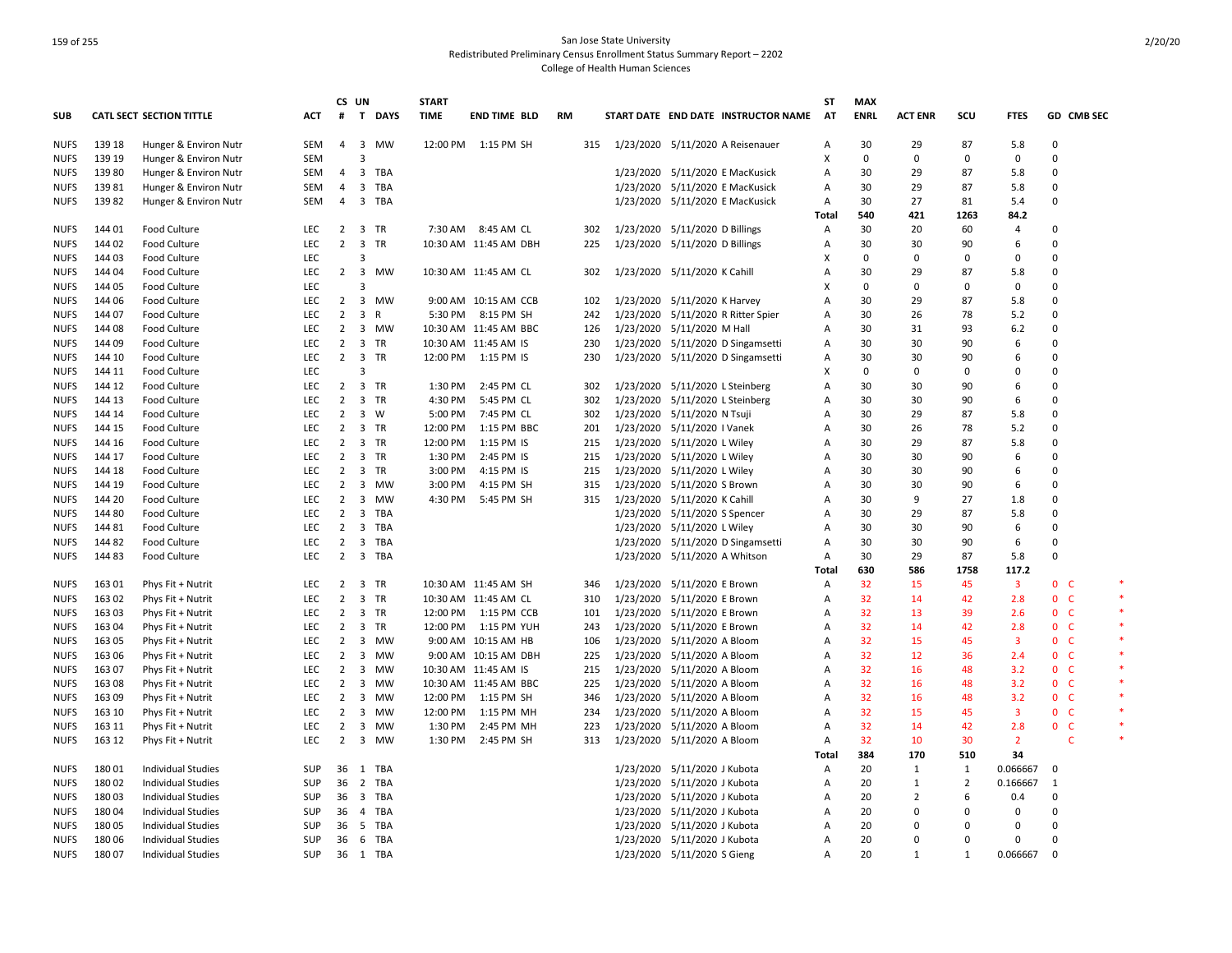|             |         |                                 |            |    | CS UN                   |             | <b>START</b> |                     |           |     |                               |                                |                                        | <b>ST</b>      | <b>MAX</b>  |                |                |             |                |
|-------------|---------|---------------------------------|------------|----|-------------------------|-------------|--------------|---------------------|-----------|-----|-------------------------------|--------------------------------|----------------------------------------|----------------|-------------|----------------|----------------|-------------|----------------|
| <b>SUB</b>  |         | <b>CATL SECT SECTION TITTLE</b> | <b>ACT</b> | #  | $\mathbf{T}$            | <b>DAYS</b> | <b>TIME</b>  | <b>END TIME BLD</b> | <b>RM</b> |     |                               |                                | START DATE END DATE INSTRUCTOR NAME    | <b>AT</b>      | <b>ENRL</b> | <b>ACT ENR</b> | SCU            | <b>FTES</b> | GD CMB SEC     |
| <b>NUFS</b> | 18008   | <b>Individual Studies</b>       | SUP        | 36 | 2                       | TBA         |              |                     |           |     |                               | 1/23/2020 5/11/2020 S Gieng    |                                        | Α              | 20          | $\Omega$       | $\Omega$       | 0           | $\Omega$       |
| <b>NUFS</b> | 18009   | Individual Studies              | SUP        | 36 | 1 TBA                   |             |              |                     |           |     |                               |                                | 1/23/2020 5/11/2020 G Pereira Pignotti | Α              | 20          | 1              | $\mathbf{1}$   | 0.083333    | $\mathbf{1}$   |
| <b>NUFS</b> | 180 10  | <b>Individual Studies</b>       | <b>SUP</b> | 36 | 2 TBA                   |             |              |                     |           |     |                               |                                | 1/23/2020 5/11/2020 G Pereira Pignotti | $\overline{A}$ | 20          | $\Omega$       | $\Omega$       | 0           | $\Omega$       |
| <b>NUFS</b> | 180 11  | <b>Individual Studies</b>       | SUP        | 36 | 1 TBA                   |             |              |                     |           |     |                               |                                | 1/23/2020 5/11/2020 A Widaman          | Α              | 20          | 3              | 3              | 0.2         | $\Omega$       |
| <b>NUFS</b> | 180 12  | <b>Individual Studies</b>       | <b>SUP</b> | 36 | 2 TBA                   |             |              |                     |           |     |                               |                                | 1/23/2020 5/11/2020 A Widaman          | $\mathsf{A}$   | 20          | $\Omega$       | $\Omega$       | $\Omega$    | $\Omega$       |
|             |         |                                 |            |    |                         |             |              |                     |           |     |                               |                                |                                        | Total          | 240         | 9              | 14             | 0.983333    |                |
| <b>NUFS</b> | 19001   | Nutr Ed & Couns                 | LEC        | 1  |                         | 3 MW        | 3:00 PM      | 4:15 PM CCB         |           | 102 |                               |                                | 1/23/2020 5/11/2020 G Pereira Pignotti | Α              | 35          | 33             | 99             | 6.75        | 3              |
|             |         |                                 |            |    |                         |             |              |                     |           |     |                               |                                |                                        | Total          | 35          | 33             | 99             | 6.75        |                |
| <b>NUFS</b> | 192 01  | Fld Exp NufS/Pkg                | <b>SUP</b> | 36 | 1                       | TBA         |              |                     |           |     |                               | 1/23/2020 5/11/2020 D Billings |                                        | $\mathsf{A}$   | 20          | $\Omega$       | $\Omega$       | $\Omega$    | $\Omega$       |
| <b>NUFS</b> | 192 02  | Fld Exp NufS/Pkg                | <b>SUP</b> | 36 | $\overline{2}$          | <b>TBA</b>  |              |                     |           |     |                               | 1/23/2020 5/11/2020 D Billings |                                        | Α              | 20          | 0              | $\Omega$       | $\Omega$    | $\Omega$       |
| <b>NUFS</b> | 192 03  | Fld Exp NufS/Pkg                | SUP        | 36 |                         | 3 TBA       |              |                     |           |     |                               | 1/23/2020 5/11/2020 D Billings |                                        | Α              | 20          | $\Omega$       | $\Omega$       | $\Omega$    | $\Omega$       |
| <b>NUFS</b> | 192 04  | Fld Exp NufS/Pkg                | SUP        | 36 | $\overline{4}$          | TBA         |              |                     |           |     |                               | 1/23/2020 5/11/2020 D Billings |                                        | Α              | 20          | $\Omega$       | $\Omega$       | 0           | $\Omega$       |
| <b>NUFS</b> | 192 05  | Fld Exp NufS/Pkg                | <b>SUP</b> | 36 | 5                       | <b>TBA</b>  |              |                     |           |     |                               | 1/23/2020 5/11/2020 D Billings |                                        | Α              | 20          | O              | $\Omega$       | $\Omega$    | $\Omega$       |
| <b>NUFS</b> | 192 06  | Fld Exp NufS/Pkg                | <b>SUP</b> | 36 | 6                       | TBA         |              |                     |           |     | 1/23/2020                     | 5/11/2020 D Billings           |                                        | Α              | 20          | $\overline{2}$ | 12             | 0.8         | 0              |
| <b>NUFS</b> | 192 07  | Fld Exp NufS/Pkg                | <b>SUP</b> | 36 | 2 TBA                   |             |              |                     |           |     | 1/23/2020                     | 5/11/2020 J Kubota             |                                        | Α              | 20          | 18             | 36             | 2.4         | 0              |
| <b>NUFS</b> | 192 08  | Fld Exp NufS/Pkg                | <b>SUP</b> | 36 | 2 TBA                   |             |              |                     |           |     |                               | 1/23/2020 5/11/2020 E Brown    |                                        | A              | 20          | 5              | 10             | 0.666667    | 0              |
| <b>NUFS</b> | 19209   | Fld Exp NufS/Pkg                | SUP        | 36 | 2 TBA                   |             |              |                     |           |     |                               | 1/23/2020 5/11/2020 C Haas     |                                        | Α              | 20          | $\Omega$       | 0              | 0           | $\Omega$       |
| <b>NUFS</b> | 192 10  | Fld Exp NufS/Pkg                | SUP        | 36 | $\overline{4}$          | TBA         |              |                     |           |     |                               |                                | 1/23/2020 5/11/2020 F Yambrach         | A              | 20          | 5              | 20             | 1.333333    | 0              |
| <b>NUFS</b> | 192 11  | Fld Exp NufS/Pkg                | <b>SUP</b> | 36 | 5                       | TBA         |              |                     |           |     |                               |                                | 1/23/2020 5/11/2020 F Yambrach         | A              | 20          | $\Omega$       | $\Omega$       | 0           | $\Omega$       |
| <b>NUFS</b> | 192 12  | Fld Exp NufS/Pkg                | SUP        | 36 | 6 TBA                   |             |              |                     |           |     |                               |                                | 1/23/2020 5/11/2020 F Yambrach         | Α              | 36          | 3              | 18             | 1.2         | $\Omega$       |
|             |         |                                 |            |    |                         |             |              |                     |           |     |                               |                                |                                        | Total          | 256         | 33             | 96             | 6.4         |                |
| <b>NUFS</b> | 219B 02 | Sem Adv Topics in Nut and Diet  | SEM        |    | 3                       |             |              |                     |           |     |                               |                                |                                        | Х              | $\mathbf 0$ | O              | 0              | 0           | $\Omega$       |
| <b>NUFS</b> | 219B 03 | Sem Adv Topics in Nut and Diet  | SEM        | 5  | $\overline{\mathbf{3}}$ | $\top$      | 3:00 PM      | 5:45 PM             |           |     |                               |                                | 1/23/2020 5/11/2020 A Widaman          | Α              | 18          | 6              | 18             | 1.35        | 3              |
|             |         |                                 |            |    |                         |             |              |                     |           |     |                               |                                |                                        | Total          | 18          | 6              | 18             | 1.35        |                |
| <b>NUFS</b> | 220A 01 | Adv Mnt                         | <b>SEM</b> | 5  | 3 M                     |             | 6:00 PM      | 8:45 PM CCB         |           | 122 | 1/23/2020 5/11/2020 J Berta   |                                |                                        | $\mathsf{A}$   | 18          | $\overline{7}$ | 21             | 1.7         | 6              |
|             |         |                                 |            |    |                         |             |              |                     |           |     |                               |                                |                                        | Total          | 18          | 7              | 21             | 1.7         |                |
| <b>NUFS</b> | 27001   | Pkg Dsgn End Use                | <b>SEM</b> |    | 3                       |             |              |                     |           |     |                               |                                |                                        | X              | $\mathbf 0$ |                | $\Omega$       | $\Omega$    | $\Omega$       |
|             |         |                                 |            |    |                         |             |              |                     |           |     |                               |                                |                                        | Total          | $\mathbf 0$ | 0              | 0              | 0           |                |
| <b>NUFS</b> | 280A 01 | Dietetic Internship             | SUP        |    | 1                       |             |              |                     |           |     |                               |                                |                                        | х              | $\mathbf 0$ | 0              | $\Omega$       | 0           | $\Omega$       |
| <b>NUFS</b> | 280A 02 | Dietetic Internship             | SUP        | 25 | $\overline{\mathbf{3}}$ | TBA         |              |                     |           |     |                               | 1/23/2020 5/11/2020 K Mauldin  |                                        | Α              | 20          | 0              | $\Omega$       | 0           | 0              |
| <b>NUFS</b> | 280A03  | Dietetic Internship             | SUP        | 25 | 6                       | TBA         |              |                     |           |     |                               | 1/23/2020 5/11/2020 K Mauldin  |                                        | A              | 20          | <sup>0</sup>   | $\Omega$       | $\Omega$    | $\Omega$       |
| <b>NUFS</b> | 280A 04 | Dietetic Internship             | <b>SUP</b> | 25 | 9                       | <b>TBA</b>  |              |                     |           |     | 1/23/2020                     |                                | 5/11/2020 K Mauldin                    | A              | 20          | 0              | $\Omega$       | $\Omega$    | $\Omega$       |
| <b>NUFS</b> | 280A 05 | Dietetic Internship             | <b>SUP</b> | 25 | 12 TBA                  |             |              |                     |           |     |                               | 1/23/2020 5/11/2020 K Mauldin  |                                        | A              | 20          | <sup>0</sup>   | $\Omega$       | $\Omega$    | $\Omega$       |
| <b>NUFS</b> | 280A 06 | Dietetic Internship             | <b>SUP</b> | 25 | 6                       | TBA         |              |                     |           |     |                               |                                | 1/23/2020 5/11/2020 G Pereira Pignotti | A              | 20          | $\Omega$       | $\Omega$       | $\Omega$    | $\Omega$       |
| <b>NUFS</b> | 280A 07 | Dietetic Internship             | <b>SUP</b> | 25 | 12 TBA                  |             |              |                     |           |     |                               |                                | 1/23/2020 5/11/2020 G Pereira Pignotti | Α              | 20          | n              | $\Omega$       | $\Omega$    | $\Omega$       |
| <b>NUFS</b> | 280A08  | Dietetic Internship             | <b>SUP</b> | 25 | 1 M                     |             |              | 4:00 PM 5:15 PM CCB |           | 121 | 1/23/2020 5/11/2020 K Mauldin |                                |                                        | Α              | 18          | $\overline{7}$ | $\overline{7}$ | 0.566667    | 6              |
|             |         |                                 |            |    |                         |             |              |                     |           |     |                               |                                |                                        | Total          | 138         | 7              | $\overline{7}$ | 0.566667    |                |
| <b>NUFS</b> | 295A 01 | <b>Research Methodology</b>     | <b>SEM</b> |    | 3                       |             |              |                     |           |     |                               |                                |                                        | X              | $\mathbf 0$ | $\Omega$       | $\Omega$       | 0           | $\Omega$       |
| <b>NUFS</b> | 295A 02 | <b>Research Methodology</b>     | SEM        | 5  | 3 R                     |             | 3:00 PM      | 5:45 PM CCB         |           | 121 | 1/23/2020 5/11/2020 S Gieng   |                                |                                        | Α              | 18          | 12             | 36             | 3           | 12             |
|             |         |                                 |            |    |                         |             |              |                     |           |     |                               |                                |                                        | Total          | 18          | 12             | 36             | 3           |                |
| <b>NUFS</b> | 296 80  | <b>Biostat in Res</b>           | LEC        | 2  | 3 TBA                   |             |              |                     |           |     |                               | 1/23/2020 5/11/2020 E Houts    |                                        | Α              | 18          | 9              | 27             | 2.25        | 9              |
|             |         |                                 |            |    |                         |             |              |                     |           |     |                               |                                |                                        | Total          | 18          | q              | 27             | 2.25        |                |
| <b>NUFS</b> | 298 01  | <b>Special Studies</b>          | SUP        | 25 | 1 TBA                   |             |              |                     |           |     |                               | 1/23/2020 5/11/2020 E Brown    |                                        | Α              | 10          | 0              | $\Omega$       | 0           | 0              |
| <b>NUFS</b> | 298 02  | <b>Special Studies</b>          | <b>SUP</b> | 25 | 2 TBA                   |             |              |                     |           |     |                               | 1/23/2020 5/11/2020 E Brown    |                                        | Α              | 10          | <sup>0</sup>   | $\Omega$       | 0           | $\Omega$       |
| <b>NUFS</b> | 298 03  | <b>Special Studies</b>          | <b>SUP</b> | 25 | $\overline{\mathbf{3}}$ | TBA         |              |                     |           |     | 1/23/2020                     | 5/11/2020 E Brown              |                                        | Α              | 10          | 0              | $\Omega$       | $\Omega$    | $\Omega$       |
| <b>NUFS</b> | 298 04  | <b>Special Studies</b>          | <b>SUP</b> | 25 | 1 TBA                   |             |              |                     |           |     |                               | 1/23/2020 5/11/2020 X Feng     |                                        | Α              | 10          | <sup>0</sup>   | $\Omega$       | $\Omega$    | $\Omega$       |
| <b>NUFS</b> | 298 05  | <b>Special Studies</b>          | <b>SUP</b> | 25 | 2 TBA                   |             |              |                     |           |     |                               | 1/23/2020 5/11/2020 X Feng     |                                        | $\overline{A}$ | 10          | C              | $\Omega$       | $\Omega$    | $\Omega$       |
| <b>NUFS</b> | 298 06  | <b>Special Studies</b>          | SUP        | 25 | $\overline{\mathbf{3}}$ | <b>TBA</b>  |              |                     |           |     |                               | 1/23/2020 5/11/2020 X Feng     |                                        | Α              | 10          | n              | $\Omega$       | $\Omega$    | $\Omega$       |
| <b>NUFS</b> | 298 07  | <b>Special Studies</b>          | SUP        | 25 | 1                       | TBA         |              |                     |           |     |                               | 1/23/2020 5/11/2020 S Gieng    |                                        | $\overline{A}$ | 10          | 1              | 1              | 0.083333    | 1              |
| <b>NUFS</b> | 298 08  | <b>Special Studies</b>          | <b>SUP</b> | 25 | 2 TBA                   |             |              |                     |           |     |                               | 1/23/2020 5/11/2020 S Gieng    |                                        | Α              | 10          | $\overline{2}$ | $\overline{4}$ | 0.333333    | $\overline{2}$ |
| <b>NUFS</b> | 298 09  | <b>Special Studies</b>          | <b>SUP</b> | 25 | 3 TBA                   |             |              |                     |           |     |                               | 1/23/2020 5/11/2020 S Gieng    |                                        | A              | 10          | $\Omega$       | $\Omega$       | 0           | $\Omega$       |
|             |         |                                 |            |    |                         |             |              |                     |           |     |                               |                                |                                        |                |             |                |                |             |                |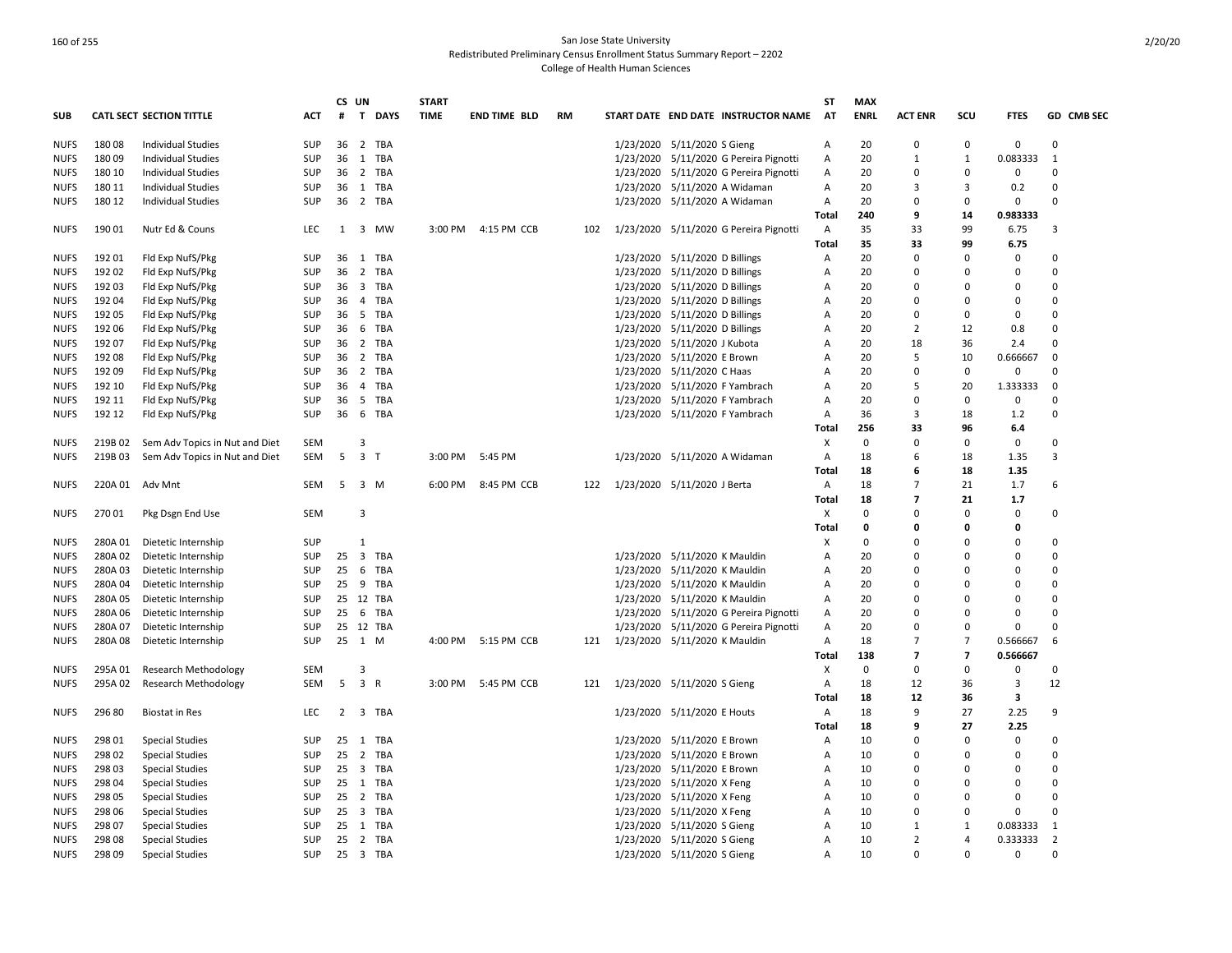|             |        |                                 |            |    | CS UN                   |             | <b>START</b> |                     |           |           |                                        | <b>ST</b>      | <b>MAX</b>  |                |                |             |                |
|-------------|--------|---------------------------------|------------|----|-------------------------|-------------|--------------|---------------------|-----------|-----------|----------------------------------------|----------------|-------------|----------------|----------------|-------------|----------------|
| <b>SUB</b>  |        | <b>CATL SECT SECTION TITTLE</b> | ACT        | #  | T                       | <b>DAYS</b> | <b>TIME</b>  | <b>END TIME BLD</b> | <b>RM</b> |           | START DATE END DATE INSTRUCTOR NAME    | AT             | <b>ENRL</b> | <b>ACT ENR</b> | SCU            | <b>FTES</b> | GD CMB SEC     |
| <b>NUFS</b> | 298 10 | <b>Special Studies</b>          | SUP        | 25 | 1                       | TBA         |              |                     |           |           | 1/23/2020 5/11/2020 J Kubota           | Α              | 10          | 4              | $\overline{4}$ | 0.333333    | $\overline{4}$ |
| <b>NUFS</b> | 298 11 | <b>Special Studies</b>          | SUP        | 25 | $\overline{2}$          | TBA         |              |                     |           |           | 1/23/2020 5/11/2020 J Kubota           | Α              | 10          | $\mathbf{1}$   | $\overline{2}$ | 0.166667    | 1              |
| <b>NUFS</b> | 298 12 | <b>Special Studies</b>          | <b>SUP</b> | 25 | $\overline{\mathbf{3}}$ | TBA         |              |                     |           |           | 1/23/2020 5/11/2020 J Kubota           | Α              | 10          | $\Omega$       | $\Omega$       | $\Omega$    | $\Omega$       |
| <b>NUFS</b> | 298 13 | <b>Special Studies</b>          | SUP        |    | $\mathbf{1}$            |             |              |                     |           |           |                                        | X              | $\Omega$    | <sup>0</sup>   | $\Omega$       | $\Omega$    | $\Omega$       |
| <b>NUFS</b> | 298 14 | <b>Special Studies</b>          | SUP        |    | $\overline{2}$          |             |              |                     |           |           |                                        | X              | $\mathbf 0$ | O              | $\Omega$       | 0           | $\Omega$       |
| <b>NUFS</b> | 298 15 | <b>Special Studies</b>          | SUP        |    | 3                       |             |              |                     |           |           |                                        | X              | 0           | 0              | $\Omega$       | $\Omega$    | 0              |
| <b>NUFS</b> | 298 16 | <b>Special Studies</b>          | SUP        | 25 | 1                       | TBA         |              |                     |           |           | 1/23/2020 5/11/2020 X Liu              | A              | 10          | $\Omega$       | $\Omega$       | 0           | $\Omega$       |
| <b>NUFS</b> | 298 17 | <b>Special Studies</b>          | SUP        | 25 | $\overline{2}$          | TBA         |              |                     |           |           | 1/23/2020 5/11/2020 X Liu              | A              | 10          | $\Omega$       | $\Omega$       | $\Omega$    | $\Omega$       |
| <b>NUFS</b> | 298 18 | <b>Special Studies</b>          | <b>SUP</b> | 25 | $\overline{\mathbf{3}}$ | TBA         |              |                     |           |           | 1/23/2020 5/11/2020 X Liu              | A              | 10          | ŋ              | $\Omega$       | $\Omega$    | $\Omega$       |
| <b>NUFS</b> | 298 19 | <b>Special Studies</b>          | SUP        | 25 | 1                       | <b>TBA</b>  |              |                     |           | 1/23/2020 | 5/11/2020 K Mauldin                    | Α              | 10          | $\overline{2}$ | $\overline{2}$ | 0.166667    | $\overline{2}$ |
| <b>NUFS</b> | 298 20 | <b>Special Studies</b>          | <b>SUP</b> | 25 |                         | 2 TBA       |              |                     |           |           | 1/23/2020 5/11/2020 K Mauldin          | A              | 10          | O              | $\Omega$       | $\mathbf 0$ | $\Omega$       |
| <b>NUFS</b> | 298 21 | <b>Special Studies</b>          | SUP        | 25 |                         | 3 TBA       |              |                     |           |           | 1/23/2020 5/11/2020 K Mauldin          | Α              | 10          | 0              | $\Omega$       | 0           | $\Omega$       |
| <b>NUFS</b> | 298 22 | <b>Special Studies</b>          | SUP        | 25 |                         | 1 TBA       |              |                     |           |           | 1/23/2020 5/11/2020 G Pereira Pignotti | A              | 10          | $\Omega$       | $\Omega$       | O           | $\Omega$       |
| <b>NUFS</b> | 298 23 | <b>Special Studies</b>          | SUP        | 25 | $\overline{2}$          | TBA         |              |                     |           | 1/23/2020 | 5/11/2020 G Pereira Pignotti           | A              | 10          | 0              | $\Omega$       | $\Omega$    | $\Omega$       |
| <b>NUFS</b> | 298 24 | <b>Special Studies</b>          | <b>SUP</b> | 25 |                         | 3 TBA       |              |                     |           |           | 1/23/2020 5/11/2020 G Pereira Pignotti | A              | 10          | <sup>0</sup>   | $\Omega$       | $\Omega$    | $\Omega$       |
| <b>NUFS</b> | 298 25 | <b>Special Studies</b>          | <b>SUP</b> | 25 |                         | 1 TBA       |              |                     |           |           | 1/23/2020 5/11/2020 A Widaman          | Α              | 10          | $\mathbf{1}$   | 1              | 0.083333    | $\mathbf{1}$   |
| <b>NUFS</b> | 298 26 | <b>Special Studies</b>          | SUP        | 25 | $\overline{2}$          | <b>TBA</b>  |              |                     |           |           | 1/23/2020 5/11/2020 A Widaman          | Α              | 10          | $\Omega$       | $\Omega$       | $\mathbf 0$ | $\Omega$       |
| <b>NUFS</b> | 298 27 | <b>Special Studies</b>          | SUP        | 25 | $\overline{\mathbf{3}}$ | TBA         |              |                     |           |           | 1/23/2020 5/11/2020 A Widaman          | Α              | 10          | 0              | $\Omega$       | 0           | $\Omega$       |
| <b>NUFS</b> | 298 28 | <b>Special Studies</b>          | <b>SUP</b> | 25 |                         | 1 TBA       |              |                     |           | 1/23/2020 | 5/11/2020 F Yambrach                   | Α              | 10          | $\Omega$       | $\Omega$       | 0           | $\Omega$       |
| <b>NUFS</b> | 298 29 | <b>Special Studies</b>          | <b>SUP</b> | 25 | $\overline{2}$          | TBA         |              |                     |           |           | 1/23/2020 5/11/2020 F Yambrach         | $\overline{A}$ | 10          | $\mathbf{1}$   | $\overline{2}$ | 0.166667    | $\mathbf{1}$   |
| <b>NUFS</b> | 298 30 | <b>Special Studies</b>          | <b>SUP</b> | 25 | 3 TBA                   |             |              |                     |           |           | 1/23/2020 5/11/2020 F Yambrach         | A              | 10          | 0              | $\Omega$       | $\mathbf 0$ | $\Omega$       |
|             |        |                                 |            |    |                         |             |              |                     |           |           |                                        | Total          | 270         | 12             | 16             | 1.333333    |                |
| <b>NUFS</b> | 299 01 | Mas Thesis or Proj              | SUP        | 25 | 1 TBA                   |             |              |                     |           |           | 1/23/2020 5/11/2020 X Feng             | Α              | 10          | 0              | $\Omega$       | 0           | 0              |
| <b>NUFS</b> | 299 02 | Mas Thesis or Proj              | <b>SUP</b> | 25 |                         | 2 TBA       |              |                     |           |           | 1/23/2020 5/11/2020 X Feng             | Α              | 10          | $\Omega$       | $\Omega$       | $\Omega$    | $\Omega$       |
| <b>NUFS</b> | 299 03 | Mas Thesis or Proj              | SUP        | 25 | $\overline{\mathbf{3}}$ | TBA         |              |                     |           |           | 1/23/2020 5/11/2020 X Feng             | Α              | 10          | 0              | $\Omega$       | $\Omega$    | $\Omega$       |
| <b>NUFS</b> | 299 04 | Mas Thesis or Proj              | SUP        | 25 |                         | 1 TBA       |              |                     |           |           | 1/23/2020 5/11/2020 S Gieng            | A              | 10          | ŋ              | $\Omega$       | O           | $\Omega$       |
| <b>NUFS</b> | 299 05 | Mas Thesis or Proj              | <b>SUP</b> | 25 |                         | 2 TBA       |              |                     |           | 1/23/2020 | 5/11/2020 S Gieng                      | A              | 10          | ŋ              | $\Omega$       | $\Omega$    | $\Omega$       |
| <b>NUFS</b> | 299 06 | Mas Thesis or Proj              | SUP        | 25 |                         | 3 TBA       |              |                     |           |           | 1/23/2020 5/11/2020 S Gieng            | Α              | 10          | 0              | 0              | 0           | 0              |
| <b>NUFS</b> | 299 07 | Mas Thesis or Proj              | SUP        | 25 | 1                       | TBA         |              |                     |           |           | 1/23/2020 5/11/2020 J Kubota           | Α              | 10          | 0              | $\Omega$       | $\Omega$    | $\Omega$       |
| <b>NUFS</b> | 299 08 | Mas Thesis or Proj              | SUP        | 25 |                         | 2 TBA       |              |                     |           |           | 1/23/2020 5/11/2020 J Kubota           | A              | 10          | O              | $\Omega$       | $\Omega$    | $\Omega$       |
| <b>NUFS</b> | 299 09 | Mas Thesis or Proj              | SUP        | 25 | $\overline{\mathbf{3}}$ | TBA         |              |                     |           |           | 1/23/2020 5/11/2020 J Kubota           | A              | 10          | ŋ              | $\Omega$       | $\Omega$    | $\Omega$       |
| <b>NUFS</b> | 299 10 | Mas Thesis or Proj              | SUP        |    | $\mathbf{1}$            |             |              |                     |           |           |                                        | X              | $\mathbf 0$ | ŋ              | $\Omega$       | $\Omega$    | $\Omega$       |
| <b>NUFS</b> | 299 11 | Mas Thesis or Proj              | <b>SUP</b> |    | $\overline{2}$          |             |              |                     |           |           |                                        | X              | 0           | C              | $\Omega$       | $\Omega$    | $\Omega$       |
| <b>NUFS</b> | 299 12 | Mas Thesis or Proj              | <b>SUP</b> |    | 3                       |             |              |                     |           |           |                                        | x              | $\mathbf 0$ | 0              | $\Omega$       | $\Omega$    | $\Omega$       |
| <b>NUFS</b> | 299 13 | Mas Thesis or Proj              | SUP        | 25 | 1                       | TBA         |              |                     |           |           | 1/23/2020 5/11/2020 X Liu              | A              | 10          | 0              | $\Omega$       | 0           | $\Omega$       |
| <b>NUFS</b> | 299 14 | Mas Thesis or Proj              | SUP        | 25 | $\overline{2}$          | TBA         |              |                     |           |           | 1/23/2020 5/11/2020 X Liu              | Α              | 10          | 0              | $\Omega$       | $\Omega$    | $\Omega$       |
| <b>NUFS</b> | 299 15 | Mas Thesis or Proj              | <b>SUP</b> | 25 |                         | 3 TBA       |              |                     |           |           | 1/23/2020 5/11/2020 X Liu              | A              | 10          | O              | $\Omega$       | $\Omega$    | $\Omega$       |
| <b>NUFS</b> | 299 16 | Mas Thesis or Proj              | <b>SUP</b> | 25 |                         | 1 TBA       |              |                     |           | 1/23/2020 | 5/11/2020 K Mauldin                    | A              | 10          | O              | $\Omega$       | $\Omega$    | $\Omega$       |
| <b>NUFS</b> | 299 17 | Mas Thesis or Proj              | <b>SUP</b> | 25 |                         | 2 TBA       |              |                     |           |           | 1/23/2020 5/11/2020 K Mauldin          | A              | 10          | O              | $\Omega$       | O           | $\Omega$       |
| <b>NUFS</b> | 299 18 | Mas Thesis or Proj              | SUP        | 25 |                         | 3 TBA       |              |                     |           | 1/23/2020 | 5/11/2020 K Mauldin                    | Α              | 10          | 0              | $\Omega$       | 0           | 0              |
| <b>NUFS</b> | 299 19 | Mas Thesis or Proj              | <b>SUP</b> | 25 |                         | 1 TBA       |              |                     |           | 1/23/2020 | 5/11/2020 G Pereira Pignotti           | Α              | 10          | $\Omega$       | $\Omega$       | $\Omega$    | $\Omega$       |
| <b>NUFS</b> | 299 20 | Mas Thesis or Proj              | <b>SUP</b> | 25 |                         | 2 TBA       |              |                     |           | 1/23/2020 | 5/11/2020 G Pereira Pignotti           | Α              | 10          | ŋ              | $\Omega$       | $\Omega$    | $\Omega$       |
| <b>NUFS</b> | 299 21 | Mas Thesis or Proj              | SUP        | 25 |                         | 3 TBA       |              |                     |           |           | 1/23/2020 5/11/2020 G Pereira Pignotti | A              | 10          | ŋ              | $\Omega$       | $\Omega$    | $\Omega$       |
| <b>NUFS</b> | 299 22 | Mas Thesis or Proj              | <b>SUP</b> | 25 | 1                       | TBA         |              |                     |           |           | 1/23/2020 5/11/2020 A Widaman          | Α              | 10          | O              | $\Omega$       | $\Omega$    | $\Omega$       |
| <b>NUFS</b> | 299 23 | Mas Thesis or Proj              | SUP        | 25 | $\overline{2}$          | TBA         |              |                     |           | 1/23/2020 | 5/11/2020 A Widaman                    | Α              | 10          | $\Omega$       | $\Omega$       | $\mathbf 0$ | 0              |
| <b>NUFS</b> | 299 24 | Mas Thesis or Proj              | SUP        | 25 | $\overline{\mathbf{3}}$ | TBA         |              |                     |           | 1/23/2020 | 5/11/2020 A Widaman                    | Α              | 10          | $\mathbf{1}$   | 3              | 0.25        | 1              |
| <b>NUFS</b> | 299 25 | Mas Thesis or Proj              | SUP        | 25 |                         | 1 TBA       |              |                     |           |           | 1/23/2020 5/11/2020 F Yambrach         | Α              | 10          | $\Omega$       | $\Omega$       | $\mathbf 0$ | $\Omega$       |
| <b>NUFS</b> | 299 26 | Mas Thesis or Proj              | <b>SUP</b> | 25 | $\overline{2}$          | TBA         |              |                     |           | 1/23/2020 | 5/11/2020 F Yambrach                   | A              | 10          | 0              | $\Omega$       | $\Omega$    | $\Omega$       |
| <b>NUFS</b> | 299 27 | Mas Thesis or Proj              | <b>SUP</b> | 25 | 3 TBA                   |             |              |                     |           |           | 1/23/2020 5/11/2020 F Yambrach         | Α              | 10          | O              | $\Omega$       | $\mathbf 0$ | $\Omega$       |
|             |        |                                 |            |    |                         |             |              |                     |           |           |                                        | Total          | 240         | $\mathbf{1}$   | з              | 0.25        |                |
| <b>PKG</b>  | 12101  | Solidworks for PKG              | SEM        |    | $2 \quad 3 \quad F$     |             |              | 9:30 AM 11:10 AM HB | 102       |           | 1/23/2020 5/11/2020 X Liu              | Α              | 15          | 15             | 30             | 3           | $\Omega$       |
|             |        |                                 |            |    |                         |             |              |                     |           |           |                                        |                |             |                |                |             |                |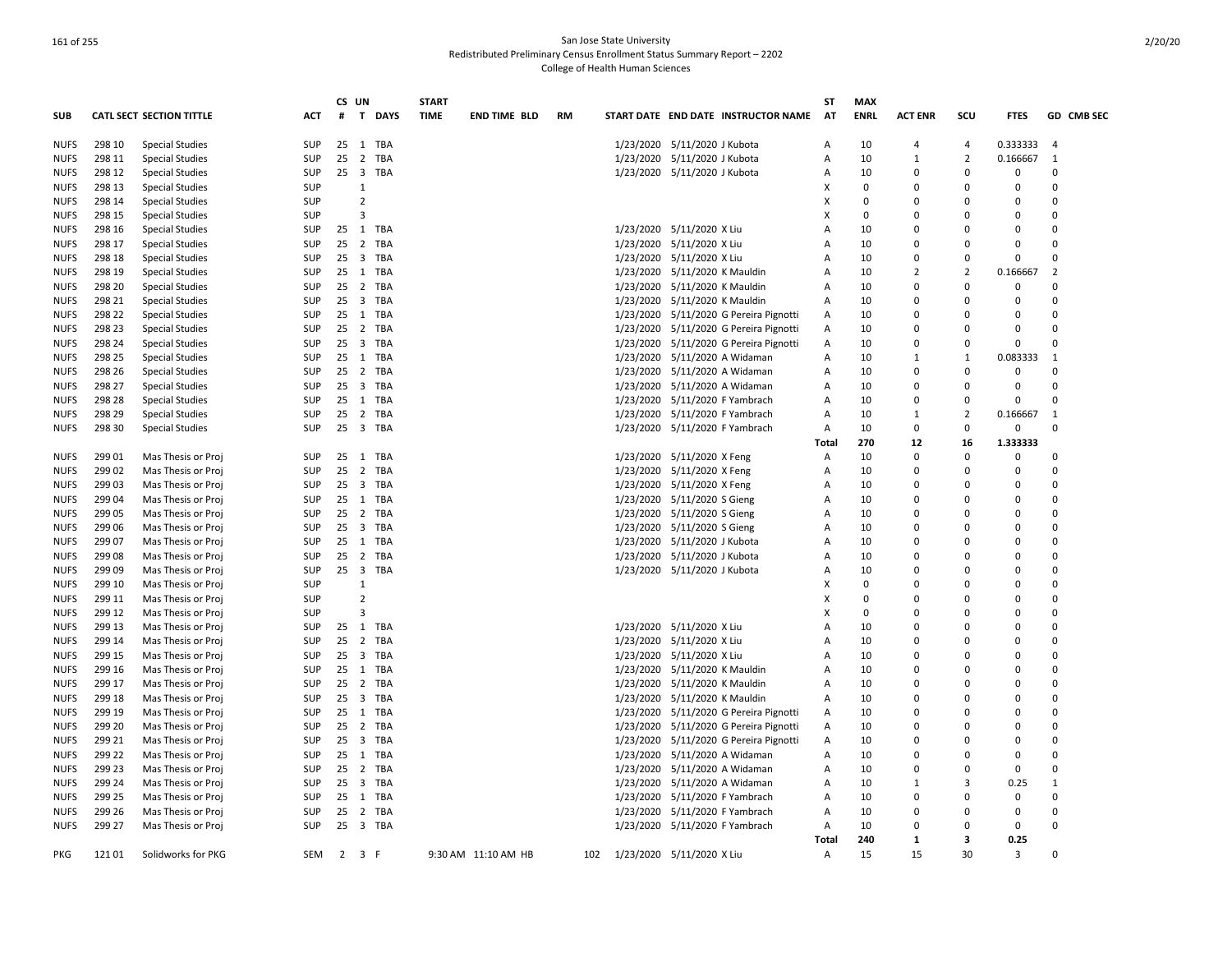|             |         |                                 |            | CS UN           |                         |             | <b>START</b> |                       |           |     |                                                      | <b>ST</b> | <b>MAX</b>   |                |              |                |                |            |        |
|-------------|---------|---------------------------------|------------|-----------------|-------------------------|-------------|--------------|-----------------------|-----------|-----|------------------------------------------------------|-----------|--------------|----------------|--------------|----------------|----------------|------------|--------|
| <b>SUB</b>  |         | <b>CATL SECT SECTION TITTLE</b> | <b>ACT</b> | #               |                         | T DAYS      | <b>TIME</b>  | <b>END TIME BLD</b>   | <b>RM</b> |     | START DATE END DATE INSTRUCTOR NAME                  | AT        | <b>ENRL</b>  | <b>ACT ENR</b> | scu          | <b>FTES</b>    |                | GD CMB SEC |        |
| <b>PKG</b>  | 12102   | Solidworks for PKG              | ACT        | 13 0 F          |                         |             |              | 11:30 AM  1:30 PM HB  |           | 102 | 1/23/2020 5/11/2020 X Liu                            | Α         | 15           | 15             | 15           | 0              | $\mathbf 0$    |            |        |
|             |         |                                 |            |                 |                         |             |              |                       |           |     |                                                      | Total     | 30           | 30             | 45           | 3              |                |            |        |
| PKG         | 141B01  | Pkg Materials II                | LEC        | 2               |                         | 3 M         | 1:30 PM      | 3:10 PM IS            |           | 115 | 1/23/2020 5/11/2020 F Yambrach                       | A         | 20           | 14             | 28           | 2.8            | 0 <sup>o</sup> |            | $\ast$ |
| <b>NUFS</b> | 141B 01 | Pkg Materials II                | <b>LEC</b> | 2               |                         | 3 M         | 1:30 PM      | 3:10 PM IS            |           | 115 | 1/23/2020 5/11/2020 F Yambrach                       | A         | $\Omega$     | $\Omega$       | $\Omega$     | $\Omega$       | 0 <sup>o</sup> |            | $\ast$ |
| PKG         | 141B02  | Pkg Materials II                | ACT        | 13              |                         | $0 \quad W$ | 1:30 PM      | 3:15 PM IS            |           | 114 | 1/23/2020 5/11/2020 F Yambrach                       | A         | 20           | 14             | 14           | $\mathbf{0}$   | 0 <sub>c</sub> |            | $\ast$ |
| <b>NUFS</b> | 141B 02 | Pkg Materials II                | ACT        | 13              |                         | 0 W         | 1:30 PM      | 3:15 PM IS            |           | 114 | 1/23/2020 5/11/2020 F Yambrach                       | A         | $\mathbf{0}$ | $\mathbf{0}$   | $\mathbf{0}$ | $\mathbf{0}$   | 0 <sup>o</sup> |            | $\ast$ |
|             |         |                                 |            |                 |                         |             |              |                       |           |     |                                                      | Total     | 40           | 28             | 42           | 2.8            |                |            |        |
| <b>PKG</b>  | 158 01  | Protective Pkg Dsgn             | <b>LEC</b> | 2               |                         | 3 M         | 4:00 PM      | 5:40 PM IS            |           | 115 | 1/23/2020 5/11/2020 E Tang                           | A         | 20           | 20             | 40           | $\overline{4}$ | 0 <sup>o</sup> |            | $\ast$ |
| <b>NUFS</b> | 158 01  | Protective Pkg Dsgn             | <b>LEC</b> | 2               |                         | 3 M         | 4:00 PM      | 5:40 PM IS            |           | 115 | 1/23/2020 5/11/2020 E Tang                           | Α         | $\mathbf{0}$ | $\mathbf{0}$   | $\mathbf{0}$ | $\mathbf{0}$   | 0 <sub>c</sub> |            |        |
| <b>PKG</b>  | 158 02  | Protective Pkg Dsgn             | <b>ACT</b> | $\overline{7}$  |                         | $0 \quad W$ | 4:00 PM      | 5:45 PM IS            |           | 114 | 1/23/2020 5/11/2020 E Tang                           | A         | 20           | 20             | 20           | $\mathbf{0}$   | 0 <sup>o</sup> |            | $\ast$ |
| <b>NUFS</b> | 158 02  | Protective Pkg Dsgn             | <b>ACT</b> | $\overline{7}$  |                         | $0 \quad W$ | 4:00 PM      | 5:45 PM IS            |           | 114 | 1/23/2020 5/11/2020 E Tang                           | A         | $\Omega$     | $\mathbf{0}$   | $\mathbf{0}$ | $\mathbf{0}$   | 0 <sup>o</sup> |            | $\ast$ |
|             |         |                                 |            |                 |                         |             |              |                       |           |     |                                                      | Total     | 40           | 40             | 60           | 4              |                |            |        |
| <b>PKG</b>  | 15901   | Pkg Mtrl Hndlng Dist            | <b>LEC</b> | 2               | 3                       | <b>TR</b>   |              | 9:00 AM 10:15 AM IS   |           | 115 | 1/23/2020 5/11/2020 X Liu                            | A         | 20           | 16             | 48           | 3.2            | 0 <sup>o</sup> |            | $\ast$ |
| <b>NUFS</b> | 15901   | Pkg Mtrl Hndlng Dist            | <b>LEC</b> | 2               |                         | 3 TR        |              | 9:00 AM 10:15 AM IS   |           | 115 | 1/23/2020 5/11/2020 X Liu                            | A         | $\Omega$     | $\mathbf{0}$   | $\mathbf{0}$ | $\mathbf{0}$   | 0 <sup>o</sup> |            | $\ast$ |
|             |         |                                 |            |                 |                         |             |              |                       |           |     |                                                      | Total     | 20           | 16             | 48           | 3.2            |                |            |        |
| <b>PKG</b>  | 169 01  | Food Pkg                        | <b>LEC</b> | 2               | 3                       | MW          |              | 10:30 AM 11:45 AM CCB |           | 122 | 1/23/2020 5/11/2020 F Yambrach                       | A         | 30           | 23             | 69           | 4.6            | 0 <sup>o</sup> |            | $\ast$ |
| <b>NUFS</b> | 169 01  | Food Pkg                        | <b>LEC</b> | 2               | 3                       | <b>MW</b>   |              | 10:30 AM 11:45 AM CCB |           | 122 | 1/23/2020 5/11/2020 F Yambrach                       | A         | $\mathbf{0}$ | $\mathbf{0}$   | $\mathbf{0}$ | $\mathbf{0}$   | 0 <sup>o</sup> |            | $\ast$ |
|             |         |                                 |            |                 |                         |             |              |                       |           |     |                                                      | Total     | 30           | 23             | 69           | 4.6            |                |            |        |
| PKG         | 17001   | Pkg Develmt and Mgt             | LEC        | $\overline{2}$  | 3 <sub>1</sub>          |             | 1:30 PM      | 3:10 PM IS            |           | 115 | 1/23/2020 5/11/2020 X Liu                            | Α         | 20           | 19             | 38           | 3.85           | 1 C            |            | $\ast$ |
| <b>NUFS</b> | 17001   | Pkg Develmt and Mgt             | <b>LEC</b> | $\overline{2}$  | 3 <sub>1</sub>          |             | 1:30 PM      | 3:10 PM IS            |           | 115 | 1/23/2020 5/11/2020 X Liu                            | A         | $\mathbf{0}$ | $\mathbf{0}$   | $\mathbf{0}$ | $\mathbf{0}$   | 0 <sup>o</sup> |            |        |
| <b>PKG</b>  | 17002   | Pkg Develmt and Mgt             | ACT        | $\overline{7}$  | 0 R                     |             | 1:30 PM      | 3:15 PM IS            |           | 114 | 1/23/2020 5/11/2020 X Liu                            | A         | 20           | 19             | 19           | $\mathbf{0}$   | $1 \quad C$    |            | $\ast$ |
| <b>NUFS</b> | 17002   | Pkg Develmt and Mgt             | <b>ACT</b> | $\overline{7}$  | 0 R                     |             | 1:30 PM      | 3:15 PM IS            |           | 114 | 1/23/2020 5/11/2020 X Liu                            | A         | $\Omega$     | $\mathbf{0}$   | $\mathbf{0}$ | $\mathbf{0}$   | 0 <sub>c</sub> |            | $\ast$ |
|             |         |                                 |            |                 |                         |             |              |                       |           |     |                                                      | Total     | 40           | 38             | 57           | 3.85           |                |            |        |
| PKG         | 18001   | <b>Individual Studies</b>       | <b>SUP</b> | 36              | 1                       | TBA         |              |                       |           |     | 1/23/2020 5/11/2020 F Yambrach                       | A         | 10           | 0              | $\Omega$     | $\mathbf 0$    | $\Omega$       |            |        |
| PKG         | 18002   | <b>Individual Studies</b>       | <b>SUP</b> | 36              | $\overline{2}$          | TBA         |              |                       |           |     | 1/23/2020 5/11/2020 F Yambrach                       | А         | 10           | 0              | 0            | 0              | $\Omega$       |            |        |
| PKG         | 18003   | <b>Individual Studies</b>       | <b>SUP</b> | 36 <sup>3</sup> |                         | <b>TBA</b>  |              |                       |           |     | 1/23/2020 5/11/2020 F Yambrach                       | Α         | 10           | 1              | 3            | 0.2            | 0              |            |        |
| <b>PKG</b>  | 18004   | <b>Individual Studies</b>       | <b>SUP</b> | 36              | $\overline{4}$          | TBA         |              |                       |           |     | 1/23/2020 5/11/2020 F Yambrach                       | A         | 10           | $\Omega$       | $\Omega$     | $\mathbf 0$    | 0              |            |        |
| <b>PKG</b>  | 18005   | <b>Individual Studies</b>       | <b>SUP</b> | 36              | - 5                     | <b>TBA</b>  |              |                       |           |     | 1/23/2020 5/11/2020 F Yambrach                       | A         | 10           | $\Omega$       | $\Omega$     | $\mathbf 0$    | 0              |            |        |
| PKG         | 18006   | <b>Individual Studies</b>       | <b>SUP</b> | 36              | 6                       | <b>TBA</b>  |              |                       |           |     | 1/23/2020 5/11/2020 F Yambrach                       | Α         | 10           | $\Omega$       | $\Omega$     | $\mathbf 0$    | $\mathbf 0$    |            |        |
| <b>PKG</b>  | 18007   | <b>Individual Studies</b>       | SUP        | 36              | 1                       | TBA         |              |                       |           |     | 1/23/2020 5/11/2020 X Liu                            | A         | 10           | 0              | $\Omega$     | $\mathbf 0$    | 0              |            |        |
| <b>PKG</b>  | 18008   | <b>Individual Studies</b>       | SUP        | 36              | $\overline{2}$          | TBA         |              |                       |           |     | 1/23/2020 5/11/2020 X Liu                            | A         | 10           | $\Omega$       | $\Omega$     | 0              | 0              |            |        |
| <b>PKG</b>  | 180 09  | <b>Individual Studies</b>       | <b>SUP</b> | 36              | $\overline{\mathbf{3}}$ | TBA         |              |                       |           |     | 1/23/2020 5/11/2020 X Liu                            | A         | 10           | $\Omega$       | $\Omega$     | $\mathbf 0$    | $\Omega$       |            |        |
|             |         |                                 |            |                 |                         |             |              |                       |           |     |                                                      | Total     | 90           | 1              | 3            | 0.2            |                |            |        |
| <b>PKG</b>  | 27001   | Pkg Dsgn End Use                | SEM        |                 | 3                       |             |              |                       |           |     |                                                      | X         | $\Omega$     | 0              | 0            | $\mathbf 0$    | $\Omega$       |            |        |
|             |         |                                 |            |                 |                         |             |              |                       |           |     |                                                      | Total     | 0            | $\mathbf 0$    | 0            | $\mathbf 0$    |                |            |        |
|             |         |                                 |            |                 |                         |             |              |                       |           |     | <b>Nutrition, Food Science &amp; Packaging Total</b> |           | 4918         | 2891           | 7666         | 514.6667       |                |            |        |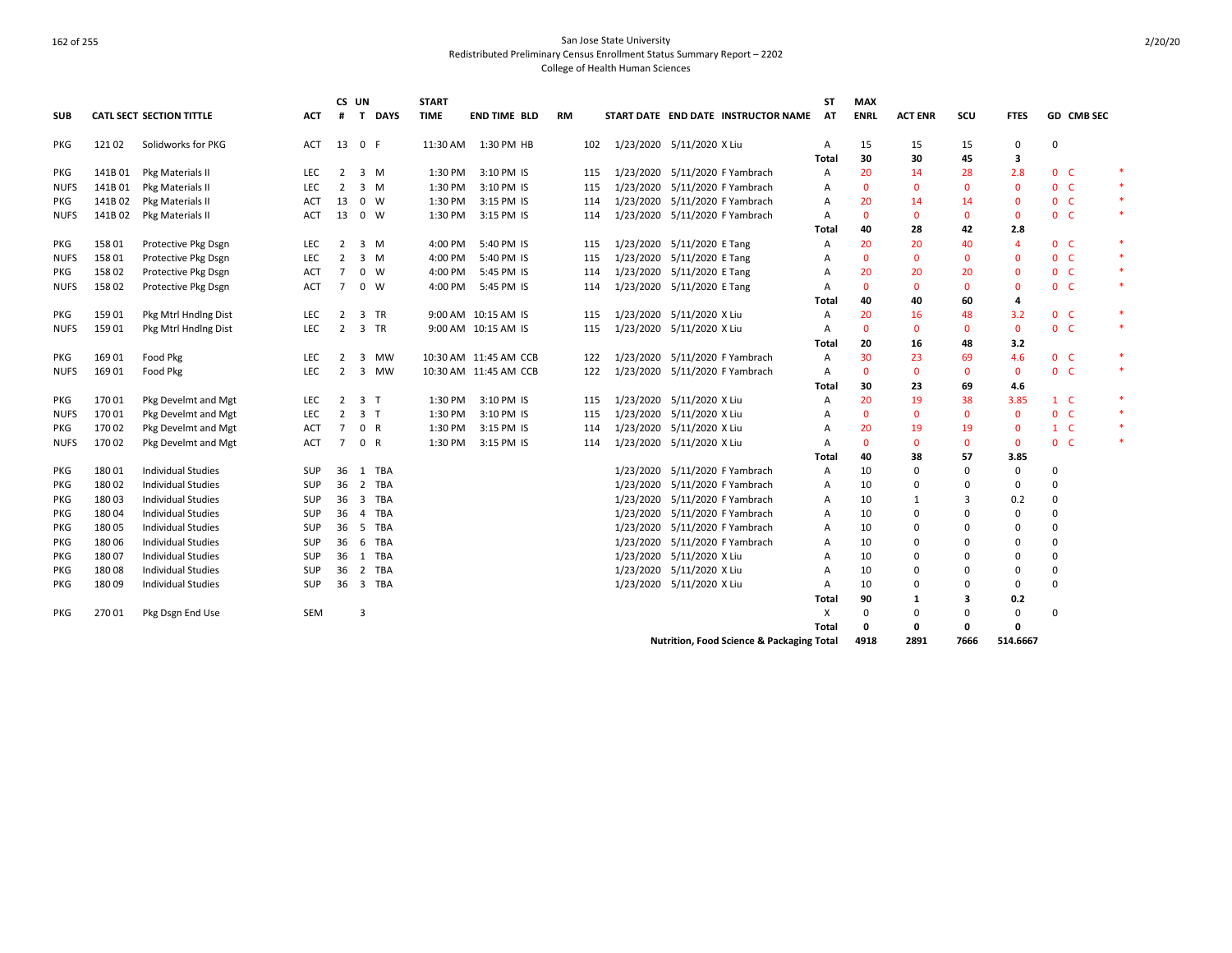## 163 of 255 San Jose State University Redistributed Preliminary Census Enrollment Status Summary Report – 2202

College of Health Human Sciences

|              |                             |                                        |            |                | CS UN                        | <b>START</b> |                                     |            |           |                                                              | SΤ             | <b>MAX</b>  |                |           |                                  |            |
|--------------|-----------------------------|----------------------------------------|------------|----------------|------------------------------|--------------|-------------------------------------|------------|-----------|--------------------------------------------------------------|----------------|-------------|----------------|-----------|----------------------------------|------------|
| <b>SUB</b>   |                             | <b>CATL SECT SECTION TITTLE</b>        | <b>ACT</b> | #              | T DAYS                       | <b>TIME</b>  | <b>END TIME BLD</b>                 | RM         |           | START DATE END DATE INSTRUCTOR NAME                          | <b>AT</b>      | <b>ENRL</b> | <b>ACT ENR</b> | scu       | <b>FTES</b>                      | GD CMB SEC |
|              | <b>Occupational Therapy</b> |                                        |            |                |                              |              |                                     |            |           |                                                              |                |             |                |           |                                  |            |
| OCTH         |                             | 201A 01 Field Work Exper               | <b>SUP</b> | 25             | 6 TBA                        |              |                                     |            |           | 1/23/2020 5/11/2020 C Arada                                  | Α              | 10          | 3              | 18        | 1.5                              | 3          |
|              |                             |                                        |            |                |                              |              |                                     |            |           |                                                              | Total          | 10          | 3              | 18        | 1.5                              |            |
| OCTH         | 201B 01                     | Adv Field Wrk Exp                      | SUP        | 25             | 6 TBA                        |              |                                     |            |           | 1/23/2020 5/11/2020 C Arada                                  | Α<br>Total     | 10<br>10    | 4<br>4         | 24<br>24  | $\overline{2}$<br>$\overline{2}$ | 4          |
| OCTH         | 21001                       | Sem in Occup Therapy                   | <b>LEC</b> | $\overline{2}$ | 2 T                          | 5:00 PM      | 6:45 PM CCB                         | 115        |           | 1/23/2020 5/11/2020 R McLaughlin                             | A              | 28          | 14             | 28        | 2.333333                         | - 14       |
|              |                             |                                        |            |                |                              |              |                                     |            |           |                                                              | Total          | 28          | 14             | 28        | 2.333333                         |            |
| OCTH         | 21601                       | Evaluation in OT                       | <b>SEM</b> | 5              | 3<br>M                       | 1:30 PM      | 4:15 PM CCB                         | 209        |           | 1/23/2020 5/11/2020 M Chang                                  | Α              | 21          | 18             | 54        | 4.5                              | 18         |
| OCTH         | 21602                       | Evaluation in OT                       | SEM        | 5              | $\overline{3}$<br>w          |              | 9:00 AM 11:45 AM CCB                | 209        |           | 1/23/2020 5/11/2020 D Lashgari                               | A              | 21          | 18             | 54        | 4.5                              | 18         |
| OCTH         | 21603                       | Evaluation in OT                       | SEM        | - 5            | 3 W                          | 1:30 PM      | 4:15 PM CCB                         | 209        |           | 1/23/2020 5/11/2020 H Pendleton                              | Α              | 21          | 19             | 57        | 4.75                             | 19         |
| OCTH         | 21604                       | Evaluation in OT                       | <b>SEM</b> | 5              | 3 R                          | 1:30 PM      | 4:15 PM CCB                         | 209        |           | 1/23/2020 5/11/2020 C Fang                                   | Α              | 21          | 19             | 57        | 4.75                             | 19         |
|              |                             |                                        |            |                |                              |              |                                     |            |           |                                                              | Total          | 84          | 74             | 222       | 18.5                             |            |
| <b>OCTH</b>  | 22201                       | <b>Funct Kinesiology</b>               | <b>SEM</b> | 6              | 3 TR                         |              | 9:00 AM 10:15 AM CCB                | 209        |           | 1/23/2020 5/11/2020 A George                                 | $\overline{A}$ | 21          | 17             | 51        | 4.25                             | 17         |
| <b>OCTH</b>  | 22202                       | <b>Funct Kinesiology</b>               | SEM        | 6              | 3 TR                         |              | 10:30 AM 11:45 AM CCB               | 209        |           | 1/23/2020 5/11/2020 A George                                 | Α              | 21          | 20             | 60        | 5                                | 20         |
|              |                             |                                        |            |                |                              |              |                                     |            |           |                                                              | Total          | 42          | 37             | 111       | 9.25                             |            |
| OCTH         | 224 01                      | OT in Community I                      | LEC        | $\overline{2}$ | 3 M                          | 1:30 PM      | 4:15 PM CCB                         | 101        |           | 1/23/2020 5/11/2020 L Andonian                               | A              | 28          | 25             | 75        | 6.25                             | 25         |
| <b>OCTH</b>  | 224 02                      | OT in Community I                      | <b>LEC</b> | 2              | 3<br>T                       | 1:30 PM      | 4:15 PM CCB                         | 101        |           | 1/23/2020 5/11/2020 C Boitano                                | Α              | 28          | 23             | 69        | 5.75                             | 23         |
| <b>OCTH</b>  | 224 03                      | OT in Community I                      | <b>LEC</b> | $\overline{2}$ | 3 R                          | 1:30 PM      | 4:15 PM CCB                         | 101        |           | 1/23/2020 5/11/2020 C Boitano                                | A              | 28          | 25             | 75        | 6.25                             | 25         |
|              |                             |                                        |            |                |                              |              |                                     |            |           |                                                              | <b>Total</b>   | 84          | 73             | 219       | 18.25                            |            |
| OCTH         | 226 01                      | OT with Children                       | <b>SEM</b> | 5              | 3 M                          |              | 9:00 AM 11:45 AM CCB                | 210        |           | 1/23/2020 5/11/2020 W Schultz-Krohn                          | Α              | 21          | 19             | 57        | 4.75                             | 19         |
| OCTH         | 226 02                      | OT with Children                       | SEM        | 5              | $\overline{\mathbf{3}}$<br>W |              | 9:00 AM 11:45 AM CCB                | 210        |           | 1/23/2020 5/11/2020 C Boitano                                | Α<br>Total     | 21<br>42    | 19<br>38       | 57<br>114 | 4.75<br>9.5                      | 19         |
| OCTH         | 234 01                      | OT in Community II                     | SEM        | 5              | 3 M                          |              | 9:00 AM 11:45 AM HB                 | 204        |           | 1/23/2020 5/11/2020 L Andonian                               | Α              | 21          | 20             | 60        | 5                                | 20         |
| <b>OCTH</b>  | 234 02                      | OT in Community II                     | <b>SEM</b> | 5              | 3 R                          |              | 9:00 AM 11:45 AM CCB                | 101        |           | 1/23/2020 5/11/2020 L Andonian                               | Α              | 21          | 21             | 63        | 5.25                             | 21         |
|              |                             |                                        |            |                |                              |              |                                     |            |           |                                                              | Total          | 42          | 41             | 123       | 10.25                            |            |
| OCTH         | 236 01                      | OT with Youth                          | SEM        | 5              | $3 \, M$                     |              | 9:00 AM 11:45 AM CCB                | 209        |           | 1/23/2020 5/11/2020 M Kaye                                   | $\mathsf{A}$   | 21          | 17             | 51        | 4.25                             | 17         |
| OCTH         | 236 02                      | OT with Youth                          | SEM        | 5              | 3 <sub>T</sub>               | 1:30 PM      | 4:15 PM CCB                         | 209        |           | 1/23/2020 5/11/2020 C Haworth                                | Α              | 21          | 19             | 57        | 4.75                             | 19         |
|              |                             |                                        |            |                |                              |              |                                     |            |           |                                                              | <b>Total</b>   | 42          | 36             | 108       | 9                                |            |
| OCTH         | 245 01                      | Intro to Research                      | LEC        | 2              | 3 M                          | 1:30 PM      | 4:15 PM CCB                         | 210        |           | 1/23/2020 5/11/2020 M Kaye                                   | Α              | 21          | 18             | 54        | 4.5                              | 18         |
| <b>OCTH</b>  | 245 02                      | Intro to Research                      | <b>LEC</b> | $\overline{2}$ | 3 <sub>T</sub>               |              | 9:00 AM 11:45 AM HB                 | 204        |           | 1/23/2020 5/11/2020 C Fang                                   | Α              | 21          | 18             | 54        | 4.5                              | 18         |
| ОСТН         | 245 03                      | Intro to Research                      | LEC        | $\overline{2}$ | 3<br>W                       |              | 9:00 AM 11:45 AM HB                 | 204        |           | 1/23/2020 5/11/2020 L Andonian                               | Α              | 21          | 19             | 57        | 4.75                             | 19         |
| OCTH         | 245 04                      | Intro to Research                      | LEC        | $\overline{2}$ | $3 \quad W$                  | 1:30 PM      | 4:15 PM HB                          | 204        |           | 1/23/2020 5/11/2020 M Chang                                  | Α              | 21          | 19             | 57        | 4.75                             | 19         |
|              |                             |                                        |            |                |                              |              |                                     |            |           |                                                              | Total          | 84          | 74             | 222       | 18.5                             |            |
| OCTH         | 246 01                      | OT w Young Adults                      | SEM        | 5              | $\overline{3}$<br>$\top$     |              | 9:00 AM 11:45 AM CCB                | 210        |           | 1/23/2020 5/11/2020 D Bolding                                | Α              | 21          | 22             | 66        | 5.5                              | 22         |
| <b>OCTH</b>  | 246 02                      | OT w Young Adults                      | <b>SEM</b> | 5              | 3 <sub>1</sub>               | 1:30 PM      | 4:15 PM CCB                         | 210        |           | 1/23/2020 5/11/2020 D Bolding                                | $\overline{A}$ | 21          | 18             | 54        | 4.5                              | 18         |
|              |                             |                                        |            |                |                              |              |                                     |            |           |                                                              | Total          | 42<br>21    | 40             | 120       | 10                               |            |
| OCTH<br>OCTH | 25601<br>256 02             | OT Mid Age Adults<br>OT Mid Age Adults | SEM<br>SEM | -5<br>5        | $\overline{3}$<br>R<br>3 R   | 1:30 PM      | 9:00 AM 11:45 AM CCB<br>4:15 PM CCB | 210<br>210 |           | 1/23/2020 5/11/2020 L Arabit<br>1/23/2020 5/11/2020 L Arabit | A<br>Α         | 21          | 20<br>20       | 60<br>60  | 5<br>5                           | 20<br>20   |
|              |                             |                                        |            |                |                              |              |                                     |            |           |                                                              | <b>Total</b>   | 42          | 40             | 120       | 10                               |            |
| OCTH         | 26601                       | OT & Older Adults                      | SEM        | 5              | 3 M                          |              | 9:00 AM 11:45 AM CCB                | 115        |           | 1/23/2020 5/11/2020 C Chio                                   | Α              | 21          | 19             | 57        | 4.75                             | 19         |
| <b>OCTH</b>  | 26602                       | OT & Older Adults                      | <b>SEM</b> | 5              | $3 \, M$                     | 1:30 PM      | 4:15 PM CCB                         | 115        |           | 1/23/2020 5/11/2020 G Teaford                                | A              | 21          | 21             | 63        | 5.25                             | 21         |
| OCTH         | 266 03                      | OT & Older Adults                      | SEM        | 5              | 3<br>W                       |              | 9:00 AM 11:45 AM CCB                | 115        |           | 1/23/2020 5/11/2020 L Arabit                                 | Α              | 21          | 19             | 57        | 4.75                             | 19         |
| OCTH         | 266 04                      | OT & Older Adults                      | SEM        | 5              | $3 \quad W$                  | 3:00 PM      | 5:45 PM CCB                         | 115        |           | 1/23/2020 5/11/2020 J Koketsu                                | Α              | 21          | 20             | 60        | 5                                | 20         |
|              |                             |                                        |            |                |                              |              |                                     |            |           |                                                              | Total          | 84          | 79             | 237       | 19.75                            |            |
| <b>OCTH</b>  | 27601                       | Pract & Seminar 1A                     | <b>SEM</b> | 5              | 0<br>W                       | 1:30 PM      | 3:35 PM CCB                         | 210        |           | 1/23/2020 5/11/2020 M Tipton-Burton                          | A              | 21          | 19             | 47.5      | 0                                | 19         |
| OCTH         | 27602                       | Pract & Seminar 1A                     | LAB        | 17             | $\overline{3}$<br>TBA        |              |                                     |            | 1/23/2020 | 5/11/2020 M Tipton-Burton                                    | A              | 21          | 19             | 9.5       | 4.75                             | 19         |
| OCTH         | 27603                       | Pract & Seminar 1A                     | <b>SEM</b> | 5              | $\mathbf 0$<br>M             | 5:00 PM      | 7:05 PM CCB                         | 209        |           | 1/23/2020 5/11/2020 G Teaford                                | $\overline{A}$ | 21          | 19             | 47.5      | $\mathbf 0$                      | 19         |
| <b>OCTH</b>  | 276 04                      | Pract & Seminar 1A                     | LAB        | 17             | 3 TBA                        |              |                                     |            |           | 1/23/2020 5/11/2020 G Teaford                                | Α              | 21          | 19             | 9.5       | 4.75                             | 19         |
|              |                             |                                        |            |                |                              |              |                                     |            |           |                                                              | Total          | 84          | 76             | 114       | 9.5                              |            |
| <b>OCTH</b>  | 28601                       | Seminar & Pract IB                     | <b>SEM</b> | -5             | 4 TR                         |              | 9:00 AM 10:15 AM CCB                | 115        |           | 1/23/2020 5/11/2020 K Pickett                                | A              | 11          | 10             | 30        | 3.333333 10                      |            |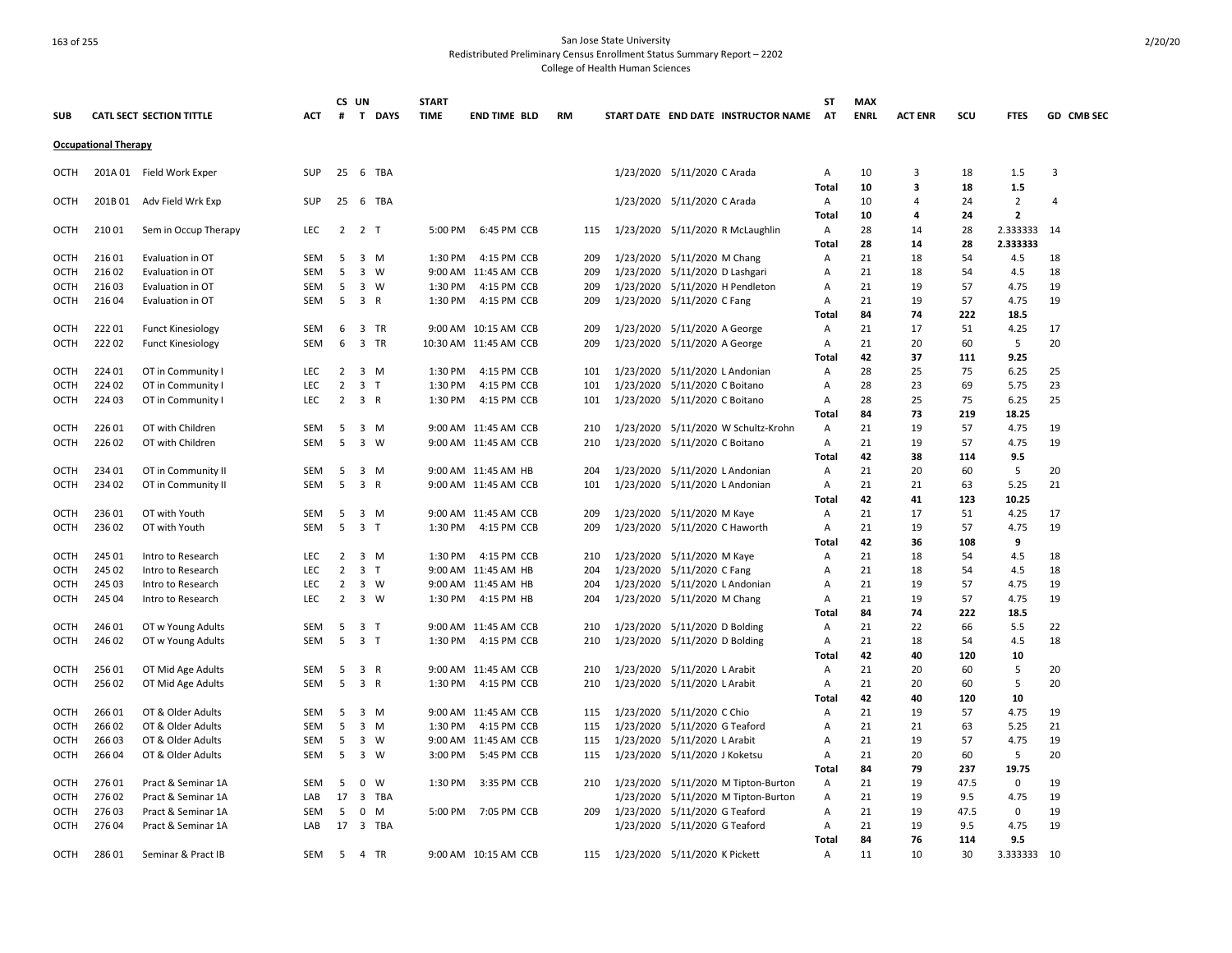| <b>SUB</b>  |        | <b>CATL SECT SECTION TITTLE</b> | <b>ACT</b> | CS UN<br># |              | <b>DAYS</b> | <b>START</b><br><b>TIME</b> | <b>END TIME BLD</b>   | <b>RM</b> |     |                               |                    | START DATE END DATE INSTRUCTOR NAME | <b>ST</b><br>AT | <b>MAX</b><br><b>ENRL</b> | <b>ACT ENR</b> | scu  | <b>FTES</b> | <b>GD CMB SEC</b> |
|-------------|--------|---------------------------------|------------|------------|--------------|-------------|-----------------------------|-----------------------|-----------|-----|-------------------------------|--------------------|-------------------------------------|-----------------|---------------------------|----------------|------|-------------|-------------------|
| OCTH        | 28602  | Seminar & Pract IB              | <b>SUP</b> | 23         | $\Omega$     | TR          |                             | 10:30 AM 11:45 AM CCB |           | 115 | 1/23/2020 5/11/2020 K Pickett |                    |                                     | A               | 11                        | 10             | 40   | 0           | 10                |
| OCTH        | 28603  | Seminar & Pract IB              | <b>SEM</b> | 5          | 4            | TR          | 1:30 PM                     | 2:45 PM CCB           |           | 115 |                               |                    | 1/23/2020 5/11/2020 M Tipton-Burton | $\mathsf{A}$    | 11                        | 11             | 33   | 3.666667    | - 11              |
| <b>OCTH</b> | 28604  | Seminar & Pract IB              | <b>SUP</b> | 23         | $\Omega$     | <b>TR</b>   | 3:00 PM                     | 4:15 PM CCB           |           | 222 |                               |                    | 1/23/2020 5/11/2020 M Tipton-Burton | A               | 11                        | 11             | 44   | ŋ           | 11                |
| OCTH        | 28605  | Seminar & Pract IB              | <b>SEM</b> | 5          |              | TR          | 3:00 PM                     | 4:15 PM CCB           |           | 115 |                               |                    | 1/23/2020 5/11/2020 M Sullivan      | $\mathsf{A}$    | 11                        | 10             | 30   | 3.333333    | 10                |
| <b>OCTH</b> | 28606  | Seminar & Pract IB              | <b>SUP</b> | 23         | 0            | TR          | 4:30 PM                     | 5:45 PM CCB           |           | 209 |                               |                    | 1/23/2020 5/11/2020 M Sullivan      | A               | 11                        | 10             | 40   |             | 10                |
| <b>OCTH</b> | 286 07 | Seminar & Pract IB              | <b>SEM</b> | 5.         | 4 R          |             | 12:30 PM                    | 3:15 PM HB            |           | 204 | 1/23/2020                     | 5/11/2020 A George |                                     | $\mathsf{A}$    | 11                        | 9              | 27   | 3           | 9                 |
| <b>OCTH</b> | 286 08 | Seminar & Pract IB              | <b>SUP</b> | 23         | 0 F          |             |                             | 9:00 AM 11:45 AM HB   |           | 204 | 1/23/2020                     | 5/11/2020 A George |                                     | A               | 11                        |                | 36   |             | 9                 |
|             |        |                                 |            |            |              |             |                             |                       |           |     |                               |                    |                                     | Total           | 88                        | 80             | 280  | 13.33333    |                   |
| OCTH        | 295 01 | Adv Research Meth               | LEC.       |            | 3            | M           |                             | 9:00 AM 11:45 AM CCB  |           | 101 | 1/23/2020 5/11/2020 M Chang   |                    |                                     | $\mathsf{A}$    | 28                        | 25             | 75   | 6.25        | 25                |
| <b>OCTH</b> | 295 02 | Adv Research Meth               | <b>LEC</b> |            | $\mathbf{3}$ | W           |                             | 9:00 AM 11:45 AM CCB  |           | 101 | 1/23/2020 5/11/2020 C Fang    |                    |                                     | A               | 28                        | 27             | 81   | 6.75        | 27                |
| <b>OCTH</b> | 295 03 | Adv Research Meth               | <b>LEC</b> |            | 3            | W           | 1:30 PM                     | 4:15 PM CCB           |           | 101 | 1/23/2020 5/11/2020 D Bolding |                    |                                     | A               | 28                        | 27             | 81   | 6.75        | 27                |
|             |        |                                 |            |            |              |             |                             |                       |           |     |                               |                    |                                     | Total           | 84                        | 79             | 237  | 19.75       |                   |
| OCTH        | 298 01 | Sup Study OT                    | <b>SUP</b> | 25         |              | <b>TBA</b>  |                             |                       |           |     | 1/23/2020 5/11/2020           |                    |                                     | A               | 60                        |                | 0    | $\Omega$    | $\Omega$          |
| <b>OCTH</b> | 298 02 | Sup Study OT                    | <b>SUP</b> | 25         | 2            | <b>TBA</b>  |                             |                       |           |     | 1/23/2020 5/11/2020           |                    |                                     | $\mathsf{A}$    | 60                        |                | 0    | 0           | -0                |
| <b>OCTH</b> | 298 03 | Sup Study OT                    | <b>SUP</b> | 25         | 3            | <b>TBA</b>  |                             |                       |           |     | 1/23/2020 5/11/2020           |                    |                                     | A               | 60                        | 0              | 0    |             | $\Omega$          |
|             |        |                                 |            |            |              |             |                             |                       |           |     |                               |                    |                                     | Total           | 180                       |                | 0    |             |                   |
|             |        |                                 |            |            |              |             |                             |                       |           |     |                               |                    | <b>Occupational Therapy Total</b>   |                 | 1072                      | 788            | 2297 | 181.4167    |                   |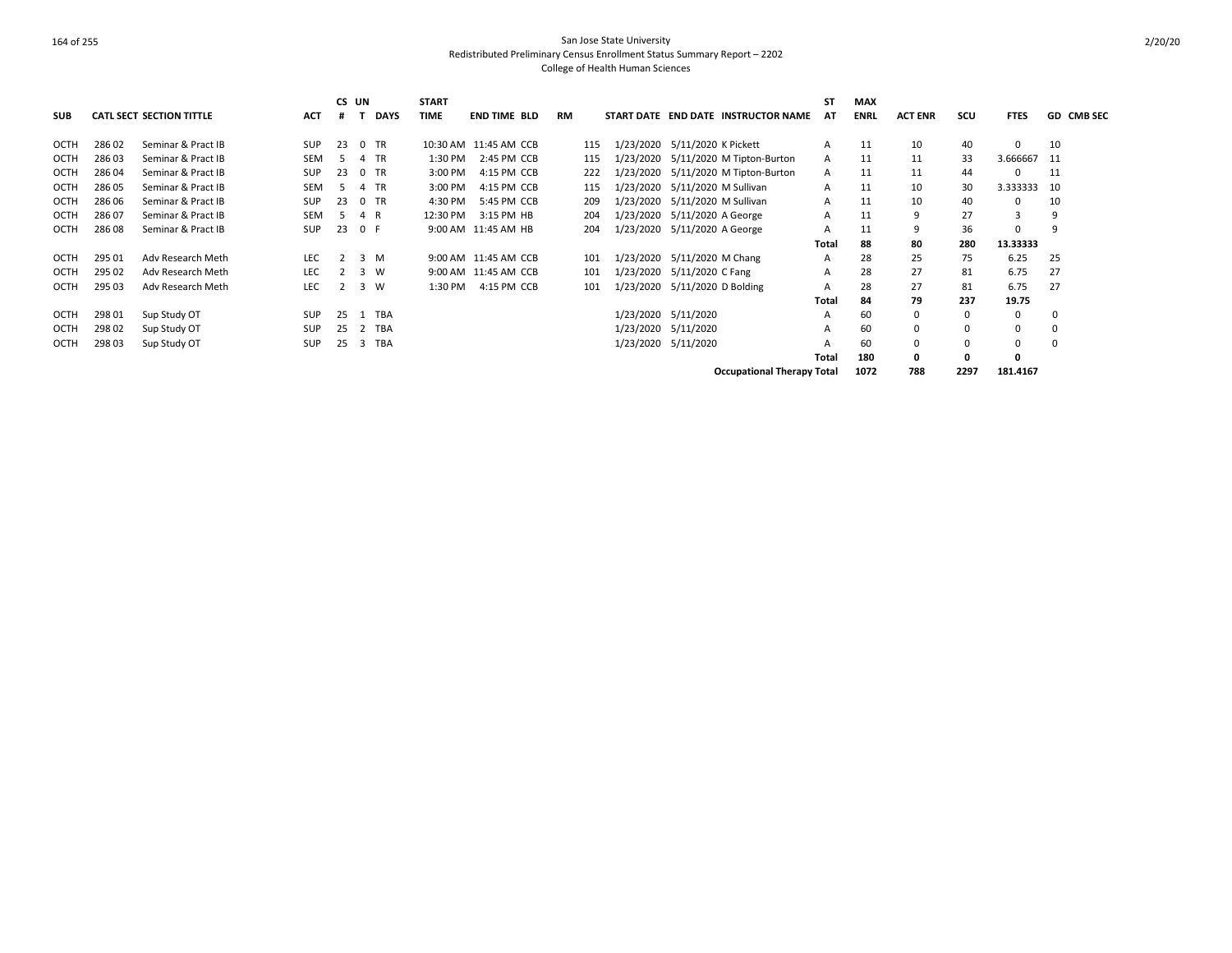|                      |        |                                 |            |                | CS UN                   |                | <b>START</b> |                          |           |     |                                |                              |                                     | <b>ST</b> | <b>MAX</b>   |                |              |              |                              |              |  |
|----------------------|--------|---------------------------------|------------|----------------|-------------------------|----------------|--------------|--------------------------|-----------|-----|--------------------------------|------------------------------|-------------------------------------|-----------|--------------|----------------|--------------|--------------|------------------------------|--------------|--|
| <b>SUB</b>           |        | <b>CATL SECT SECTION TITTLE</b> | ACT        | #              |                         | T DAYS         | <b>TIME</b>  | END TIME BLD             | <b>RM</b> |     |                                |                              | START DATE END DATE INSTRUCTOR NAME | AT        | <b>ENRL</b>  | <b>ACT ENR</b> | scu          | <b>FTES</b>  | GD CMB SEC                   |              |  |
| <b>Public Health</b> |        |                                 |            |                |                         |                |              |                          |           |     |                                |                              |                                     |           |              |                |              |              |                              |              |  |
| <b>HPRF</b>          | 134 01 | Comp Alt Health                 | LEC        | $\overline{2}$ |                         | 3 T            | 6:00 PM      | 8:45 PM CCB              |           | 102 | 1/23/2020 5/11/2020 C Haas     |                              |                                     | Α         | 40           | 39             | 117          | 7.8          | 0 <sub>c</sub>               |              |  |
| <b>NUFS</b>          | 134 01 | Comp Alt Health                 | <b>LEC</b> | $\overline{2}$ |                         | 3 <sub>T</sub> | 6:00 PM      | 8:45 PM CCB              |           | 102 | 1/23/2020 5/11/2020 C Haas     |                              |                                     | Α         | $\mathbf{0}$ | $\mathbf{0}$   | $\mathbf{0}$ | $\mathbf{0}$ | 0 <sub>c</sub>               |              |  |
|                      |        |                                 |            |                |                         |                |              |                          |           |     |                                |                              |                                     | Total     | 40           | 39             | 117          | 7.8          |                              |              |  |
| НS                   | 101    | Understand Health               | LEC        | $\overline{2}$ | 3                       | <b>MW</b>      |              | 9:00 AM 10:15 AM HB      |           | 407 |                                |                              | 1/23/2020 5/11/2020 M McCarthy      | Α         | 30           | 33             | 99           | 6.6          | 0                            |              |  |
| HS                   | 102    | <b>Understand Health</b>        | <b>LEC</b> | $\overline{2}$ | 3                       | MW             |              | 12:00 PM 1:15 PM HB      |           | 407 |                                |                              | 1/23/2020 5/11/2020 M McCarthy      | Α         | 30           | 34             | 102          | 6.8          | 0                            |              |  |
| HS                   | 103    | Understand Health               | <b>LEC</b> | $\overline{2}$ | $\overline{\mathbf{3}}$ | <b>MW</b>      |              | 10:30 AM 11:45 AM HB     |           | 407 |                                |                              | 1/23/2020 5/11/2020 M McCarthy      | A         | 30           | 33             | 99           | 6.6          | 0                            |              |  |
| HS                   | 104    | <b>Understand Health</b>        | <b>LEC</b> | $\overline{2}$ |                         | 3 TR           |              | 12:00 PM 1:15 PM HB      |           | 407 | 1/23/2020 5/11/2020 L Mai      |                              |                                     | A         | 30           | 30             | 90           | 6            | $\Omega$                     |              |  |
| HS                   | 105    | <b>Understand Health</b>        | <b>LEC</b> |                |                         | 2 3 TR         |              | 10:30 AM 11:45 AM HB     |           | 407 | 1/23/2020 5/11/2020 L Mai      |                              |                                     | A         | 30           | 32             | 96           | 6.4          | $\Omega$                     |              |  |
| HS                   | 106    | <b>Understand Health</b>        | <b>LEC</b> | $\overline{2}$ | $\overline{\mathbf{3}}$ | <b>MW</b>      | 1:30 PM      | 2:45 PM HB               |           | 407 |                                |                              | 1/23/2020 5/11/2020 M McCarthy      | A         | 30           | 30             | 90           | 6            | $\Omega$                     |              |  |
| HS                   | 108    | <b>Understand Health</b>        | LEC        |                | 3                       |                |              |                          |           |     |                                |                              |                                     | X         | 0            | 0              | 0            | 0            | $\Omega$                     |              |  |
|                      |        |                                 |            |                |                         |                |              |                          |           |     |                                |                              |                                     | Total     | 180          | 192            | 576          | 38.4         |                              |              |  |
| HS                   | 15 01  | Human Life Span                 | LEC        | $\overline{2}$ |                         | 3 M            | 3:00 PM      | 5:45 PM BBC              |           | 126 | 1/23/2020 5/11/2020 Q Hinton   |                              |                                     | A         | 30           | 17             | 51           | 3.4          | 0 <sup>o</sup>               |              |  |
| RECL                 | 1501   | Human Life Span                 | <b>LEC</b> | $\overline{2}$ | $\overline{\mathbf{3}}$ | M              | 3:00 PM      | 5:45 PM BBC              |           | 126 | 1/23/2020 5/11/2020 Q Hinton   |                              |                                     | A         | $\mathbf{0}$ | $\mathbf{0}$   | $\mathbf{0}$ | $\mathbf{0}$ | $\mathbf{0}$<br>-C           | $\mathbf{R}$ |  |
| HS                   | 15 02  | Human Life Span                 | <b>LEC</b> | $\overline{2}$ | 3                       | <b>MW</b>      | 12:00 PM     | 1:15 PM BBC              |           | 126 | 1/23/2020 5/11/2020 C Doyle    |                              |                                     | Α         | 30           | 20             | 60           | 4            | $\mathbf{0}$<br><b>C</b>     |              |  |
| <b>RECL</b>          | 15 02  | Human Life Span                 | <b>LEC</b> | $\overline{2}$ | $\overline{\mathbf{3}}$ | <b>MW</b>      | 12:00 PM     | 1:15 PM BBC              |           | 126 | 1/23/2020 5/11/2020 C Doyle    |                              |                                     | A         | $\mathbf{0}$ | $\Omega$       | $\mathbf{0}$ | $\Omega$     | $\mathbf{0}$<br>-C           |              |  |
| HS                   | 15 03  | Human Life Span                 | <b>LEC</b> | $\overline{2}$ | $\overline{\mathbf{3}}$ | <b>MW</b>      |              | 9:00 AM 10:15 AM BBC     |           | 126 | 1/23/2020 5/11/2020 F Noonis   |                              |                                     | A         | 30           | 15             | 45           | 3            | 0 <sub>c</sub>               |              |  |
| <b>RECL</b>          | 15 03  | Human Life Span                 | LEC        | $\overline{2}$ | $\overline{3}$          | MW             |              | 9:00 AM 10:15 AM BBC     |           | 126 | 1/23/2020 5/11/2020 F Noonis   |                              |                                     | Α         | $\mathbf 0$  | $\mathbf{0}$   | 0            | $\mathbf{0}$ | 0 <sub>c</sub>               |              |  |
| HS                   | 15 04  | Human Life Span                 | LEC        | $\overline{2}$ | $\overline{\mathbf{3}}$ | TR             |              | 10:30 AM 11:45 AM BBC    |           | 126 |                                |                              | 1/23/2020 5/11/2020 J DiGiacomo     | Α         | 30           | 30             | 90           | 6            | $\mathbf{0}$<br><b>C</b>     |              |  |
| <b>RECL</b>          | 15 04  | Human Life Span                 | LEC        | $\overline{2}$ |                         | 3 TR           |              | 10:30 AM 11:45 AM BBC    |           | 126 |                                |                              | 1/23/2020 5/11/2020 J DiGiacomo     | A         | $\mathbf{0}$ | $\Omega$       | $\mathbf 0$  | $\mathbf{0}$ | 0<br><b>C</b>                |              |  |
| HS                   | 15 05  | Human Life Span                 | <b>LEC</b> | $\overline{2}$ |                         | 3 TR           |              | 12:00 PM   1:15 PM   BBC |           | 126 |                                |                              | 1/23/2020 5/11/2020 J DiGiacomo     | A         | 30           | 29             | 87           | 5.8          | 0 <sub>c</sub>               |              |  |
| RECL                 | 15 05  | Human Life Span                 | <b>LEC</b> | $\overline{2}$ |                         | 3 TR           |              | 12:00 PM 1:15 PM BBC     |           | 126 |                                |                              | 1/23/2020 5/11/2020 J DiGiacomo     | A         | $\mathbf{0}$ | $\mathbf{0}$   | $\mathbf{0}$ | $\mathbf{0}$ | 0 <sub>c</sub>               |              |  |
| HS                   | 15 06  | Human Life Span                 | <b>LEC</b> | $\overline{2}$ | $\overline{\mathbf{3}}$ | MW             |              | 10:30 AM 11:45 AM MH     |           | 322 | 1/23/2020 5/11/2020 F Noonis   |                              |                                     | A         | 30           | 24             | 72           | 4.8          | $\mathbf{0}$<br><b>C</b>     |              |  |
| <b>RECL</b>          | 15 06  | Human Life Span                 | LEC        | $\overline{2}$ | $\overline{\mathbf{3}}$ | MW             |              | 10:30 AM 11:45 AM MH     |           | 322 | 1/23/2020 5/11/2020 F Noonis   |                              |                                     | Α         | $\mathbf 0$  | $\mathbf 0$    | $\mathbf 0$  | $\mathbf 0$  | $\mathbf{0}$<br>$\mathsf{C}$ |              |  |
|                      |        |                                 |            |                |                         |                |              |                          |           |     |                                |                              |                                     | Total     | 180          | 135            | 405          | 27           |                              |              |  |
| НS                   | 25 01  | <b>Hith Team Building</b>       | LEC        | $\overline{2}$ |                         | 3 M            |              | 9:00 AM 11:45 AM CL      |           | 324 | 1/23/2020 5/11/2020 M Bondi    |                              |                                     | A         | 25           | 24             | 72           | 4.8          | 0                            |              |  |
| HS                   | 25 02  | <b>Hith Team Building</b>       | <b>LEC</b> | $\overline{2}$ |                         | 3 M            | 3:00 PM      | 5:45 PM CL               |           | 324 | 1/23/2020 5/11/2020 C Doyle    |                              |                                     | Α         | 25           | 25             | 75           | 5            | $\Omega$                     |              |  |
| HS                   | 25 03  | <b>Hith Team Building</b>       | LEC        | $\overline{2}$ |                         | 3 <sub>T</sub> | 12:00 PM     | 2:45 PM CL               |           | 324 | 1/23/2020 5/11/2020 N West     |                              |                                     | Α         | 25           | 17             | 51           | 3.4          | 0                            |              |  |
| HS                   | 25 04  | <b>Hith Team Building</b>       | LEC        | $\overline{2}$ |                         | 3 R            | 6:00 PM      | 8:45 PM CL               |           | 324 | 1/23/2020 5/11/2020 R Rinck    |                              |                                     | Α         | 25           | 12             | 36           | 2.4          | 0                            |              |  |
| HS                   | 25 05  | <b>Hith Team Building</b>       | <b>LEC</b> | $\overline{2}$ |                         | 3 MW           |              | 10:30 AM 11:45 AM HGH    |           | 217 | 1/23/2020 5/11/2020 C Doyle    |                              |                                     | A         | 25           | 23             | 69           | 4.6          | $\Omega$                     |              |  |
| HS                   | 25 06  | <b>Hlth Team Building</b>       | <b>LEC</b> | $\overline{2}$ |                         | 3 <sub>1</sub> |              | 9:00 AM 11:45 AM CL      |           | 324 | 1/23/2020 5/11/2020 N West     |                              |                                     | A         | 25           | 15             | 45           | 3            | $\Omega$                     |              |  |
| HS                   | 25 07  | <b>Hith Team Building</b>       | <b>LEC</b> | $\overline{2}$ |                         | 3 TR           |              | 9:00 AM 10:15 AM BBC     |           | 126 |                                |                              | 1/23/2020 5/11/2020 S Paterson      | Α         | 25           | 25             | 75           | 5            | 0                            |              |  |
|                      |        |                                 |            |                |                         |                |              |                          |           |     |                                |                              |                                     | Total     | 175          | 141            | 423          | 28.2         |                              |              |  |
| HS                   | 6701   | Intro Health Stat               | LEC        | 1              |                         | 3 TR           |              | 9:00 AM 10:15 AM MH      |           | 322 | 1/23/2020 5/11/2020 R Knight   |                              |                                     | A         | 25           | 28             | 84           | 5.6          | 0                            |              |  |
| HS                   | 6780   | Intro Health Stat               | <b>LEC</b> | $\mathbf{1}$   |                         | 3 TBA          |              |                          |           |     |                                | 1/23/2020 5/11/2020 R Knight |                                     | Α         | 40           | 32             | 96           | 6.4          | 0                            |              |  |
| HS                   | 6781   | Intro Health Stat               | <b>LEC</b> |                | 3                       |                |              |                          |           |     |                                |                              |                                     | X         | 0            | $\Omega$       | 0            | 0            | $\Omega$                     |              |  |
|                      |        |                                 |            |                |                         |                |              |                          |           |     |                                |                              |                                     | Tota      | 65           | 60             | 180          | 12           |                              |              |  |
| НS                   | 74 01  | <b>Healthy Comms</b>            | <b>LEC</b> | $\overline{2}$ |                         | 3 MW           | 12:00 PM     | 1:15 PM YUH              |           | 124 | 1/23/2020 5/11/2020 M Harvey   |                              |                                     | Α         | 196          | 139            | 417          | 27.8         | $\Omega$                     |              |  |
|                      |        |                                 |            |                |                         |                |              |                          |           |     |                                |                              |                                     | Tota      | 196          | 139            | 417          | 27.8         |                              |              |  |
| НS                   |        | 100W 01 Writing Workshop        | SEM        | $\overline{4}$ |                         | 3 TR           |              | 9:00 AM 10:15 AM SPXC    |           | 152 |                                |                              | 1/23/2020 5/11/2020 N Williams      | Α         | 25           | 24             | 72           | 4.8          | 0 <sup>o</sup>               |              |  |
| <b>NUFS</b>          |        | 100W 01 Writing Workshop        | SEM        | 4              | $\overline{\mathbf{3}}$ | TR             |              | 9:00 AM 10:15 AM SPXC    |           | 152 | 1/23/2020 5/11/2020 N Williams |                              |                                     | Α         | $\mathbf{0}$ | 0              | $\mathbf{0}$ | $\mathbf 0$  | $\mathbf 0$<br><b>C</b>      | $\ast$       |  |
| <b>NURS</b>          |        | 100W 01 Writing Workshop        | SEM        | $\overline{4}$ |                         | 3 TR           |              | 9:00 AM 10:15 AM SPXC    |           | 152 | 1/23/2020 5/11/2020 N Williams |                              |                                     | Α         | $\mathbf{0}$ | $\mathbf{0}$   | $\mathbf{0}$ | $\mathbf 0$  | 0 <sup>o</sup>               | $\ast$       |  |
| HS                   |        | 100W 02 Writing Workshop        | SEM        | $\overline{4}$ |                         | 3 TR           |              | 10:30 AM 11:45 AM SPXC   |           | 152 | 1/23/2020 5/11/2020 N Williams |                              |                                     | A         | 25           | 27             | 81           | 5.5          | 2 <sub>c</sub>               | $\ast$       |  |
| <b>NUFS</b>          |        | 100W 02 Writing Workshop        | SEM        | $\overline{4}$ |                         | 3 TR           |              | 10:30 AM 11:45 AM SPXC   |           | 152 |                                |                              | 1/23/2020 5/11/2020 N Williams      | Α         | $\mathbf{0}$ | $\Omega$       | $\Omega$     | $\mathbf{0}$ | $\mathbf{0}$<br><b>C</b>     |              |  |
| <b>NURS</b>          |        | 100W 02 Writing Workshop        | <b>SEM</b> | $\overline{4}$ |                         | 3 TR           |              | 10:30 AM 11:45 AM SPXC   |           | 152 |                                |                              | 1/23/2020 5/11/2020 N Williams      | A         | $\mathbf{0}$ | $\Omega$       | $\mathbf{0}$ | $\mathbf{0}$ | 0 <sub>c</sub>               | $\ast$       |  |
| НS                   |        | 100W 03 Writing Workshop        | SEM        | 4              |                         | 3 TR           | 1:30 PM      | 2:45 PM SPXC             |           | 152 | 1/23/2020 5/11/2020 N Williams |                              |                                     | A         | 25           | 12             | 36           | 2.4          | $\mathbf{0}$<br>$\mathsf{C}$ |              |  |
| <b>NUFS</b>          |        | 100W 03 Writing Workshop        | SEM        | 4              |                         | 3 TR           | 1:30 PM      | 2:45 PM SPXC             |           | 152 | 1/23/2020 5/11/2020 N Williams |                              |                                     | A         | $\mathbf{0}$ | $\Omega$       | $\mathbf{0}$ | $\mathbf{0}$ | 0 <sup>o</sup>               |              |  |
| <b>NURS</b>          |        | 100W 03 Writing Workshop        | SEM        | 4              |                         | 3 TR           | 1:30 PM      | 2:45 PM SPXC             |           | 152 | 1/23/2020 5/11/2020 N Williams |                              |                                     | A         | $\mathbf{0}$ | $\mathbf{0}$   | $\mathbf{0}$ | $\Omega$     | 0 <sub>c</sub>               |              |  |
| HS                   |        | 100W 05 Writing Workshop        | <b>SEM</b> | $\overline{4}$ |                         | 3 F            |              | 9:00 AM 11:45 AM BBC     |           | 126 | 1/23/2020 5/11/2020 S Rivera   |                              |                                     | A         | 25           | 25             | 75           | 5            | 0 <sup>o</sup>               |              |  |
| <b>NUFS</b>          |        | 100W 05 Writing Workshop        | SEM        | $\overline{4}$ |                         | 3 F            |              | 9:00 AM 11:45 AM BBC     |           | 126 | 1/23/2020 5/11/2020 S Rivera   |                              |                                     | A         | $\Omega$     | $\Omega$       | $\Omega$     | $\Omega$     | $\mathbf{0}$<br><b>C</b>     |              |  |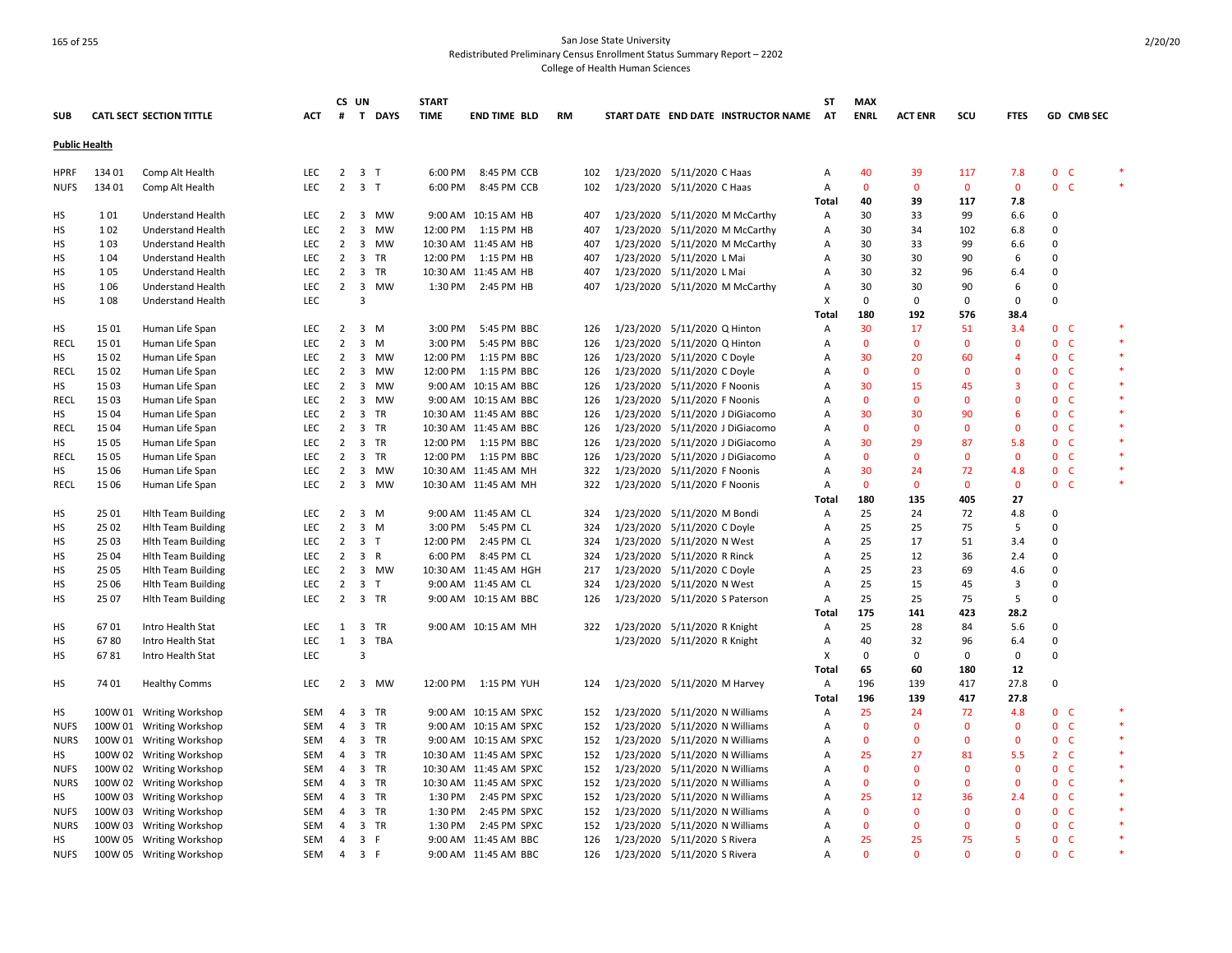|             |        |                                 |            |                | CS UN                   |                   | <b>START</b> |                      |               |                                     | ST           | <b>MAX</b>         |                |              |                |                              |        |
|-------------|--------|---------------------------------|------------|----------------|-------------------------|-------------------|--------------|----------------------|---------------|-------------------------------------|--------------|--------------------|----------------|--------------|----------------|------------------------------|--------|
| <b>SUB</b>  |        | <b>CATL SECT SECTION TITTLE</b> | ACT        | #              |                         | T DAYS            | <b>TIME</b>  | END TIME BLD         | RM            | START DATE END DATE INSTRUCTOR NAME | AT           | <b>ENRL</b>        | <b>ACT ENR</b> | scu          | <b>FTES</b>    | GD CMB SEC                   |        |
| NURS        |        | 100W 05 Writing Workshop        | SEM        |                | 4 3 F                   |                   |              | 9:00 AM 11:45 AM BBC |               | 126 1/23/2020 5/11/2020 S Rivera    | Α            | $\mathbf{0}$       | $\Omega$       | $\mathbf{0}$ | $\mathbf{0}$   | $\mathbf{0}$<br>C            |        |
| HS          |        | 100W 06 Writing Workshop        | SEM        |                | 3                       |                   |              |                      |               |                                     | X            | $\mathbf 0$        | 0              | $\Omega$     | $\Omega$       | $\mathbf 0$                  |        |
| <b>NUFS</b> |        | 100W 06 Writing Workshop        | <b>SEM</b> |                | $\overline{3}$          |                   |              |                      |               |                                     | X            | 0                  | $\Omega$       | $\Omega$     | $\Omega$       | 0                            |        |
| <b>NURS</b> |        | 100W 06 Writing Workshop        | SEM        |                | $\overline{3}$          |                   |              |                      |               |                                     | x            | $\mathbf 0$        | $\Omega$       | $\Omega$     | $\mathbf 0$    | 0                            |        |
| HS          |        | 100W 07 Writing Workshop        | SEM        | 4              |                         | 3 TR              | 12:00 PM     | 1:15 PM SPXC         | 152           | 1/23/2020 5/11/2020 N Williams      | A            | 25                 | 17             | 51           | 3.4            | 0 <sup>o</sup>               |        |
| <b>NUFS</b> |        | 100W 07 Writing Workshop        | SEM        | $\overline{4}$ | $\overline{\mathbf{3}}$ | <b>TR</b>         | 12:00 PM     | 1:15 PM SPXC         | 152           | 1/23/2020 5/11/2020 N Williams      | A            | $\mathbf{0}$       | $\Omega$       | $\Omega$     | $\mathbf{0}$   | $\mathbf{0}$<br>C            |        |
| <b>NURS</b> |        | 100W 07 Writing Workshop        | SEM        | 4              | $\overline{\mathbf{3}}$ | <b>TR</b>         | 12:00 PM     | 1:15 PM SPXC         | 152           | 1/23/2020 5/11/2020 N Williams      | А            | $\mathbf{0}$       | $\mathbf{0}$   | $\mathbf{0}$ | $\mathbf{0}$   | $\mathbf 0$<br><b>C</b>      |        |
| HS          |        | 100W 08 Writing Workshop        | SEM        | $\overline{4}$ | 3                       | <b>MW</b>         |              | 9:00 AM 10:15 AM MH  | 322           | 1/23/2020 5/11/2020 C Jones         | A            | 25                 | 25             | 75           | 5              | $\mathbf{0}$<br><b>C</b>     |        |
| <b>NUFS</b> |        | 100W 08 Writing Workshop        | SEM        | 4              | 3                       | <b>MW</b>         |              | 9:00 AM 10:15 AM MH  | 322           | 1/23/2020 5/11/2020 C Jones         | Α            | $\mathbf{0}$       | $\Omega$       | $\mathbf{0}$ | $\mathbf{0}$   | $\mathsf{C}$<br>$\mathbf 0$  |        |
| <b>NURS</b> |        | 100W 08 Writing Workshop        | SEM        | $\overline{4}$ | $\overline{\mathbf{3}}$ | MW                |              | 9:00 AM 10:15 AM MH  | 322           | 1/23/2020 5/11/2020 C Jones         | Α            | $\mathbf{0}$       | $\Omega$       | $\mathbf{0}$ | $\mathbf{0}$   | 0 <sub>c</sub>               |        |
| HS          |        | 100W 10 Writing Workshop        | SEM        | 4              | $\overline{\mathbf{3}}$ | S                 |              | 9:00 AM 11:50 AM OFF | <b>CAMPUS</b> | 1/23/2020 5/11/2020 A Petty         | Α            | 25                 | 7              | 21           | 1.4            | $\mathbf 0$<br>C             |        |
| <b>NUFS</b> |        | 100W 10 Writing Workshop        | SEM        | $\overline{4}$ | $\overline{3}$          | -S                |              | 9:00 AM 11:50 AM OFF | CAMPUS        | 1/23/2020 5/11/2020 A Petty         | Α            | $\mathbf 0$        | $\Omega$       | $\mathbf{0}$ | $\mathbf 0$    | $\mathbf 0$<br>C             |        |
| <b>NURS</b> |        | 100W 10 Writing Workshop        | <b>SEM</b> | 4              | $\overline{\mathbf{3}}$ | <sub>S</sub>      |              | 9:00 AM 11:50 AM OFF | <b>CAMPUS</b> | 1/23/2020 5/11/2020 A Petty         | A            | $\mathbf{0}$       | O              | $\Omega$     | $\mathbf{0}$   | $\mathbf{0}$<br>$\mathsf{C}$ |        |
| HS          |        | 100W 11 Writing Workshop        | <b>SEM</b> |                | 3                       |                   |              |                      |               |                                     | х            | $\Omega$           | $\Omega$       | $\Omega$     | 0              | $\Omega$                     |        |
| <b>NUFS</b> |        | 100W 11 Writing Workshop        | SEM        |                | $\overline{3}$          |                   |              |                      |               |                                     | X            | 0                  | $\Omega$       | 0            | 0              | 0                            |        |
| <b>NURS</b> |        | 100W 11 Writing Workshop        | <b>SEM</b> |                | 3                       |                   |              |                      |               |                                     | X            | 0                  | $\Omega$       | $\Omega$     | 0              | 0                            |        |
| HS          |        | 100W 13 Writing Workshop        | SEM        |                | 3                       |                   |              |                      |               |                                     | X            | 0                  | $\Omega$       | $\Omega$     | $\Omega$       | $\Omega$                     |        |
| <b>NUFS</b> |        | 100W 13 Writing Workshop        | SEM        |                | 3                       |                   |              |                      |               |                                     | X            | $\mathbf 0$        | $\Omega$       | $\Omega$     | $\Omega$       | 0                            |        |
| <b>NURS</b> |        | 100W 13 Writing Workshop        | <b>SEM</b> |                | 3                       |                   |              |                      |               |                                     | X            | $\Omega$           | $\Omega$       | $\Omega$     | $\Omega$       | 0                            |        |
| HS          |        | 100W 14 Writing Workshop        | SEM        | 4              | $\overline{3}$          | TR                |              | 10:30 AM 11:45 AM SH | 314           | 1/23/2020 5/11/2020 C Jones         | A            | 25                 | 20             | 60           | $\overline{a}$ | $\mathbf 0$<br>$\mathsf{C}$  |        |
| <b>NUFS</b> |        | 100W 14 Writing Workshop        | SEM        | $\overline{4}$ | $\overline{3}$          | TR                |              | 10:30 AM 11:45 AM SH | 314           | 1/23/2020 5/11/2020 C Jones         | Α            | $\mathbf{0}$       | $\Omega$       | $\Omega$     | $\Omega$       | $\mathbf 0$<br>$\mathsf{C}$  | $\ast$ |
|             |        |                                 |            |                | $\overline{\mathbf{3}}$ | <b>TR</b>         |              |                      |               | 1/23/2020 5/11/2020 C Jones         |              | $\mathbf{0}$       | $\mathbf{0}$   | $\mathbf{0}$ | $\mathbf{0}$   | $\mathbf 0$<br>$\mathsf{C}$  |        |
| <b>NURS</b> |        | 100W 14 Writing Workshop        | SEM        | 4              |                         |                   |              | 10:30 AM 11:45 AM SH | 314           |                                     | Α            |                    |                |              | 4.45           |                              |        |
| HS          |        | 100W 80 Writing Workshop        | SEM        | $\overline{4}$ | $\overline{\mathbf{3}}$ | TBA<br><b>TBA</b> |              |                      |               | 1/23/2020 5/11/2020 R Rinck         | Α            | 25<br>$\mathbf{0}$ | 22             | 66           | $\mathbf{0}$   | $1\quad C$<br>$\mathbf{0}$   |        |
| <b>NUFS</b> |        | 100W 80 Writing Workshop        | SEM        | 4              | 3                       |                   |              |                      |               | 1/23/2020 5/11/2020 R Rinck         | A            |                    | $\mathbf{0}$   | $\mathbf{0}$ |                | $\mathsf{C}$                 |        |
| <b>NURS</b> |        | 100W 80 Writing Workshop        | SEM        | $\overline{4}$ | $\overline{3}$          | TBA               |              |                      |               | 1/23/2020 5/11/2020 R Rinck         | Α            | $\mathbf{0}$       | $\mathbf{0}$   | $\mathbf{0}$ | $\mathbf{0}$   | $\mathbf 0$<br><b>C</b>      |        |
| HS          |        | 100W 81 Writing Workshop        | SEM        | 4              | $\overline{3}$          | <b>TBA</b>        |              |                      |               | 1/23/2020 5/11/2020 C Jones         | А            | 25                 | 23             | 69           | 4.6            | $\mathbf 0$<br>$\mathsf{C}$  |        |
| <b>NUFS</b> |        | 100W 81 Writing Workshop        | SEM        | 4              | $\overline{\mathbf{3}}$ | TBA               |              |                      |               | 1/23/2020 5/11/2020 C Jones         | Α            | $\mathbf{0}$       | $\Omega$       | $\mathbf{0}$ | $\mathbf{0}$   | $\mathbf 0$<br>- C           |        |
| <b>NURS</b> |        | 100W 81 Writing Workshop        | SEM        | $\overline{4}$ | $\overline{\mathbf{3}}$ | TBA               |              |                      |               | 1/23/2020 5/11/2020 C Jones         | A            | $\mathbf{0}$       | $\Omega$       | $\mathbf{0}$ | $\mathbf{0}$   | 0 <sup>o</sup>               |        |
| HS          |        | 100W 82 Writing Workshop        | SEM        | 4              | 3                       | <b>TBA</b>        |              |                      |               | 1/23/2020 5/11/2020 C Jones         | Α            | 25                 | 13             | 39           | 2.6            | $\mathbf 0$<br>C             |        |
| <b>NUFS</b> |        | 100W 82 Writing Workshop        | SEM        | 4              | $\overline{3}$          | <b>TBA</b>        |              |                      |               | 1/23/2020 5/11/2020 C Jones         | $\mathsf{A}$ | $\mathbf{0}$       | $\mathbf{0}$   | $\mathbf{0}$ | $\mathbf{0}$   | $\mathsf{C}$<br>0            |        |
| <b>NURS</b> |        | 100W 82 Writing Workshop        | SEM        | $\overline{4}$ | $\overline{\mathbf{3}}$ | <b>TBA</b>        |              |                      |               | 1/23/2020 5/11/2020 C Jones         | A            | $\mathbf 0$        | $\mathbf 0$    | $\mathbf 0$  | $\mathbf 0$    | $\mathsf{C}$<br>0            |        |
|             |        |                                 |            |                |                         |                   |              |                      |               |                                     | Total        | 275                | 215            | 645          | 43.15          |                              |        |
| HS          | 103 01 | Intr Health Policy              | LEC        | 1              | 3 R                     |                   | 12:00 PM     | 2:45 PM BBC          | 204           | 1/23/2020 5/11/2020 A Shaw          | Α            | 75                 | 68             | 204          | 13.6           | 0                            |        |
| HS          | 103 02 | Intr Health Policy              | <b>LEC</b> | 1              | $\overline{\mathbf{3}}$ | $\mathsf{T}$      | 12:00 PM     | 2:45 PM BBC          | 204           | 1/23/2020 5/11/2020 A Shaw          | Α            | 75                 | 74             | 222          | 14.8           | 0                            |        |
|             |        |                                 |            |                |                         |                   |              |                      |               |                                     | Total        | 150                | 142            | 426          | 28.4           |                              |        |
| HS          | 104 01 | Com Hlth Promo                  | <b>LEC</b> | $\overline{2}$ | $\overline{\mathbf{3}}$ | <b>MW</b>         | 12:00 PM     | 1:15 PM BBC          | 4             | 1/23/2020 5/11/2020 V Gomez         | $\mathsf{A}$ | 75                 | 77             | 231          | 15.4           | 0                            |        |
| HS          | 104 02 | Com Hlth Promo                  | LEC        | $\overline{2}$ | $\overline{\mathbf{3}}$ | MW                | 1:30 PM      | 2:45 PM BBC          | 4             | 1/23/2020 5/11/2020 V Gomez         | Α            | 75                 | 60             | 180          | 12             | $\mathsf 0$                  |        |
|             |        |                                 |            |                |                         |                   |              |                      |               |                                     | Total        | 150                | 137            | 411          | 27.4           |                              |        |
| HS          | 114 01 | <b>Applied ComHealth</b>        | SUP        | 36             | 3                       | TBA               |              |                      |               | 1/23/2020 5/11/2020 V Gomez         | Α            | 75                 | 77             | 231          | 15.4           | 0                            |        |
| HS          | 11402  | Applied ComHealth               | <b>SUP</b> | 36             | $\overline{\mathbf{3}}$ | <b>TBA</b>        |              |                      |               | 1/23/2020 5/11/2020 V Gomez         | Α            | 75                 | 60             | 180          | 12             | 0                            |        |
|             |        |                                 |            |                |                         |                   |              |                      |               |                                     | Total        | 150                | 137            | 411          | 27.4           |                              |        |
| HS          | 135 01 | <b>Hith Multiculture</b>        | LEC        | 3              | 3 <sub>7</sub>          |                   | 3:00 PM      | 5:45 PM SH           | 312           | 1/23/2020 5/11/2020 N West          | Α            | 30                 | 35             | 105          | $\overline{7}$ | 0 <sub>c</sub>               |        |
| <b>NUFS</b> | 135 01 | <b>Hlth Multiculture</b>        | <b>LEC</b> | 3              | 3 <sub>1</sub>          |                   | 3:00 PM      | 5:45 PM SH           | 312           | 1/23/2020 5/11/2020 N West          | Α            | $\mathbf 0$        | 0              | $\mathbf 0$  | $\mathbf 0$    | 0<br>$\mathsf{C}$            |        |
| <b>NURS</b> | 135 01 | <b>Hith Multiculture</b>        | <b>LEC</b> | 3              | 3 <sub>T</sub>          |                   | 3:00 PM      | 5:45 PM SH           | 312           | 1/23/2020 5/11/2020 N West          | Α            | $\mathbf{0}$       | $\mathbf{0}$   | $\mathbf{0}$ | $\mathbf{0}$   | 0 <sub>c</sub>               |        |
| HS          | 135 02 | <b>Hith Multiculture</b>        | <b>LEC</b> | 3              |                         | 3 M               |              | 9:00 AM 11:45 AM HB  | 408           | 1/23/2020 5/11/2020 A Shaw          | A            | 30                 | 30             | 90           | 6              | 0<br>C                       |        |
| <b>NUFS</b> | 135 02 | <b>Hith Multiculture</b>        | <b>LEC</b> | 3              |                         | 3 M               |              | 9:00 AM 11:45 AM HB  | 408           | 1/23/2020 5/11/2020 A Shaw          | Α            | $\mathbf 0$        | $\mathbf{0}$   | 0            | 0              | $\mathbf{0}$<br>-C           |        |
| <b>NURS</b> | 135 02 | <b>Hlth Multiculture</b>        | <b>LEC</b> | 3              |                         | $3 \, M$          |              | 9:00 AM 11:45 AM HB  | 408           | 1/23/2020 5/11/2020 A Shaw          | A            | $\mathbf{0}$       | $\Omega$       | $\Omega$     | $\mathbf{0}$   | $\mathbf{0}$<br><b>C</b>     |        |
| HS          | 135 03 | <b>Hith Multiculture</b>        | LEC        | 3              |                         | $3 \, M$          | 12:00 PM     | 2:45 PM CL           | 310           | 1/23/2020 5/11/2020 M Bondi         | Α            | 30                 | 31             | 93           | 6.2            | $\mathbf{0}$<br><b>C</b>     |        |
| <b>NUFS</b> | 135 03 | <b>Hith Multiculture</b>        | <b>LEC</b> | 3              |                         | $3 \, M$          | 12:00 PM     | 2:45 PM CL           | 310           | 1/23/2020 5/11/2020 M Bondi         | A            | 0                  | <sup>0</sup>   | $\mathbf{0}$ | 0              | 0 <sup>o</sup>               |        |
| <b>NURS</b> | 135 03 | <b>Hith Multiculture</b>        | <b>LEC</b> | 3              |                         | 3 M               | 12:00 PM     | 2:45 PM CL           | 310           | 1/23/2020 5/11/2020 M Bondi         | Α            | $\mathbf{0}$       | $\Omega$       | $\Omega$     | $\mathbf{0}$   | $\mathbf 0$<br>C             |        |
| <b>HS</b>   | 135 04 | <b>Hith Multiculture</b>        | <b>LEC</b> | $\overline{3}$ | 3 <sub>T</sub>          |                   | 3:00 PM      | 5:45 PM MH           | 322           | 1/23/2020 5/11/2020 N Zhang         | A            | 30                 | 34             | 102          | 6.8            | $\Omega$<br>-C               | $\ast$ |
|             |        |                                 |            |                |                         |                   |              |                      |               |                                     |              |                    |                |              |                |                              |        |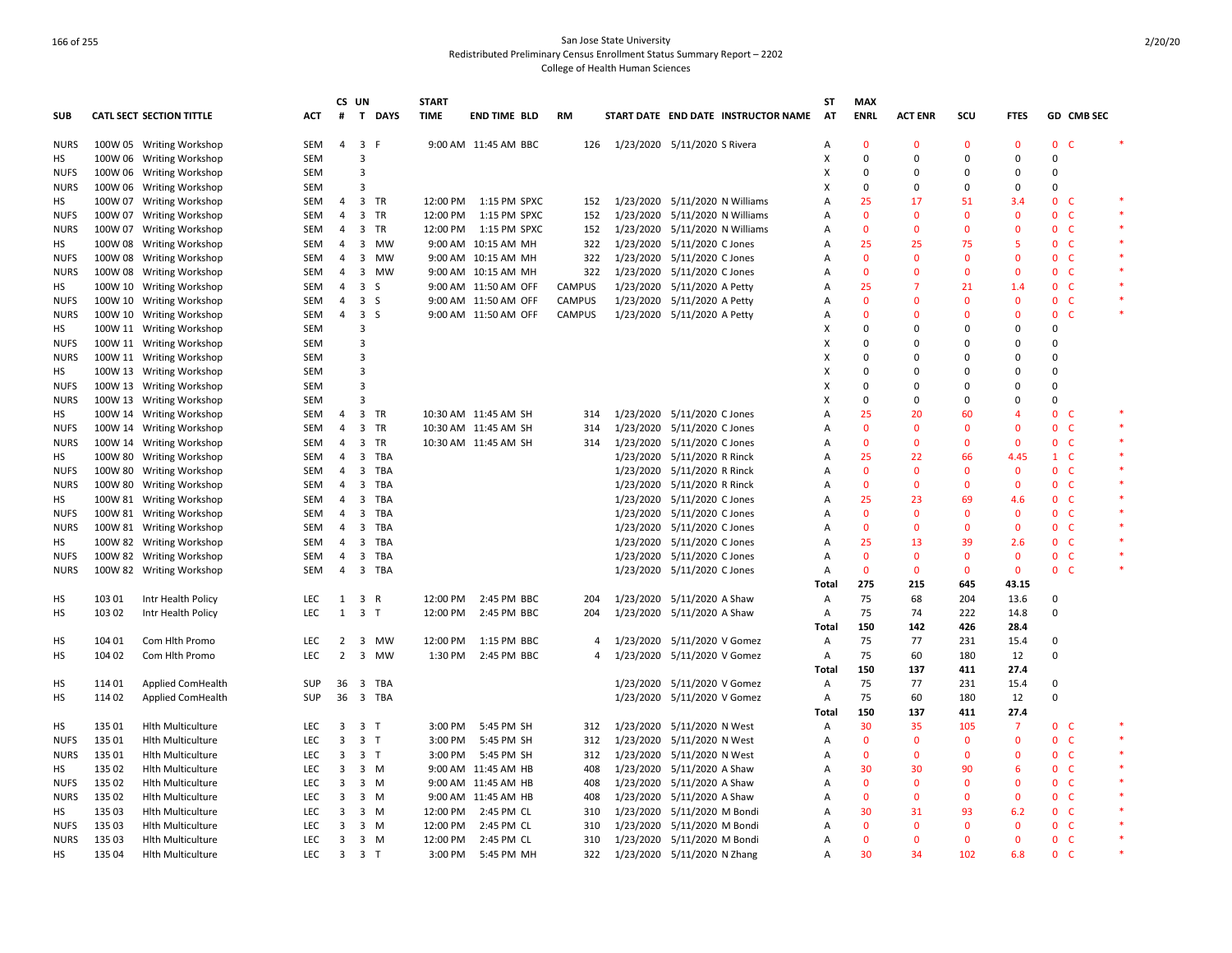|             |        |                                 |            | CS UN        |                         |             | <b>START</b> |                      |           |     |                              |                                |                                      | <b>ST</b>      | <b>MAX</b>   |                |              |              |                |                |  |
|-------------|--------|---------------------------------|------------|--------------|-------------------------|-------------|--------------|----------------------|-----------|-----|------------------------------|--------------------------------|--------------------------------------|----------------|--------------|----------------|--------------|--------------|----------------|----------------|--|
| <b>SUB</b>  |        | <b>CATL SECT SECTION TITTLE</b> | <b>ACT</b> | #            |                         | T DAYS      | <b>TIME</b>  | <b>END TIME BLD</b>  | <b>RM</b> |     |                              |                                | START DATE END DATE INSTRUCTOR NAME  | AT             | <b>ENRL</b>  | <b>ACT ENR</b> | SCU          | <b>FTES</b>  |                | GD CMB SEC     |  |
| <b>NUFS</b> | 135 04 | <b>Hlth Multiculture</b>        | LEC        | 3            | 3 <sub>1</sub>          |             | 3:00 PM      | 5:45 PM MH           |           | 322 |                              | 1/23/2020 5/11/2020 N Zhang    |                                      | Α              | $\mathbf 0$  | $\Omega$       | $\Omega$     | $\mathbf 0$  | 0 <sub>c</sub> |                |  |
| <b>NURS</b> | 135 04 | <b>Hlth Multiculture</b>        | LEC        | 3            | 3 <sub>7</sub>          |             | 3:00 PM      | 5:45 PM MH           |           | 322 |                              | 1/23/2020 5/11/2020 N Zhang    |                                      | Α              | $\Omega$     | $\Omega$       | $\Omega$     | $\mathbf 0$  |                | 0 <sup>o</sup> |  |
| нs          | 135 05 | <b>Hith Multiculture</b>        | <b>LEC</b> | 3            | 3 R                     |             | 3:00 PM      | 5:45 PM MH           |           | 322 |                              | 1/23/2020 5/11/2020 A Carter   |                                      | A              | 30           | 31             | 93           | 6.2          |                | 0 <sup>o</sup> |  |
| <b>NUFS</b> | 135 05 | <b>Hith Multiculture</b>        | LEC        | 3            | 3 R                     |             | 3:00 PM      | 5:45 PM MH           |           | 322 |                              | 1/23/2020 5/11/2020 A Carter   |                                      | Α              | $\mathbf{0}$ | $\Omega$       | $\mathbf{0}$ | 0            |                | 0 <sup>o</sup> |  |
| <b>NURS</b> | 135 05 | <b>Hith Multiculture</b>        | <b>LEC</b> | 3            | 3 R                     |             | 3:00 PM      | 5:45 PM MH           |           | 322 |                              | 1/23/2020 5/11/2020 A Carter   |                                      | Α              | $\mathbf{0}$ | $\Omega$       | $\mathbf{0}$ | $\mathbf{0}$ | 0 <sub>c</sub> |                |  |
| HS          | 135 06 | <b>Hith Multiculture</b>        | LEC        | 3            |                         | 3 MW        | 12:00 PM     | 1:15 PM CL           |           | 324 | 1/23/2020 5/11/2020 A Carter |                                |                                      | Α              | 30           | 34             | 102          | 6.8          |                | 0 <sup>o</sup> |  |
| <b>NUFS</b> | 135 06 | <b>Hlth Multiculture</b>        | <b>LEC</b> | 3            | $\overline{\mathbf{3}}$ | MW          | 12:00 PM     | 1:15 PM CL           |           | 324 |                              | 1/23/2020 5/11/2020 A Carter   |                                      | Α              | $\mathbf{0}$ | $\Omega$       | $\Omega$     | $\mathbf{0}$ |                | 0 <sup>o</sup> |  |
| <b>NURS</b> | 135 06 | <b>Hith Multiculture</b>        | LEC        | 3            |                         | 3 MW        | 12:00 PM     | 1:15 PM CL           |           | 324 |                              | 1/23/2020 5/11/2020 A Carter   |                                      | $\overline{A}$ | $\mathbf{0}$ | $\mathbf{0}$   | $\mathbf{0}$ | $\mathbf{0}$ | 0 <sub>c</sub> |                |  |
|             |        |                                 |            |              |                         |             |              |                      |           |     |                              |                                |                                      | Total          | 180          | 195            | 585          | 39           |                |                |  |
| HS          | 145 01 | Comm Mental Health              | <b>LEC</b> | 3            | 3 R                     |             | 3:00 PM      | 5:45 PM CL           |           | 324 |                              | 1/23/2020 5/11/2020 R Rinck    |                                      | Α              | 45           | 14             | 42           | 2.8          | 0 <sub>c</sub> |                |  |
| <b>PSYC</b> | 145 01 | Comm Mental Health              | <b>LEC</b> | 3            | 3 R                     |             | 3:00 PM      | 5:45 PM CL           |           | 324 |                              | 1/23/2020 5/11/2020 R Rinck    |                                      | Α              | $\Omega$     | $\Omega$       | $\Omega$     | $\Omega$     |                | 0 <sub>c</sub> |  |
| SOCI        | 145 01 | Comm Mental Health              | <b>LEC</b> | 3            | 3 R                     |             | 3:00 PM      | 5:45 PM CL           |           | 324 |                              | 1/23/2020 5/11/2020 R Rinck    |                                      | A              | $\mathbf{0}$ | $\Omega$       | $\mathbf{0}$ | $\mathbf{0}$ | 0 <sub>c</sub> |                |  |
|             |        |                                 |            |              |                         |             |              |                      |           |     |                              |                                |                                      | Total          | 45           | 14             | 42           | 2.8          |                |                |  |
| HS          | 158 01 | Hlth Comm                       | <b>LEC</b> | 1            |                         | 3 W         |              | 9:00 AM 10:50 AM CL  |           | 324 |                              | 1/23/2020 5/11/2020 A Murray   |                                      | Α              | 38           | 41             | 82           | 8.2          | 0              |                |  |
| HS          | 15802  | Hlth Comm                       | SEM        | 5            | $\mathbf 0$             | W           |              | 11:00 AM 11:50 AM CL |           | 324 |                              | 1/23/2020 5/11/2020 A Murray   |                                      | A              | 38           | 41             | 41           | 0            | 0              |                |  |
| HS          | 15803  | <b>Hlth Comm</b>                | <b>LEC</b> | 1            |                         | 3 M         | 3:00 PM      | 4:50 PM HB           |           | 407 |                              | 1/23/2020 5/11/2020 N Zhang    |                                      | Α              | 38           | 39             | 78           | 7.8          | $\Omega$       |                |  |
| HS          | 15804  | Hlth Comm                       | SEM        | 5            |                         | $0 \quad M$ | 5:00 PM      | 5:50 PM HB           |           | 407 |                              | 1/23/2020 5/11/2020 N Zhang    |                                      | Α              | 38           | 39             | 39           | 0            | 0              |                |  |
| HS          | 15805  | <b>Hlth Comm</b>                | <b>LEC</b> | $\mathbf{1}$ |                         | 3 W         | 3:00 PM      | 4:50 PM CL           |           | 324 |                              | 1/23/2020 5/11/2020 A Carter   |                                      | Α              | 38           | 41             | 82           | 8.2          | $\Omega$       |                |  |
| HS          | 158 06 | Hlth Comm                       | SEM        | 5            | $\mathbf 0$             | W           | 5:00 PM      | 5:50 PM CL           |           | 324 |                              | 1/23/2020 5/11/2020 A Carter   |                                      | Α              | 38           | 41             | 41           | $\mathbf 0$  | 0              |                |  |
| HS          | 15807  | <b>Hlth Comm</b>                | LEC        | 1            | 3 R                     |             | 3:00 PM      | 4:50 PM HB           |           | 407 |                              | 1/23/2020 5/11/2020 N Zhang    |                                      | Α              | 38           | 37             | 74           | 7.4          | 0              |                |  |
| HS          | 15808  | Hlth Comm                       | <b>SEM</b> | 5            | 0 R                     |             | 5:00 PM      | 5:50 PM HB           |           | 407 |                              | 1/23/2020 5/11/2020 N Zhang    |                                      | Α              | 38           | 37             | 37           | $\mathbf 0$  | 0              |                |  |
|             |        |                                 |            |              |                         |             |              |                      |           |     |                              |                                |                                      | Total          | 304          | 316            | 474          | 31.6         |                |                |  |
| HS          | 15901  | <b>Hith Prgm Planning</b>       | LEC        | 1            |                         | 3 MW        | 1:30 PM      | 2:20 PM MH           |           | 322 |                              | 1/23/2020 5/11/2020 F Noonis   |                                      | Α              | 20           | 23             | 46           | 4.6          | $\Omega$       |                |  |
| HS          | 159 02 | <b>Hith Prgm Planning</b>       | SEM        | 5            | $\mathsf 0$             | <b>MW</b>   | 2:30 PM      | 2:55 PM MH           |           | 322 |                              | 1/23/2020 5/11/2020 F Noonis   |                                      | Α              | 20           | 23             | 23           | $\mathbf 0$  | 0              |                |  |
|             |        |                                 |            |              |                         |             |              |                      |           |     |                              |                                |                                      |                |              |                |              |              | $\Omega$       |                |  |
| HS          | 15903  | <b>Hith Prgm Planning</b>       | <b>LEC</b> | 1            | 3                       | <b>MW</b>   | 1:30 PM      | 2:20 PM BBC          |           | 126 |                              |                                | 1/23/2020 5/11/2020 A Buckner-Capone | Α              | 20           | 24             | 48           | 4.8          |                |                |  |
| HS          | 15904  | <b>Hith Prgm Planning</b>       | SEM        | 5            | $\mathbf 0$             | MW          | 2:30 PM      | 2:55 PM BBC          |           | 126 |                              |                                | 1/23/2020 5/11/2020 A Buckner-Capone | Α              | 20           | 24             | 24           | 0            | 0              |                |  |
| HS          | 15905  | <b>Hith Prgm Planning</b>       | LEC        | 1            | $\overline{\mathbf{3}}$ | MW          | 1:30 PM      | 2:20 PM CL           |           | 324 |                              | 1/23/2020 5/11/2020   Garcia   |                                      | Α              | 20           | 21             | 42           | 4.2          | $\Omega$       |                |  |
| HS          | 159 06 | <b>Hith Prgm Planning</b>       | SEM        | 5            | 0                       | MW          | 2:30 PM      | 2:55 PM CL           |           | 324 |                              | 1/23/2020 5/11/2020   Garcia   |                                      | Α              | 20           | 21             | 21           | $\mathbf 0$  | $\Omega$       |                |  |
| HS          | 15907  | <b>Hith Prgm Planning</b>       | <b>LEC</b> | 1            | 3                       | MW          | 1:30 PM      | 2:20 PM SH           |           | 346 |                              | 1/23/2020 5/11/2020 K Roe      |                                      | Α              | 20           | 22             | 44           | 4.4          | $\Omega$       |                |  |
| HS          | 15908  | <b>Hith Prgm Planning</b>       | SEM        | 5            | 0                       | MW          | 2:30 PM      | 2:55 PM SH           |           | 346 |                              | 1/23/2020 5/11/2020 K Roe      |                                      | Α              | 20           | 22             | 22           | 0            | $\Omega$       |                |  |
| HS          | 15909  | <b>Hlth Prgm Planning</b>       | LEC        | $\mathbf{1}$ |                         | 3 MW        | 1:30 PM      | 2:20 PM SPXC         |           | 152 |                              | 1/23/2020 5/11/2020 C Doyle    |                                      | $\overline{A}$ | 20           | 22             | 44           | 4.4          | 0              |                |  |
| HS          | 159 10 | <b>Hith Prgm Planning</b>       | <b>SEM</b> | 5            | 0                       | <b>MW</b>   | 2:30 PM      | 2:55 PM SPXC         |           | 152 |                              | 1/23/2020 5/11/2020 C Doyle    |                                      | A              | 20           | 22             | 22           | $\mathbf 0$  | $\Omega$       |                |  |
| HS          | 159 11 | <b>Hith Prgm Planning</b>       | LEC        | 1            | 3                       | MW          | 1:30 PM      | 2:20 PM HB           |           | 106 |                              | 1/23/2020 5/11/2020 K Roe      |                                      | Α              | 40           | 25             | 50           | 5            | $\Omega$       |                |  |
| <b>HS</b>   | 159 12 | <b>Hith Prgm Planning</b>       | <b>SEM</b> | 5            | $\mathsf{O}$            | <b>MW</b>   | 2:30 PM      | 2:55 PM HB           |           | 106 |                              | 1/23/2020 5/11/2020 K Roe      |                                      | Α              | 40           | 25             | 25           | $\mathbf 0$  | 0              |                |  |
|             |        |                                 |            |              |                         |             |              |                      |           |     |                              |                                |                                      | Total          | 280          | 274            | 411          | 27.4         |                |                |  |
| HS          | 161 01 | Epidemiology                    | <b>LEC</b> | 1            |                         | 3 M         | 3:00 PM      | 4:50 PM MH           |           | 322 |                              | 1/23/2020 5/11/2020 R Shah     |                                      | Α              | 25           | 25             | 50           | 5            | $\Omega$       |                |  |
| HS          | 16102  | Epidemiology                    | <b>SEM</b> | 5            | $\mathbf 0$             | M           | 5:00 PM      | 5:50 PM MH           |           | 322 |                              | 1/23/2020 5/11/2020 R Shah     |                                      | Α              | 25           | 25             | 25           | $\mathbf 0$  | 0              |                |  |
| HS          | 16103  | Epidemiology                    | LEC        | 1            | 3 <sub>7</sub>          |             | 3:00 PM      | 4:50 PM CL           |           | 324 |                              | 1/23/2020 5/11/2020 D Cao      |                                      | Α              | 48           | 48             | 96           | 9.6          | 0              |                |  |
| HS          | 16104  | Epidemiology                    | SEM        | 5            | 0 <sub>T</sub>          |             | 5:00 PM      | 5:50 PM CL           |           | 324 |                              | 1/23/2020 5/11/2020 D Cao      |                                      | Α              | 48           | 48             | 48           | 0            | $\Omega$       |                |  |
| HS          | 16105  | Epidemiology                    | LEC        | $\mathbf{1}$ |                         | 3 W         | 3:00 PM      | 4:50 PM SPXC         |           | 152 |                              | 1/23/2020 5/11/2020 S Smith    |                                      | Α              | 25           | 26             | 52           | 5.2          | $\Omega$       |                |  |
| HS          | 16106  | Epidemiology                    | <b>SEM</b> | -5           | $\mathbf 0$             | W           | 5:00 PM      | 5:50 PM SPXC         |           | 152 |                              | 1/23/2020 5/11/2020 S Smith    |                                      | A              | 25           | 26             | 26           | $\mathbf 0$  | $\Omega$       |                |  |
| HS          | 16107  | Epidemiology                    | LEC        | 1            | $\overline{\mathbf{3}}$ | TR          | 9:00 AM      | 9:50 AM HB           |           | 407 |                              | 1/23/2020 5/11/2020 L Mai      |                                      | Α              | 25           | 26             | 52           | 5.2          | 0              |                |  |
| HS          | 16108  | Epidemiology                    | <b>SEM</b> | 5            |                         | 0 TR        |              | 9:50 AM 10:15 AM HB  |           | 407 |                              | 1/23/2020 5/11/2020 L Mai      |                                      | A              | 25           | 26             | 26           | $\mathbf 0$  | 0              |                |  |
| <b>HS</b>   | 16109  | Epidemiology                    | LEC        | $\mathbf{1}$ |                         | $3 \, M$    | 3:00 PM      | 4:50 PM SPXC         |           | 152 |                              | 1/23/2020 5/11/2020 S Martin   |                                      | A              | 25           | 28             | 56           | 5.6          | 0              |                |  |
| HS          | 161 10 | Epidemiology                    | SEM        | 5            |                         | $0 \quad M$ | 5:00 PM      | 5:50 PM SPXC         |           | 152 |                              | 1/23/2020 5/11/2020 S Martin   |                                      | Α              | 25           | 28             | 28           | 0            | $\Omega$       |                |  |
|             |        |                                 |            |              |                         |             |              |                      |           |     |                              |                                |                                      | Total          | 296          | 306            | 459          | 30.6         |                |                |  |
| HS          | 162 01 | Health Org & Admin              | <b>LEC</b> | 2            |                         | 3 W         | 6:00 PM      | 8:45 PM WSQ          |           | 109 |                              | 1/23/2020 5/11/2020 A Santiago |                                      | Α              | 119          | 127            | 381          | 25.4         | 0              |                |  |
|             |        |                                 |            |              |                         |             |              |                      |           |     |                              |                                |                                      | Total          | 119          | 127            | 381          | 25.4         |                |                |  |
| НS          | 165 01 | <b>Hlth Professional</b>        | <b>LEC</b> | 1            |                         | 3 M         | 6:00 PM      | 7:50 PM WSQ          |           | 109 |                              | 1/23/2020 5/11/2020 K Roe      |                                      | Α              | 145          | 140            | 280          | 28           | 0              |                |  |
| <b>HS</b>   | 165 02 | <b>Hith Professional</b>        | <b>SEM</b> | - 5          |                         | $0 \t M$    | 8:00 PM      | 8:50 PM WSQ          |           | 109 | 1/23/2020 5/11/2020 K Roe    |                                |                                      | A              | 145          | 140            | 140          | $\mathbf 0$  | $\Omega$       |                |  |
|             |        |                                 |            |              |                         |             |              |                      |           |     |                              |                                |                                      | Total          | 290          | 280            | 420          | 28           |                |                |  |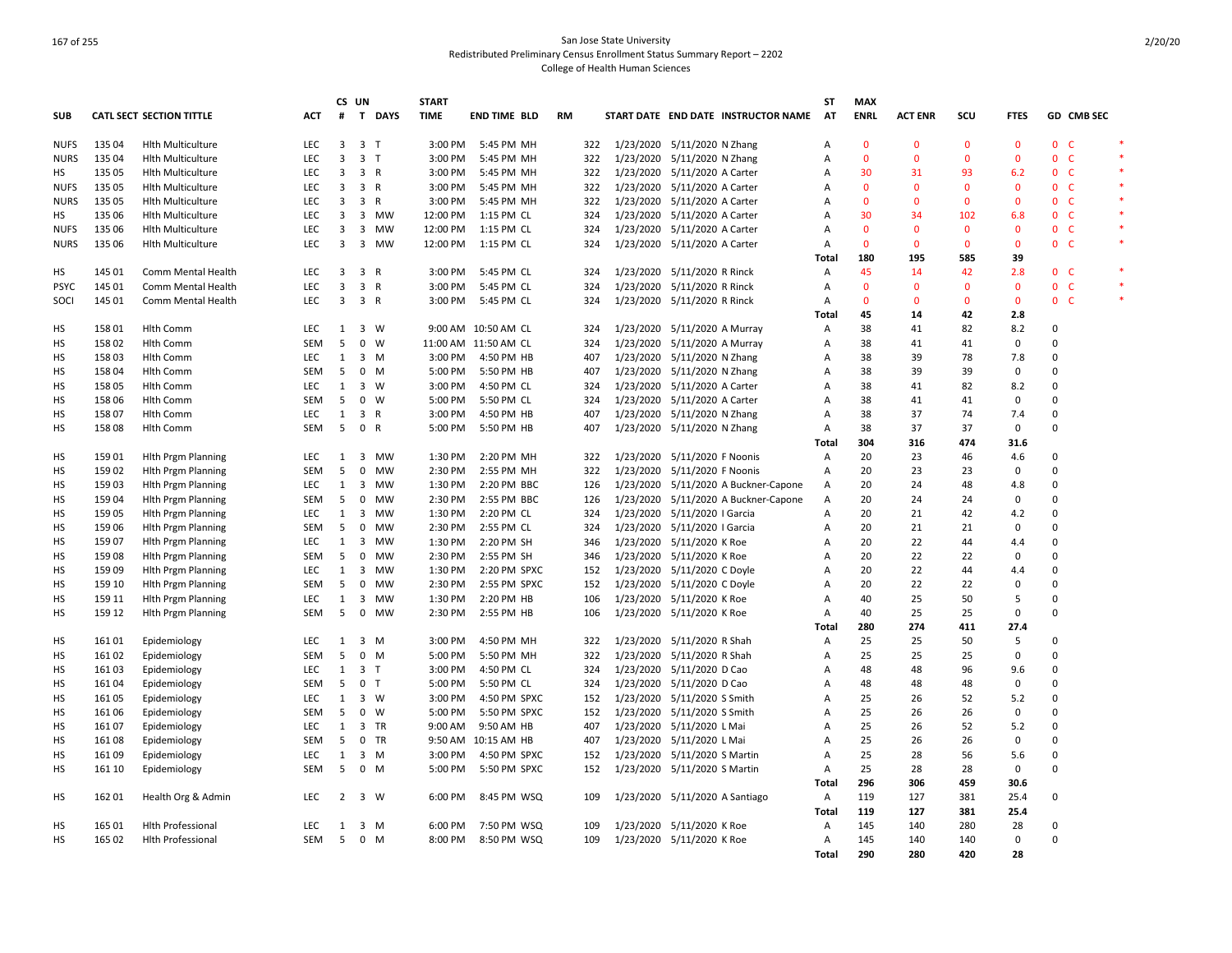|            |         |                                      |            |                | CS UN                   |                                  | <b>START</b>       |                      |      |                                      |                            | <b>ST</b>      | <b>MAX</b>  |                |           |                |                      |
|------------|---------|--------------------------------------|------------|----------------|-------------------------|----------------------------------|--------------------|----------------------|------|--------------------------------------|----------------------------|----------------|-------------|----------------|-----------|----------------|----------------------|
| <b>SUB</b> |         | <b>CATL SECT SECTION TITTLE</b>      | ACT        | #              | T                       | <b>DAYS</b>                      | <b>TIME</b>        | <b>END TIME BLD</b>  | RM   | START DATE END DATE INSTRUCTOR NAME  |                            | AT             | <b>ENRL</b> | <b>ACT ENR</b> | scu       | <b>FTES</b>    | GD CMB SEC           |
| HS         |         | 166A 01 Field Exp Sem                | <b>SEM</b> | 5              | 3 F                     |                                  |                    | 9:00 AM 11:45 AM CL  | 226  | 1/23/2020 5/11/2020 J Jones          |                            | A              | 60          | 46             | 138       | 9.2            | $\Omega$             |
|            |         |                                      |            |                |                         |                                  |                    |                      |      |                                      |                            | Total          | 60          | 46             | 138       | 9.2            |                      |
| HS         | 166B 01 | Fieldwk Experience                   | SUP        | 36             |                         | 3 TBA                            |                    |                      |      | 1/23/2020 5/11/2020 J Jones          |                            | A              | 60          | 46             | 138       | 9.2            | $\Omega$             |
|            |         |                                      |            |                |                         |                                  |                    |                      |      |                                      |                            | Total          | 60          | 46             | 138       | 9.2            |                      |
| НS         | 16701   | <b>Biostatistics</b>                 | LEC        | 1              |                         | 3 TR                             | 12:00 PM           | 1:15 PM YUH          | 124  | 1/23/2020 5/11/2020 J Pham           |                            | A              | 125         | 126            | 252       | 25.2           | $\Omega$             |
| HS         | 16702   | <b>Biostatistics</b>                 | SEM        | 5              | $\mathsf{O}$            | $\mathsf{R}$                     | 1:30 PM            | 2:15 PM MH           | 321  | 1/23/2020 5/11/2020 J Pham           |                            | А              | 25          | 24             | 24        | 0              | $\Omega$             |
| HS         | 16703   | <b>Biostatistics</b>                 | <b>SEM</b> | 5              |                         | 0 R                              | 2:15 PM            | 3:00 PM MH           | 321  | 1/23/2020 5/11/2020 J Pham           |                            | A              | 25          | 26             | 26        | 0              | $\Omega$             |
| HS         | 16704   | <b>Biostatistics</b>                 | SEM        | 5              |                         | 0 <sub>T</sub><br>0 <sub>T</sub> | 1:30 PM<br>2:15 PM | 2:15 PM MH           | 321  | 1/23/2020 5/11/2020 J Pham           |                            | A              | 25<br>25    | 26<br>23       | 26<br>23  | 0<br>0         | $\Omega$<br>$\Omega$ |
| HS         | 16705   | <b>Biostatistics</b>                 | SEM        | 5<br>5         |                         |                                  |                    | 3:00 PM MH           | 321  | 1/23/2020 5/11/2020 J Pham           |                            | A              | 25          | 27             | 27        | $\mathbf 0$    | $\Omega$             |
| HS         | 16706   | <b>Biostatistics</b>                 | <b>SEM</b> |                |                         | 0 <sub>T</sub>                   | 3:00 PM            | 3:45 PM MH           | 321  | 1/23/2020 5/11/2020 J Pham           |                            | A              | 250         | 252            | 378       |                |                      |
|            | 17101   |                                      | <b>LEC</b> | $\overline{2}$ |                         | 3 <sub>T</sub>                   | 6:00 PM            | 8:45 PM SH           |      |                                      |                            | <b>Total</b>   | 43          | 58             | 174       | 25.2<br>11.6   | 0                    |
| HS         |         | Managed Hith Care                    |            |                |                         |                                  |                    |                      | 120  | 1/23/2020 5/11/2020 C Cherney        |                            | A              |             |                |           |                |                      |
| HS         | 17201   |                                      | LEC        | $\overline{2}$ |                         | 3 MW                             |                    | 10:30 AM 11:45 AM SH | 346  | 1/23/2020 5/11/2020 J Hartle         |                            | Total<br>А     | 43<br>30    | 58<br>30       | 174<br>90 | 11.6<br>6      | $\Omega$             |
| HS         | 17202   | Contemp Env Hith<br>Contemp Env Hith | <b>LEC</b> | $\overline{2}$ | $\overline{\mathbf{3}}$ | MW                               |                    | 1:30 PM 2:45 PM DBH  | 225  | 1/23/2020 5/11/2020 J Hartle         |                            | $\mathsf{A}$   | 30          | 29             | 87        | 5.8            | 0                    |
|            | 17203   |                                      | LEC        |                | $\overline{3}$          |                                  |                    |                      |      |                                      |                            | Х              | 0           | 0              | 0         | 0              | 0                    |
| HS         |         | Contemp Env Hlth                     |            |                |                         |                                  |                    |                      |      |                                      |                            | Total          | 60          | 59             | 177       | 11.8           |                      |
| HS         | 17301   | Comp Healthcare Sys                  | <b>LEC</b> | 2              |                         | 3 R                              | 12:00 PM           | 2:45 PM CL           | 324  | 1/23/2020 5/11/2020 Y Vantrees       |                            | A              | 45          | 42             | 126       | 8.4            | $\Omega$             |
|            |         |                                      |            |                |                         |                                  |                    |                      |      |                                      |                            | Total          | 45          | 42             | 126       | 8.4            |                      |
| HS         | 175 01  | Lgl/Ethcl--HC Adm                    | LEC        | $\overline{2}$ |                         | 3 R                              | 6:00 PM            | 8:45 PM YUH          | 243  | 1/23/2020 5/11/2020 C Castuciano     |                            | A              | 45          | 27             | 81        | 5.4            | 0                    |
|            |         |                                      |            |                |                         |                                  |                    |                      |      |                                      |                            | Total          | 45          | 27             | 81        | 5.4            |                      |
| HS         | 18001   | <b>Indiv Studies</b>                 | SUP        | 36             |                         | 1 TBA                            |                    |                      |      | 1/23/2020 5/11/2020 F Noonis         |                            | Α              | 10          | 10             | 10        | 0.666667       | 0                    |
| HS         | 18002   | <b>Indiv Studies</b>                 | SUP        | 36             |                         | 2 TBA                            |                    |                      |      | 1/23/2020 5/11/2020 M Dougan         |                            | А              | 10          | 0              | 0         | 0              | $\Omega$             |
| HS         | 18003   | <b>Indiv Studies</b>                 | SUP        | 36             |                         | 3 TBA                            |                    |                      |      | 1/23/2020 5/11/2020 M Harvey         |                            | A              | 36          | $\Omega$       | $\Omega$  | 0              | 0                    |
| HS         | 180 04  | <b>Indiv Studies</b>                 | SUP        | 36             |                         | 3 TBA                            |                    |                      |      | 1/23/2020 5/11/2020 D Cao            |                            | Α              | 10          | 2              | 6         | 0.4            | $\Omega$             |
| HS         | 180 05  | <b>Indiv Studies</b>                 | SUP        |                |                         | 36 1 TBA                         |                    |                      |      | 1/23/2020 5/11/2020 J Hartle         |                            | $\overline{A}$ | 15          | 3              | 3         | 0.2            | $\Omega$             |
| HS         | 18006   | <b>Indiv Studies</b>                 | SUP        | 36             |                         | 3 TBA                            |                    |                      |      | 1/23/2020 5/11/2020 D McClure        |                            | А              | 5           | $\Omega$       | 0         | 0              | $\Omega$             |
| НS         | 18007   | <b>Indiv Studies</b>                 | SUP        | 36             |                         | 3 TBA                            |                    |                      |      | 1/23/2020 5/11/2020 V Gomez          |                            | А              | 10          | 8              | 24        | 1.6            | 0                    |
| HS         | 18008   | <b>Indiv Studies</b>                 | SUP        | 36             |                         | 1 TBA                            |                    |                      |      | 1/23/2020 5/11/2020 M Allen          |                            | А              | 25          | 16             | 16        | 1.333333       | 16                   |
| HS         | 18009   | <b>Indiv Studies</b>                 | SUP        | 36             |                         | 1 TBA                            |                    |                      |      | 1/23/2020 5/11/2020 A Santiago       |                            | А              | 5           | 3              | 0         | 0.2            | $\Omega$             |
| HS         | 180 10  | <b>Indiv Studies</b>                 | SUP        | 36             | 1                       | TBA                              |                    |                      |      | 1/23/2020 5/11/2020 M Dougan         |                            | А              | 5           | 0              | 0         | 0              | $\Omega$             |
| HS         | 180 11  | <b>Indiv Studies</b>                 | SUP        | 36             |                         | 1 TBA                            |                    |                      |      | 1/23/2020 5/11/2020 A Buckner-Capone |                            | $\mathsf{A}$   | 5           | 0              | 0         | 0              | $\Omega$             |
|            |         |                                      |            |                |                         |                                  |                    |                      |      |                                      |                            | Total          | 136         | 42             | 59        | 4.4            |                      |
| HS         | 26201   | Health Pol and Org                   | <b>LEC</b> |                | $\overline{3}$          |                                  |                    |                      |      |                                      |                            | X              | $\mathbf 0$ | $\Omega$       | 0         | 0              | 0                    |
|            |         |                                      |            |                |                         |                                  |                    |                      |      |                                      |                            | <b>Total</b>   | 0           | 0              | 0         | 0              |                      |
| HS         | 265 01  | Env Health                           | LEC        |                | $1 \quad 3 \quad M$     |                                  | 6:00 PM            | 8:45 PM MH           | 322  | 1/23/2020 5/11/2020 R Bartlett       |                            | A              | 30          | 20             | 60        | 5              | 20                   |
|            |         |                                      |            |                |                         |                                  |                    |                      |      |                                      |                            | Total          | 30          | 20             | 60        | 5              |                      |
| HS         | 26701   | Cmp Pub Healt Sta                    | <b>SEM</b> | -5             |                         | 3 W                              | 3:00 PM            | 5:45 PM CL           | 303B | 1/23/2020 5/11/2020 M Dougan         |                            | $\overline{A}$ | 25          | 15             | 45        | 3.75           | 15                   |
|            |         |                                      |            |                |                         |                                  |                    |                      |      |                                      |                            | Total          | 25          | 15             | 45        | 3.75           |                      |
| HS         | 269 01  | App Data Analysis                    | <b>LEC</b> | 2              |                         | 3 W                              | 3:00 PM            | 5:45 PM CL           | 238  | 1/23/2020 5/11/2020 H Agroia         |                            | A              | 30          | 17             | 51        | 4.25           | 17                   |
|            |         |                                      |            |                |                         |                                  |                    |                      |      |                                      |                            | Total          | 30          | 17             | 51        | 4.25           |                      |
| HS         | 272 01  | Hth Prom Plan Eval                   | SEM        | -5             |                         | 3 W                              | 6:00 PM            | 8:45 PM YUH          | 243  | 1/23/2020 5/11/2020 K Roe            |                            | A              | 30          | 16             | 48        | $\overline{4}$ | 16                   |
|            |         |                                      |            |                |                         |                                  |                    |                      |      |                                      |                            | Total          | 30          | 16             | 48        | $\overline{4}$ |                      |
| НS         | 27701   | Multi Com Health Pro                 | SEM        | 5              | 3                       | M                                | 3:00 PM            | 5:45 PM HB           | 408  | 1/23/2020 5/11/2020 K Roe            |                            | A              | 25          | 22             | 66        | 5.5            | 22                   |
|            |         |                                      |            |                |                         |                                  |                    |                      |      |                                      |                            | Total          | 25          | 22             | 66        | 5.5            |                      |
| HS         | 291A 02 | <b>Fldwrk Seminar</b>                | <b>SEM</b> | $\overline{4}$ |                         | 1 M                              | 6:00 PM            | 8:45 PM CL           | 316  | 1/23/2020 5/11/2020 R Rinck          |                            | $\overline{A}$ | 25          | 14             | 14        | 1.166667       | 14                   |
|            |         |                                      |            |                |                         |                                  |                    |                      |      |                                      |                            | Total          | 25          | 14             | 14        | 1.166667       |                      |
| HS         | 293 01  | Public Health Leadership             | LEC        | $\overline{2}$ |                         | 3 W                              | 6:00 PM            | 8:45 PM MH           | 322  | 1/23/2020 5/11/2020 A Buckner-Capone |                            | A              | 30          | 17             | 34        | 4.25           | 17                   |
|            |         |                                      |            |                |                         |                                  |                    |                      |      |                                      |                            | Total          | 30          | 17             | 34        | 4.25           |                      |
|            |         |                                      |            |                |                         |                                  |                    |                      |      |                                      | <b>Public Health Total</b> |                | 3969        | 3542           | 8372      | 565.4667       |                      |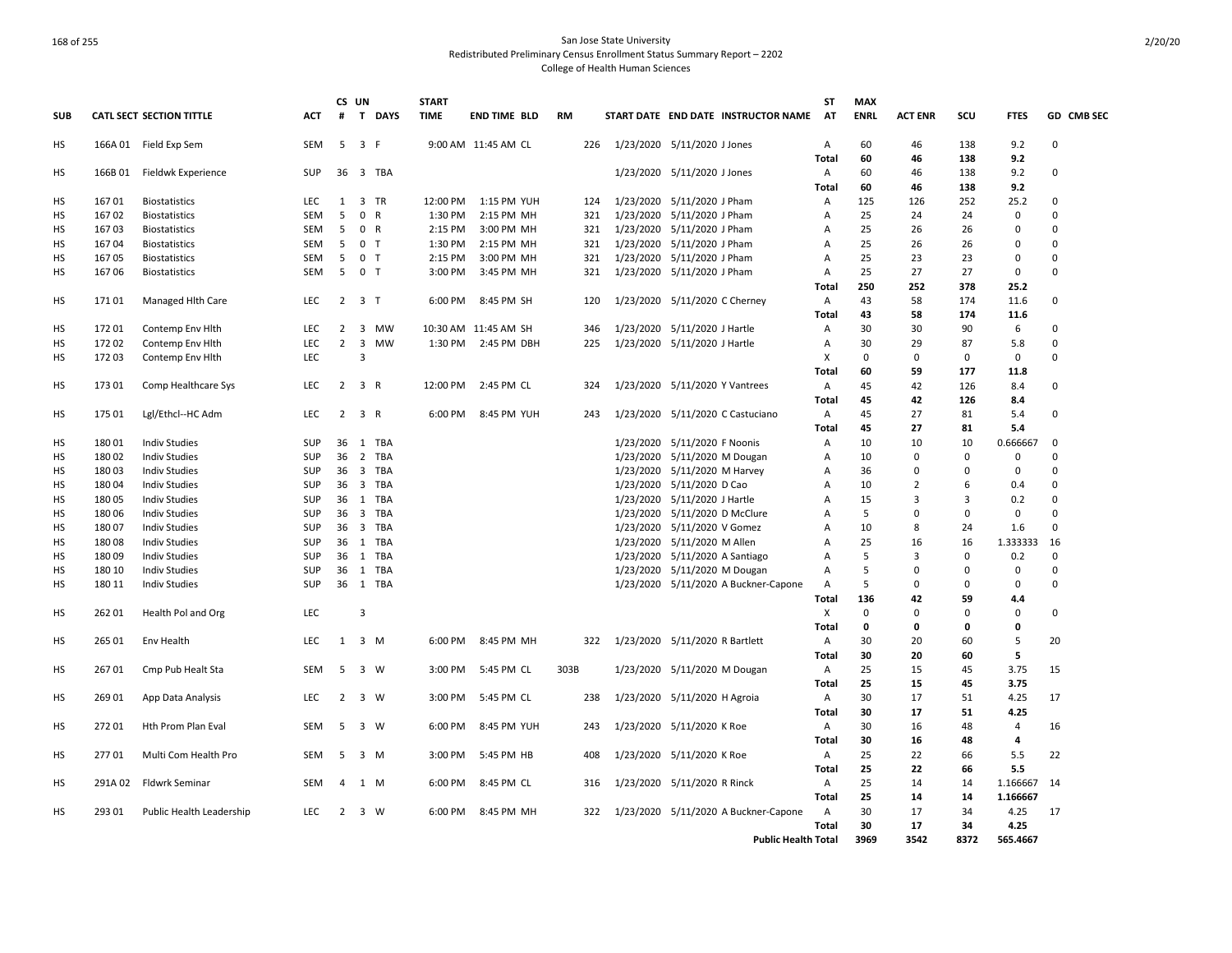|             |                                         |                                 |            |                | CS UN                   |               | <b>START</b> |                       |           |                                 |                     |                                     | ST             | <b>MAX</b>  |                |     |                |             |
|-------------|-----------------------------------------|---------------------------------|------------|----------------|-------------------------|---------------|--------------|-----------------------|-----------|---------------------------------|---------------------|-------------------------------------|----------------|-------------|----------------|-----|----------------|-------------|
| <b>SUB</b>  |                                         | <b>CATL SECT SECTION TITTLE</b> | <b>ACT</b> | #              |                         | <b>T DAYS</b> | <b>TIME</b>  | <b>END TIME BLD</b>   | <b>RM</b> |                                 |                     | START DATE END DATE INSTRUCTOR NAME | AT             | <b>ENRL</b> | <b>ACT ENR</b> | SCU | <b>FTES</b>    | GD CMB SEC  |
|             | <b>Recreation &amp; Leisure Studies</b> |                                 |            |                |                         |               |              |                       |           |                                 |                     |                                     |                |             |                |     |                |             |
| RECL        | 10 01                                   | <b>Creat Meaning Life</b>       | <b>LEC</b> | 2              | 3                       | <b>MW</b>     |              | 10:30 AM 11:45 AM YUH | 243       | 1/23/2020 5/11/2020 P Toney     |                     |                                     | Α              | 35          | 34             | 102 | 6.8            | 0           |
| <b>RECL</b> | 10 02                                   | <b>Creat Meaning Life</b>       | <b>LEC</b> | $\mathbf 2$    | 3                       | <b>TR</b>     |              | 10:30 AM 11:45 AM YUH | 243       | 1/23/2020                       | 5/11/2020 P Toney   |                                     | Α              | 35          | 29             | 87  | 5.8            | $\mathbf 0$ |
| <b>RECL</b> | 10 03                                   | <b>Creat Meaning Life</b>       | <b>LEC</b> | $\overline{2}$ | 3                       | TR            |              | 1:30 PM 2:45 PM HB    | 407       | 1/23/2020 5/11/2020 P Toney     |                     |                                     | Α              | 35          | 26             | 78  | 5.2            | $\mathbf 0$ |
| RECL        | 1081                                    | <b>Creat Meaning Life</b>       | LEC        | 2              | 3                       | TBA           |              |                       |           | 1/23/2020                       | 5/11/2020 M Duphily |                                     | Α              | 35          | 34             | 102 | 6.8            | $\mathbf 0$ |
| RECL        | 1082                                    | <b>Creat Meaning Life</b>       | <b>LEC</b> | $\overline{2}$ | 3                       | TBA           |              |                       |           | 1/23/2020 5/11/2020 M Duphily   |                     |                                     | Α              | 35          | 32             | 96  | 6.4            | 0           |
| <b>RECL</b> | 1083                                    | Creat Meaning Life              | <b>LEC</b> | $\overline{2}$ | 3                       | TBA           |              |                       |           | 1/23/2020 5/11/2020 W Spain     |                     |                                     | Α              | 35          | 35             | 105 | $\overline{7}$ | $\Omega$    |
|             |                                         |                                 |            |                |                         |               |              |                       |           |                                 |                     |                                     | Total          | 210         | 190            | 570 | 38             |             |
| RECL        | 90 01                                   | Rec Parks Tourism               | <b>LEC</b> | 2              |                         | 3 TR          |              | 9:00 AM 10:15 AM YUH  | 243       | 1/23/2020 5/11/2020 P Toney     |                     |                                     | Α              | 30          | 25             | 75  | 5              | 0           |
|             |                                         |                                 |            |                |                         |               |              |                       |           |                                 |                     |                                     | Total          | 30          | 25             | 75  | 5              |             |
| <b>RECL</b> | 94 01                                   | Outdoor Rec                     | <b>LEC</b> | 2              | 3 M                     |               | 3:00 PM      | 5:45 PM SH            | 242       | 1/23/2020 5/11/2020 A Bielecki  |                     |                                     | Α              | 25          | 16             | 48  | 3.2            | $\mathbf 0$ |
|             |                                         |                                 |            |                |                         |               |              |                       |           |                                 |                     |                                     | Total          | 25          | 16             | 48  | 3.2            |             |
| RECL        |                                         | 100W 01 Writing Workshop        | <b>SEM</b> |                | 3                       |               |              |                       |           |                                 |                     |                                     | Χ              | $\Omega$    | 0              | 0   | 0              | $\mathbf 0$ |
| RECL        |                                         | 100W 80 Writing Workshop        | SEM        | 4              |                         | 3 TBA         |              |                       |           | 1/23/2020 5/11/2020 M Duphily   |                     |                                     | Α              | 25          | 20             | 60  | $\overline{4}$ | 0           |
|             |                                         |                                 |            |                |                         |               |              |                       |           |                                 |                     |                                     | <b>Total</b>   | 25          | 20             | 60  | 4              |             |
| RECL        | 110 01                                  | Leisure, Life                   | LEC        | $\overline{2}$ |                         | 3 MW          |              | 9:00 AM 10:15 AM YUH  | 243       |                                 |                     | 1/23/2020 5/11/2020 B Grosvenor     | $\overline{A}$ | 35          | 30             | 90  | 6              | $\mathbf 0$ |
|             |                                         |                                 |            |                |                         |               |              |                       |           |                                 |                     |                                     | Total          | 35          | 30             | 90  | 6              |             |
| RECL        | 111 01                                  | Leis Cult & Ident               | <b>LEC</b> | $\overline{2}$ | $\overline{\mathbf{3}}$ | <b>MW</b>     |              | 9:00 AM 10:15 AM SH   | 346       | 1/23/2020 5/11/2020 P Toney     |                     |                                     | Α              | 35          | 33             | 99  | 6.6            | 0           |
|             |                                         |                                 |            |                |                         |               |              |                       |           |                                 |                     |                                     | Total          | 35          | 33             | 99  | 6.6            |             |
| <b>RECL</b> | 11201                                   | Intro to RT                     | LEC        | 2              | 3                       | TR            | 7:30 AM      | 8:45 AM YUH           | 243       |                                 |                     | 1/23/2020 5/11/2020 B Grosvenor     | Α              | 25          | 27             | 81  | 5.4            | $\mathbf 0$ |
| RECL        | 11202                                   | Intro to RT                     | <b>LEC</b> | $\overline{2}$ |                         | 3 TR          | 1:30 PM      | 2:45 PM YUH           | 243       |                                 |                     | 1/23/2020 5/11/2020 B Grosvenor     | Α              | 25          | 25             | 75  | 5              | $\Omega$    |
|             |                                         |                                 |            |                |                         |               |              |                       |           |                                 |                     |                                     | Total          | 50          | 52             | 156 | 10.4           |             |
| RECL        | 13201                                   | Rec Program Plan                | <b>LEC</b> | 1              | 3 M                     |               | 12:00 PM     | 2:45 PM YUH           | 243       |                                 |                     | 1/23/2020 5/11/2020 B Grosvenor     | Α              | 35          | 20             | 60  | $\overline{4}$ | $\Omega$    |
|             |                                         |                                 |            |                |                         |               |              |                       |           |                                 |                     |                                     | Total          | 35          | 20             | 60  | 4              |             |
| RECL        | 135 01                                  | Rec Areas & Facilit             | <b>LEC</b> | 1              | 3 F                     |               |              | 9:00 AM 11:45 AM MH   | 322       | 1/23/2020 5/11/2020 W Spain     |                     |                                     | Α              | 30          | 25             | 75  | 5              | 0           |
|             |                                         |                                 |            |                |                         |               |              |                       |           |                                 |                     |                                     | Total          | 30          | 25             | 75  | 5              |             |
| <b>RECL</b> | 13601                                   | Rec & Park Admin                | <b>LEC</b> |                | 1 3 TR                  |               |              | 9:00 AM 10:15 AM SH   | 346       |                                 |                     | 1/23/2020 5/11/2020 B Grosvenor     | Α              | 30          | 22             | 66  | 4.4            | 0           |
|             |                                         |                                 |            |                |                         |               |              |                       |           |                                 |                     |                                     | Total          | 30          | 22             | 66  | 4.4            |             |
| RECL        | 140A 80                                 | <b>Aquatic Therapy</b>          | LAB        | 15             |                         | 1 TBA         |              |                       |           | 1/23/2020 5/11/2020 S Padilla   |                     |                                     | Α              | 20          | 22             | 22  | 1.466667       | 0           |
|             |                                         |                                 |            |                |                         |               |              |                       |           |                                 |                     |                                     | Total          | 20          | 22             | 22  | 1.466667       |             |
| <b>RECL</b> | 140B 80                                 | <b>Beh Interventions</b>        | LAB        | 15             |                         | 1 TBA         |              |                       |           | 1/23/2020 5/11/2020 J Lam       |                     |                                     | Α              | 20          | 22             | 22  | 1.466667       | 0           |
|             |                                         |                                 |            |                |                         |               |              |                       |           |                                 |                     |                                     | Total          | 20          | 22             | 22  | 1.466667       |             |
| RECL        | 140C 80                                 | <b>Adventure Therapy</b>        | LAB        | 15             |                         | 1 TBA         |              |                       |           | 1/23/2020 5/11/2020 T Williams  |                     |                                     | Α              | 20          | 22             | 22  | 1.466667       | 0           |
|             |                                         |                                 |            |                |                         |               |              |                       |           |                                 |                     |                                     | Total          | 20          | 22             | 22  | 1.466667       |             |
| <b>RECL</b> | 143 01                                  | Festivals & Events              | <b>LEC</b> |                | $1 \quad 3 \quad T$     |               |              | 3:00 PM 5:45 PM SPXC  | 152       | 1/23/2020 5/11/2020 A Eilts     |                     |                                     | Α              | 25          | 13             | 39  | 2.6            | 0           |
|             |                                         |                                 |            |                |                         |               |              |                       |           |                                 |                     |                                     | Total          | 25          | 13             | 39  | 2.6            |             |
| RECL        | 144 01                                  | Natural&CulturalInterpretation  | LEC        | $\overline{2}$ |                         | 3 TR          | 1:30 PM      | 2:45 PM SH            | 411       | 1/23/2020 5/11/2020 H Duplaisir |                     |                                     | A              | 25          | 15             | 45  | 3              | $\mathbf 0$ |
|             |                                         |                                 |            |                |                         |               |              |                       |           |                                 |                     |                                     | Total          | 25          | 15             | 45  | 3              |             |
| RECL        | 148 01                                  | BiofdbckPrinciples&Pract        | <b>LEC</b> | 3              | 3 T                     |               | 3:00 PM      | 5:45 PM YUH           | 243       | 1/23/2020 5/11/2020 M Duphily   |                     |                                     | Α              | 35          | 19             | 57  | 3.8            | 0           |
|             |                                         |                                 |            |                |                         |               |              |                       |           |                                 |                     |                                     | Total          | 35          | 19             | 57  | 3.8            |             |
| RECL        | 15001                                   | <b>Rec Enterprises</b>          | LEC        | $\overline{2}$ | 3                       | TR            | 12:00 PM     | 1:15 PM MH            | 322       | 1/23/2020 5/11/2020 H Duplaisir |                     |                                     | Α              | 25          | 21             | 63  | 4.2            | $\mathbf 0$ |
|             |                                         |                                 |            |                |                         |               |              |                       |           |                                 |                     |                                     | Total          | 25          | 21             | 63  | 4.2            |             |
| RECL        | 152 01                                  | Non-Profit Leaders              | LEC        | $\overline{2}$ | 3 TR                    |               |              | 10:30 AM 11:45 AM MH  | 235       | 1/23/2020 5/11/2020 J Baas      |                     |                                     | Α              | 25          | 12             | 36  | 2.4            | $\mathbf 0$ |
|             |                                         |                                 |            |                |                         |               |              |                       |           |                                 |                     |                                     | Total          | 25          | 12             | 36  | 2.4            |             |
| RECL        | 16001                                   | Eval & Res in Rec               | LEC        | 3              |                         | 3 MW          |              | 10:30 AM 11:45 AM SH  | 313       | 1/23/2020 5/11/2020 J Baur      |                     |                                     | Α              | 35          | 12             | 36  | 2.4            | $\mathbf 0$ |
|             |                                         |                                 |            |                |                         |               |              |                       |           |                                 |                     |                                     | Total          | 35          | 12             | 36  | 2.4            |             |
| RECL        | 169 80                                  | Practicum in RT                 | <b>SUP</b> | 36             |                         | 1 TBA         |              |                       |           | 1/23/2020 5/11/2020 S Ross      |                     |                                     | Α              | 30          | 19             | 19  | 1.266667       | $\mathbf 0$ |
|             |                                         |                                 |            |                |                         |               |              |                       |           |                                 |                     |                                     | Total          | 30          | 19             | 19  | 1.266667       |             |
| RECL        | 170A 80                                 | Pre-Intern Workshp              | SUP        | 36             |                         | 1 TBA         |              |                       |           | 1/23/2020 5/11/2020 J Baur      |                     |                                     | Α              | 15          | 6              | 6   | 0.4            | 0           |
| RECL        | 170A 81                                 | Pre-Intern Workshp              | <b>SUP</b> | 36             |                         | 1 TBA         |              |                       |           | 1/23/2020 5/11/2020 J Baur      |                     |                                     | A              | 15          | 9              | q   | 0.6            | 0           |
|             |                                         |                                 |            |                |                         |               |              |                       |           |                                 |                     |                                     |                |             |                |     |                |             |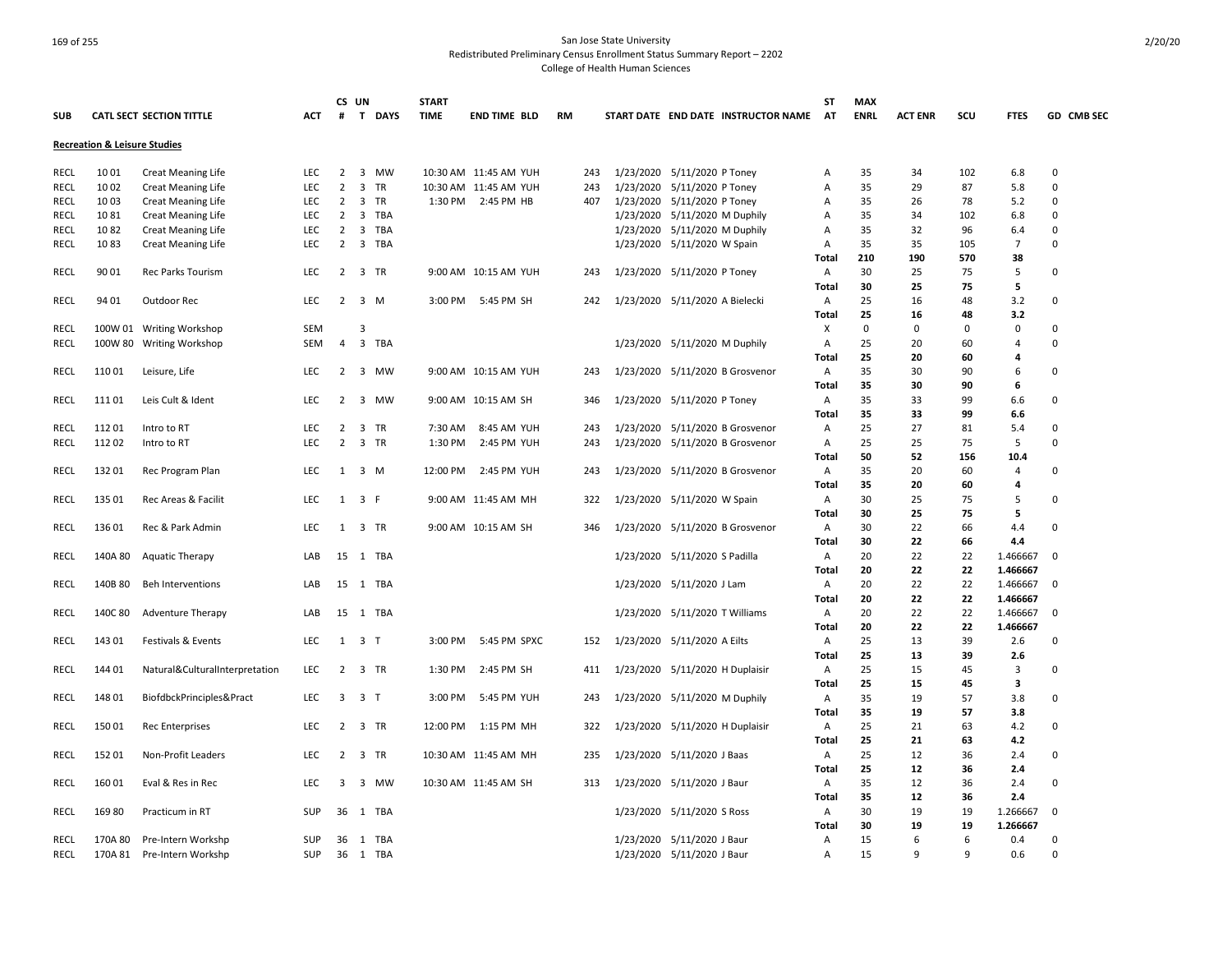| <b>SUB</b>  |         | <b>CATL SECT SECTION TITTLE</b> | <b>ACT</b> | #  | CS UN<br><b>DAYS</b> | <b>START</b><br><b>TIME</b> | <b>END TIME BLD</b> | <b>RM</b> | START DATE END DATE INSTRUCTOR NAME           | <b>ST</b><br>AT | MAX<br><b>ENRL</b> | <b>ACT ENR</b> | scu  | <b>FTES</b> | <b>GD CMB SEC</b> |
|-------------|---------|---------------------------------|------------|----|----------------------|-----------------------------|---------------------|-----------|-----------------------------------------------|-----------------|--------------------|----------------|------|-------------|-------------------|
|             |         |                                 |            |    |                      |                             |                     |           |                                               | Total           | 30                 | 15             | 15   | -1          |                   |
| RECL        | 170B 01 | Intern in Rec                   | <b>SUP</b> | 48 | 10 TBA               |                             |                     |           | 1/23/2020 5/11/2020 J Baur                    | A               | 15                 | 10             | 100  | 6.666667 0  |                   |
|             |         |                                 |            |    |                      |                             |                     |           |                                               | Total           | 15                 | 10             | 100  | 6.666667    |                   |
| RECL        | 170C01  | Intern Rec Therapy              | SUP        | 36 | 10 TBA               |                             |                     |           | 1/23/2020 5/11/2020 S Ross                    | A               | 30                 | 19             | 190  | 12.66667 0  |                   |
|             |         |                                 |            |    |                      |                             |                     |           |                                               | Total           | 30                 | 19             | 190  | 12.66667    |                   |
| RECL        | 18001   | Indiv Study                     | <b>SUP</b> | 36 | 2 TBA                |                             |                     |           | 1/23/2020 5/11/2020 J Baur                    | A               | 3                  | 0              | 0    | 0           | $\mathbf 0$       |
|             |         |                                 |            |    |                      |                             |                     |           |                                               | Total           | 3                  | 0              | 0    | 0           |                   |
| RECL        | 184 01  | Directed Reading                | SUP        | 36 | 3 TBA                |                             |                     |           | 1/23/2020 5/11/2020 S Ross                    | A               |                    | 0              | 0    | 0           | $\mathbf 0$       |
|             |         |                                 |            |    |                      |                             |                     |           |                                               | Total           | $\overline{2}$     | 0              | 0    | 0           |                   |
| RECL        | 197 01  | RT in psychiatry                | LEC        | 2  | 3 M                  | 3:00 PM                     | 4:15 PM YUH         | 243       | 1/23/2020 5/11/2020 S Ross                    | A               | 20                 | 12             | 24   | 2.4         | 0                 |
| RECL        | 197 02  | RT in psychiatry                | ACT        | 11 | $0$ M                | 4:30 PM                     | 5:45 PM YUH         | 243       | 1/23/2020 5/11/2020 S Ross                    | A               | 20                 | 12             | 12   | 0           | 0                 |
| RECL        | 19703   | RT in psychiatry                | LEC        |    | 3<br>W               | 3:00 PM                     | 4:15 PM YUH         | 243       | 1/23/2020 5/11/2020 S Ross                    | A               | 20                 | 13             | 26   | 2.6         | $\mathbf 0$       |
| <b>RECL</b> | 19704   | RT in psychiatry                | ACT        | 11 | $0 \quad W$          | 4:30 PM                     | 5:45 PM YUH         | 243       | 1/23/2020 5/11/2020 S Ross                    | A               | 20                 | 13             | 13   | 0           | 0                 |
|             |         |                                 |            |    |                      |                             |                     |           |                                               | Total           | 80                 | 50             | 75   | 5           |                   |
| <b>RECL</b> | 19901   | Adv Prac in RT                  | LEC        | 2  | 3 R                  | 3:00 PM                     | 5:45 PM YUH         | 243       | 1/23/2020 5/11/2020 K Pham                    | A               | 30                 | 24             | 72   | 4.8         | 0                 |
|             |         |                                 |            |    |                      |                             |                     |           |                                               | Total           | 30                 | 24             | 72   | 4.8         |                   |
|             |         |                                 |            |    |                      |                             |                     |           | <b>Recreation &amp; Leisure Studies Total</b> |                 | 955                | 728            | 2112 | 140.8       |                   |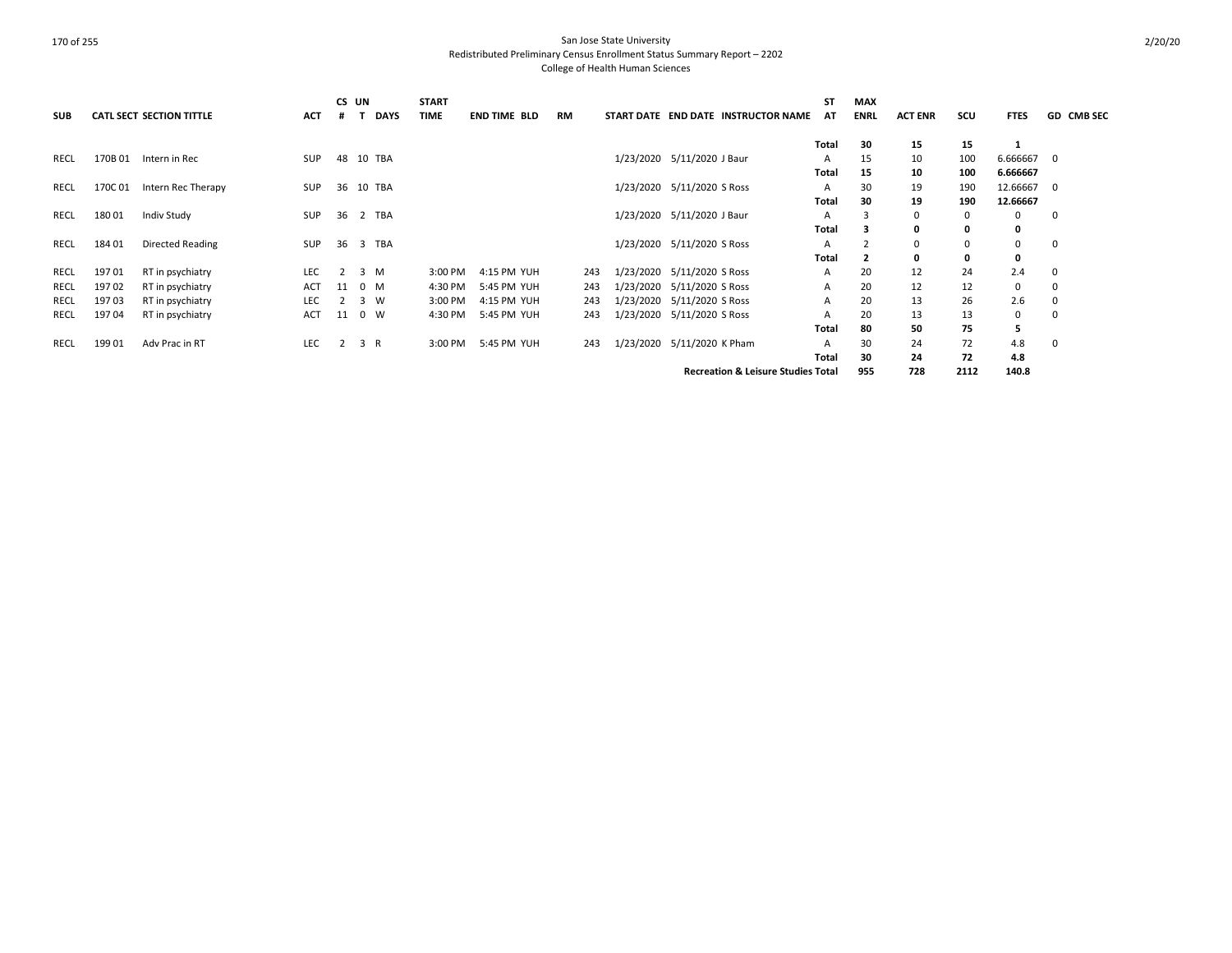|             |        |                                 |            |                | CS UN                   |             | <b>START</b> |                     |           |     |                               |                             |                                     | SΤ           | <b>MAX</b>   |                |          |              |                         |                   |        |
|-------------|--------|---------------------------------|------------|----------------|-------------------------|-------------|--------------|---------------------|-----------|-----|-------------------------------|-----------------------------|-------------------------------------|--------------|--------------|----------------|----------|--------------|-------------------------|-------------------|--------|
| <b>SUB</b>  |        | <b>CATL SECT SECTION TITTLE</b> | <b>ACT</b> | #              |                         | T DAYS      | <b>TIME</b>  | <b>END TIME BLD</b> | <b>RM</b> |     |                               |                             | START DATE END DATE INSTRUCTOR NAME | AT           | <b>ENRL</b>  | <b>ACT ENR</b> | scu      | <b>FTES</b>  |                         | <b>GD CMB SEC</b> |        |
| Social Work |        |                                 |            |                |                         |             |              |                     |           |     |                               |                             |                                     |              |              |                |          |              |                         |                   |        |
| GERO        | 10701  | Aging and Society               | <b>LEC</b> | $\overline{2}$ |                         | 3 M         | 6:00 PM      | 8:45 PM IS          |           | 215 | 1/23/2020 5/11/2020 V Silva   |                             |                                     | Α            | 30           | 16             | 48       | 3.2          | 0 <sup>o</sup>          |                   |        |
| HS          | 10701  | Aging and Society               | <b>LEC</b> | $\overline{2}$ |                         | 3 M         | 6:00 PM      | 8:45 PM IS          |           | 215 | 1/23/2020 5/11/2020 V Silva   |                             |                                     | Α            | $\mathbf{0}$ | $\mathbf{0}$   | $\Omega$ | $\mathbf{0}$ | 0 <sub>c</sub>          |                   |        |
| GERO        | 10702  | Aging and Society               | <b>LEC</b> | $\overline{2}$ | 3 <sub>T</sub>          |             | 6:00 PM      | 8:45 PM SH          |           | 312 | 1/23/2020 5/11/2020 V Silva   |                             |                                     | Α            | 30           | 16             | 48       | 3.25         | $1 \quad C$             |                   |        |
| HS          | 10702  | Aging and Society               | <b>LEC</b> | 2              | 3 <sub>1</sub>          |             | 6:00 PM      | 8:45 PM SH          |           | 312 | 1/23/2020 5/11/2020 V Silva   |                             |                                     | Α            | $\mathbf{0}$ | $\mathbf{0}$   | $\Omega$ | $\mathbf{0}$ | 0 <sup>o</sup>          |                   | $\ast$ |
|             |        |                                 |            |                |                         |             |              |                     |           |     |                               |                             |                                     | <b>Total</b> | 60           | 32             | 96       | 6.45         |                         |                   |        |
| GERO        | 11701  | Soc Pol Serv Aging              | LEC        | $\overline{2}$ | 3 <sub>1</sub>          |             | 3:00 PM      | 5:45 PM HB          |           | 407 | 1/23/2020 5/11/2020 C Cherney |                             |                                     |              | 43           | 30             | 90       | 6.05         | $1 \quad C$             |                   | $\ast$ |
|             | 11701  |                                 | <b>LEC</b> | $\overline{2}$ | 3 T                     |             | 3:00 PM      | 5:45 PM HB          |           | 407 | 1/23/2020 5/11/2020 C Cherney |                             |                                     | Α            | $\Omega$     | $\Omega$       | $\Omega$ | $\mathbf{0}$ | 0 <sub>c</sub>          |                   | $\ast$ |
| НS          |        | Soc Pol Serv Aging              |            |                |                         |             |              |                     |           |     |                               |                             |                                     | Α            | 43           | 30             | 90       | 6.05         |                         |                   |        |
| GERO        | 13301  | Gero Field Work                 | <b>SUP</b> | 36             |                         | 3 TBA       |              |                     |           |     | 1/23/2020 5/11/2020           |                             |                                     | Total<br>Α   | 36           | $\Omega$       | $\Omega$ | $\Omega$     | $\Omega$                |                   |        |
|             |        |                                 |            |                |                         |             |              |                     |           |     |                               |                             |                                     | Total        | 36           | $\Omega$       | O        | $\Omega$     |                         |                   |        |
| <b>SCWK</b> |        |                                 | <b>SEM</b> |                | $\overline{3}$          |             |              |                     |           |     |                               |                             |                                     |              | $\Omega$     | $\Omega$       | $\Omega$ | $\Omega$     | 0                       |                   |        |
|             |        | 100W 01 Writing Workshop        |            |                |                         |             |              |                     |           |     |                               |                             |                                     | х            |              |                |          |              |                         |                   |        |
| <b>SCWK</b> |        | 100W 02 Writing Workshop        | SEM        | 4              | $\overline{\mathbf{3}}$ | W           | 6:00 PM      | 8:45 PM SH          |           | 242 | 1/23/2020 5/11/2020 D Knutson |                             |                                     | Α            | 25<br>25     | 24             | 72       | 4.8          | $\mathbf 0$<br>$\Omega$ |                   |        |
| <b>SCWK</b> |        | 100W 03 Writing Workshop        | SEM        | 4              | 3 R                     |             | 6:00 PM      | 8:45 PM SH          |           | 345 | 1/23/2020 5/11/2020 C Burkett |                             |                                     | Α            |              | 26             | 78       | 5.2          |                         |                   |        |
|             |        |                                 |            |                |                         |             |              |                     |           |     |                               |                             |                                     | Total        | 50           | 50             | 150      | 10           |                         |                   |        |
| SCWK        | 107 01 | Aging and Society               | <b>LEC</b> | 2              |                         | 3 M         | 6:00 PM      | 8:45 PM IS          |           | 215 | 1/23/2020 5/11/2020 V Silva   |                             |                                     | Α            | $\Omega$     | $\mathbf{0}$   | $\Omega$ | $\mathbf{0}$ | 0 <sup>o</sup>          |                   |        |
| <b>SCWK</b> | 107 02 | Aging and Society               | <b>LEC</b> | 2              | 3 <sub>T</sub>          |             | 6:00 PM      | 8:45 PM SH          |           | 312 | 1/23/2020 5/11/2020 V Silva   |                             |                                     | Α            | $\Omega$     | $\Omega$       | $\Omega$ | $\Omega$     | $\mathbf{0}$            | <b>C</b>          |        |
|             |        |                                 |            |                |                         |             |              |                     |           |     |                               |                             |                                     | Total        | 0            | O              | O        | O            |                         |                   |        |
| SCWK        | 11201  | <b>Gen Practice II</b>          | <b>LEC</b> |                | 3                       |             |              |                     |           |     |                               |                             |                                     | X            | $\Omega$     | $\Omega$       | $\Omega$ | $\Omega$     | 0                       |                   |        |
| <b>SCWK</b> | 11202  | Gen Practice II                 | <b>LEC</b> | $\overline{2}$ | $\overline{\mathbf{3}}$ |             |              |                     |           |     | 1/23/2020 5/11/2020           |                             |                                     | Χ            | $\Omega$     | $\Omega$       | $\Omega$ | $\Omega$     | $\Omega$                |                   |        |
| <b>SCWK</b> | 11203  | Gen Practice II                 | <b>LEC</b> | $\overline{2}$ | $\overline{\mathbf{3}}$ | W           | 3:00 PM      | 5:45 PM SH          |           | 345 | 1/23/2020 5/11/2020 M Reyes   |                             |                                     | A            | 30           | 31             | 93       | 6.2          | $\Omega$                |                   |        |
| <b>SCWK</b> | 11204  | Gen Practice II                 | <b>LEC</b> | 2              | $\overline{\mathbf{3}}$ | M           | 3:00 PM      | 5:45 PM SH          |           | 345 |                               |                             | 1/23/2020 5/11/2020 L Arieta Hayes  | A            | 30           | 32             | 96       | 6.4          | 0                       |                   |        |
| <b>SCWK</b> | 112 05 | Gen Practice II                 | <b>LEC</b> | 2              | $\overline{\mathbf{3}}$ | W           | 6:00 PM      | 8:45 PM SH          |           | 348 |                               |                             | 1/23/2020 5/11/2020 L Moore-Guerra  | A            | 30           | 17             | 51       | 3.4          | 0                       |                   |        |
|             |        |                                 |            |                |                         |             |              |                     |           |     |                               |                             |                                     | Total        | 90           | 80             | 240      | 16           |                         |                   |        |
| <b>SCWK</b> | 12101  | Soc Wel Ins II                  | <b>LEC</b> |                | 3                       |             |              |                     |           |     |                               |                             |                                     | х            | 0            | $\Omega$       | $\Omega$ | 0            | 0                       |                   |        |
| <b>SCWK</b> | 12102  | Soc Wel Ins II                  | <b>LEC</b> | $\overline{2}$ | 3 <sub>1</sub>          |             | 6:00 PM      | 8:45 PM SH          |           | 345 | 1/23/2020 5/11/2020 E Bruce   |                             |                                     | A            | 24           | 14             | 42       | 2.8          | 0                       |                   |        |
| <b>SCWK</b> | 12103  | Soc Wel Ins II                  | LEC        | 2              | 3 R                     |             | 3:00 PM      | 5:45 PM SH          |           | 345 | 1/23/2020 5/11/2020 G Thomas  |                             |                                     | Α            | 24           | 28             | 84       | 5.6          | $\mathbf 0$             |                   |        |
| <b>SCWK</b> | 12104  | Soc Wel Ins II                  | <b>LEC</b> | $\overline{2}$ |                         | $3 \quad W$ | 12:00 PM     | 2:45 PM SH          |           | 345 | 1/23/2020 5/11/2020 E Bruce   |                             |                                     | Α            | 24           | 18             | 54       | 3.6          | $\mathbf 0$             |                   |        |
|             |        |                                 |            |                |                         |             |              |                     |           |     |                               |                             |                                     | Total        | 72           | 60             | 180      | 12           |                         |                   |        |
| <b>SCWK</b> | 13101  | Hm Bhvr Soc Env II              | <b>LEC</b> | $\mathbf{2}$   |                         | 3 M         | 6:00 PM      | 8:45 PM SH          |           | 345 | 1/23/2020 5/11/2020 Y Maxwell |                             |                                     | Α            | 24           | 15             | 45       | 3            | 0                       |                   |        |
| <b>SCWK</b> | 13102  | Hm Bhvr Soc Env II              | <b>LEC</b> | 2              | 3 <sub>T</sub>          |             | 3:00 PM      | 5:45 PM SH          |           | 345 | 1/23/2020                     | 5/11/2020 Y Maxwell         |                                     | Α            | 24           | 23             | 69       | 4.6          | 0                       |                   |        |
| SCWK        | 13103  | Hm Bhvr Soc Env II              | <b>LEC</b> | 2              | 3 F                     |             | 12:30 PM     | 3:15 PM SH          |           | 312 | 1/23/2020 5/11/2020 C Stiles  |                             |                                     | A            | 24           | 25             | 75       | 5            | $\Omega$                |                   |        |
|             |        |                                 |            |                |                         |             |              |                     |           |     |                               |                             |                                     | Total        | 72           | 63             | 189      | 12.6         |                         |                   |        |
| <b>SCWK</b> | 142 01 | Field Practicum II              | <b>SUP</b> | 36             | $\overline{4}$          | <b>TBA</b>  |              |                     |           |     | 1/23/2020 5/11/2020 J Barnum  |                             |                                     | Α            | 30           | 13             | 52       | 3.466667     | 0                       |                   |        |
| <b>SCWK</b> | 142 02 | Field Practicum II              | SUP        | 36             | $\overline{4}$          | <b>TBA</b>  |              |                     |           |     |                               |                             | 1/23/2020 5/11/2020 M Blandino      | A            | 30           | 14             | 56       | 3.733333     | $\mathbf 0$             |                   |        |
| <b>SCWK</b> | 14203  | Field Practicum II              | SUP        | 36             | $\overline{4}$          | TBA         |              |                     |           |     | 1/23/2020 5/11/2020 L Chin    |                             |                                     | A            | 30           | 15             | 60       | 4            | 0                       |                   |        |
| <b>SCWK</b> | 14204  | Field Practicum II              | SUP        | 36             | $\overline{4}$          | <b>TBA</b>  |              |                     |           |     | 1/23/2020 5/11/2020 M Curry   |                             |                                     | Α            | 30           | 14             | 56       | 3.733333     | 0                       |                   |        |
| <b>SCWK</b> | 142 05 | Field Practicum II              | <b>SUP</b> | 36             | $\overline{4}$          | TBA         |              |                     |           |     | 1/23/2020 5/11/2020 R Bhader  |                             |                                     | Α            | 30           | 12             | 48       | 3.2          | $\Omega$                |                   |        |
| <b>SCWK</b> | 142 06 | Field Practicum II              | <b>SUP</b> | 36             | $\overline{4}$          | TBA         |              |                     |           |     | 1/23/2020 5/11/2020 R Bhader  |                             |                                     | Α            | 30           | 12             | 48       | 3.2          | 0                       |                   |        |
|             |        |                                 |            |                |                         |             |              |                     |           |     |                               |                             |                                     | <b>Total</b> | 180          | 80             | 320      | 21.33333     |                         |                   |        |
| <b>SCWK</b> | 170 01 | Intro Res Methods               | SEM        | 4              |                         | 3 M         |              | 9:00 AM 11:45 AM SH |           | 345 | 1/23/2020 5/11/2020 H Song    |                             |                                     | Α            | 24           | 11             | 33       | 2.2          | 0                       |                   |        |
| <b>SCWK</b> | 17002  | Intro Res Methods               | SEM        | 4              | 3 <sub>1</sub>          |             |              | 9:00 AM 11:45 AM SH |           | 345 | 1/23/2020 5/11/2020 S Lee     |                             |                                     | Α            | 24           | 23             | 69       | 4.6          | $\mathbf 0$             |                   |        |
| <b>SCWK</b> | 17003  | Intro Res Methods               | SEM        | $\overline{4}$ | 3 F                     |             |              | 9:30 AM 12:15 PM SH |           | 345 | 1/23/2020 5/11/2020 S Lee     |                             |                                     | Α            | 24           | 22             | 66       | 4.4          | $\Omega$                |                   |        |
| <b>SCWK</b> | 17004  | Intro Res Methods               | <b>SEM</b> |                | 3                       |             |              |                     |           |     |                               |                             |                                     | X            | 0            | 0              | 0        | 0            | 0                       |                   |        |
|             |        |                                 |            |                |                         |             |              |                     |           |     |                               |                             |                                     | Total        | 72           | 56             | 168      | 11.2         |                         |                   |        |
| <b>SCWK</b> | 175 01 | Senior Seminar                  | <b>LEC</b> | 2              |                         | 3 M         | 12:00 PM     | 2:45 PM SH          |           | 345 | 1/23/2020 5/11/2020 S Diwan   |                             |                                     | Α            | 30           | 29             | 87       | 5.8          | 0                       |                   |        |
| <b>SCWK</b> | 175 02 | Senior Seminar                  | <b>LEC</b> | $\overline{2}$ | $\overline{\mathbf{3}}$ | W           | 3:00 PM      | 5:45 PM SH          |           | 312 | 1/23/2020 5/11/2020 S Diwan   |                             |                                     | Α            | 30           | 22             | 66       | 4.4          | 0                       |                   |        |
| <b>SCWK</b> | 175 03 | Senior Seminar                  | <b>LEC</b> | $\overline{2}$ |                         | 3 W         | 6:00 PM      | 8:45 PM BBC         |           | 225 | 1/23/2020 5/11/2020 S House   |                             |                                     | Α            | 30           | 29             | 87       | 5.8          | $\mathbf 0$             |                   |        |
|             |        |                                 |            |                |                         |             |              |                     |           |     |                               |                             |                                     | Total        | 90           | 80             | 240      | 16           |                         |                   |        |
| SCWK        | 18001  | Individual Studies              | <b>SUP</b> |                |                         | 36 1 TBA    |              |                     |           |     |                               | 1/23/2020 5/11/2020 G Fogle |                                     | Α            | 20           | 10             | 10       | 0.666667     | 0                       |                   |        |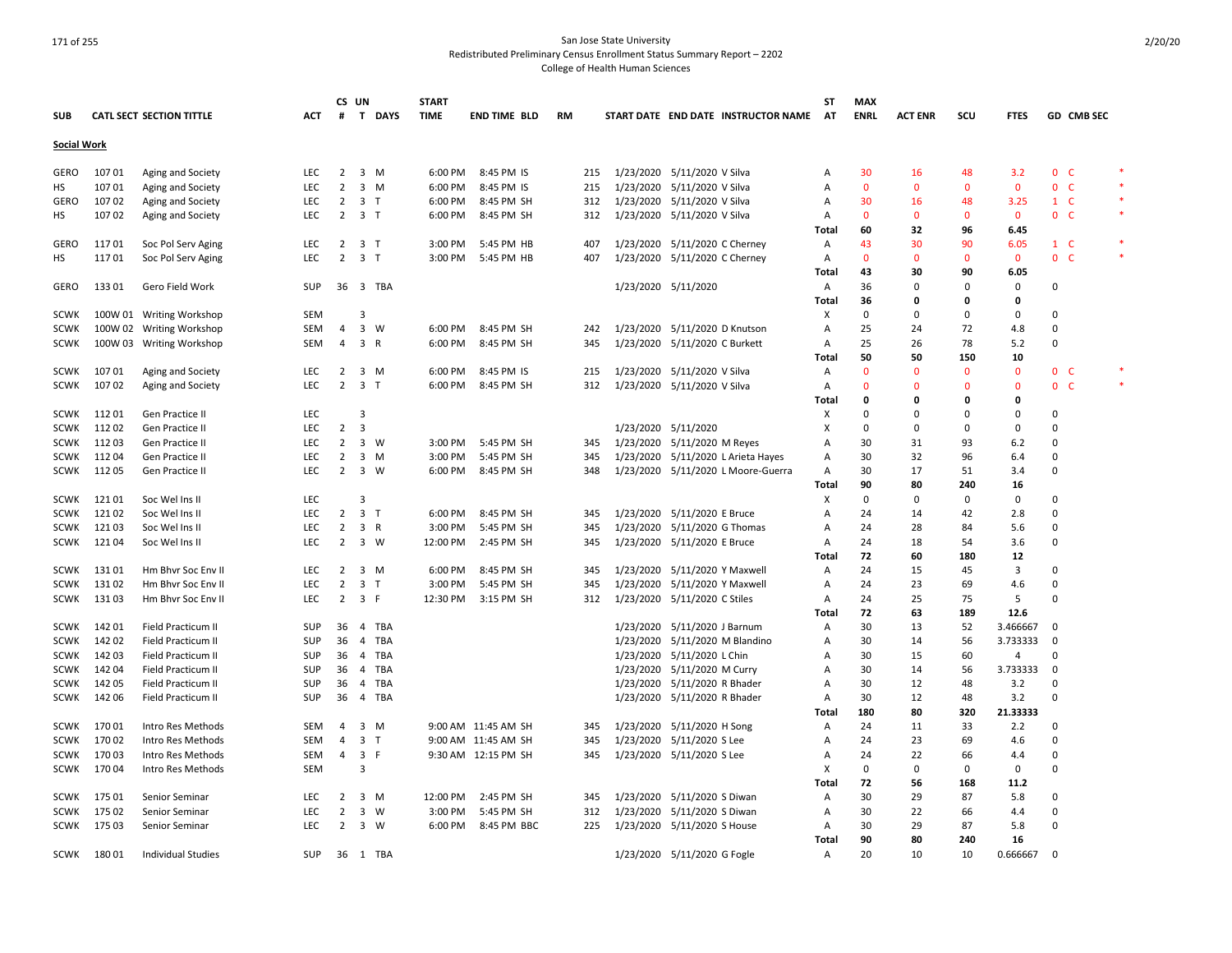|             |        |                                 |            |    | CS UN                                   | <b>START</b> |                      |           |           |                                 |                                       | ST             | <b>MAX</b>  |                |           |                |              |
|-------------|--------|---------------------------------|------------|----|-----------------------------------------|--------------|----------------------|-----------|-----------|---------------------------------|---------------------------------------|----------------|-------------|----------------|-----------|----------------|--------------|
| <b>SUB</b>  |        | <b>CATL SECT SECTION TITTLE</b> | <b>ACT</b> | #  | $\mathbf{T}$<br>DAYS                    | <b>TIME</b>  | <b>END TIME BLD</b>  | <b>RM</b> |           |                                 | START DATE END DATE INSTRUCTOR NAME   | <b>AT</b>      | <b>ENRL</b> | <b>ACT ENR</b> | scu       | <b>FTES</b>    | GD CMB SEC   |
| <b>SCWK</b> | 18002  | <b>Individual Studies</b>       | SUP        | 36 | 1 TBA                                   |              |                      |           |           | 1/23/2020 5/11/2020 N Dubus     |                                       | Α              | 20          | $\Omega$       | $\Omega$  | 0              | $\Omega$     |
|             |        |                                 |            |    |                                         |              |                      |           |           |                                 |                                       | Total          | 40          | 10             | 10        | 0.666667       |              |
| <b>SCWK</b> | 204 01 | Soc Pol Analsis                 | <b>SEM</b> | 5  | $\overline{\mathbf{3}}$<br>-F           | 12:30 PM     | 3:15 PM BBC          | 225       |           | 1/23/2020 5/11/2020 C Burkett   |                                       | A              | 30          | 26             | 78        | 6.5            | 26           |
| <b>SCWK</b> | 204 02 | Soc Pol Analsis                 | <b>SEM</b> | 5  | 3<br>-F                                 | 12:30 PM     | 3:15 PM MH           | 322       |           | 1/23/2020 5/11/2020 G Thomas    |                                       | A              | 30          | 26             | 78        | 6.5            | 26           |
| SCWK        | 204 03 | Soc Pol Analsis                 | SEM        | 5  | 3 F                                     |              | 9:30 AM 12:15 PM SH  | 242       |           | 1/23/2020 5/11/2020 G Thomas    |                                       | А              | 30          | 28             | 84        | $\overline{7}$ | 28           |
| SCWK        | 204 04 | Soc Pol Analsis                 | <b>SEM</b> | 5  | $\overline{\mathbf{3}}$<br>W            | 6:00 PM      | 8:45 PM SH           | 345       |           | 1/23/2020 5/11/2020 J Torai     |                                       | Α              | 30          | 32             | 96        | 8              | 32           |
|             |        |                                 |            |    |                                         |              |                      |           |           |                                 |                                       | Total          | 120         | 112            | 336       | 28             |              |
| SCWK        | 214 01 | Human Behavior II               | SEM        | 5  | 3 M                                     |              | 9:00 AM 11:45 AM SH  | 312       |           | 1/23/2020 5/11/2020 F Krebs     |                                       | Α              | 30          | 26             | 78        | 6.5            | 26           |
| SCWK        | 214 02 | Human Behavior II               | <b>SEM</b> | 5  | 3<br>W                                  | 12:00 PM     | 2:45 PM MH           | 321       |           | 1/23/2020 5/11/2020 A Thomas    |                                       | $\mathsf{A}$   | 30          | 26             | 78        | 6.5            | 26           |
| SCWK        | 214 03 | Human Behavior II               | <b>SEM</b> | 5  | 3 W                                     |              | 9:00 AM 11:45 AM SH  | 345       |           | 1/23/2020 5/11/2020 F Krebs     |                                       | A              | 30          | 27             | 81        | 6.75           | 27           |
| SCWK        | 21404  | Human Behavior II               | <b>SEM</b> | 5  | 3 M                                     | 6:00 PM      | 8:45 PM CCB          | 101       |           | 1/23/2020 5/11/2020 D Knutson   |                                       | A              | 30          | 33             | 99        | 8.25           | 33           |
|             |        |                                 |            |    |                                         |              |                      |           |           |                                 |                                       | Total          | 120         | 112            | 336       | 28             |              |
| SCWK        | 22101  | Trans Gen Prac II               | SEM        | 5  | 3 M                                     |              | 12:00 PM 2:45 PM SH  | 312       |           | 1/23/2020 5/11/2020 J Stevenson |                                       | $\mathsf{A}$   | 30          | 26             | 78        | 6.5            | 26           |
| SCWK        | 22102  | Trans Gen Prac II               | <b>SEM</b> | 5  | 3<br>W                                  |              | 9:00 AM 11:45 AM SH  | 312       | 1/23/2020 | 5/11/2020 C Gil                 |                                       | A              | 30          | 26             | 78        | 6.5            | 26           |
| SCWK        | 22103  | Trans Gen Prac II               | <b>SEM</b> | 5  | $\overline{3}$<br>W                     | 12:00 PM     | 2:45 PM SH           | 312       |           | 1/23/2020 5/11/2020 M Reyes     |                                       | Α              | 30          | 27             | 81        | 6.75           | 27           |
| SCWK        | 221 04 | Trans Gen Prac II               | SEM        | 5  | 3 M                                     | 6:00 PM      | 8:45 PM SH           | 312       |           | 1/23/2020 5/11/2020 M Reyes     |                                       | Α              | 30          | 26             | 78        | 6.5            | 26           |
|             |        |                                 |            |    |                                         |              |                      |           |           |                                 |                                       | <b>Total</b>   | 120         | 105            | 315       | 26.25          |              |
| <b>SCWK</b> | 23101  | Soc W Pract II                  | SUP        | 23 | TBA<br>4                                |              |                      |           |           |                                 | 1/23/2020 5/11/2020 A Fimbres-Windley | A              | 30          | 15             | 60        | 5              | 15           |
| SCWK        | 23102  | Soc W Pract II                  | SUP        | 23 | 4<br>TBA                                |              |                      |           | 1/23/2020 | 5/11/2020 B Watkins             |                                       | Α              | 30          | 15             | 60        | 5              | 15           |
| SCWK        | 23103  | Soc W Pract II                  | SUP        | 23 | TBA<br>4                                |              |                      |           |           | 1/23/2020 5/11/2020 B Tavera    |                                       | Α              | 30          | 8              | 32        | 2.666667       | 8            |
| SCWK        | 23104  | Soc W Pract II                  | <b>SUP</b> | 23 | 4 TBA                                   |              |                      |           |           | 1/23/2020 5/11/2020 B Tavera    |                                       | A              | 30          | 9              | 36        | 3              | $\mathbf{q}$ |
| SCWK        | 23105  | Soc W Pract II                  | SUP        | 23 | 4<br>TBA                                |              |                      |           |           | 1/23/2020 5/11/2020 J Jackson   |                                       | Α              | 30          | 13             | 52        | 4.333333       | 13           |
| SCWK        | 231 06 | Soc W Pract II                  | SUP        | 23 | $\overline{4}$<br>TBA                   |              |                      |           |           | 1/23/2020 5/11/2020 J Rose      |                                       | Α              | 30          | 9              | 36        | 3              | 9            |
| SCWK        | 23107  | Soc W Pract II                  | SUP        | 23 | TBA<br>$\overline{4}$                   |              |                      |           |           | 1/23/2020 5/11/2020 M Blandino  |                                       | Α              | 30          | 11             | 44        | 3.666667       | 11           |
| <b>SCWK</b> | 23108  | Soc W Pract II                  | SUP        | 23 | TBA<br>$\overline{4}$                   |              |                      |           |           | 1/23/2020 5/11/2020 M Curry     |                                       | Α              | 30          | 10             | 40        | 3.333333       | 10           |
|             |        |                                 |            |    |                                         |              |                      |           |           |                                 |                                       |                |             |                |           |                |              |
| SCWK        | 23109  | Soc W Pract II                  | SUP        | 23 | 4 TBA                                   |              |                      |           |           | 1/23/2020 5/11/2020 V Smith     |                                       | Α              | 30<br>270   | 15<br>105      | 60<br>420 | 5              | 15           |
|             |        |                                 |            |    |                                         |              |                      |           |           |                                 |                                       | Total          |             |                |           | 35             | 9            |
| SCWK        | 23301  | Soc Wk Pract IV                 | SUP        | 23 | 5<br>TBA                                |              |                      |           |           |                                 | 1/23/2020 5/11/2020 A Fimbres-Windley | Α              | 30          | 9              | 45        | 3.75           |              |
| SCWK        | 23302  | Soc Wk Pract IV                 | SUP        | 23 | 5 TBA                                   |              |                      |           |           | 1/23/2020 5/11/2020 B Watkins   |                                       | Α              | 30          | 9              | 45        | 3.75           | 9            |
| SCWK        | 23303  | Soc Wk Pract IV                 | SUP        | 23 | 5<br>TBA                                |              |                      |           | 1/23/2020 | 5/11/2020 B Tavera              |                                       | Α              | 30          | 11             | 55        | 4.583333       | 11           |
| SCWK        | 233 04 | Soc Wk Pract IV                 | SUP        | 23 | 5 TBA                                   |              |                      |           | 1/23/2020 | 5/11/2020 B Tavera              |                                       | Α              | 30          | 12             | 60        | 5              | 12           |
| SCWK        | 233 05 | Soc Wk Pract IV                 | SUP        | 23 | 5<br>TBA                                |              |                      |           |           | 1/23/2020 5/11/2020 J Jackson   |                                       | Α              | 30          | 10             | 50        | 4.166667       | 10           |
| SCWK        | 233 06 | Soc Wk Pract IV                 | SUP        | 23 | 5<br>TBA                                |              |                      |           |           | 1/23/2020 5/11/2020 J Rose      |                                       | A              | 30          | 15             | 75        | 6.25           | 15           |
| SCWK        | 23307  | Soc Wk Pract IV                 | <b>SUP</b> | 23 | 5<br><b>TBA</b>                         |              |                      |           |           | 1/23/2020 5/11/2020 J Barnum    |                                       | A              | 30          | 11             | 55        | 4.583333       | 11           |
| SCWK        | 23308  | Soc Wk Pract IV                 | SUP        | 23 | 5<br>TBA                                |              |                      |           |           | 1/23/2020 5/11/2020 L Chin      |                                       | Α              | 30          | 11             | 55        | 4.583333       | 11           |
| SCWK        | 233 09 | Soc Wk Pract IV                 | SUP        | 23 | 5<br>TBA                                |              |                      |           |           | 1/23/2020 5/11/2020 R Ghezzi    |                                       | Α              | 30          | 8              | 40        | 3.333333       | 8            |
| SCWK        | 233 10 | Soc Wk Pract IV                 | <b>SUP</b> |    | 23 5 TBA                                |              |                      |           |           | 1/23/2020 5/11/2020 V Smith     |                                       | Α              | 30          | 8              | 40        | 3.333333       | 8            |
|             |        |                                 |            |    |                                         |              |                      |           |           |                                 |                                       | <b>Total</b>   | 300         | 104            | 520       | 43.33333       |              |
| SCWK        | 242 01 | Res Meth Data Eval              | SEM        | 5  | 3 F                                     |              | 9:30 AM 12:15 PM BBC | 225       |           | 1/23/2020 5/11/2020 E Cohen     |                                       | Α              | 30          | 25             | 75        | 6.25           | 25           |
| SCWK        | 242 02 | Res Meth Data Eval              | <b>SEM</b> | 5  | 3 F                                     |              | 9:30 AM 12:15 PM SH  | 312       | 1/23/2020 |                                 | 5/11/2020 K Lemon Osterling           | A              | 30          | 26             | 78        | 6.5            | 26           |
| <b>SCWK</b> | 24203  | Res Meth Data Eval              | SEM        | 5  | $\overline{\mathbf{3}}$<br>- F          | 12:30 PM     | 3:15 PM SH           | 345       |           |                                 | 1/23/2020 5/11/2020 K Lemon Osterling | Α              | 30          | 27             | 81        | 6.75           | 27           |
| SCWK        | 24204  | Res Meth Data Eval              | SEM        | 5  | $3 \quad W$                             | 6:00 PM      | 8:45 PM SH           | 312       |           |                                 | 1/23/2020 5/11/2020 K Lemon Osterling | Α              | 30          | 27             | 81        | 6.75           | 27           |
|             |        |                                 |            |    |                                         |              |                      |           |           |                                 |                                       | Total          | 120         | 105            | 315       | 26.25          |              |
| SCWK        | 25001  | Policy Prac Aging               | <b>SEM</b> | 5  | 3 M                                     | 6:00 PM      | 8:45 PM HB           | 408       |           | 1/23/2020 5/11/2020 M Breaux    |                                       | $\overline{A}$ | 30          | 12             | 36        | 3              | 12           |
|             |        |                                 |            |    |                                         |              |                      |           |           |                                 |                                       | Total          | 30          | 12             | 36        | 3              |              |
| SCWK        | 260 01 | Pol Prac Child Fam              | SEM        | 5  | 3<br>M                                  | 6:00 PM      | 8:45 PM CL           | 238       |           | 1/23/2020 5/11/2020 G Fogle     |                                       | A              | 30          | 15             | 45        | 3.75           | 15           |
| SCWK        | 260 02 | Pol Prac Child Fam              | SEM        | 5  | $\overline{\mathbf{3}}$<br>$\mathsf{T}$ | 12:00 PM     | 2:45 PM SH           | 312       |           | 1/23/2020 5/11/2020 E Bruce     |                                       | Α              | 30          | 28             | 84        | $\overline{7}$ | 28           |
| SCWK        | 26003  | Pol Prac Child Fam              | <b>SEM</b> |    | 3                                       |              |                      |           |           |                                 |                                       | X              | 0           | $\Omega$       | $\Omega$  | $\mathbf 0$    | $\Omega$     |
|             |        |                                 |            |    |                                         |              |                      |           |           |                                 |                                       | Total          | 60          | 43             | 129       | 10.75          |              |
| SCWK        | 26301  | SW and Law                      | <b>SEM</b> | -5 | 3 M                                     | 6:00 PM      | 8:45 PM SH           | 242       |           | 1/23/2020 5/11/2020 D Conway    |                                       | A              | 30          | 20             | 60        | -5             | 20           |
| SCWK        | 26302  | SW and Law                      | <b>SEM</b> | 5  | 3 <sub>1</sub>                          | 6:00 PM      | 8:45 PM SH           | 242       |           | 1/23/2020 5/11/2020 J Hubbs     |                                       | Α              | 30          | 31             | 93        | 7.75           | 31           |
|             |        |                                 |            |    |                                         |              |                      |           |           |                                 |                                       |                |             |                |           |                |              |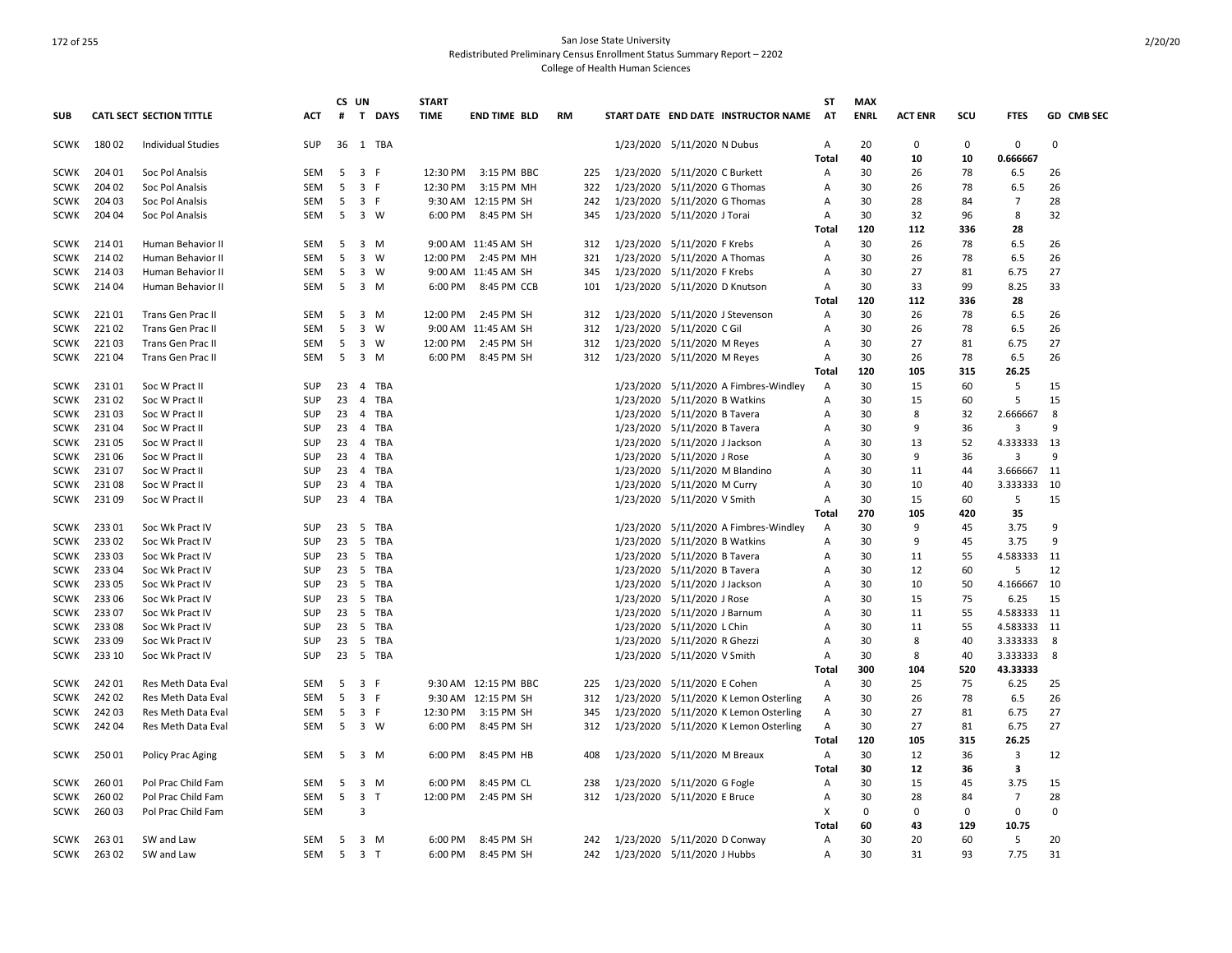|             |         |                                 |            |     | CS UN          | <b>START</b> |                     |           |           |                                      | ST           | <b>MAX</b>  |                |      |                |            |
|-------------|---------|---------------------------------|------------|-----|----------------|--------------|---------------------|-----------|-----------|--------------------------------------|--------------|-------------|----------------|------|----------------|------------|
| <b>SUB</b>  |         | <b>CATL SECT SECTION TITTLE</b> | <b>ACT</b> |     | <b>DAYS</b>    | <b>TIME</b>  | <b>END TIME BLD</b> | <b>RM</b> |           | START DATE END DATE INSTRUCTOR NAME  | AT           | <b>ENRL</b> | <b>ACT ENR</b> | scu  | <b>FTES</b>    | GD CMB SEC |
|             |         |                                 |            |     |                |              |                     |           |           |                                      | <b>Total</b> | 60          | 51             | 153  | 12.75          |            |
| <b>SCWK</b> | 26701   | <b>CW Prac Simulation</b>       | <b>SEM</b> | - 5 | $1$ T          |              | 9:00 AM 11:45 AM SH | 312       |           | 1/23/2020 2/25/2020 C Kohtz          | А            | 30          | 21             | 21   | 1.75           | 21         |
|             |         |                                 |            |     |                |              |                     |           |           |                                      | Total        | 30          | 21             | 21   | 1.75           |            |
| <b>SCWK</b> | 28001   | Pol Prac Hith/MH                | <b>SEM</b> | -5  | 3 <sub>1</sub> | 12:00 PM     | 2:45 PM SH          | 345       |           | 1/23/2020 5/11/2020 G Fogle          | A            | 30          | 26             | 78   | 6.5            | 26         |
| <b>SCWK</b> | 28002   | Pol Prac Hith/MH                | <b>SEM</b> | .5  | 3<br>M         | 6:00 PM      | 8:45 PM SH          | 238       |           | 1/23/2020 5/11/2020 M Conroy         | А            | 35          | 17             | 51   | 4.25           | 17         |
| <b>SCWK</b> | 28003   | Pol Prac Hith/MH                | <b>SEM</b> |     |                |              |                     |           |           |                                      | X            | 0           | 0              | 0    | 0              | 0          |
|             |         |                                 |            |     |                |              |                     |           |           |                                      | Total        | 65          | 43             | 129  | 10.75          |            |
| <b>SCWK</b> | 283 01  | <b>Pharmco for Scwkrs</b>       | <b>SEM</b> | -5  | 3 <sub>1</sub> | 6:00 PM      | 8:45 PM BBC         | 225       |           | 1/23/2020 5/11/2020 M McNay-Beilmann | A            | 30          | 28             | 84   | $\overline{7}$ | 28         |
|             |         |                                 |            |     |                |              |                     |           |           |                                      | Total        | 30          | 28             | 84   |                |            |
| <b>SCWK</b> | 285 01  | SW and Soc Prob                 | <b>SEM</b> | -5  | 3 M            | 12:00 PM     | 2:45 PM HB          | 408       |           | 1/23/2020 5/11/2020 E Cohen          | A            | 30          | 13             | 39   | 3.25           | 13         |
|             |         |                                 |            |     |                |              |                     |           |           |                                      | Total        | 30          | 13             | 39   | 3.25           |            |
| SCWK        | 28701   | Gen Prac Sub Abuse              | <b>SEM</b> | -5  | 3 M            |              | 9:00 AM 11:45 AM CL | 310       |           | 1/23/2020 5/11/2020 L Arieta Hayes   | Α            | 30          | 16             | 48   | $\overline{4}$ | 16         |
|             |         |                                 |            |     |                |              |                     |           |           |                                      | Total        | 30          | 16             | 48   | 4              |            |
| SCWK        | 298B 01 | Special Study B                 | <b>SUP</b> | 23  | $3 \, M$       | 3:00 PM      | 5:45 PM BBC         | 223       |           | 1/23/2020 5/11/2020 S Diwan          | А            | 15          | 13             | 39   | 3.25           | 13         |
| <b>SCWK</b> | 298B02  | Special Study B                 | SUP        | 23  | 3 M            | 3:00 PM      | 5:45 PM DMH         | 226B      | 1/23/2020 | 5/11/2020 N Dubus                    | Α            | 15          | 14             | 42   | 3.5            | 14         |
| <b>SCWK</b> | 298B03  | Special Study B                 | <b>SUP</b> | 23  | 3 M            | 3:00 PM      | 5:45 PM SH          | 312       | 1/23/2020 | 5/11/2020 E Cohen                    | A            | 15          | 14             | 42   | 3.5            | 14         |
| <b>SCWK</b> | 298B04  | Special Study B                 | SUP        | 23  | 3 M            | 3:00 PM      | 5:45 PM SH          | 413       | 1/23/2020 | 5/11/2020 E Bruce                    | А            | 15          | 12             | 36   | 3              | 12         |
| <b>SCWK</b> | 298B05  | Special Study B                 | <b>SUP</b> | 23  | 3 <sub>1</sub> | 3:00 PM      | 5:45 PM CL          | 303A      | 1/23/2020 | 5/11/2020 S Lee                      | A            | 15          | 13             | 39   | 3.25           | 13         |
| <b>SCWK</b> | 298B 06 | Special Study B                 | <b>SUP</b> | 23  | 3 <sub>1</sub> | 3:00 PM      | 5:45 PM DMH         | 347       | 1/23/2020 | 5/11/2020 K Lemon Osterling          | A            | 15          | 13             | 39   | 3.25           | 13         |
| <b>SCWK</b> | 298B 07 | Special Study B                 | <b>SUP</b> | 23  | 3 <sub>1</sub> | 3:00 PM      | 5:45 PM SH          | 413       |           | 1/23/2020 5/11/2020 S Sen            | A            | 15          | 12             | 36   | 3              | 12         |
| SCWK        | 298B08  | Special Study B                 | <b>SUP</b> | 23  | 3              | 3:00 PM      | 5:45 PM SH          | 242       |           | 1/23/2020 5/11/2020 A D'Andrade      | А            | 15          | 13             | 39   | 3.25           | 13         |
|             |         |                                 |            |     |                |              |                     |           |           |                                      | Total        | 120         | 104            | 312  | 26             |            |
|             |         |                                 |            |     |                |              |                     |           |           | <b>Social Work Total</b>             |              | 2310        | 1515           | 4876 | 378.3833       |            |